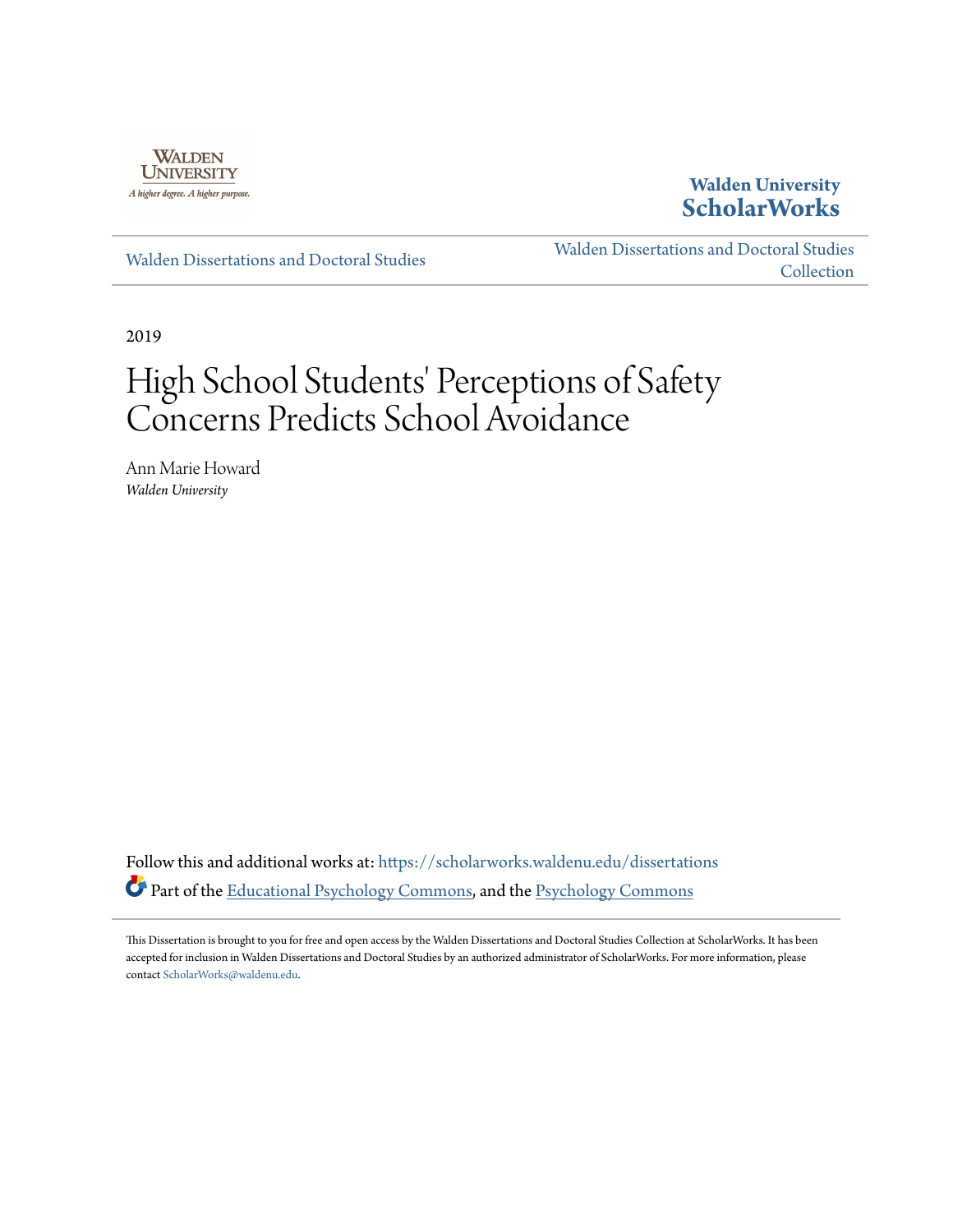## Walden University

College of Social and Behavioral Sciences

This is to certify that the doctoral dissertation by

Ann Marie Howard

has been found to be complete and satisfactory in all respects, and that any and all revisions required by the review committee have been made.

Review Committee Dr. Kimberley Cox, Committee Chairperson, Psychology Faculty Dr. Penny McNatt Devine, Committee Member, Psychology Faculty Dr. Martha Giles, University Reviewer, Psychology Faculty

> Chief Academic Officer Eric Riedel, Ph.D.

> > Walden University 2019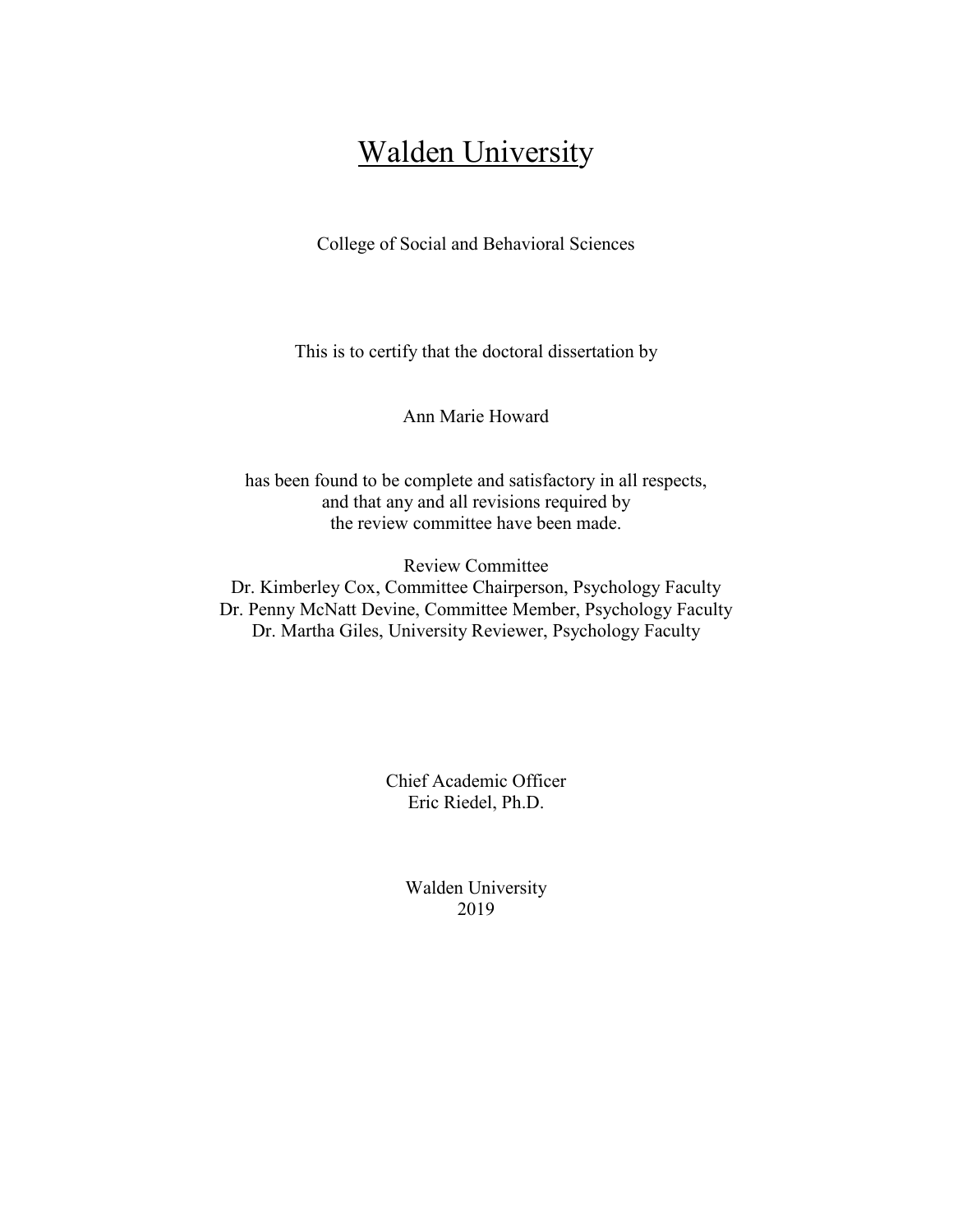Abstract

High School Students' Perceptions of Safety Concerns Predicts School Avoidance

by

Ann Marie Howard

MS, Walden University, 2010 BS, Georgia State University, 2009

Dissertation Submitted in Partial Fulfillment of the Requirements for the Degree of Doctor of Philosophy Psychology

> Walden University April 2019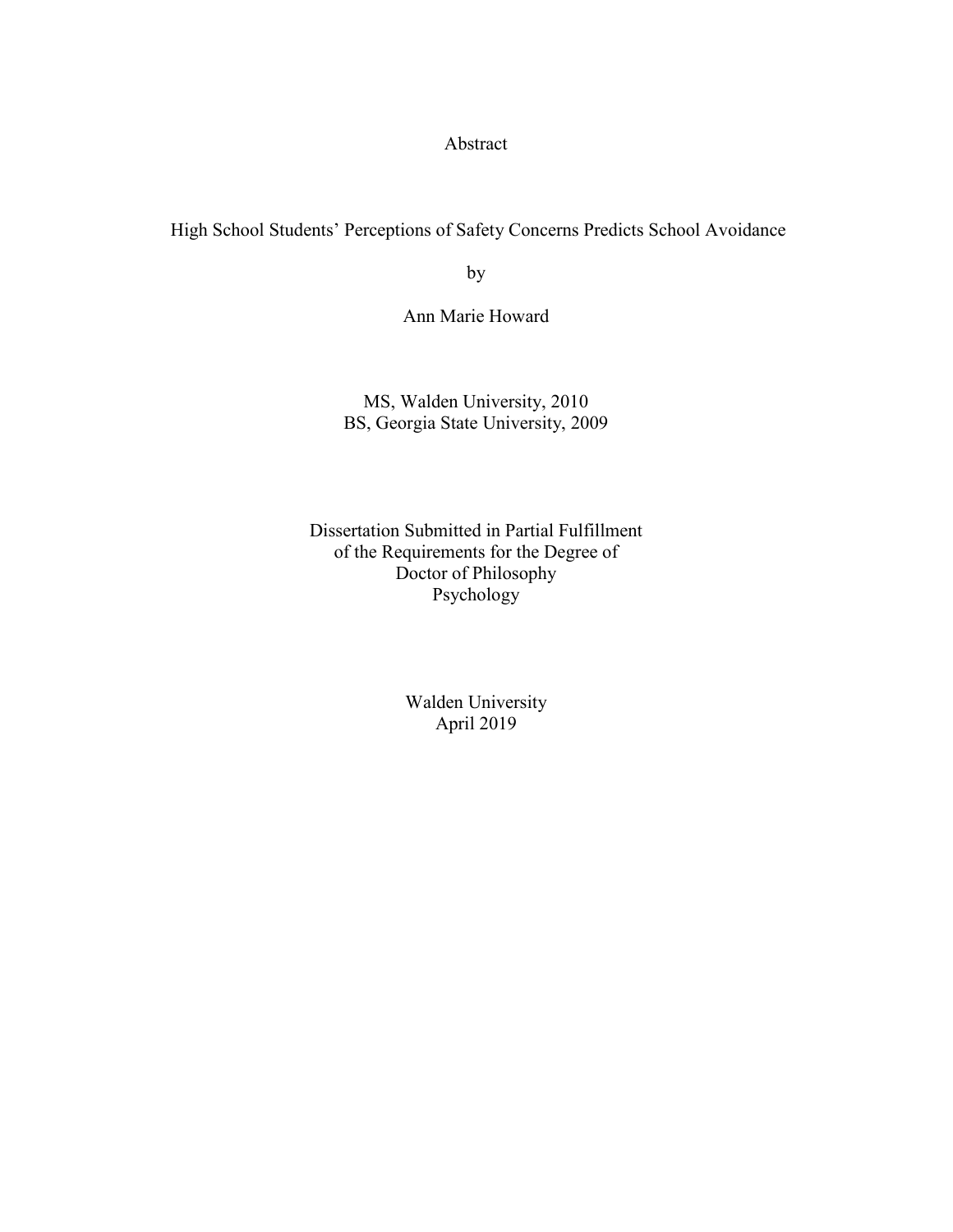#### Abstract

School violence is a growing concern and an impending danger for American youth. Students' perceptions of violent school incidents may lead to fear and this fear may lead to school avoidance. Although researchers have found that teenage pregnancy and working to support family are two of the main reasons that students stay home from school, there has been no research conducted on whether students' perceptions of safety concerns, solely focusing on the presence of guns, gangs, student bullying, and fear of victimization, predict their decision to stay home from school. Therefore, based on social disorganization and resilience theories, the purpose of this quantitative study was to examine the role of high school students' perceptions of safety concerns in school on avoidance behavior, specifically, their decision to stay home from school due to thinking they may be attacked or harmed in a school building, on school property, on a school bus, or going to and from school. Archival data from a sample of 4,767 American youth, 12-18 years of age, who participated in the 2015 School Crime Supplement Survey were analyzed using logistic regression. Findings revealed that students' perception of gangs, student bullying, and fear of victimization led to school avoidance. This study has important implications for positive social change: The findings can be used by government entities, communities, schools, administrators, students, and parents to inform efforts designed to maintain a safe school environment.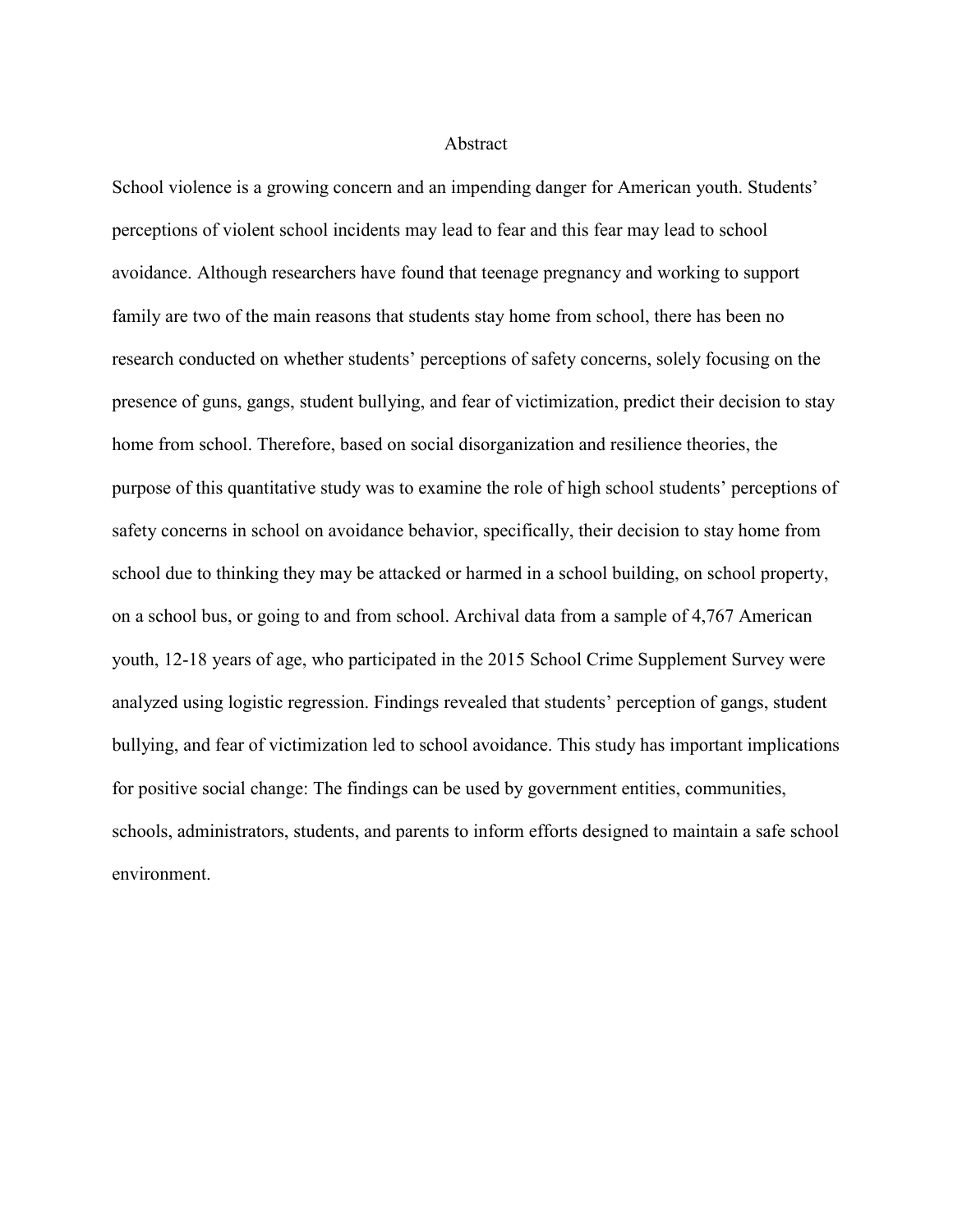High School Students' Perceptions of Safety Concerns Predicts School Avoidance

by

Ann Marie Howard

M.S., Walden University, 2010 B.S., Georgia State University, 2009

Dissertation Submitted in Partial Fulfillment of the Requirements for the Degree of Doctor of Philosophy School of Psychology

> Walden University April 2019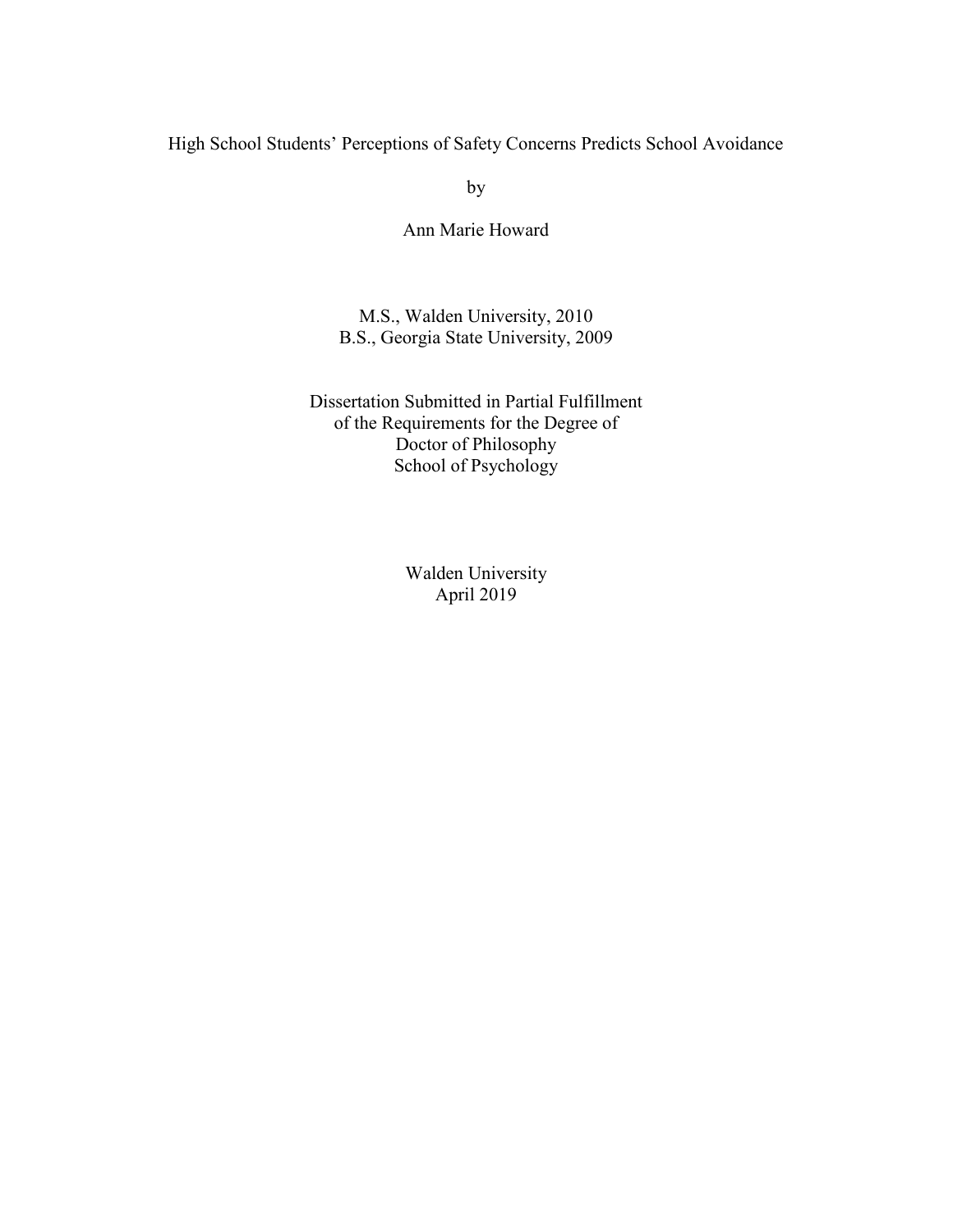#### Dedication

I dedicate this great accomplishment to my children Marvin III, Joshua, Cherish, and Arthur Jr. This accomplishment is also dedicated to my grandchild, Success Immanuel Hendricks, and nephew, Jwerl E. Howard. All of you are truly my inspiration. I will always strive to be an excellent example and role model. Know you can achieve your dreams as long as you are dedicated, work hard, and stay focused. Always trust that God will provide strength and endurance to complete what you set out to accomplish.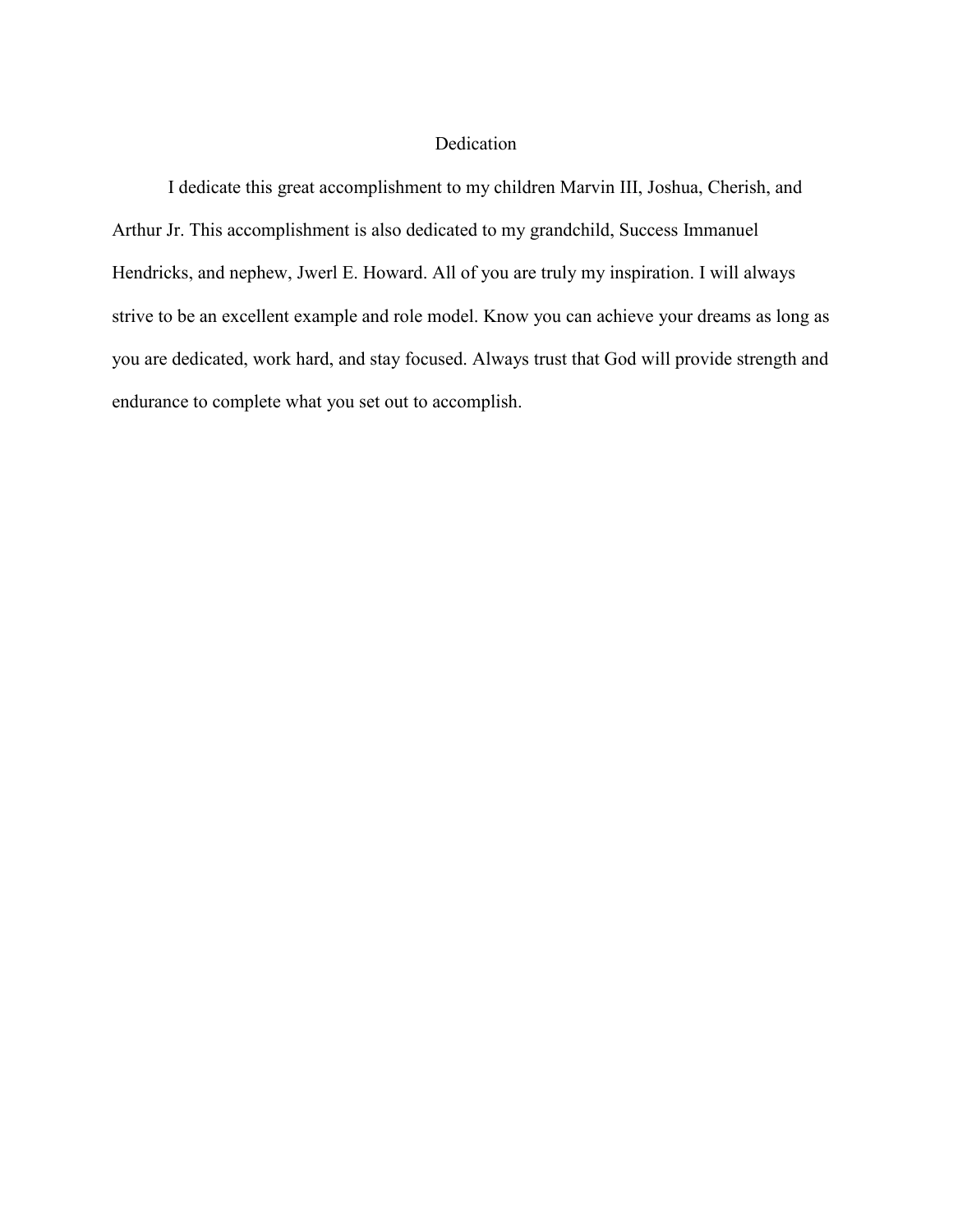#### Acknowledgments

First, I thank God (Yahweh) for providing me with the strength, focus, and endurance to reach this goal. For always giving me hope when I felt discouraged.

Thank you to my Committee Chair, Dr. Kimberley Cox, who encouraged and guided me with her expertise, insight, and advice. Her experience and knowledge were vital to me completing this process. Thank you to my Committee Members, Dr. McNatt Devine and Dr. Giles, for their insight and recommendations.

A special thank you to my children Marvin III, Joshua, Cherish, and Arthur Jr. for their unconditional love. Thank you for believing in me. All of you and my precious grandchildren have been my inspiration throughout this process.

Giving thanks to the matriarch of the family, Flora Nesbitt, who set the example by completing her academic achievements and being the first college graduate in her family. To my father, Joseph C. Howard, for providing support and encouragement, always acknowledging through silent gestures, how proud you are of my accomplishments.

I thank my siblings. Thank you to my brother, Joseph C. Howard Jr., for setting the bar high with your academic and personal achievements. My sister, Hope Janiece Simpson (Howard) for inspiring me through your academic accomplishments and spiritual guidance.

I want to thank my dearest friend, Yemisi Abiona, whom I met during an academic residency. I truly thank you for the special friendship, bond, and sisterhood we developed. Thank you for always encouraging and motivating me. You are truly a blessing in my life.

Last but definitely not least, thank you to my uncle, retired Sergeant Major Kenneth Fox, for always supporting and encouraging me.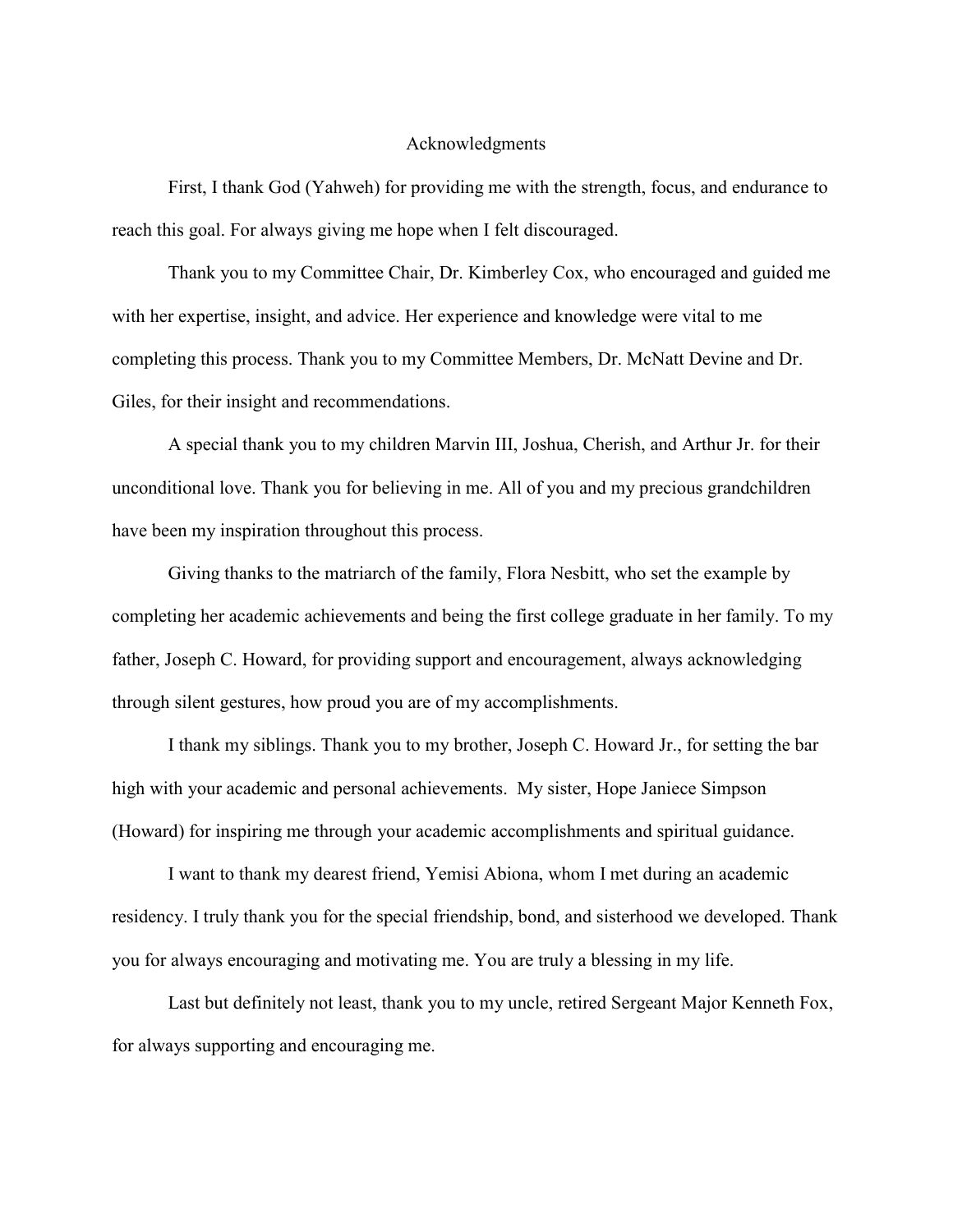| .25 |
|-----|
| 26  |
|     |
|     |
|     |

## Table of Contents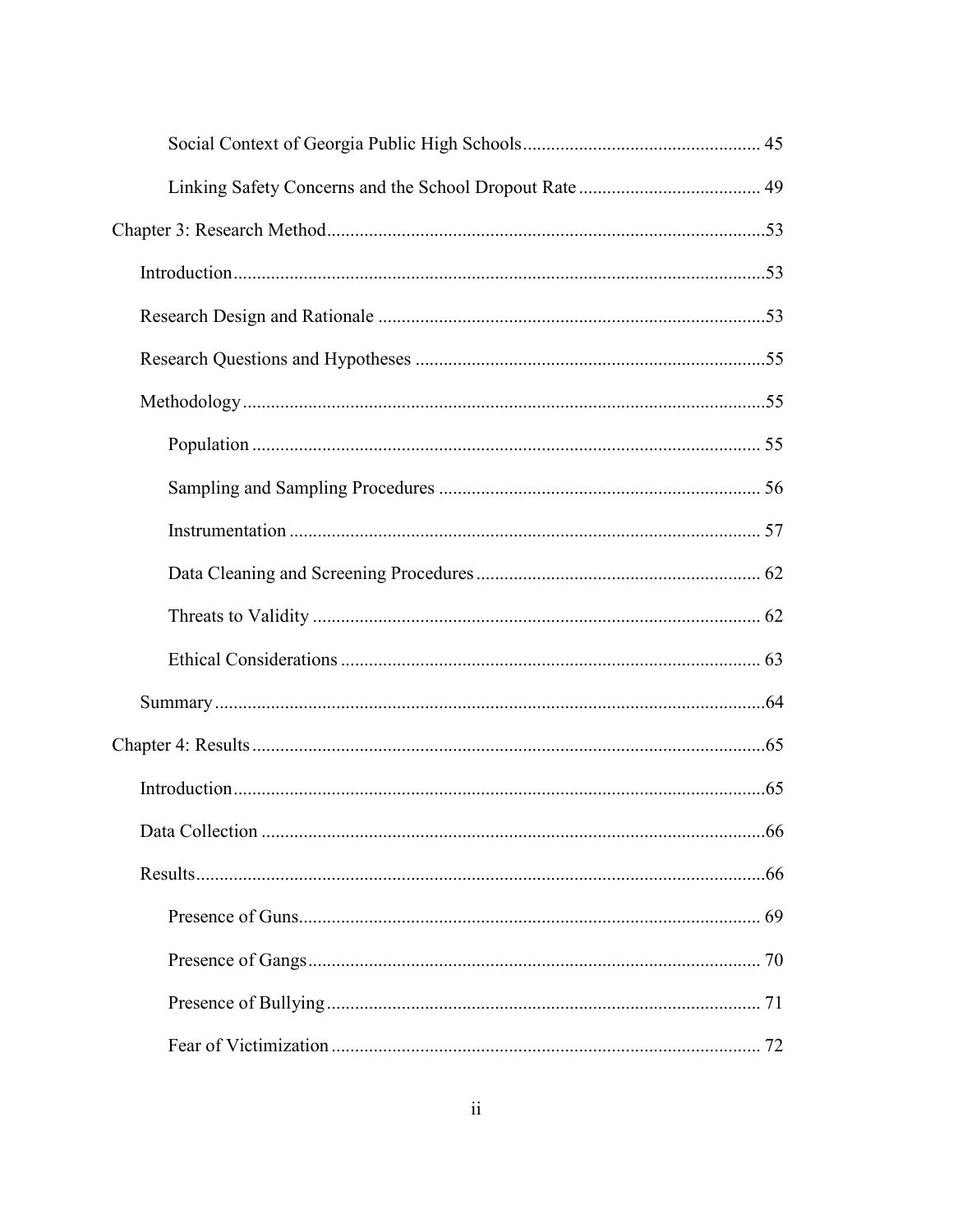| Understanding Students' Perception of Safety Concerns and School Avoidance 87 |  |
|-------------------------------------------------------------------------------|--|
|                                                                               |  |
|                                                                               |  |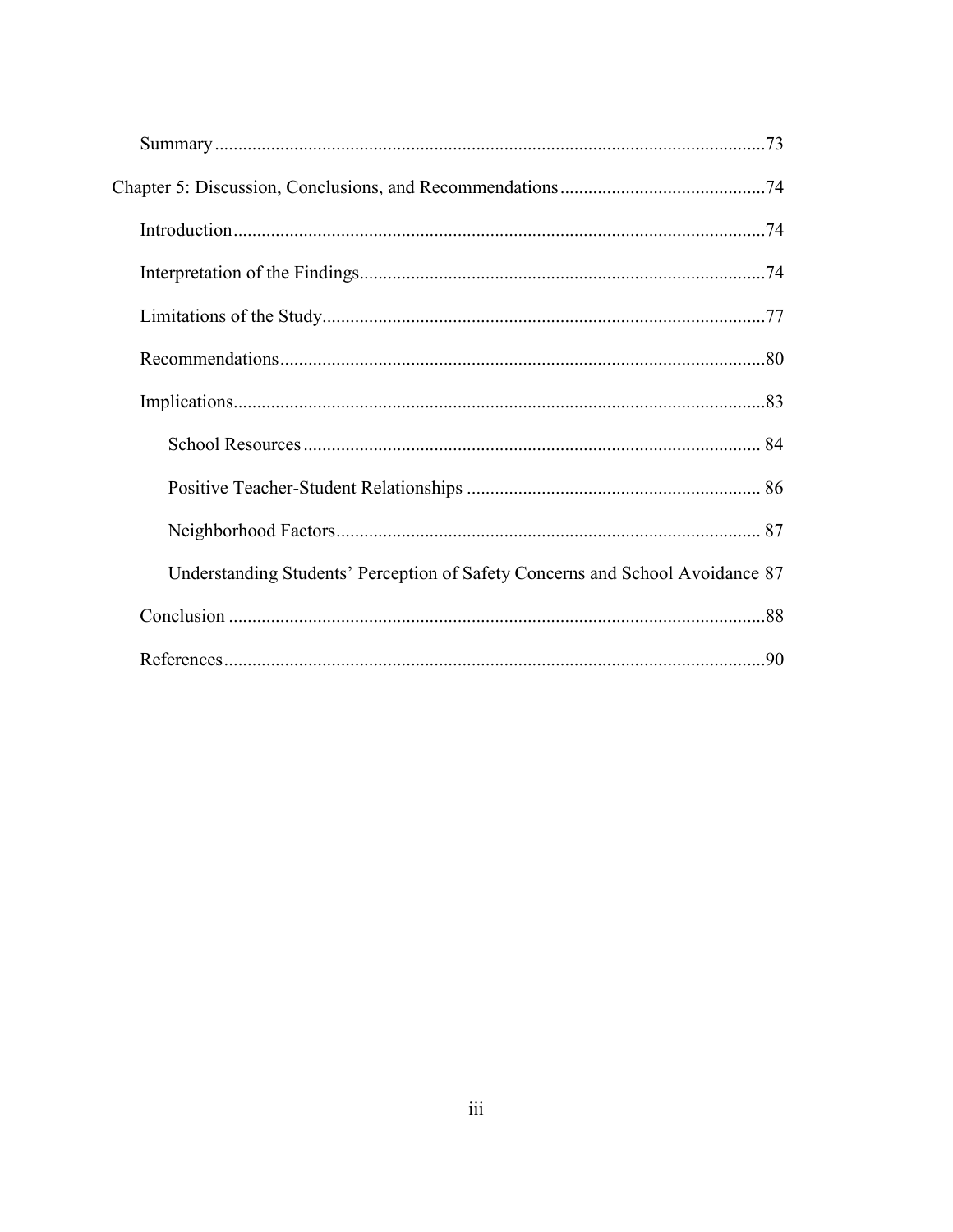### List of Tables

| Table 2. Multiple logistic regression of guns, gangs, bullying and fear of victimization 68 |  |
|---------------------------------------------------------------------------------------------|--|
|                                                                                             |  |
|                                                                                             |  |
|                                                                                             |  |
|                                                                                             |  |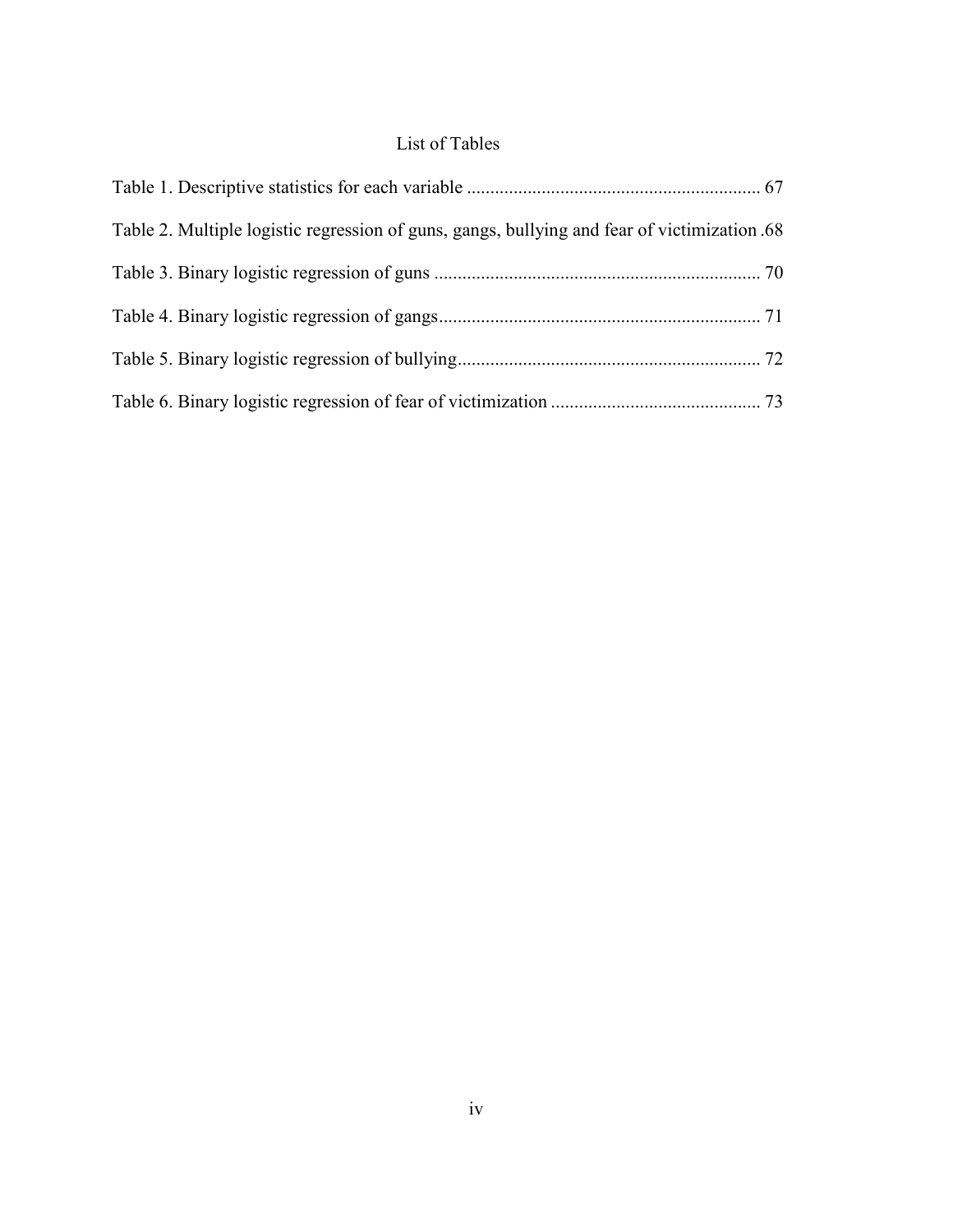#### Chapter 1: Introduction to the Study

#### **Introduction**

A high school education provides students with the access and opportunity to prepare for life experience outside of the classroom. Because of their lack of formal education, high school dropouts do not receive similar wage opportunities as high school graduates (Messacar & Oreopoulos, 2013). It is imperative to find solutions to obstacles preventing students from obtaining their education in a crime-free environment where they have perception of being safe. High school violence influences students' psychological and physical health, interrupting the students' learning process through fear and causing chronic absenteeism (Blout, Rose, Suessmann, Coleman, & Selekman, 2012). Chronic absenteeism can lead to not completing school, which is a significant problem today. Although a report by the National Center for Education Statistics (NCES, 2018) revealed that the national high school dropout rate in the United States decreased from approximately 7 to 6 percent between 2010 to 2016, these statistics do not represent the magnitude of this problem in most states. In the state of Georgia, for example, the overall dropout rate in 2015 was 21.2% (Smith & Greenblatt, 2017).

A survey of youth in Grades 9-12 revealed that 19.6% of students reported being physically bullied while at school, 14.8% reported being cyberbullied, 8.1% reported being a victim of physical violence while attending school, 5.2% reported having a weapon while at school, and 6.9% reported being threatened by someone with a weapon (Centers for Disease Control and Prevention [CDC], 2015), p. 1). In the same survey, 18% of students reported witnessing gang activity in school (CDC, 2015). Approximately 9% of teachers reported bodily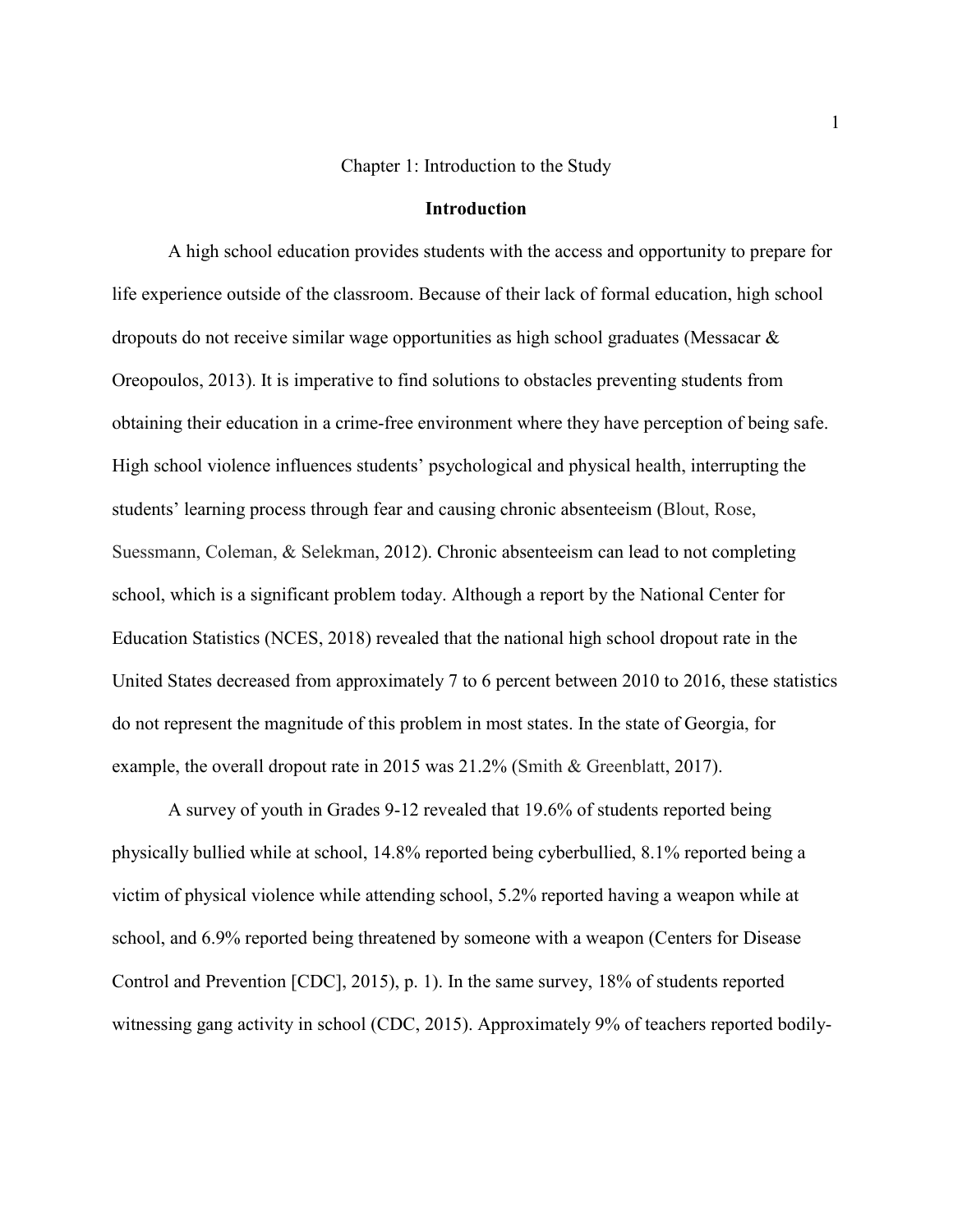injury threats from students (CDC, 2015). By 2015, 30 days before the survey nearly 7 percent of students responded that they did not attend school due to safety concerns (CDC, 2015).

This study examined the predictive relationship between high school students' perceptions of safety concerns pertaining to the presence of guns, gangs, student bullying, and fear of victimization at school and traveling to or from school with school avoidance. School avoidance refers to the students' decision to stay home from school due to thinking that someone might harm them in the school building, on school property, on a school bus, or going to or from school. School violence not only affects students and interferes with their learning process, it also affects school staff and other community members who could also become victims (Lewallen et al., 2015). This study has the potential for positive social change. Its findings could be used as a tool to help staff, communities, and parents assist students whose perceptions of safety concerns in school affect their ability to complete their education successfully and safely.

This chapter covers the following topics: background for the study, the problem statement, purpose of the study, research question hypothesis, and theoretical frame work. Also, included in this chapter the following topics will be addressed: the nature of the study, definition, assumptions, scope and delimitations, limitation, and significance of the study. The chapter will end with the summary.

#### **Background**

Acts of violence including bullying, harassment, and fighting occur at schools across the nation (Bureau of Justice Statistics, 2014; Furlong & Morrison, 2000; Morgan, et al., 2015). Student victims sometimes experience embarrassment, humiliation, and fear (Smokowski & Kopasz, 2005; Tomsa, Jenaro, Campbell, & Neacsu, 2013). Violence by and against youth has an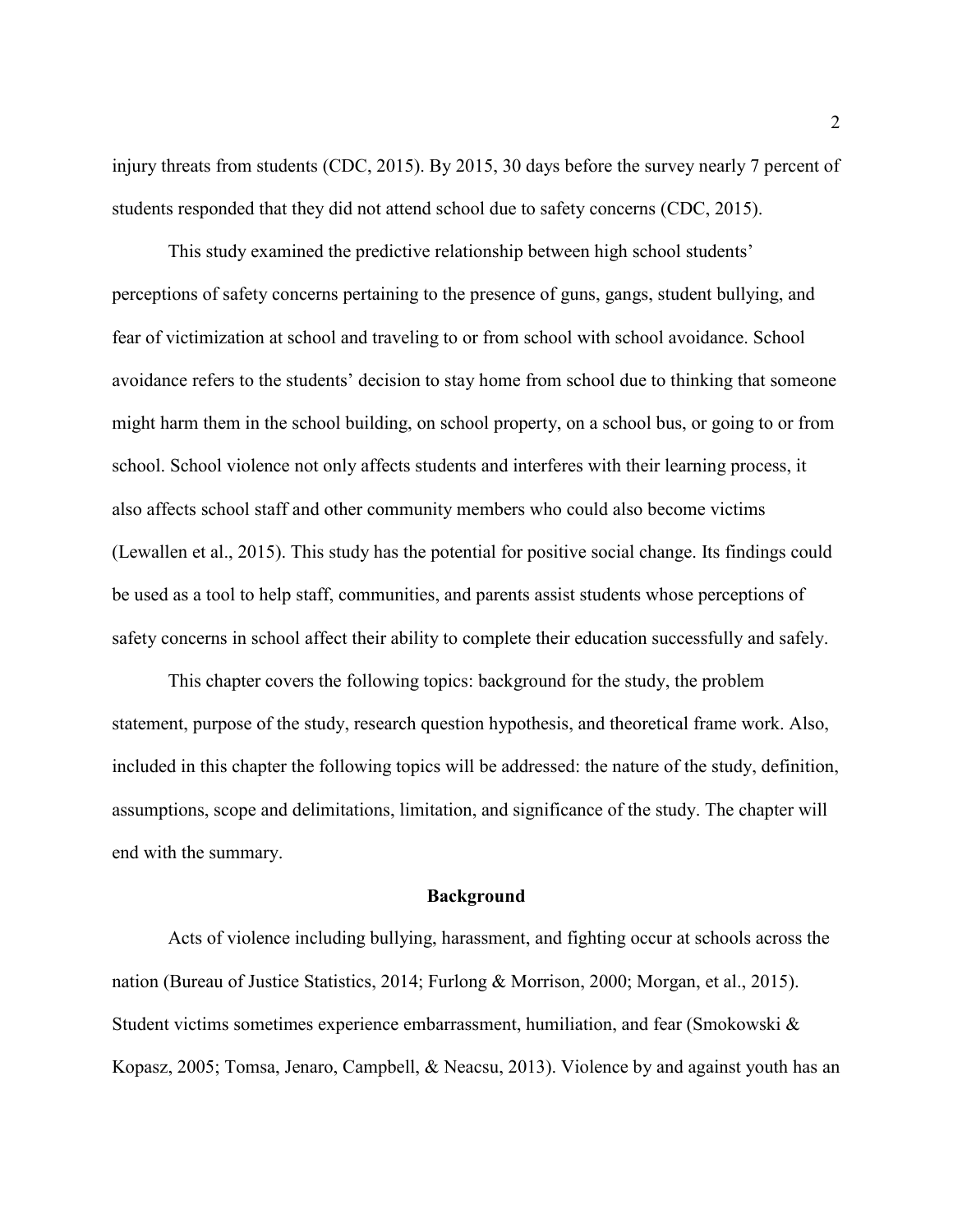impact on all youth as well as family, and others all over the United States, creating a lasting and devastating impact in the community (Borofsky, Kellerman, Baucom, Oliver, & Margolin, 2013; Office for Victims of Crime & Department of Justice, 2003). Vervoort, Scholte, and Overbeek (2010) found that ethnic majority group members reported they were victimized more frequently in school than ethnic minority group members in general. Vervoort et al.'s (2010) study in the Netherlands explained the implementation of schools forming classrooms to create a diverse population of students in a room in order to prevent victimization. The authors also discussed the prevalence of victimization in schools located in other countries such as the United States, Ireland, China, Spain, and Italy. Other researchers revealed that students suffer psychological issues from bullying and victimization (Nazir & Piskin, 2015). Based on gender, victimization between boys and girls was less for the ethnic majority's group than for the ethnic minority's group (Vervoort et al., 2010). For example, European American boys and girls were less likely to experience victimization than African American or Hispanic boys and girls (Paige, Daniels, & Craig, 2015).

A student's perception of safety concerns and avoidance of harassment or physical attack is a significant concern. Several researchers concurred that 10% of high school dropouts cited their fear of harassment or physical attack as the primary reason that they did not return to school (Bosworth, Esperlage, & Simon,1999; Cornell et al., 2013; Greenbaum, Turner, & Stevens, 1998). Students' perceptions of being victimized or encountering a violent incident while attending or going to or from school may increase absenteeism and may ultimately lead to dropping out of school (Mardesic, 2015). According to the NCES (2015), nearly 2.6 million students who attended school did not complete school. The U.S. Census Bureau (2009) reported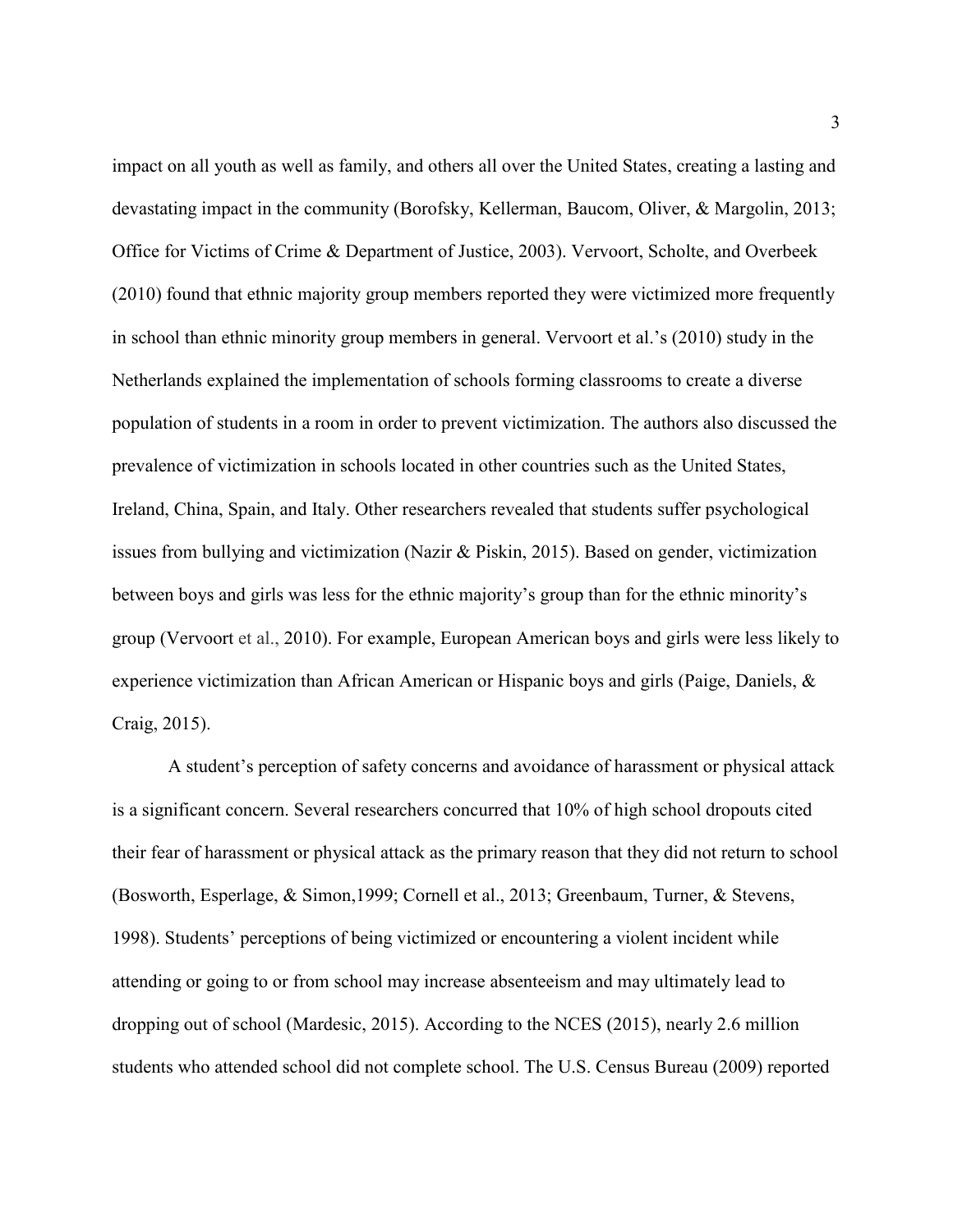that approximately 8.9 million students dropped out of high school and then obtained an alternative credential. Researchers have suggested that people who drop out of school face substantial economic, psychological, and social difficulties (Kearney, 2007; Trubow, Smink, & Young, 2011).

The gap in the literature is the extent to which high school students' perceptions of safety concerns (due to the presence of weapons and gangs, bullying, and fear of victimization in school and on their way to or from school) have led to school avoidance and completing high school. Other primary reasons why students do not attend school include teen pregnancy, working to support family, and socioeconomic status (Dalton, Glennie, & Ingels, 2009). The findings from this research are intended to create awareness about how a student's perception of safety concerns pertaining to these four incidents of violence may lead to school avoidance. Another important need is to develop and implement measures to help create a safe environment so that students can complete their education. The information obtained from this research may provide government entities, communities, schools, administrators, students, and parents with information to create and implement preventive measures, along with interventions, not only for the victims, but for the perpetrators.

#### **Problem Statement**

A student's perception of safety concerns, such as the presence of guns, gangs, student bullying, and fear of victimization, may ultimately affect their school attendance (Hutzell  $\&$ Payne, 2012). Violence in schools has caught the attention of communities on local and national levels because of the aversive effect it has on students receiving a quality education (Mooj & Fettelaar, 2012). Researchers have suggested that there are significant relationships between fear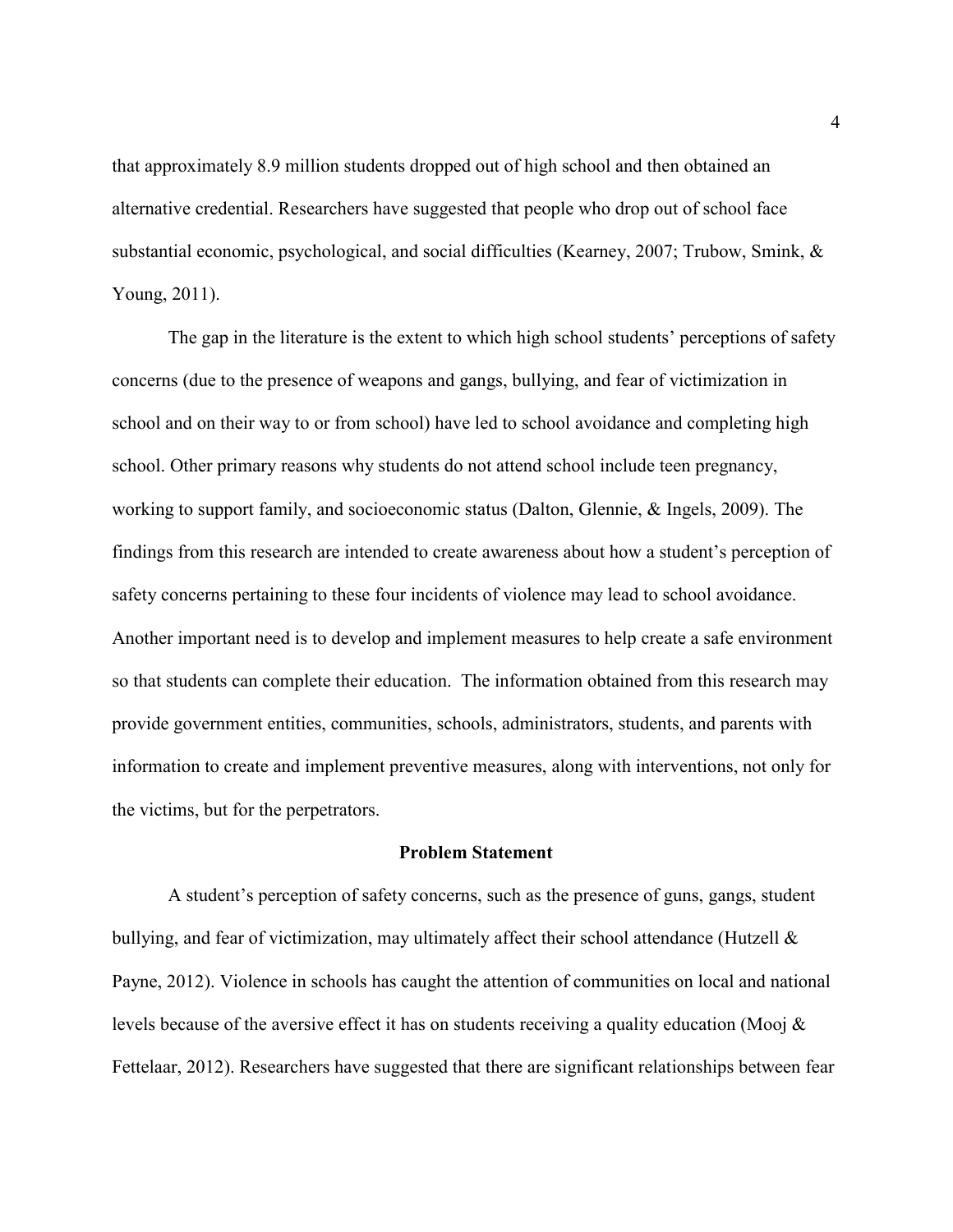and avoidance and academic performance (Bowen & Bowen, 1999; Coleman, 1998). The findings of Bowen and Bowen's (1999) study highlight the importance of addressing the concerns of students' fear of violent incidents in school and implementing safety strategies so that students have a positive experience while building a foundation for learning without concerns for incidents and situations that may potentially jeopardize their academic achievement. (Carbines, Wyatt, & Robb, 2006; Spano, Pridemore, & Bolland, 2012; U.S. Department of Education, 1994; U.S. Department of Health, Education, and Welfare, 1973). Students' misbehavior includes many violent actions (Kearney, 2008). For example, the U.S. Department of Justice (2015) reported that students experienced 1,420,900 violent incidents on school property and 778,500 violent incidents traveling to or from school for the 2013 school year. There were 4,000 instances of sexual assault; 11,000 physical, violent encounters; or altercations involving a weapon; and 7,000 robberies at schools across the country. The CDC (2014) reported that between 1993 and 2013 "a linear increase of 4.4% to 7.1% of students who did not attend high school did it for fear of safety" (p. 9). School violence may, therefore, have an adverse impact on students' conduct and their outlook on education.

A student's decision to stay home from school due to perceptions of safety may lead to school avoidance and chronic absenteeism, which may result in not completing his or her education. Studies have analyzed various factors that may contribute to students not attending or completing school such as, failing classes, becoming a parent, family responsibilities, poor attendance, uninspiring classes, and low expectations from family members (Bootsup, 2012). There are limited research studies on the perceptions of safety concerns, studies that may explain why students stay home from school and eventually drop out. Although there have been studies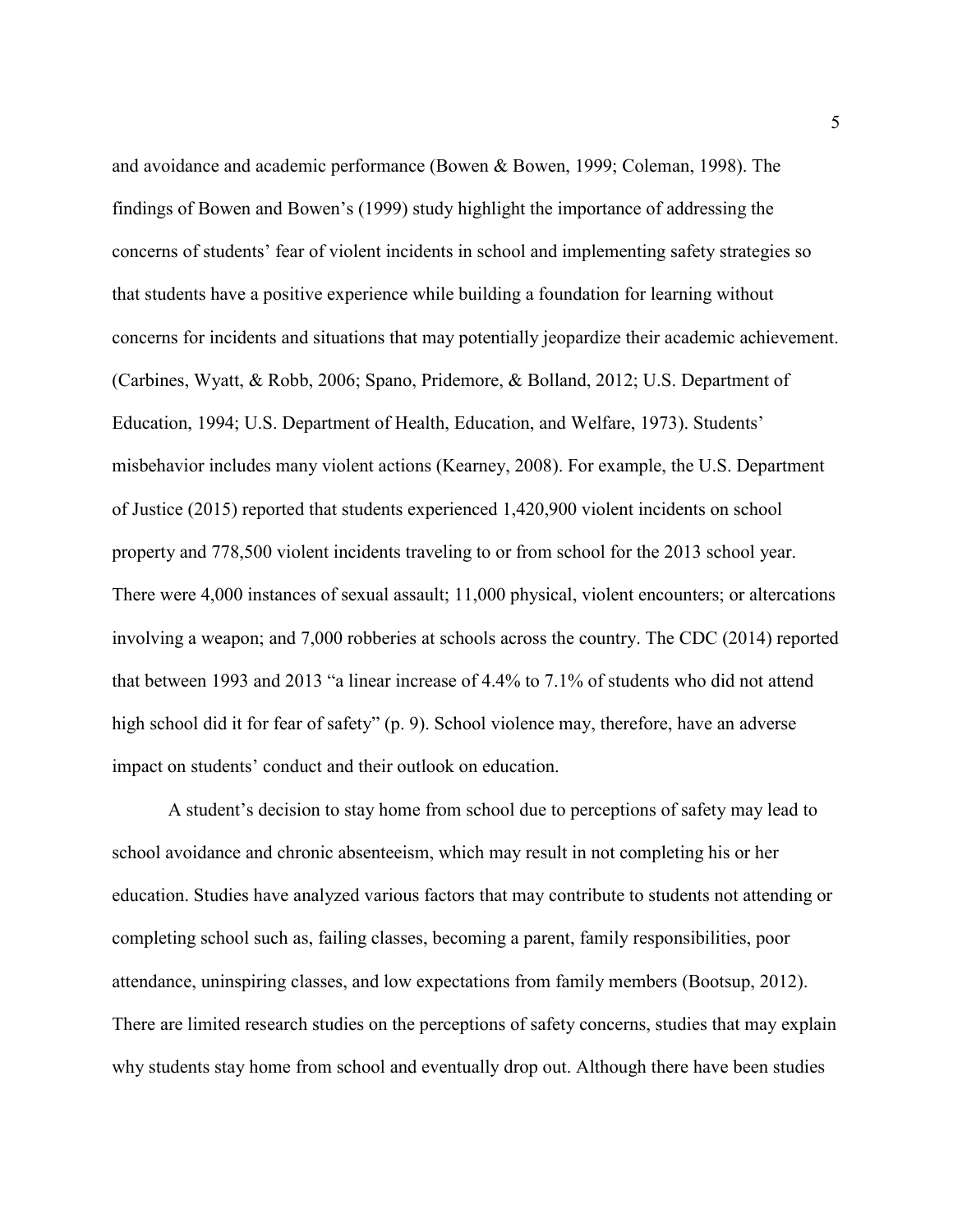on school avoidance and multiple factors leading to dropping out of school, none have focused solely on the presence of guns, gangs, student bullying, and fear of victimization. Thus, this study was designed to examine the relationship between students' perceptions of safety concerns posed by the presence of guns, gangs, student bullying, fear of victimization, and school avoidance.

#### **Purpose of the Study**

The purpose of this quantitative study was to examine the relationships between high school students' perceptions of safety concerns specifically, the presence of guns, gangs, student bullying, and fear of victimization at school and traveling to and from school and school avoidance. For this study school avoidance refers to staying away from school due to thinking someone might attack or harm them in the school building, on school property, on a school bus, or going to or from school.

#### **Research Question and Hypotheses**

The research question and hypotheses for this study are as follows:

To what extent do high school students' perceptions of safety concerns (presence of guns and gangs, bullying, and fear of victimization) in the school setting, and traveling to and from school, lead to school avoidance?

*H*<sub>0</sub>1: High school students' perceptions of safety concerns (presence of guns, gangs, bullying, and fear of victimization) in the school setting, and traveling to and from school, do not lead to school avoidance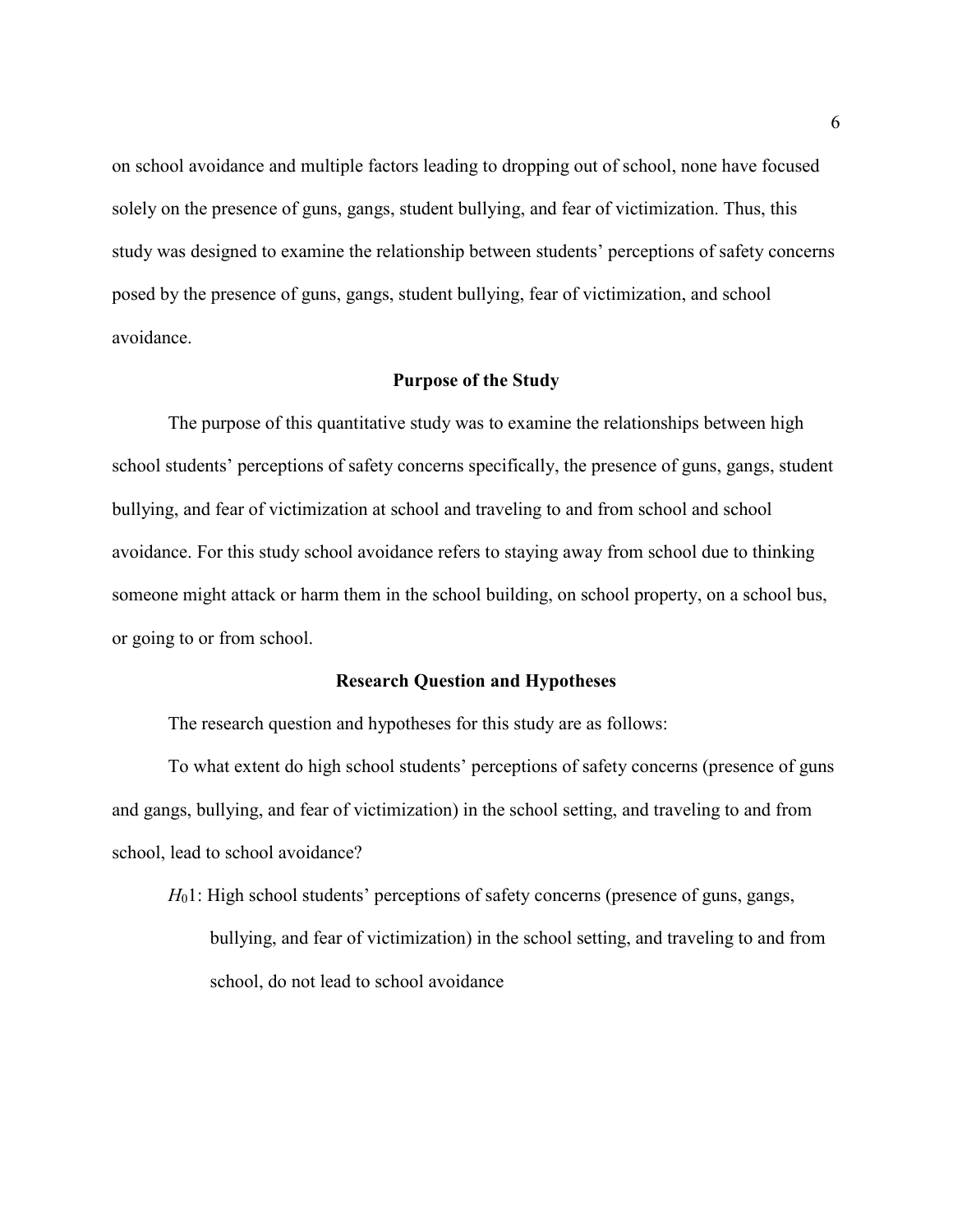*H*<sub>1</sub>1: High school students' perceptions of safety concerns (presence of guns, gangs, bullying, and fear of victimization) in the school setting, and traveling to and from school, do lead to school avoidance.

#### **Theoretical Framework**

Resilience theory (Werner, 1984) and social disorganization theory (Shaw & McKay, 1931) provided the framework for this study. Social disorganization theory and Resilience theory are discussed extensively in Chapter 2. In this chapter the foundation for choosing the two theories to support this study is discussed.

Resilience theory includes a multifaceted field analysis, that is, using more than one strategy to examine factors of a situation, describing the strengths harbored in people as well as other systems, and the demonstrated capacity of these strengths to contribute to triumphs over adversities experienced in life (Ungar, 2013). It is a theory that, in contemporary society, calls attention to strengths, instead of weaknesses, of an individual or a system (Gunderson, Allen, & Holling, 2009). Resilience theory focuses on the question: Why do some youths build and retain an active adaptation to challenging situations encountered in life, such as violence, stress, and traumatic events, while others do not? (Lee, Cheung, & Kwong, 2012). Besides these types of challenging situations, youth and their families may also encounter financial pressures, family issues, relationship stressors, severe health conditions, employment problems, and/or other workrelated economic stressors (Iacoviello & Charney, 2014). Resilience occurs when an individual develops the mechanics to thrive over these types of stressful situations.

Resilience theory focuses on an individual's ability to understand the processes he or she experiences in life and the anticipated outcomes (Ungar, 2013). In other words, the individual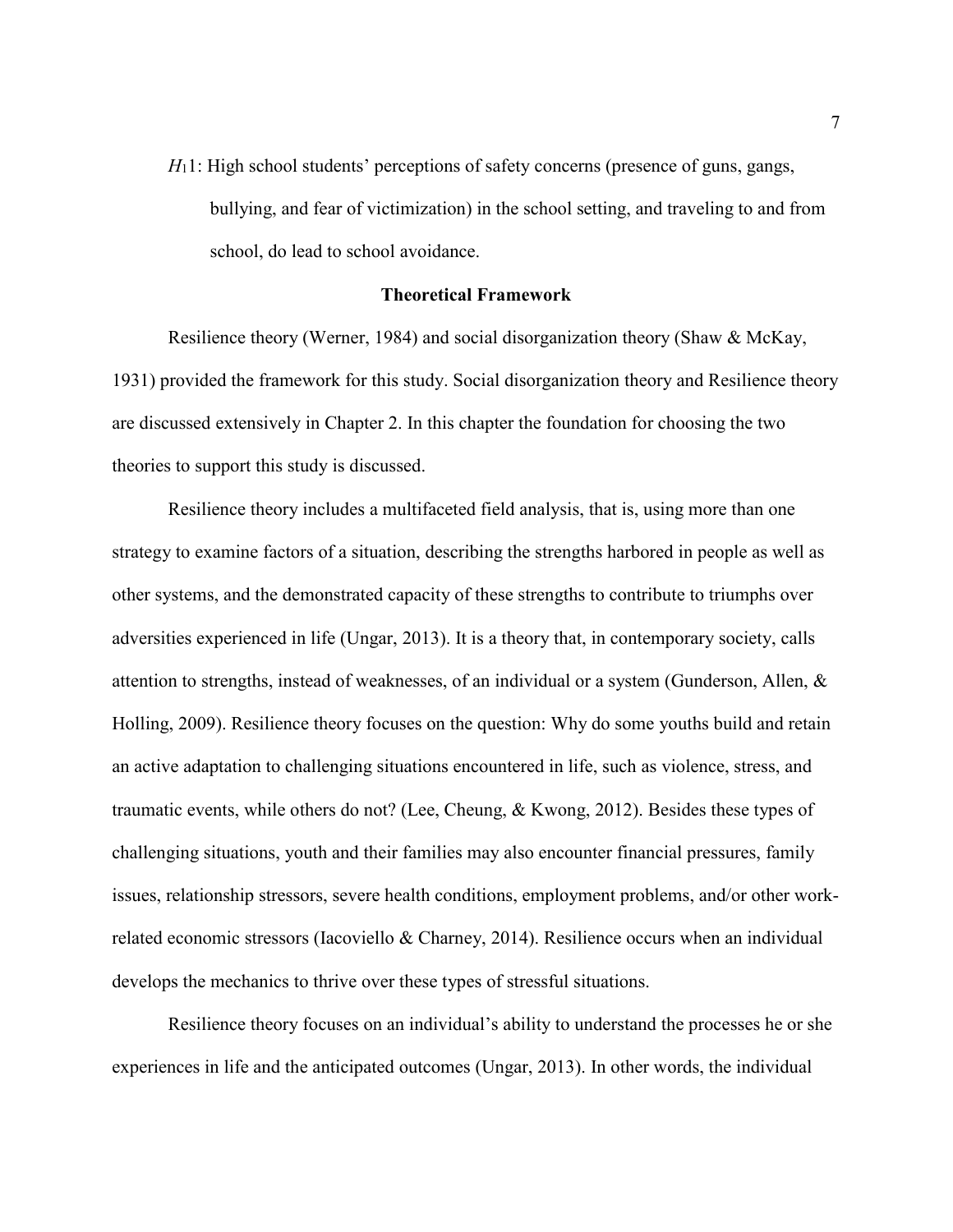must know what she or he is experiencing, why she or he has encountered the situation, and the result of these experiences. Various conditions may explain the experience or circumstances one may face, such as an unhealthy living environment. Other factors include (a) a person's inward ability, meaning focusing on your thoughts, feelings and strengths (b) the availability of outside resources to offset harmful environmental conditions, (c) and how one implements the adaptation of change he or she has experienced despite the distress or trauma (Lee et al., 2012).

Resilience theory focuses on an individual's ability to adapt positively to traumatic situations; researchers have used different measures to explain the phenomenon of individuals being reared in an environment where there is high crime and limited resources, yet being able to maintain an optimistic outlook (Lee et al., 2012). Grotberg (1999) referenced several studies, which revealed that 50% to 67.7% of children exhibiting resilience could prevail over their first adverse experience in life, such as exposure to a violent situation within their environment. According to resilience theory, some students have learned characteristics of another culture, which mirrors students from various cultures and ethnical backgrounds, to coexist in school and adapt to the environment (Reis, Colbert, & Hébert, 2004). For example, a European American may take on and respect characteristics of an African American when attending an urban school in order to exist together peacefully despite their differences and or outlooks about life. This adaptation has helped in developing successful learners in various institutions of learning. However, in some cases, it has been ascertained that some students could not adapt to the environment and have no ability to cope positively with a traumatic situation (Mitchell, 2014).

Thus, implementing resilience strategies can assist youth to overcome their fear of being harmed while attending school, traveling to and from school, and being able to complete high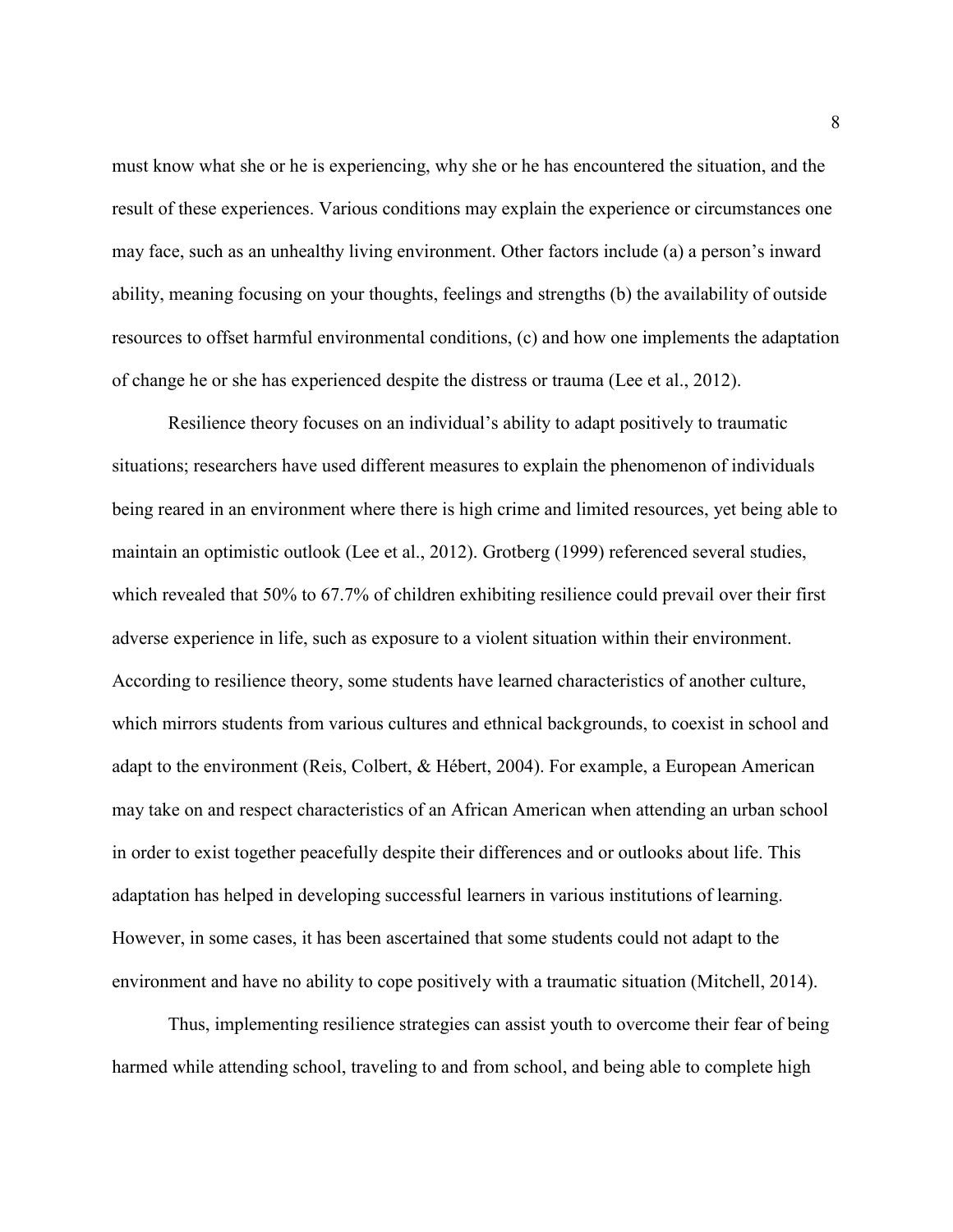school successfully (Mitchell, 2014). When students are intimidated in school or on their way to school, they may feel discouraged about attending school due to fear of being hurt (Hughes et al., 2015). In some circumstances, they may develop an attitude that they are not worthy of society (Mitchell, 2014).

The second theory that provided a framework for this study is social disorganization theory, which was introduced by Shaw and McKay (1931). It helps to explain how students' perceptions of safety in the school setting have led to avoidance of school. Social disorganization theory relates to ecological principles. It links the environmental characteristics of a neighborhood and the design of urban space to crime rates (Lynch & Boggess, 2015). According to social disorganization theory, crime is associated with (a) poor conditions or circumstances, (b) environmental factors at school that may contribute to safety concerns, and (c) neighborhood factors that include low socioeconomic status, lack of structural stability and community identification, and high residential mobility (Bradshaw, Sawyer, & O'Brennan, 2009; Lynch & Boggess, 2015). These three neighborhood factors are some of the main factors that lead to bullying (Bradshaw et al., 2009). With poor conditions, low socio-economic status, safety concerns at school and within the communities is there is weak social control over its members and, as a result, more violence is evident among children and adults (Lynch & Boggess, 2015). Unfortunately, the latter may contribute to young people developing aggressive behavior that includes bullying in school (Kaufman, 2013).

Thomas and Znaniecki (1918) developed the notion that one's attitude and thinking processes construct the way in which one interacts in diverse situations, and deals with his or her character and behavior. The interaction based a person's environment, economic status and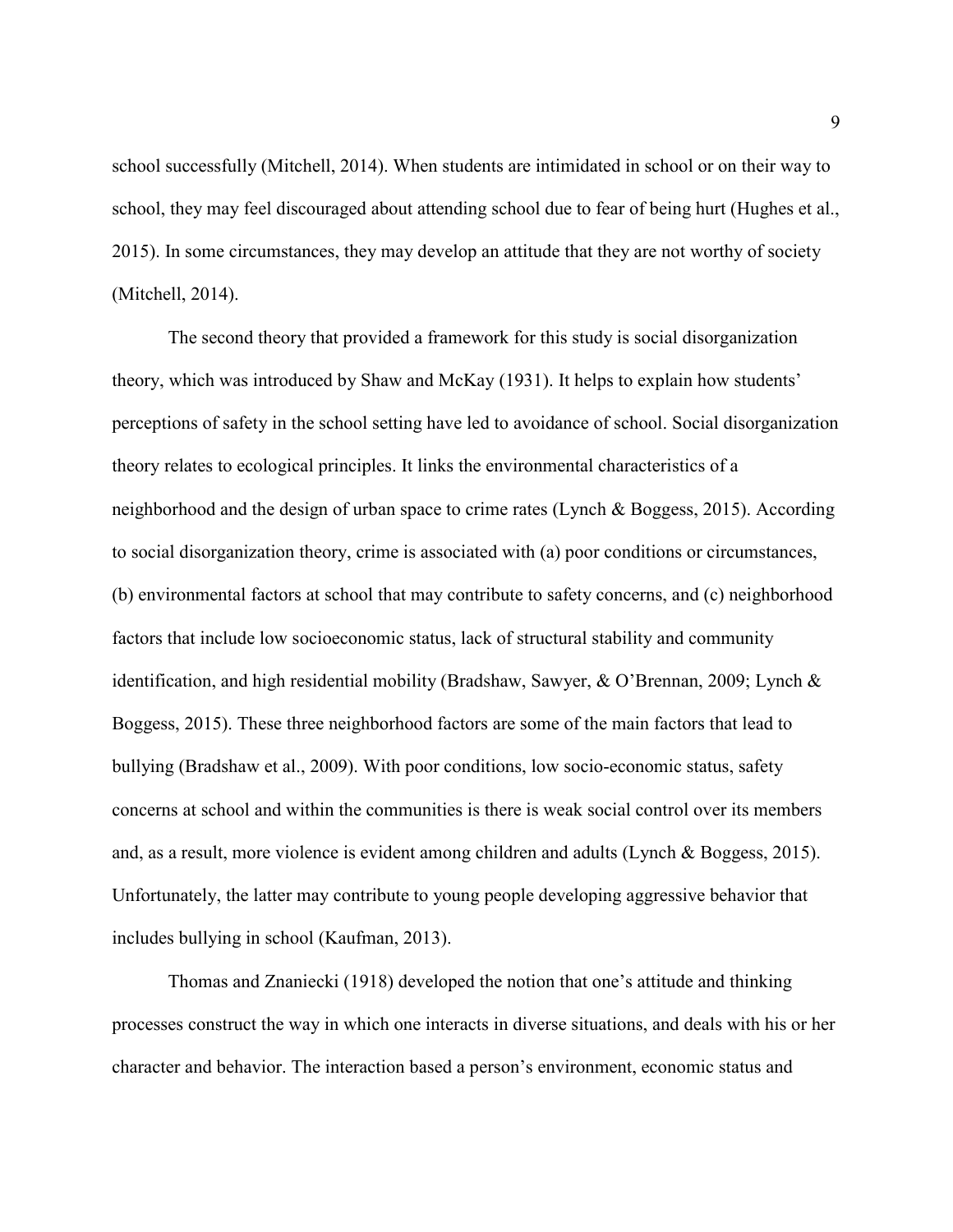social control forms the neighborhoods as explained in social disorganization theory (Bradshaw et al., 2009). Any activity proposed by an individual creates a major significance in the individual's social life, since it relates to the current situation which is dependent upon a person's ability and access to resources (Bradshaw et al., 2009).

According to social disorganization theory which implies that students resort to violence as result to the tribulations of not being part of the in-crowd and other challenging situations that may result in a person becoming a bully or being bullied at school (Borum, Cornell, Modzeleski, & Jimerson, 2010). Bullying incidents are leading to students dropping out of school. When a student develops a fear that leads to avoidance of either being in school or even being on his or her way to or from school, he or she may drop out (Cornell, Gregory, Huang, & Fan, 2013).

#### **Nature of the Study**

For this quantitative study, a cross-sectional design using archival data from the 2015 School Crime Supplement (SCS) survey in the National Crime Victimization Survey (NCVS, 2015) was used to examine the relationship between students' perceptions of safety concerns in the school setting and school avoidance. The SCS survey was co-designed by the NCES and the Bureau of Justice Statistics (BJS; Institute of Education Services [IES], 2015). The NCVS participants consisted of 4,767 individuals who completed a survey on victimization, crime, victimization at school, and students' responses to victimization and crime (National Archive of Criminal Justice Data [NAJCD], 2016).

The cross-sectional research design was the most appropriate design to use with archival data extracted from the NCVS/SCS survey because the survey data were previously collected by another researcher at one point in time. The cross-sectional design relies on existing differences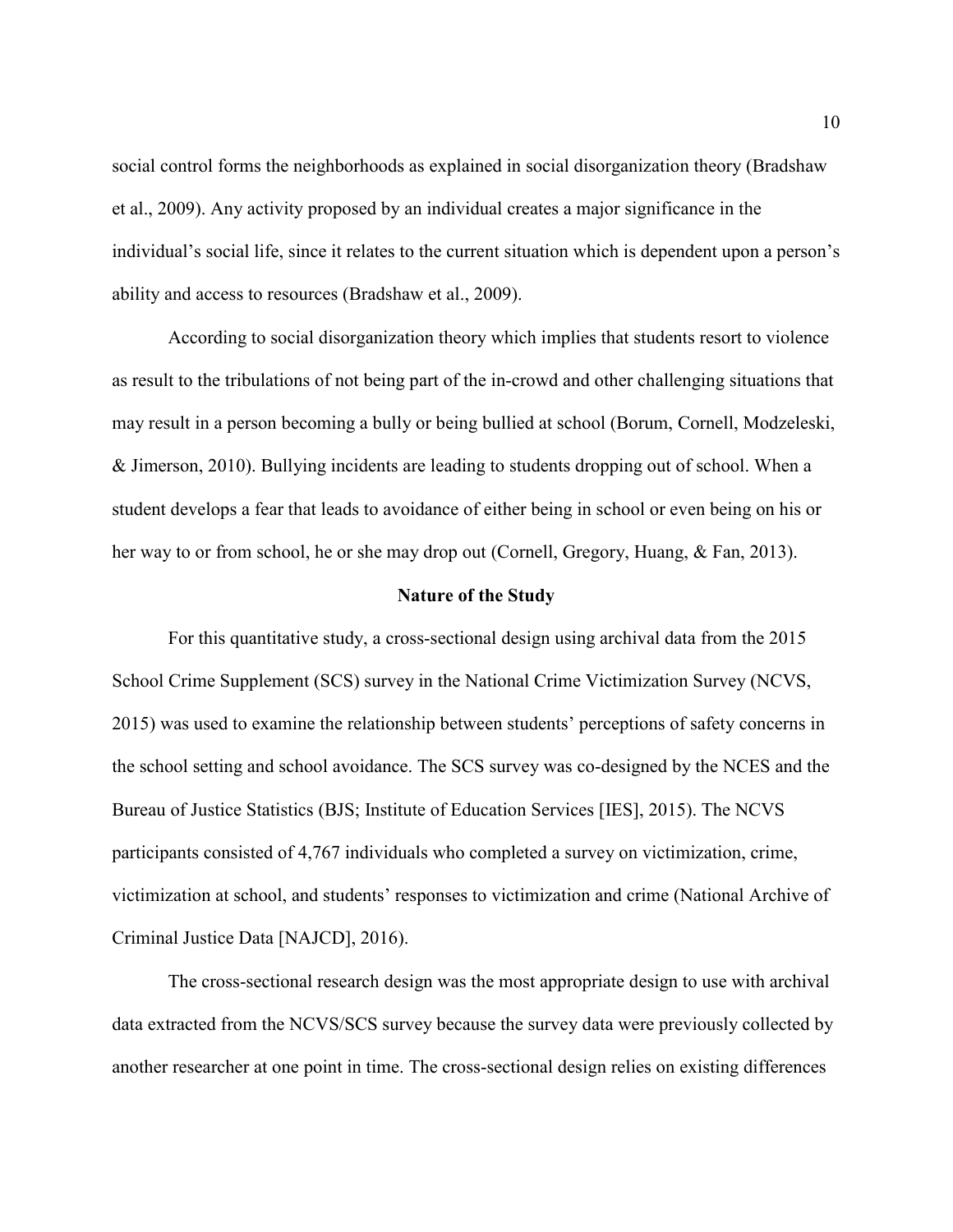of accounts students reported in the NCVS/SCS survey. Also, the participants have existing differences, such as age, race, socioeconomic status (SES), and region of residence. This design allows me to provide a concise result of the extent of the independent variables in predicting the dependent variable. The independent variables are students' perceptions of safety concerns in school; specifically, concerns about the presence of guns, gangs, student bullying, and fear of victimization. The dependent variable is school avoidance. School avoidance was measured in the SCS survey by asking students if they avoided school (yes or no) due to the thought that someone might harm them in the school building, on school property, on a school bus, or on their way to or from school within the past 6 months.

The NCVS resource guide was used to extract the existing SCS survey data that pertained to adolescents, aged 12 to 18 years, who attended a private or public school and completed the 2015 SCS of the NCVS. The data were analyzed in IBM SPSS with logistic regression to determine if there was a predictive relationship between (a) student perceptions of safety concerns pertaining to the presence of weapons and gangs, student bullying, and fear of victimization at school, traveling to and from school, and (b) school avoidance.

#### **Definitions**

The following operational terms are used in this study. Each of the following terms clarifies the essential components of the research and concepts surrounding school violence. The terms are as follows:

*Fear of victimization:* In the SCS data set, fear of victimization is fear of violent crimes, simple assault, sexual assault, rape, aggravated assault, and robbery (Robers et. al., 2014)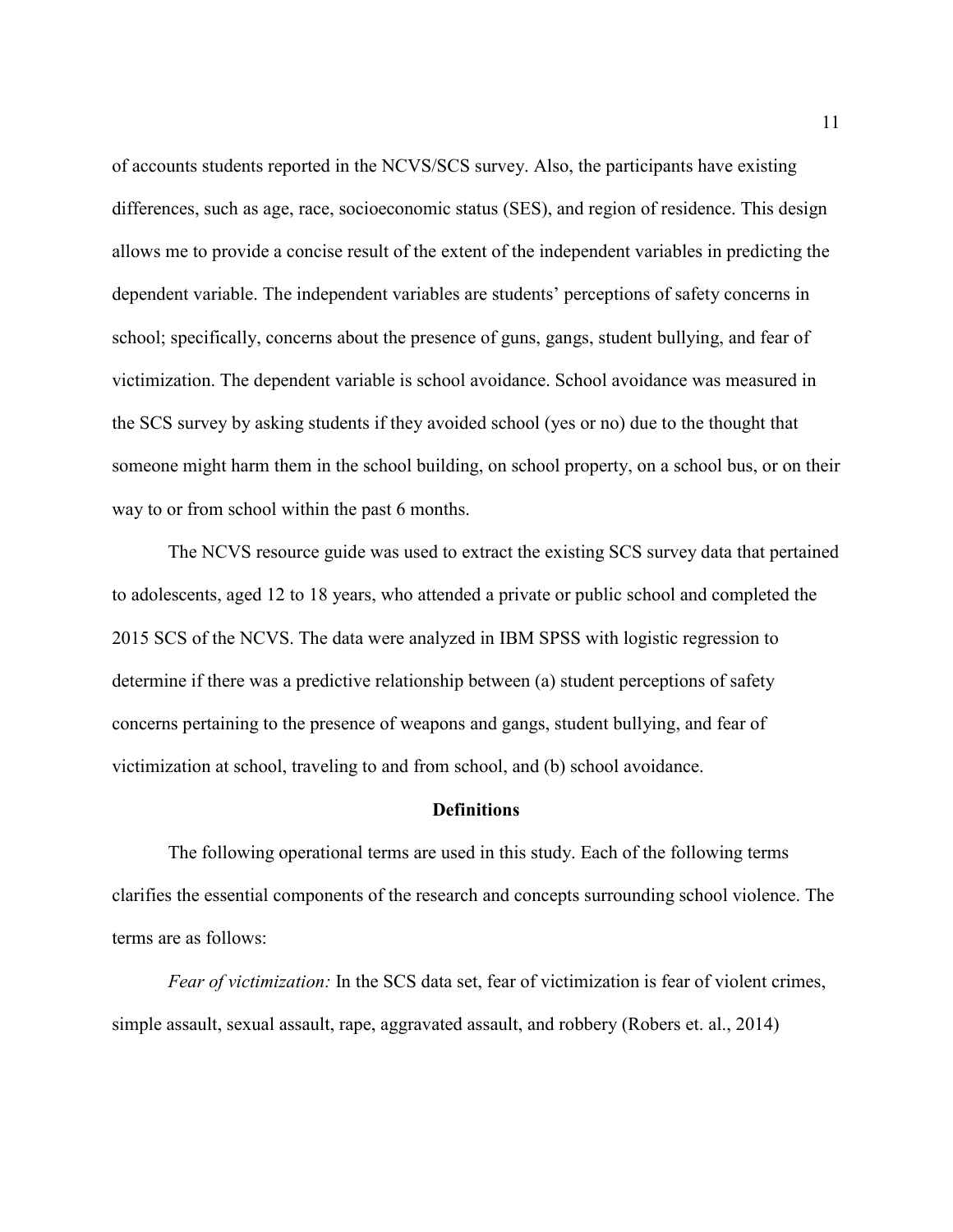*Perceptions of fear/avoidance:* Perceptions of fear/avoidance are defined as being afraid of physical harm, bullying, cyber bullying, or observing violent physical acts and gang activity, and avoiding these events (Bosworth, Esperlage, & Simon, 1999).

*Socioeconomic status*: Socioeconomic status (SES) "is often measured as a combination of education, income and occupation." (APA, para. 1). It is commonly conceptualized as the social standing or class of an individual or group and is referenced as such in this study (APA, 2011).

*Educator*: For this study, educator includes teacher, administrator, principal, and counselor.

*School staff*: School staff is any personnel employed monetarily or voluntarily at school.

*Perceived risk*: Perceived risk refers to the belief in a chance of being victimized by having knowledge about local victimizations or through national incidents portrayed on the various media outlets (Addington, 2009).

#### **Assumptions**

 It was presumed that the NCVS/SCS survey is an accurate tool for assessing students' perceptions of safety concerns in the school setting and avoidance behavior. The U.S. Department of Juvenile Justice created the SCS survey to collect data every 2 years from American households on victimization that occurred while in school (NAJCD, 2017) to determine (a) the number and types of crimes and consequences to provide actions to take for the crimes committed, and (b) to compare incidents and the area of occurrence. Even though many crimes occur, the Department of Juvenile Justice focused on incidents surrounding school and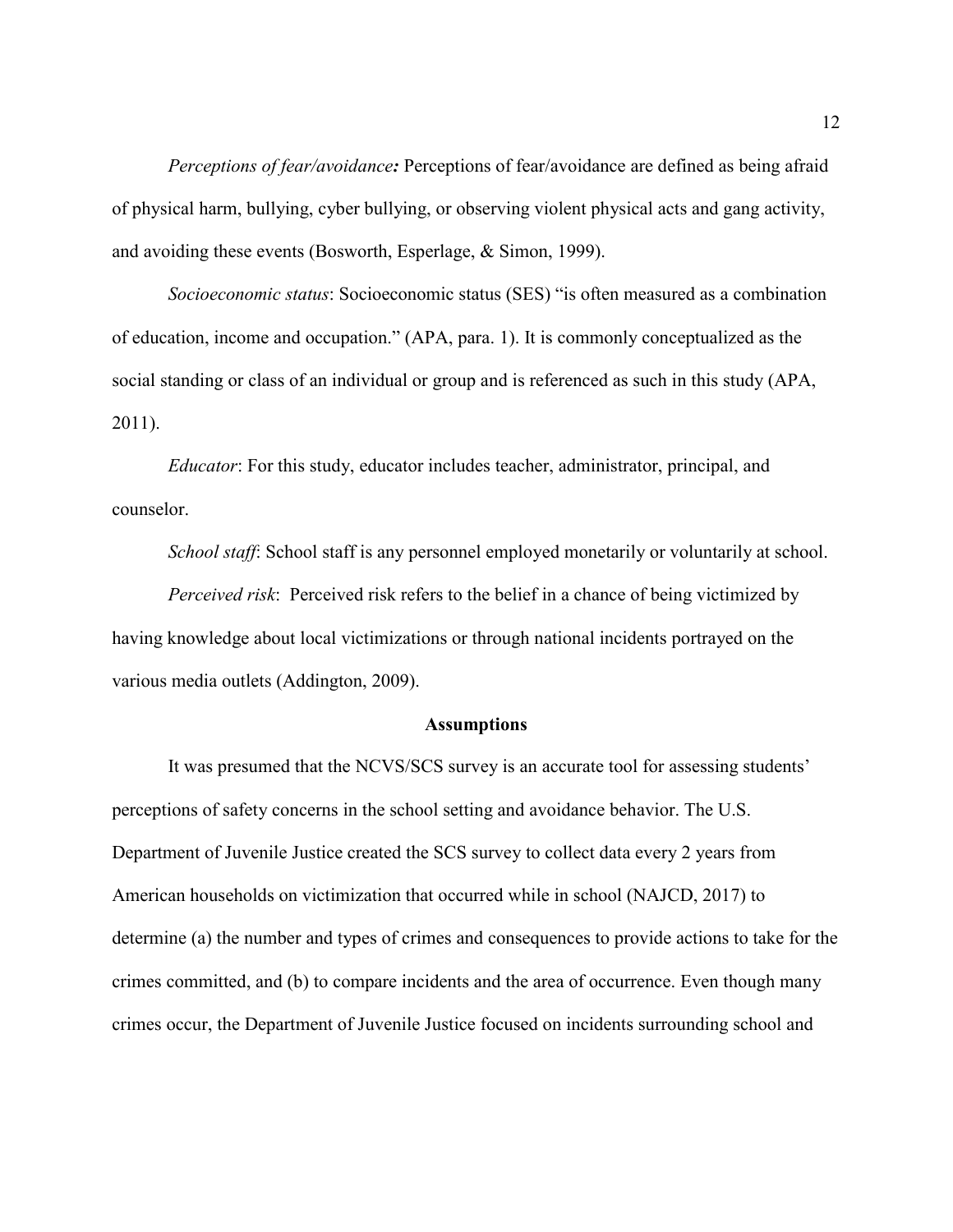traveling to and from school to study the impact these incidents have on students (NAJCD, 2017).

It was assumed that students understood the SCS survey questions and provided complete accurate truthful answers. The students who verbally asked for assistance with the questionnaire received accommodations (NAJCD, 2017). Resilience theory suggests that some students have a predisposition for handling school safety issues and may not process certain adverse events as negative (Ungar, 2013). Therefore, their perception or avoidance behavior may not be the same as someone who does not possess resilience characteristics (Dutton & Greene, 2010).

The NCVS/SCS survey data were obtained from a nationally representative sample of adolescents, ages 12-18. The NCVS/SCS survey examined violence in schools and the number of times students stayed away from school due to recent incidents of crime on school property or traveling to and from school to address the possible psychological and physical damage to students (Evans, Smokowski, & Cotter, 2014). In this study, it was presumed that students' perceptions of safety concerns regarding the presence of guns, gangs, student bullying, and fear of victimization at school influenced their decision to stay home from school. Given that some students are chronically absent from school and skip classes, it was essential to this study to analyze whether students' perceptions of safety within the schools they attend was a factor in their avoidance of school.

#### **Scope and Delimitations**

The NCVS/SCS is a national survey administered to an estimated 100,000 people, representing over 49,000 households, but, of course, it excludes millions of households. The NCVS/SCS survey includes participants, ages 12-18, from public and private schools, but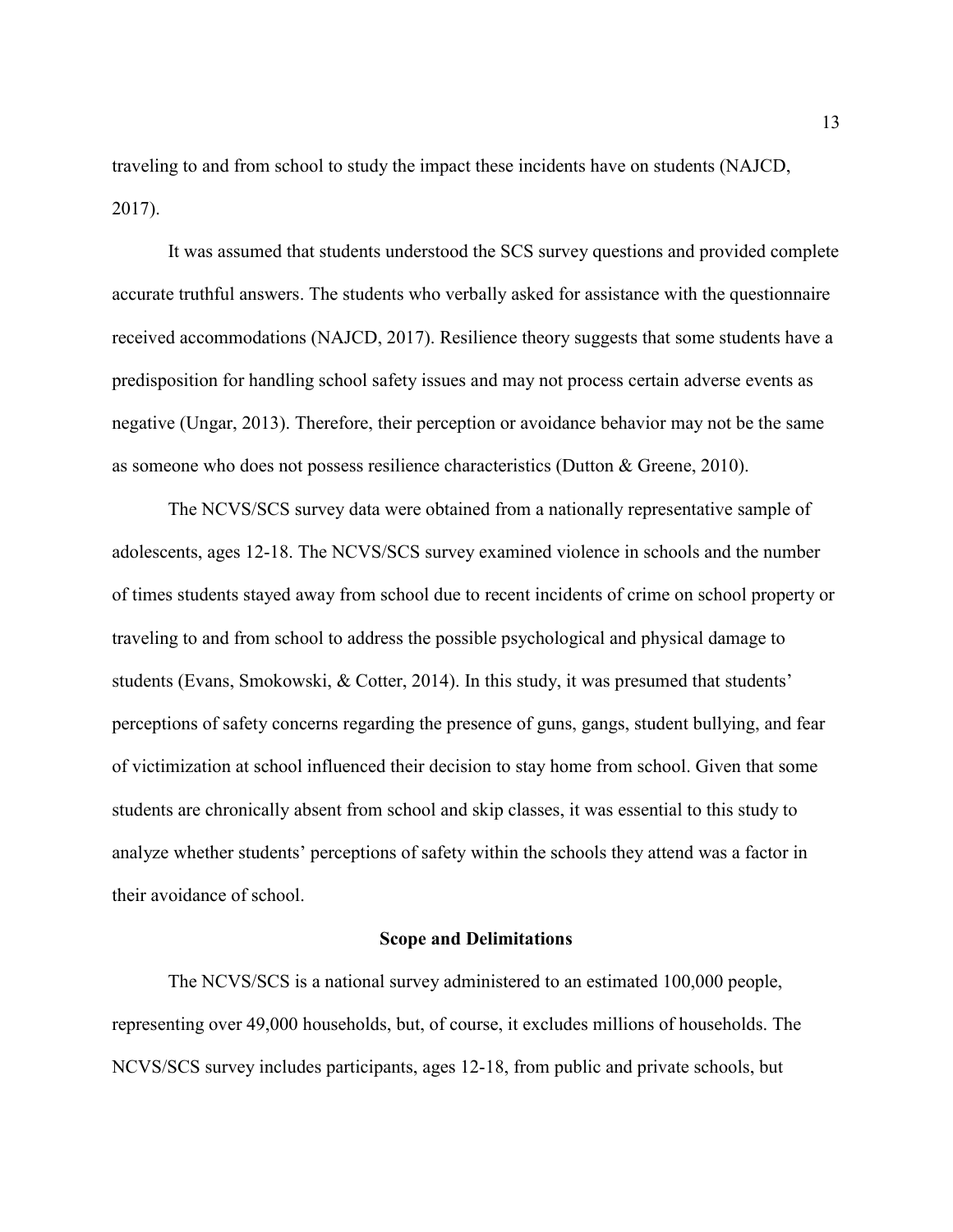excludes participants 5-11 years old and anyone who is home schooled, and possibly those students who are completing their education in nontraditional, alternative ways, such as night school or online.

The theoretical frameworks for this study are social disorganization and resilience theories. These two theories explain, respectively, the toxic environment that one may experience and how that experience may influence engagement in criminal behavior and how an individual who is brought up in a toxic environment may develop or maintain a positive outlook and overcome the negative influences in their environment. There may be other theories to explain how students adapt or react in toxic environments. One boundary in this study is that the parents had to give permission for their children to take the SCS survey. Some parents may not have wanted their child to recollect the memories of violence their child had experienced, witnessed, or initiated in school and the parent knew of the encounter. Therefore, if all students did not receive parental permission to participate in the survey, the number of incidents of violence may be underreported and thus, misrepresented.

The population targeted from the NCVS are individuals whose households included children 12 years of age and older and who attended public and private schools (NACJD, 2016). The NCVS/SCS survey provided me with the targeted population and did not include participants outside of traditional age children who are expected to attend school. The NCVS/SCS is a national survey administered every 2 years to address violent trends throughout the United States and is used as the primary source to examine the effects of victimization and describe various characteristics of offenders. An estimated 49,000 households have been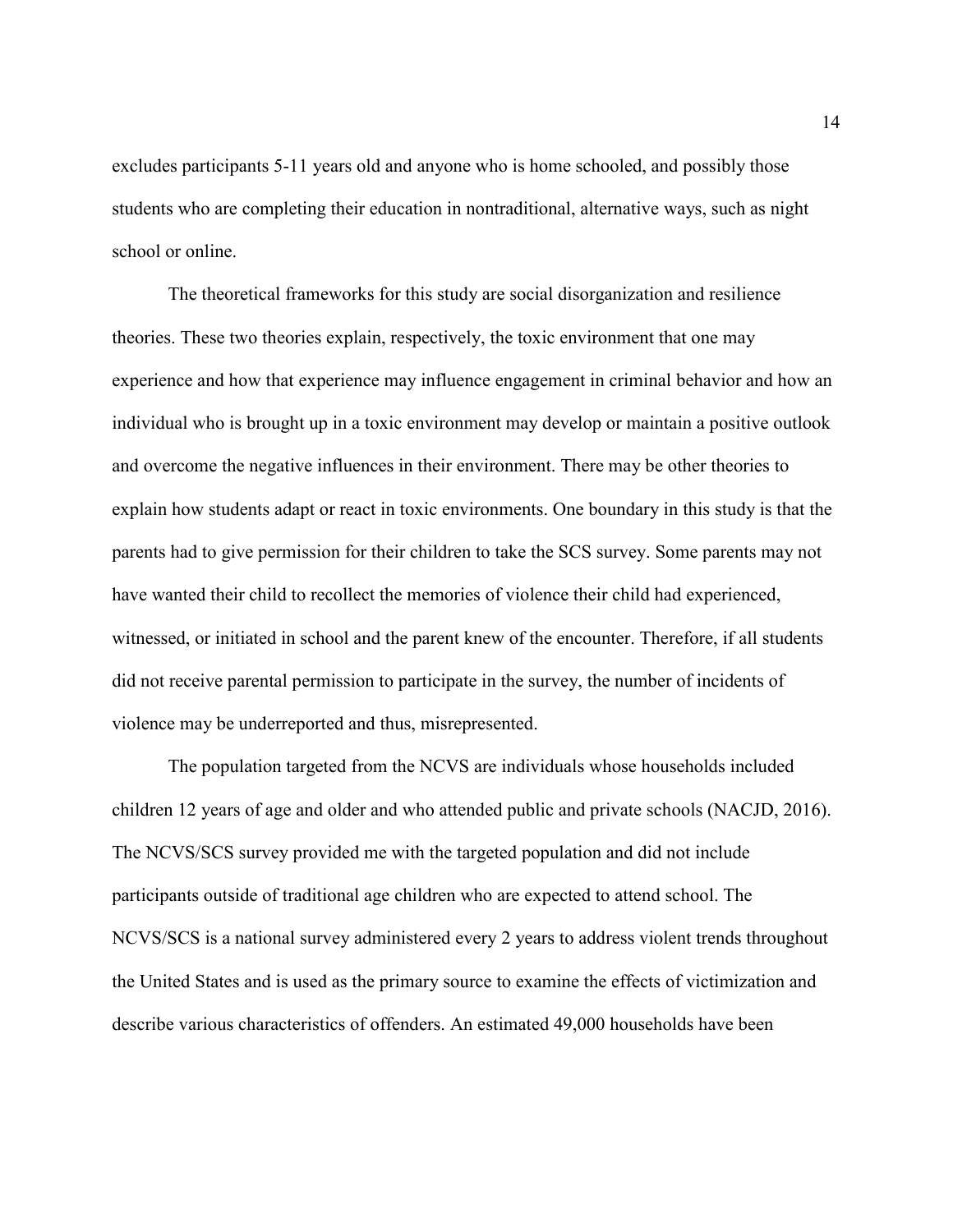surveyed to determine the rate of occurrences, traits, and the effect of being a victim of crime. According to the NACJD (2016), the NCVS has four primary objectives:

The first goal was to develop detailed information about the victims and consequences of crime. The second was to estimate the number and types of crimes not reported to the police. The third was to provide uniform measures of selected types of crimes. The final goal was to permit comparisons over time and types of areas. The survey categorizes crimes as "personal" or "property." Individual crimes cover rape and sexual attack, robbery, aggravated and simple assault, and purse-snatching/pocket-picking, while property crimes cover burglary, theft, motor vehicle theft, and vandalism. The data from the NCVS survey are particularly useful for calculating crime rates, both aggregated and disaggregated, and for determining changes in crime rates from year to year (para. 2).

 The NCVS survey alone was not a useful tool for this study because it addressed various incidents that occurred in school, on school property, and en route to school that students may deem to be threating to the point where they avoid school. Therefore, the SCS survey of the NCVS was also used to analyze information and incidents pertaining to school crime safety.

 The majority of SCS survey households were selected from large metropolitan areas. The study's sample from rural, urban, and major metropolitan areas may be disproportional (NCVS 2015). Therefore, the scope of the present study reflected this selection. The large metropolitan population is more likely to experience violent situations due to the urban areas and the fact that students are bused to schools (Eisman, Stoddard, Heinze, Caldwell, & Zimmerman, 2015). It is possible that students who attend private schools may not have experienced violent incidents relative to those who were registered in a public school (Eisman et al. 2015). Therefore,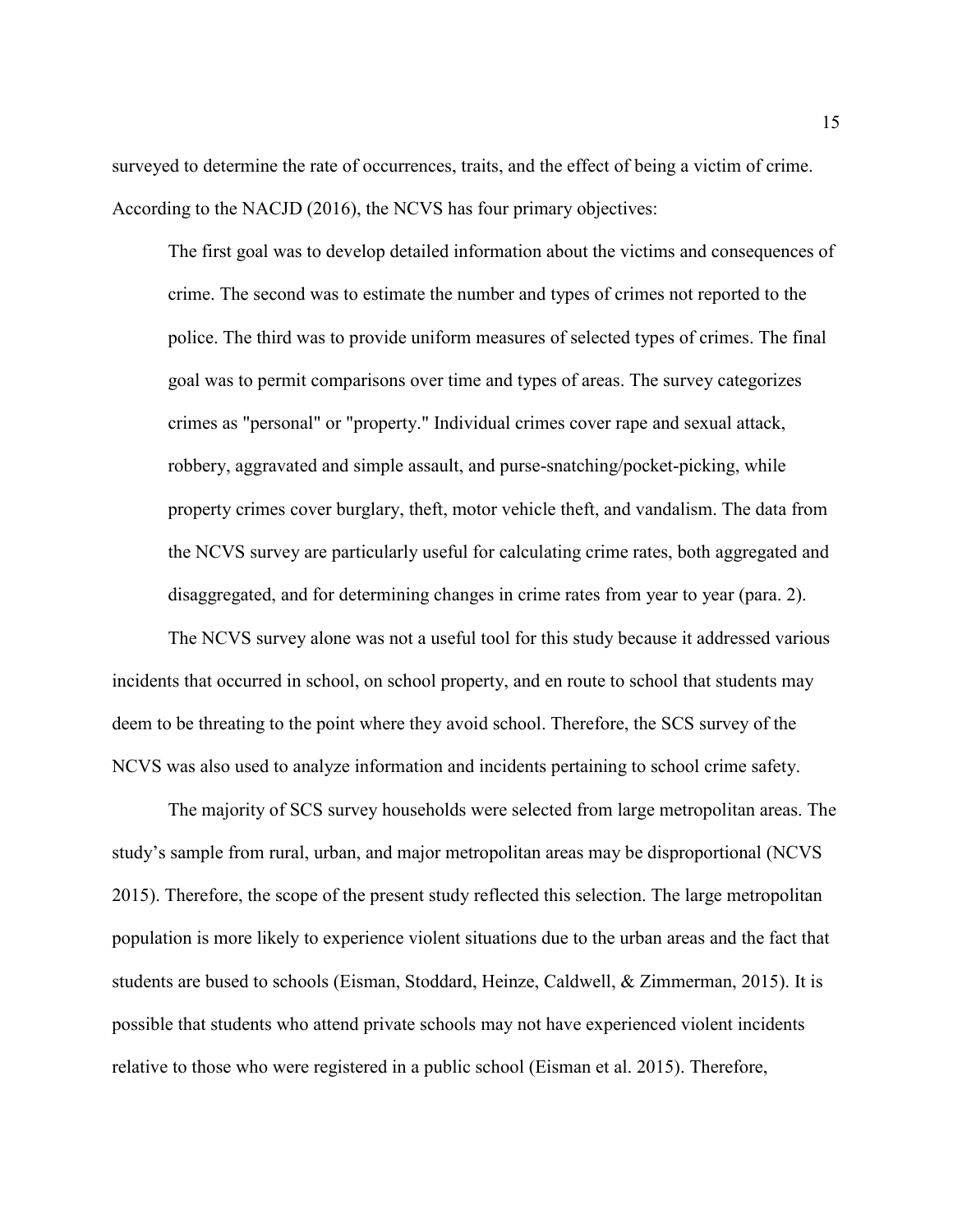encounters with school avoidance in private schools could be attributed to some other phenomenon.

 This study is based on the data obtained from the NCVS/SCS because it is a study conducted every second year on students' perceptions of safety involving various types of criminal activity and the impact it has on avoidance behaviors. Creating a survey was not an option because of time constraints and cost. There are limited resources to conduct a nationwide survey of this caliber.

 The results of the study may be generalizable to students who were impacted by victimization and those who feel unsafe in school due to violent activity in their school. While it may be appropriate to apply the results to this population, the results may not be generalizable to all students who have perceptions of violence and the avoidance characteristics of safety concerns in school because the SCS dataset did not specifically indicate the demographics, and some households in rural areas may not be represented.

#### **Limitations**

The limitations of this study are influenced by the accessibility, confidentiality, and legal uses of data as to why students stay away from school. The SCS survey contains a self-report of crime victimization data. Additional data from the survey includes students' perceptions of the presence of guns, gangs, student bullying, and fear of victimization at school, traveling to and from school, and on school property. Students may not reveal being a victim or witnessing criminal or violent activity in school due to fear for their safety. In addition, students may not have reported being a victim due to suppressing the incident or feeling embarrassed.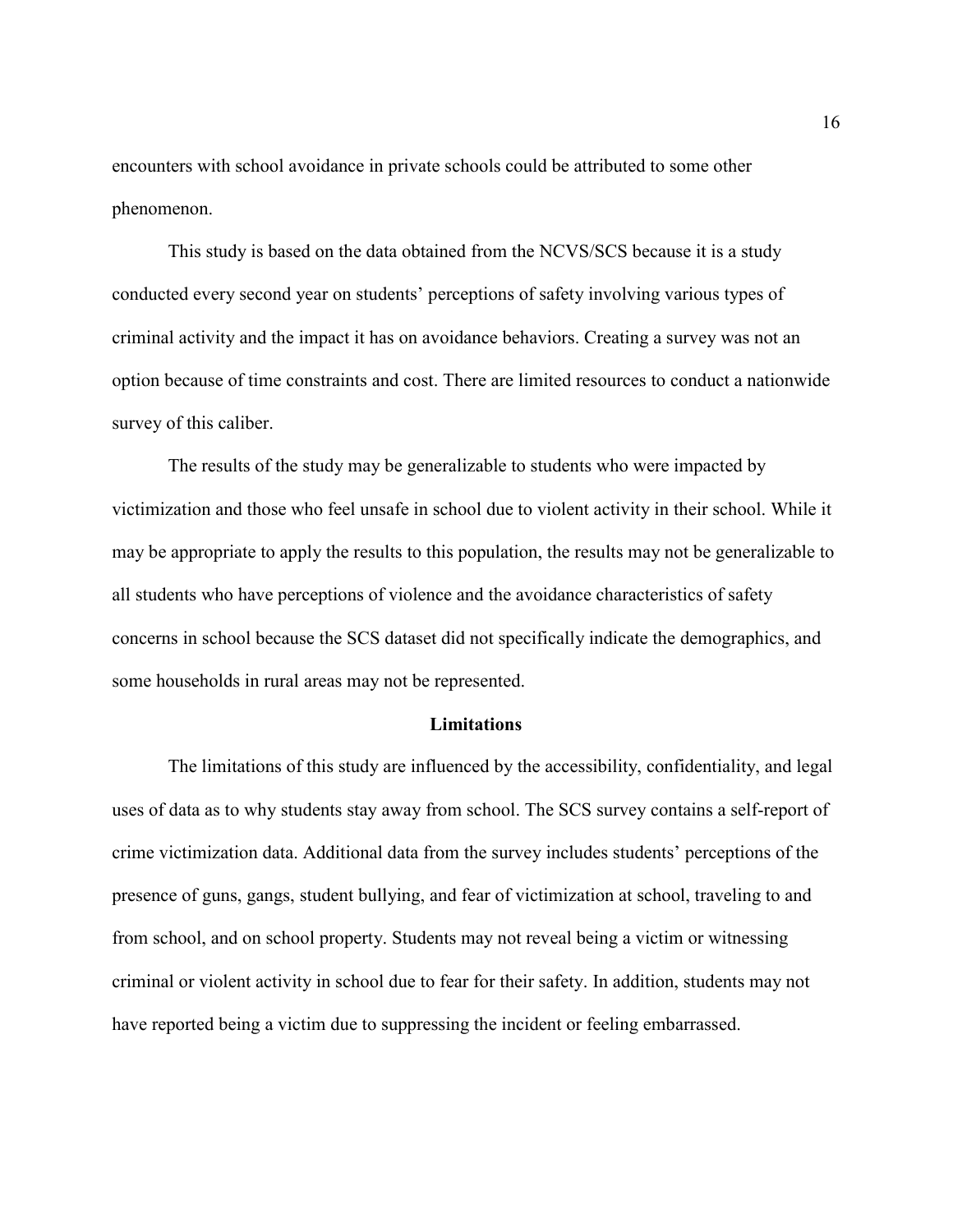The NCVS resource guide does not address the survey's validity. However, other studies and publications have addressed its validity based on their method of analysis. My basic analysis of this instrument indicates face validity. However, the BJS (2013) data report advised researchers conducting statistical analysis to use caution when comparing one estimate to another, or estimates over time. According to the BJS (2013), there is some level of error in samples when it is based on estimation. The NCVS resource guide does address some methodology issues pertaining to reliability. The fact that the survey contains questions about students' reports of victimization or crime within the last 6 months may increase the error with accurately recalling incidents, which is discussed further in Chapter 3. Incidents recalled more than 6 months after its occurrence can be easily misconstrued or recalled incorrectly due to the amount of time lapsed (NCVS, 2015). A person will more likely remember accurately an incident when it first occurred (NCVS, 2015).

The data collected from the NCVS/SCS survey relied on self-reports from individuals 12- 18 years of age who attended public or private schools in large metropolitan areas regarding certain criminal activities they have been victims of, encountered, seen, or experienced within the past 6 months. Adolescents may be intimidated by interviews, so there may have been trust issues. Therefore, youth may have been hesitant to divulge all the information, based on being embarrassed or not wanting to recall the incident.

Another limitation is the population targeted in the study. Even though NCVS/SCS is a national survey, some populations may not be represented. For example, immigrants who are in the United States illegally may not report incidents to the authorities (Addington, 2008). Therefore, this population is unknown because there are no questions on the survey to identify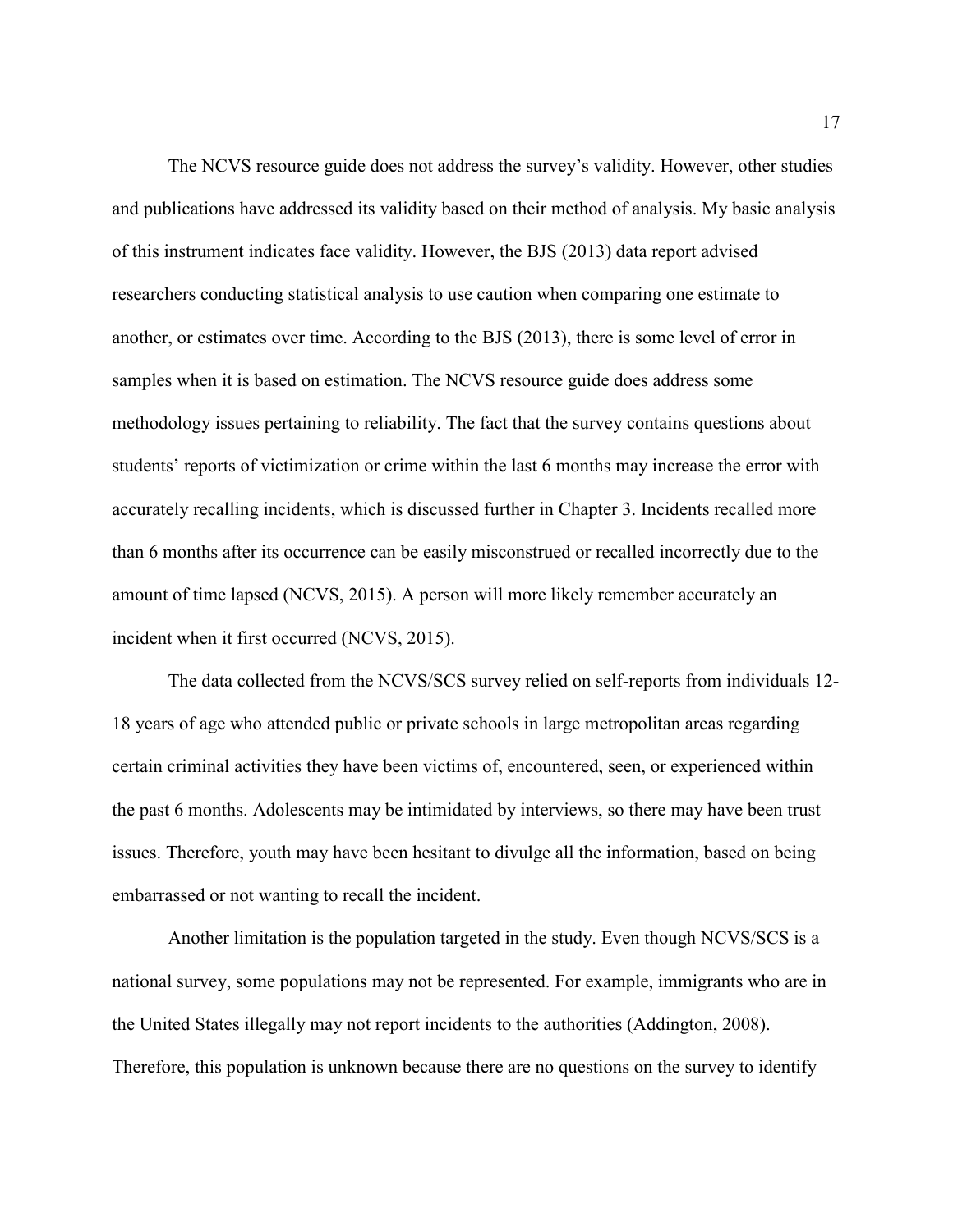status of residence. The original study targeted students who were attending public or private schools leading to a high school diploma, so students in alternative education programs, such as a GED, were excluded (NAJCD, 2017). The study excluded students who dropped out of high school due to violent encounters at school. Persons who reached age 19 were not given the survey, even if they were age 18 and attending school 6 months before the survey was administered. Also, there were racial and cultural differences to consider as limitations of the study. Large metropolitan areas normally include racial diversity, but this depends on the distribution of the survey and who volunteered to participate.

There were limitations in the design of this study due to methodological weaknesses. These include limitations of internal, external, and construct validity. Internal validity simply means one action causes another. In this study, internal validity pertains to the hypothesized relationship between students' perceptions of safety concerns in school about guns, gangs, student bullying, and fear of victimization and how it predicts school avoidance. When a study is lacking internal validity, a researcher cannot make cause and effect statements based on the research; this study will not permit causal inference. Additionally, in this study, the students' perceptions of safety concerns associated with violence or victimization in school might not necessarily be related to their choice to stay away from school. There are unknown variables, such as, a student having existing psychological issues, that could affect the study that were out of the control of the researcher. The researcher may not know these variables exist due to the lack of knowledge from not being involved in the initial study, which could affect the study's results. Also, this study addresses only the dependent variable, school avoidance; thus, there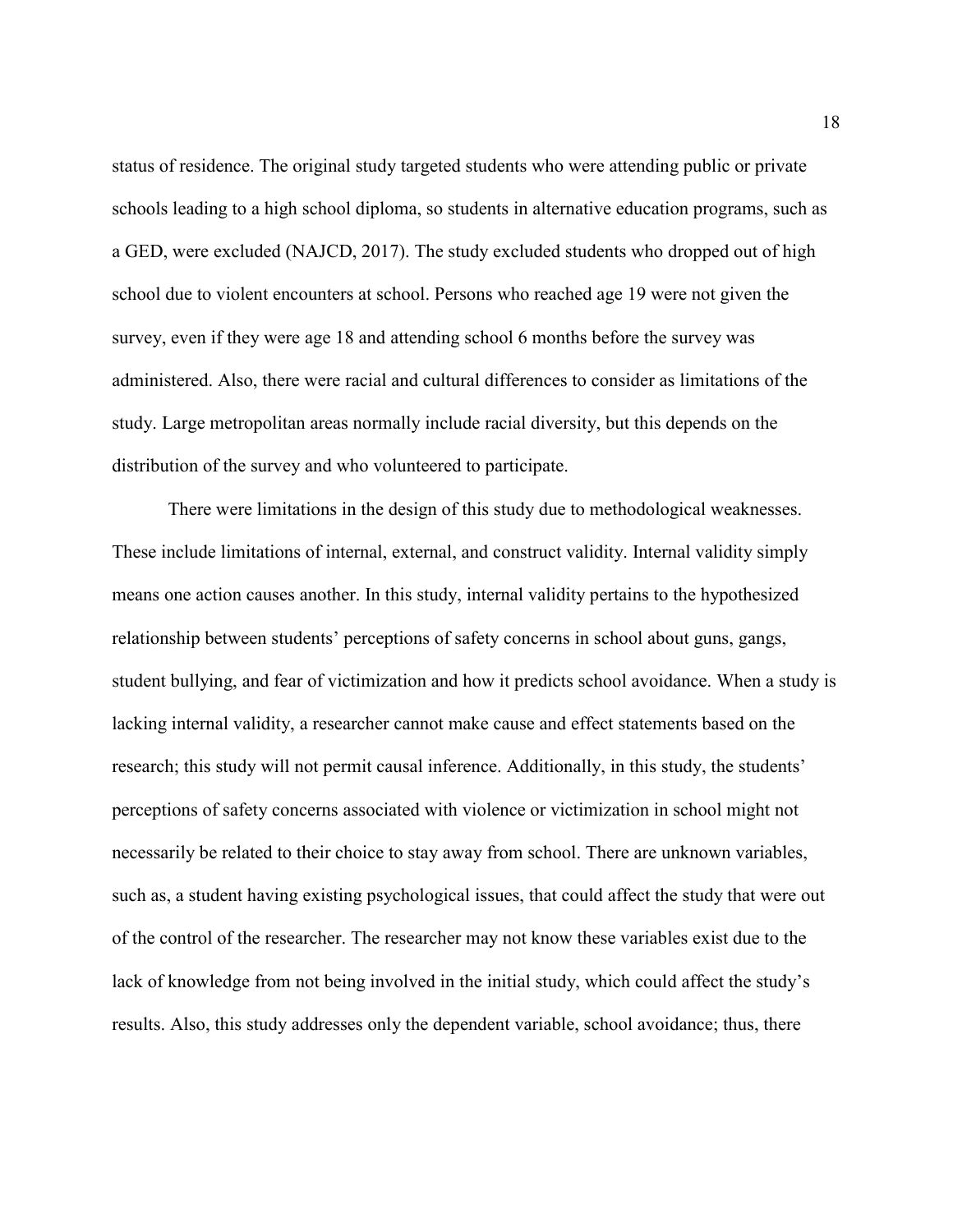could be independent variables other than the predictor variables that may contribute to students not attending school.

The second limitation is that of external validity based on the sample. The sample was comprised of students, 12-18 years old, who attended public or private schools. The sample did not include students who were attending school online, at home, or those who previously attended school and discontinued based on perceptions of safety concern in school. The findings can be generalized only to a similar population of students.

Construct validity assesses whether the research is measuring what it is intended to measure. In this study, this limitation could affect whether there is a relationship between students' perceptions of safety concerns, specifically those involving guns, gangs, student bullying, and a fear of victimization in school, and school avoidance. Students who took the survey may have had experience with violence or exposure to violence in high school, but chose to stay home from school for other reasons.

Lastly, there were no biases on the part of the researcher because the data were extracted from a secondary, existing dataset. The data analyzed came from a survey that was created and administered previously. My role as the researcher was to extract data from the dataset based on the variables that pertained to the research question.

#### **Significance**

This study is of vital importance because of its potential to understand students' perceptions of safety concerns due to guns, gangs, student bullying, and fear of victimization and how this affects their decisions to stay home from school. Students who are not present in school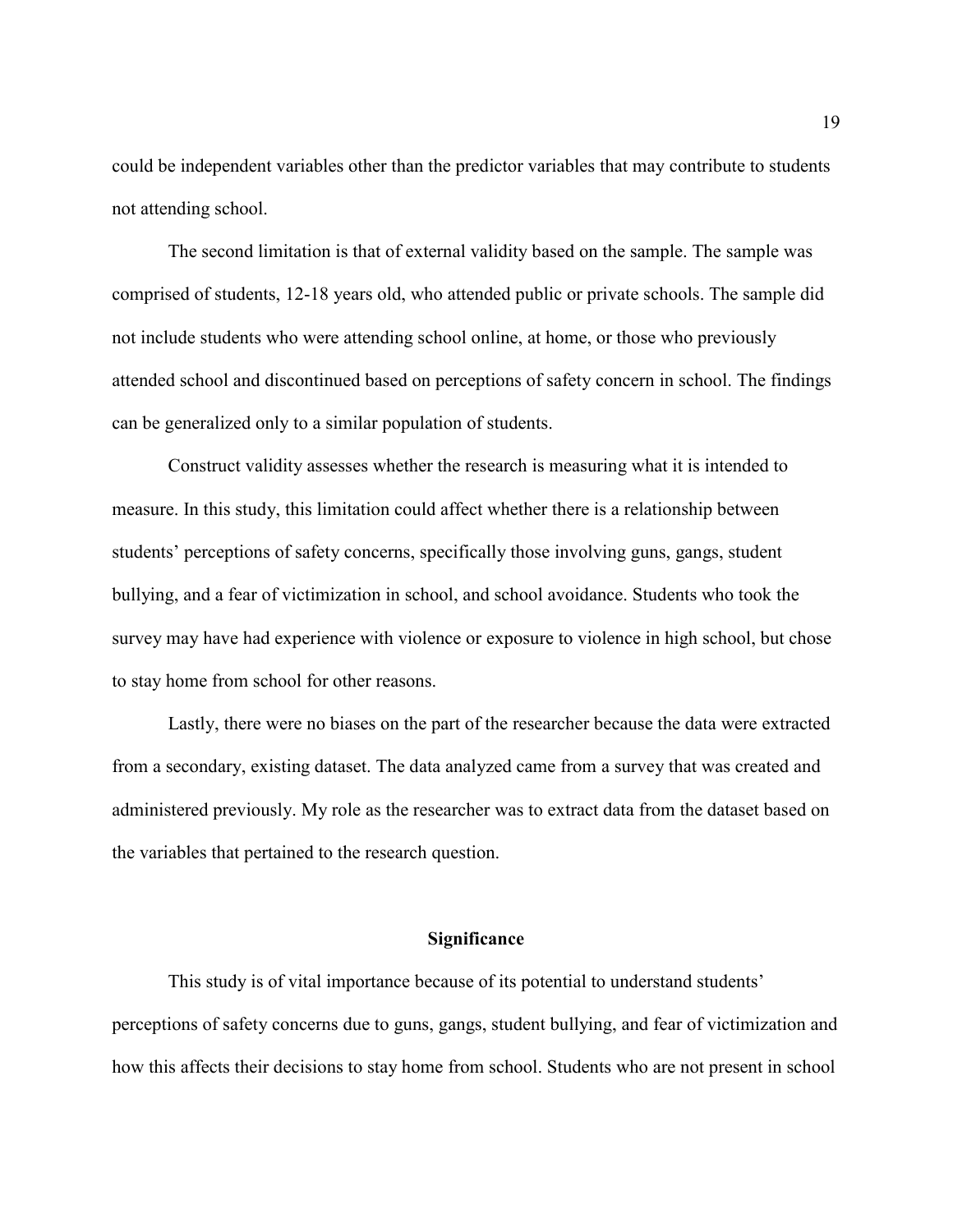2 weeks or more, not due to an excused absence, have a problem with truancy (Kearney, 2008). Poor school climate, which consists of violence and bullying in school, can increase the likelihood of students avoiding and staying home from school due to perceptions of safety concerns and feeling unsafe (Ingul, Klockner, Silverman, & Nordahl, 2012). Ingul et al. (2012) pointed out several findings in their study that directly relates to students engaging in other aggressive behaviors, which increases the likelihood of that student dropping out of school. This study has the potential to produce positive social change and provide school administration, faculty, staff, community, and educational psychologists with information and awareness about the school environment and implement preventive measures, including programs that will minimize the number of incidents in school. Results from this study can provide educators the resources to assist students in making decisions to pursue their high school education in a safe environment. The outcome may influence a student's career decisions, professional success, and socioeconomic status. With this information, administration and staff could collaborate to combat students' fear and create a safe environment, so the students will be able to continue their education and increase opportunities to access resources that will impact their future. Also, the results of this study may be used to contribute to providing a safer environment for students attending school and develop resources that can assist victims who have encountered violence at school.

This study is also significant to school leadership because of its potential to bring awareness of students' perception of violence along with implementing programs and policies to assist with a resolution to in-school violence, a major problem in schools across the country. It is school leaders' (school officials, teachers, staff, board members, principals, and superintendents)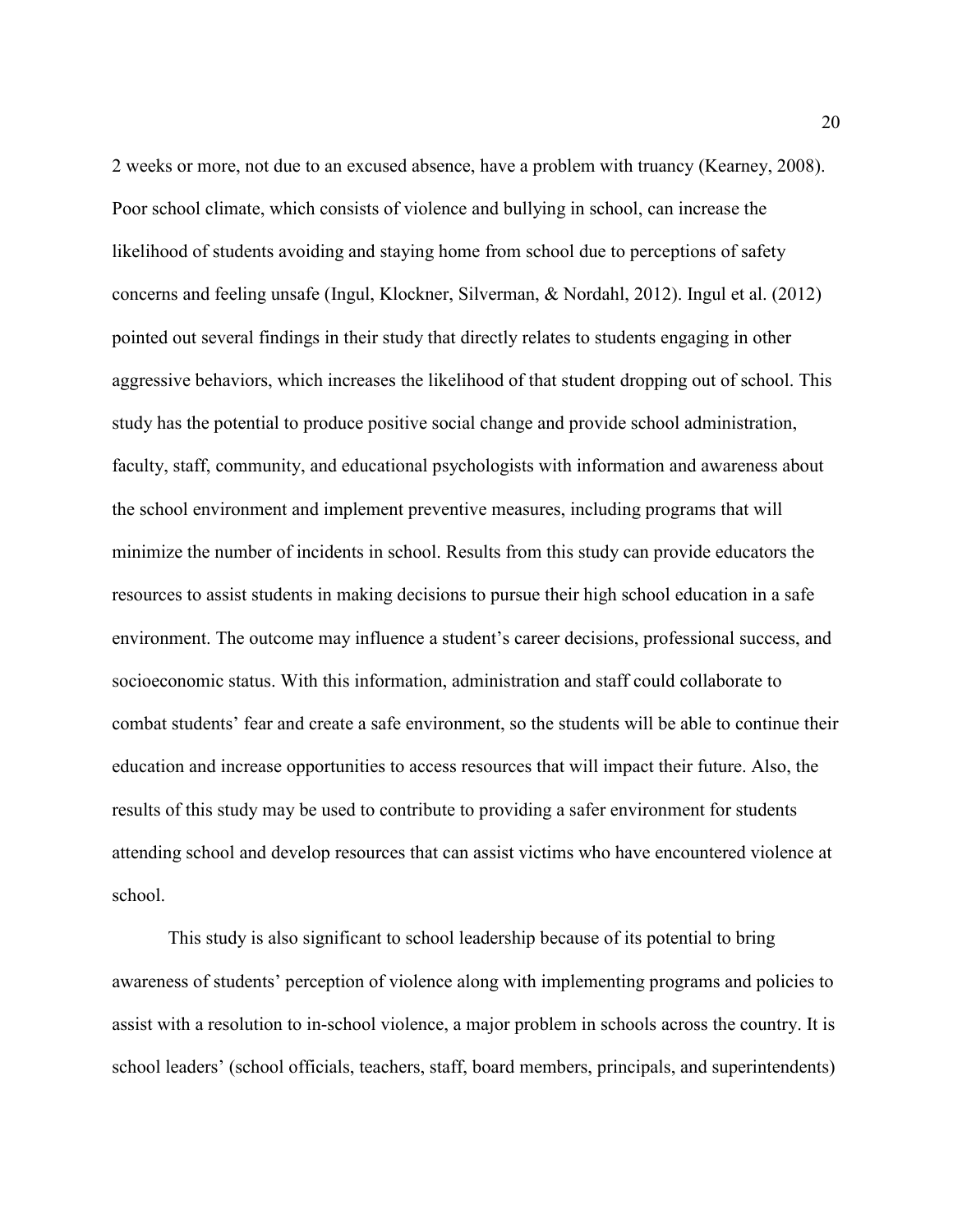responsibility to provide a safe school environment that promotes psychological and physical well-being for students and to seek solutions to the issues that can lead to failure or deterioration in our public and private school systems. The goal of the public education system is for students to receive an education and prepare them for a postsecondary school or employment, which will provide a greater opportunity for becoming self-sufficient.

Society must realize the importance and understand the possible psychological effects that cause students to stay home from school. Second, society must understand the potential consequences that may result in a student not completing school. Third, they must understand students' perceptions of safety concerns related to guns, gangs, student bullying, and fear of victimization and the impact it has on predicting school avoidance. For all three reasons, it is necessary to examine these factors in detail.

#### **Summary**

Students may encounter or witness certain violent behaviors and crime victimization in school. Many incidents are reported each year of school shootings, bullying, and other crimes committed on campus. Faculty, staff, and administrators have developed various policies, such as Zero Tolerance, to combat or prevent these types of behaviors and incidents from occurring. Students may fear these incidents and their perceptions of safety concerns in school may lead them to avoid school. However, based on research on resilience theory, some students may have built resilience to this type of behavior due to their environment and are not fearful of these violent behaviors or encounters. Therefore, they may have a different perception of safety concerns in school. The primary focus of this study was to analyze students' perceptions of safety concerns related to guns, gangs, student bullying, and fear of victimization in relationship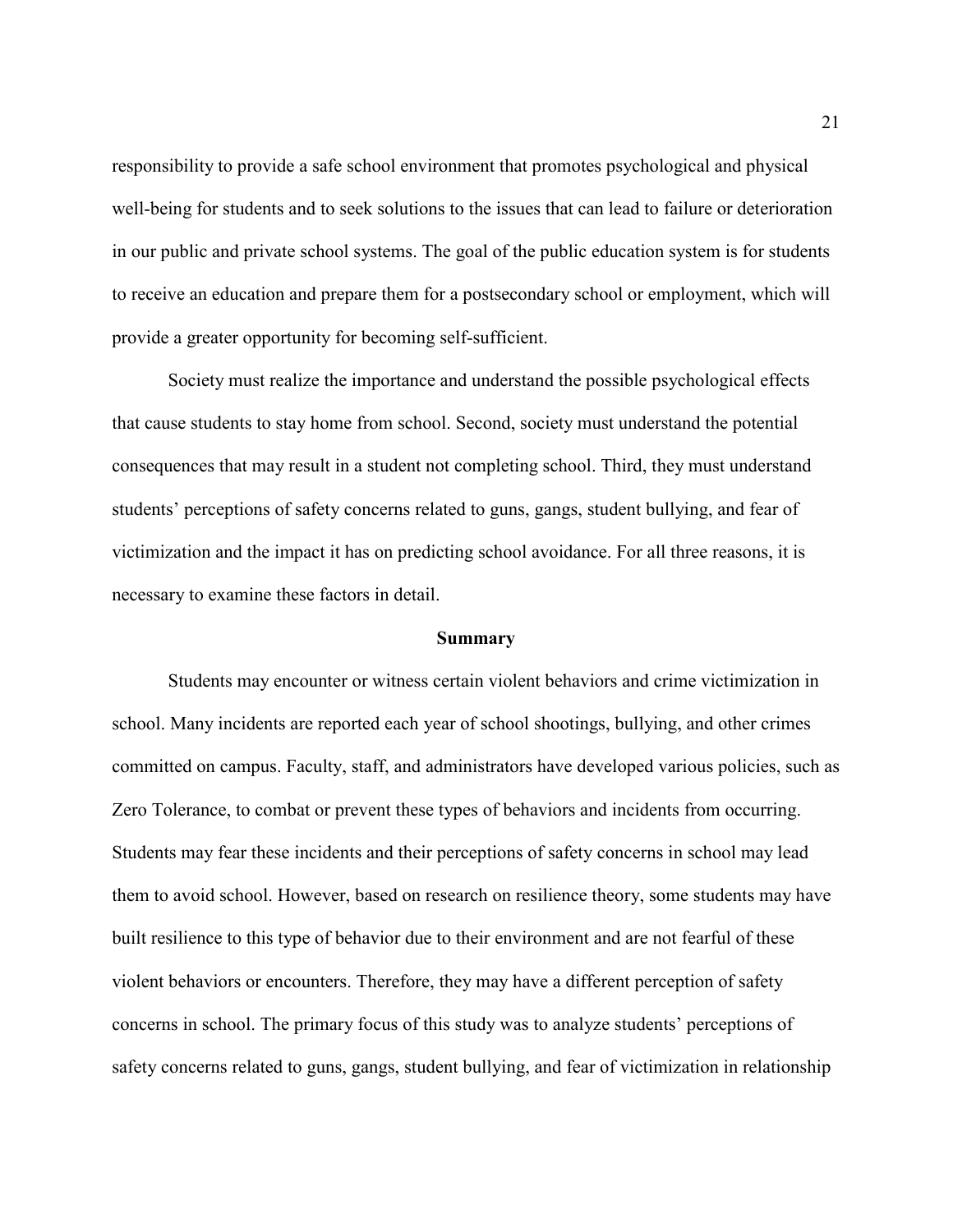to school avoidance. Students who witness violent behaviors or who are victims of crime while attending school can develop or suffer from psychological issues. These psychological issues can interfere with the student's concentration, motivation, and drive to attend school. A student who stays home from school can face adverse consequences, such as chronic absenteeism, which puts him or her at risk of not completing school.

A literature review exploring the current theoretical research on resilience and social organization theories about criminal and violent activity in schools is presented in Chapter 2. The research design, rationale for the design and the hypothesis is presented in Chapter 3. Detailed information on the results of the study will be presented in Chapter 4. Finally, an extensive discussion of the results, recommendations, and conclusion of the study is presented in Chapter 5.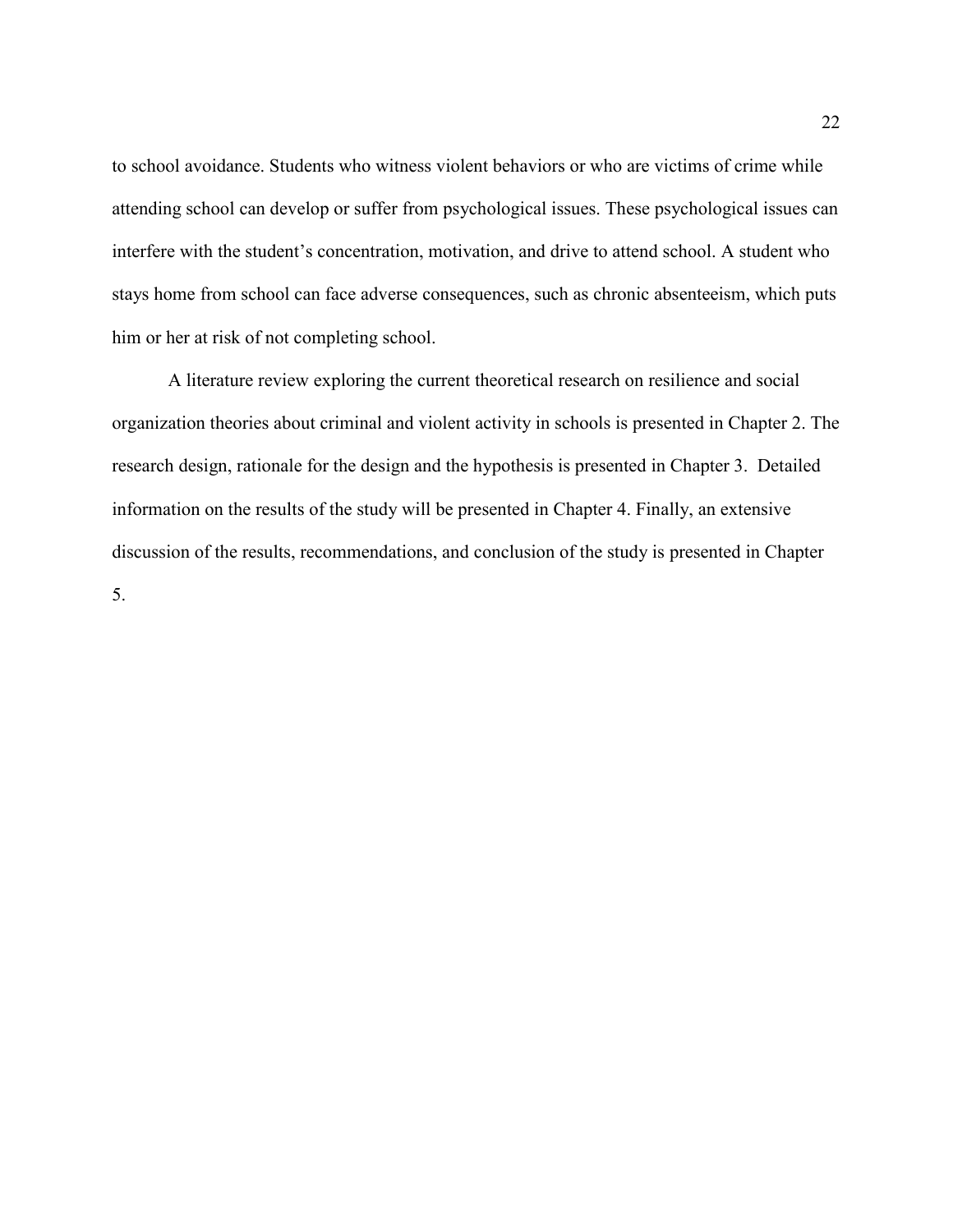#### Chapter 2: Literature Review

#### **Introduction**

Institutional learning environments are essential in developing an individual's character, behavior, social skills, and knowledge (Noteborn, Dailey-Hebert, Carbonell, & Gijselaers, 2014). However, students who experience adverse incidents in school may display avoidance. Avoiding school is a primary issue in various nations and has become of major concern among students, teachers, and educational personnel (i.e. counselors, school psychologists, teachers, principals, supporting staff) among all levels of institutions and government as well as parents (Addington, 2008; Aspy, 2004).

This study examined students' perceptions of safety concerns pertaining to specific criminal activity and behavior in school, including the presence of guns, gangs, student bullying, and fear of victimization with avoidance-related behavior, which refers to staying home from school due to thinking someone may harm them in the school building, on school property, on a school bus, or walking to and from school. Such avoidance behavior could cause chronic absenteeism and lead to not completing high school (Ramirez et al., 2012). This study is highly important to identify students' perceptions of criminal activity and behavior in schools to address safety concerns that could lead to school avoidance. The problem of students' perception of safety concerns related to guns, gangs, student bullying, and fear of victimization, and their decision to stay home from school, has a negative effect on their school experience and may diminish future opportunities and endeavors (CDC, 2015). The data analyzed in this study may assist teachers, administrators, policy maker, and parents in developing measures to help improve school safety.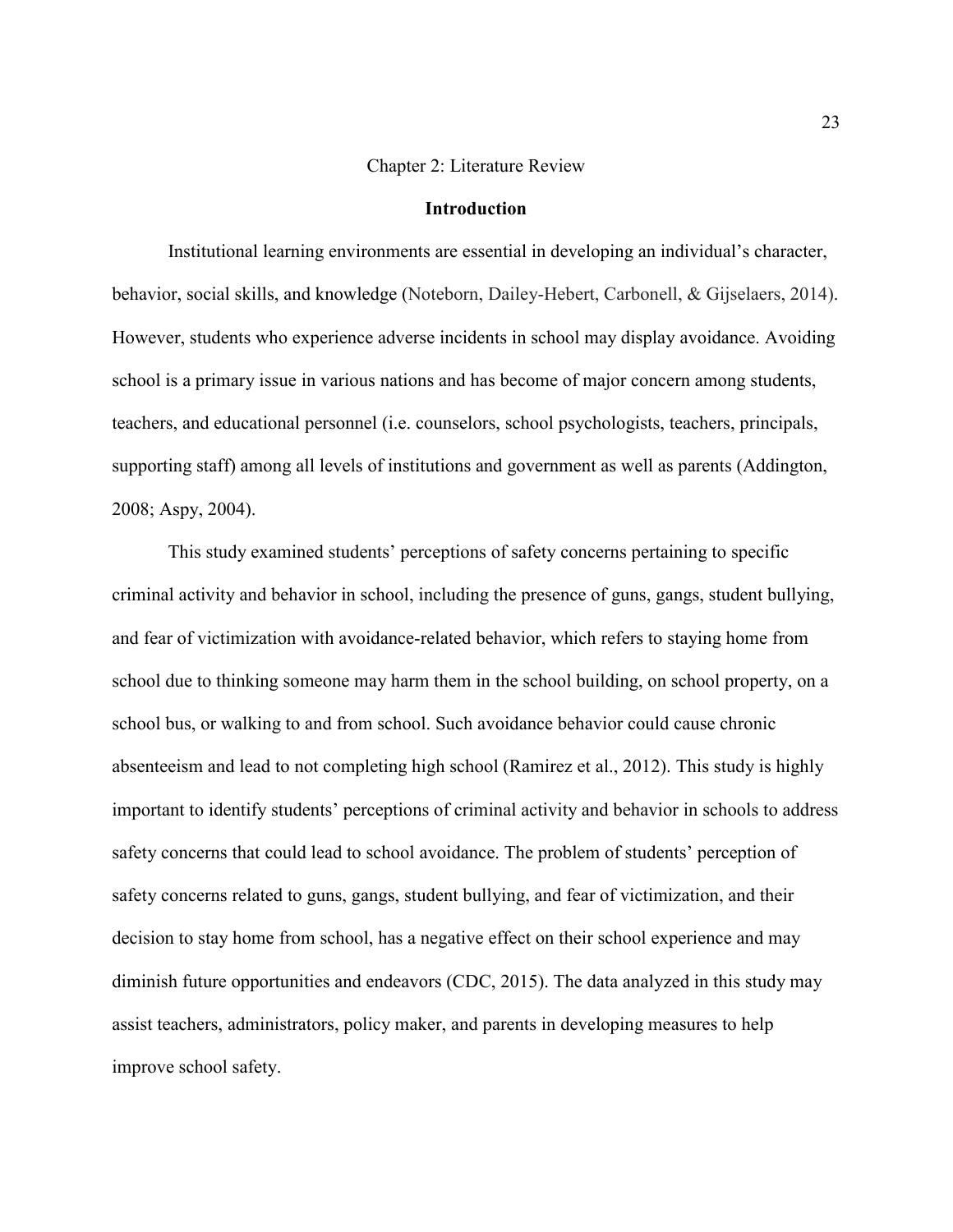In this chapter, I cover the following topics in the literature: how resilience and social disorganization theory set the foundation for students who are prone to violent behavior; and how some thrive in their environment. Literature on threatening incidents, such as, guns, gangs, victimization, and bullying in high school, graduation rates, and school avoidance: is associated with the topic of study. The association of these incidents with students' perceptions of safety concerns are covered as well, including how it affects their decision to avoid school.

#### **Literature Search Strategy**

In this review, an extensive literature search was completed. Books, reports and peerreviewed articles, were identified in the following databases from 2006 to the present: PsycARTICLES, PsycINFO, Taylor and Francis Online, and Education Complete. Due to their continuous research commitments to find ways for students to achieve their education in a safe environment, the following government agency websites were also searched: CDC, BJS, NCES, U.S. Department of Education, and the National Institutes of Health. ; The following search terms were used: *weapons, gangs, student bullying, victimization, fear, avoidance, behavior, school, attack, harm, school building, resilience, socialization, student victimization, school safety, absenteeism, violence, guns, fighting,* and *psychological effects*.

Also, NCVS data, which were assessed through the NACJD (2016), were used for extracting the data from the SCS survey. The NCVS website has publications that provide information that pertains to this study thus, it was used for extracting the data from the SCS survey along with accessing a series of articles related to criminal activity in schools and students' responses. This study is unique in the fact that there is a selection of specific violent activities and behaviors from the SCS survey that were allowed for examining students'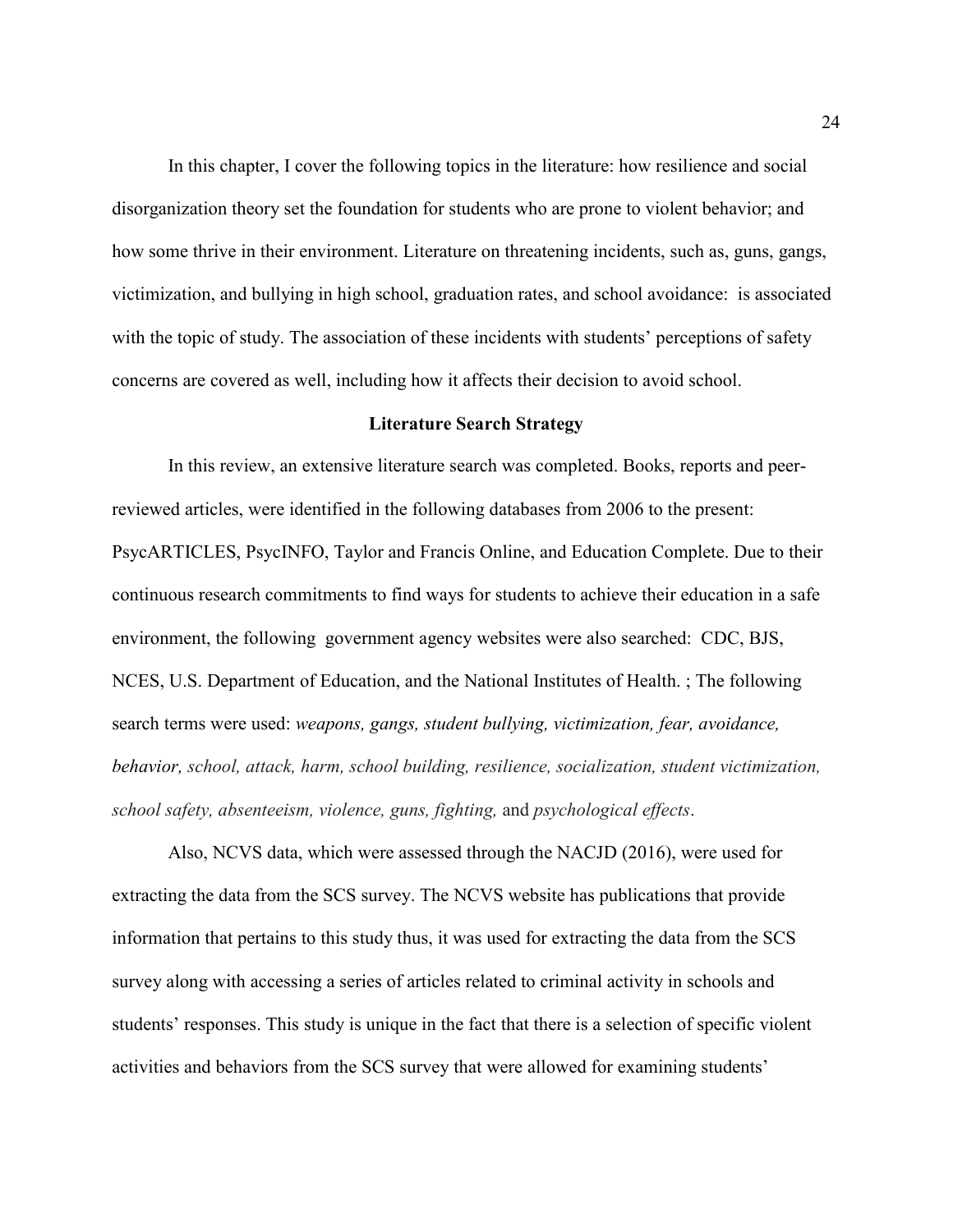perception of safety concerns in school relating to those incidents and how their perceptions predict school avoidance behavior.

#### **Theoretical Framework**

A literature review exploring the current theoretical research on resilience and social disorganization theories pertaining to criminal and violent activity in schools is presented in this chapter. Resilience theory (Werner, 1984) is used to explain different aspects of students' perceptions of safety concerns in school pertaining to criminal activity and behavior and its association with students' decisions to avoid school or attend school despite their perceptions. An extensive background on each variable to associate the impact it has on students' perceptions and avoidance behavior is provided. The literature review includes statistics on criminal activity and behavior in school and the psychological effects students may encounter as a result.

Social disorganization theory (Shaw & McKay, 1931) and resilience theory (Werner, 1984) provide the framework for this study. Social disorganization theory is prevalent in research pertaining to criminology (Weisburd, Groff, &Yang, 2014). The indicators used for social disorganization include: overcrowded population, a constant change in population, racial and economic factors, crime rates, people who are not employed, and single-parent households (Mustaine, Tewksbury, Huff-Corzine, & Marshall, 2014). Weisburd et al. (2014) conducted a study on the importance of using social disorganization theory in research to understand and explain criminal patterns in neighborhoods and communities to implement prevention measures. Weisburd et al. also considered voting behavior and housing assistance as other indicators of social disorganization. By applying social disorganization theory to this study, it provides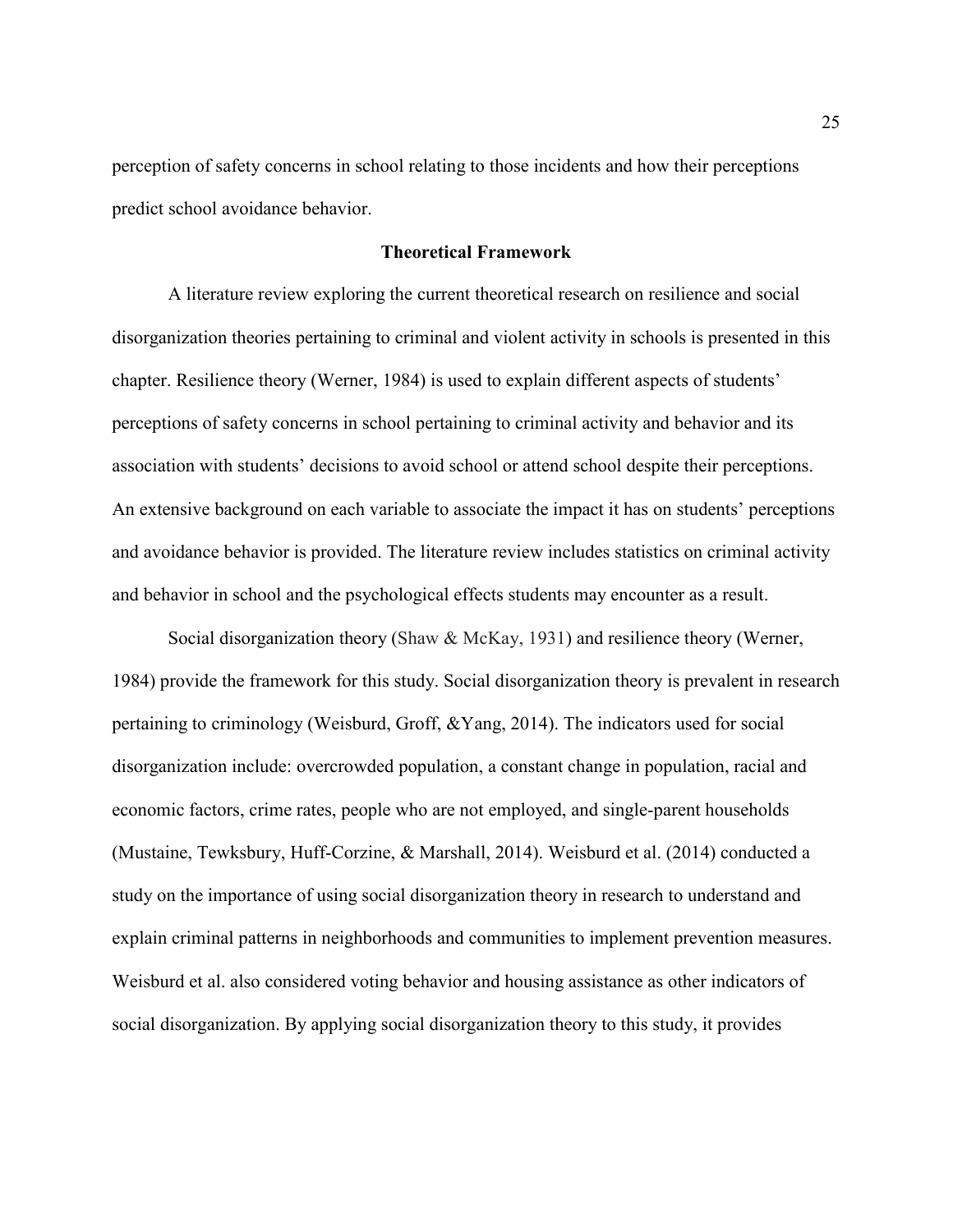understanding of contributing factors to criminal activity, such as the presence of guns, gangs, student bullying, and fear of victimization behaviors in students.

Resilience theory includes a multifaceted field analysis, which refers to using more than one strategy to examine factors of a situation, detailing the strengths harbored in people as well as other systems, and the demonstrated capacity of these strengths to contribute to triumphs over adversities experienced in life (Ungar, 2013). Resilience occurs when an individual develops the mechanics to thrive despite these types of stressful situations. It is a theory that, in contemporary society, calls attention to strengths, instead of weaknesses of an individual or a system (Gunderson et al., 2009). Resilience theory asks: Why do some youths build and retain a positive adaptation to challenging situations encountered in life, such as violence, stress, and traumatic events, while other youths do not? (Lee et al., 2012). Besides these types of challenging situations, youths and their families may also encounter financial pressures, family issues, relationship stressors, severe health conditions, employment problems, and other work-related economic stressors (Iacoviello & Charney, 2014).

## **Resilience Theory**

Resilience theory focuses on an individual's ability to understand the processes he or she experiences in life and the anticipated outcomes (Ungar, 2013). In other words, the individual must know what he or she is experiencing, why he or she has encountered the situation, and the result of these experiences. Various conditions may explain these experiences, including: (a) an unhealthy living environment and conditions that are considered a threat, (b) the inward capability and outside resources available to offset a toxic environment and conditions, and (c)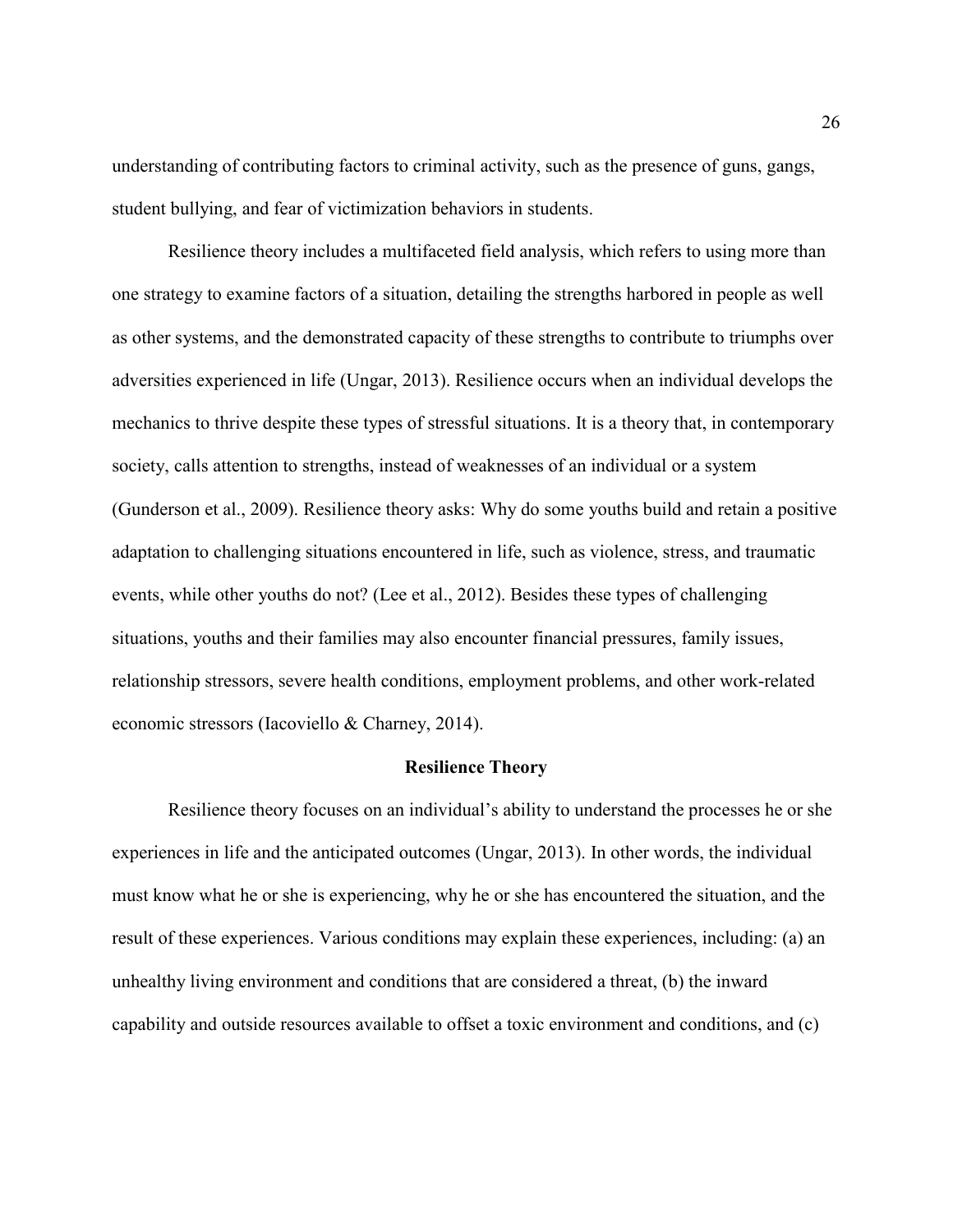the implementation of the process of the change experienced despite the distress or trauma (Lee et al., 2012).

Although resilience theory focuses on an individual's ability to understand the processes he or she experiences in life and the anticipated outcomes (Ungar, 2013) that lead to adapting positively to traumatic situations, researchers have used different measures to explain, "why some children and adolescents maintain positive adaptation even though they grow up in deprived, troubled and threatening environments" (Lee et al., 2012, p. 54). Two instruments used to measure this phenomenon are: (a) the Child and Youth Resilience Measure (CYRM), which is a 58-item tool used to measure individual, relational, community, and cultural tools that may support resilience in adolescents age 12-23 (Liebenberg, Ungar, & Van de Vijver, 2011); and (b) the Behavioral and Emotional Rating Scale,  $2<sup>nd</sup>$  edition (BERS-2; Epstein & Sharma, 2004), which is used to measure interpersonal, intrapersonal, school functioning, family involvement, and effective strengths (Brownlee & Whitley, 2010). Grotberg (1999) referenced several studies that revealed 50–67.7% of children exhibiting resilience could prevail over their first adverse experience in life, such as exposure to violent situations within their environment. According to resilience theory, some students have learned the ethnically diverse requirements needed to understand various cultures and ethnic backgrounds of which their school may be comprised of and adapt to the environment (Reis, Colbert, & Hébert, 2004). This adaptation has helped in developing successful learners in various institutions of learning. However, in some cases, it was ascertained that some students could not adapt to the environment and have no ability to cope positively with a traumatic situation (Mitchell, 2014).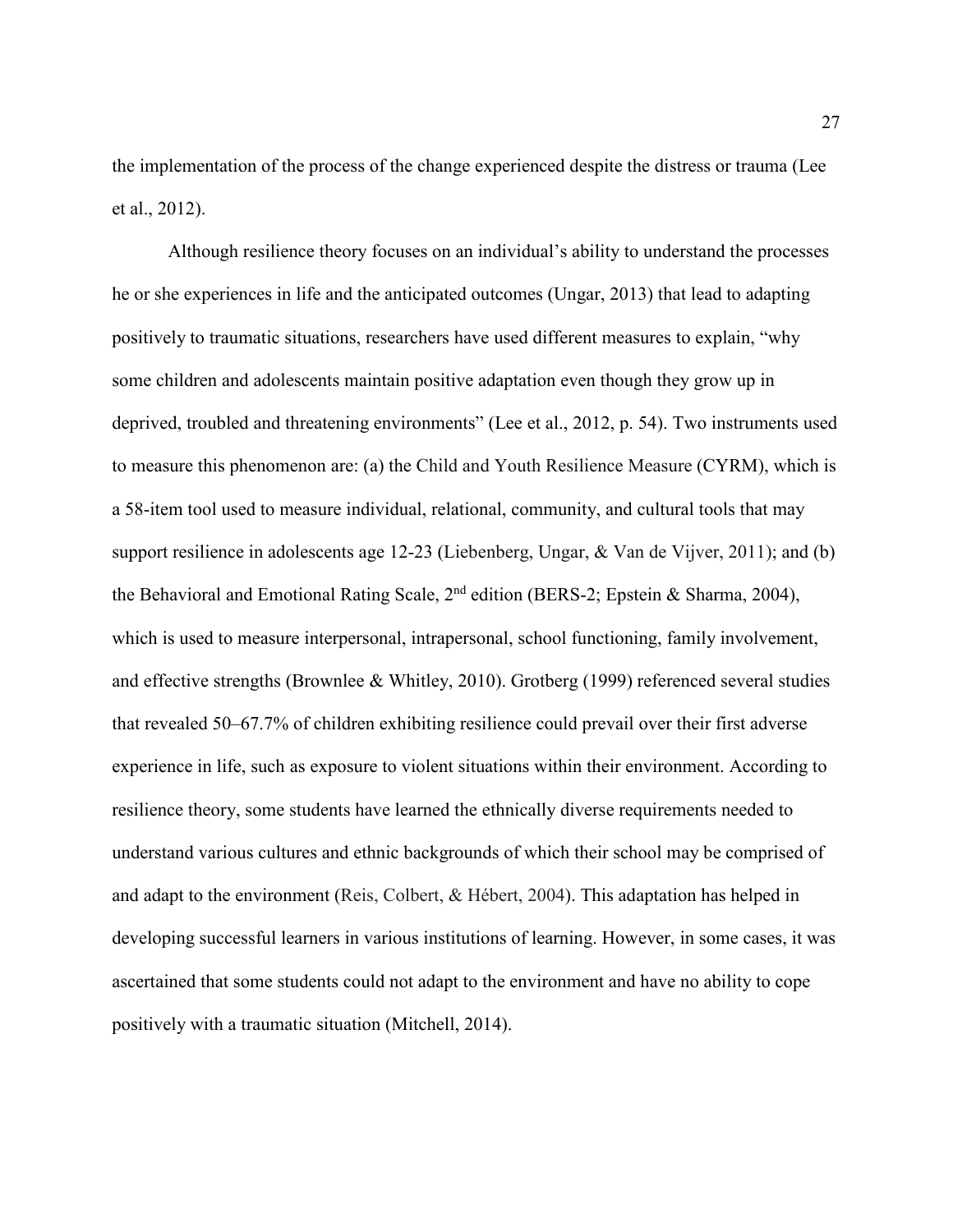Implementing resilience strategies can help youth and adolescents to overcome their fear of thinking someone may attack or harm them while traveling to and from school or even attending school to complete their high school education successfully (Mitchell, 2014). When students are intimidated in school or en route to school, they may feel discouraged from attending school due to fear of being hurt (Hughes et al., 2015). In some circumstances, they may develop an attitude that they are not worthy of society (Mitchell, 2014).

## **Social Disorganization Theory**

The second theory of this study's framework is social disorganization theory (Shaw  $\&$ McKay, 1931). According to social disorganization theory, which implies that society, of which students are a part, may become desensitized to the tribulations of criminal and violent acts that may result in bullying and other incidents at school (Borum, Cornell, Modzeleski, & Jimerson, 2010). Incidents of bullying are leading to students dropping out of school. When a student develops a fear from incidents occurring in school or en route to and from school, he or she may drop out (Cornell, Gregory, Huang, & Fan, 2013). Therefore, social disorganization theory may help to explain how students' perceptions of safety concerns in school settings may lead to fear and avoidance of school.

Social disorganization theory is related to ecological theories. It links the neighborhood ecological characteristics of the nature of a city and the design of urban space to crime rates, which are core principles that are considered as essential in this theory (Lynch  $\&$  Boggess, 2015). According to social disorganization theory, crime associated with conditions in certain protective school factors and neighborhood factors include low socioeconomic status, lack of structural stability, neighborhood identification, and high residential mobility (Bradshaw et al.,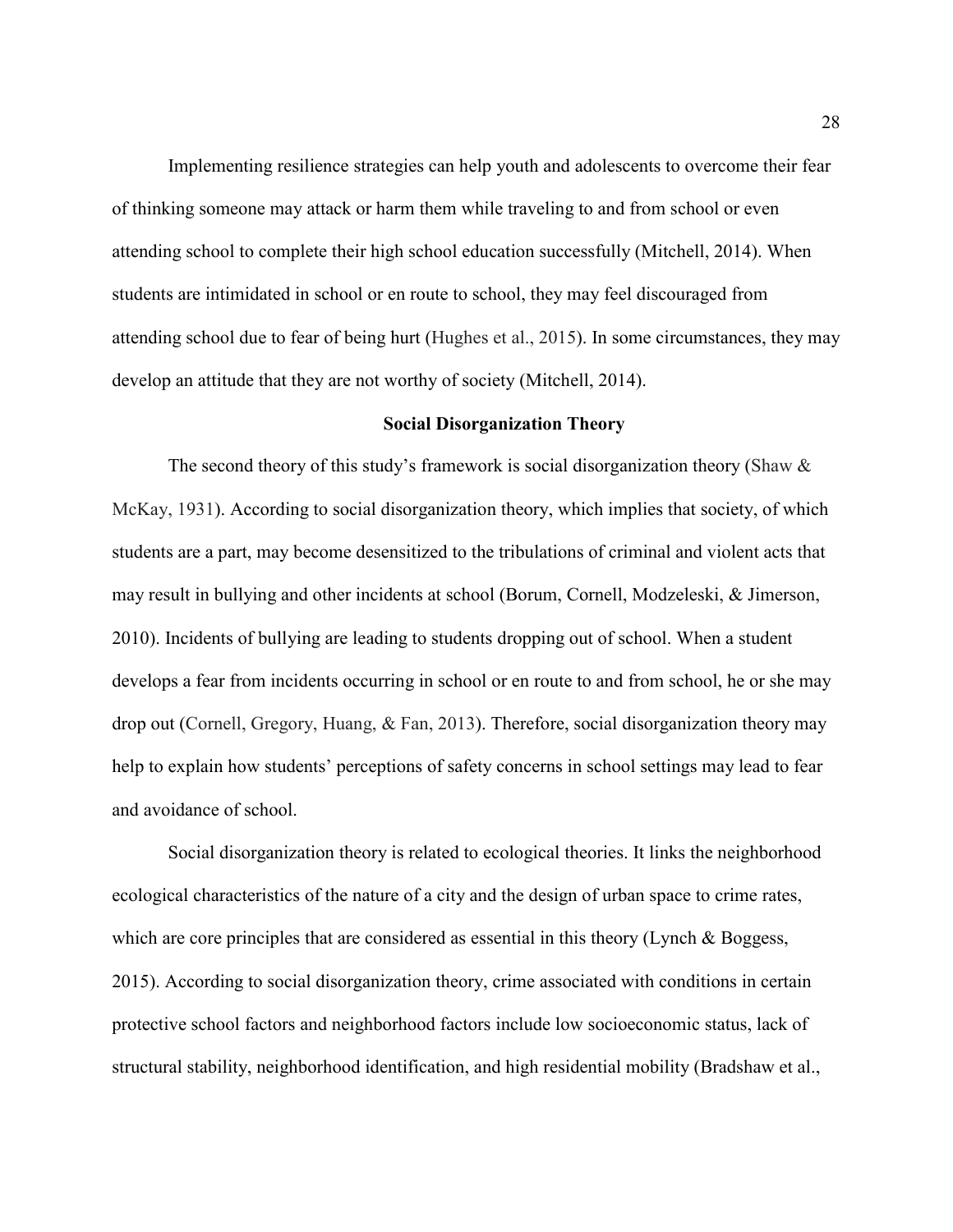2009; Lynch & Boggess, 2015). These neighborhood factors are one of the main factors that lead to bullying (Bradshaw et al., 2009). In unstable environments, communities have weak social control over its members and, as a result, a higher degree of violence is evident among children and adults from such localities (Lynch & Boggess, 2015). Unfortunately, the latter may contribute to young people developing aggressive behavior including fighting and bullying in school (Kaufman, 2013).

Polish immigrants settling in the United States (Thomas & Zananiecki, 1918). Thomas and Znaniecki (1918) developed the notion that an individual's attitude and thinking processes construct the way in which one interacts with diverse situations, their character, and behavior. These aggressive behavior and characteristics contribute to the formation of the neighborhoods, as explained in the social disorganization theory (Bradshaw et al., 2009). Any activity, such as, gun carrying, gangs, bullying, and victimization, proposed by an individual has a major significance in the individual's social life, based on the fact that it relates to the real situation within the daily life of the person (Bradshaw et al., 2009).

# **Key Variables and Concepts of Safety Concerns**

# **Threatening Incidents in High Schools in the United States**

As of fall of 2018, 15.1 million students were expected to enrolled in U. S. public high schools, Grades 9 through 12 (Digest of Education Statistics, 2017), which correlates approximately to 14-18 years of age. Approximately 58 million U.S. children were attending Grades 1 through 12 in public education institutions in 2017 (Digest of Education Statistics, 2017). Since the early 1990s, fear and fear-related school avoidance behaviors due to schoolrelated threatening incidents have been a growing concern for educators, students, and parents.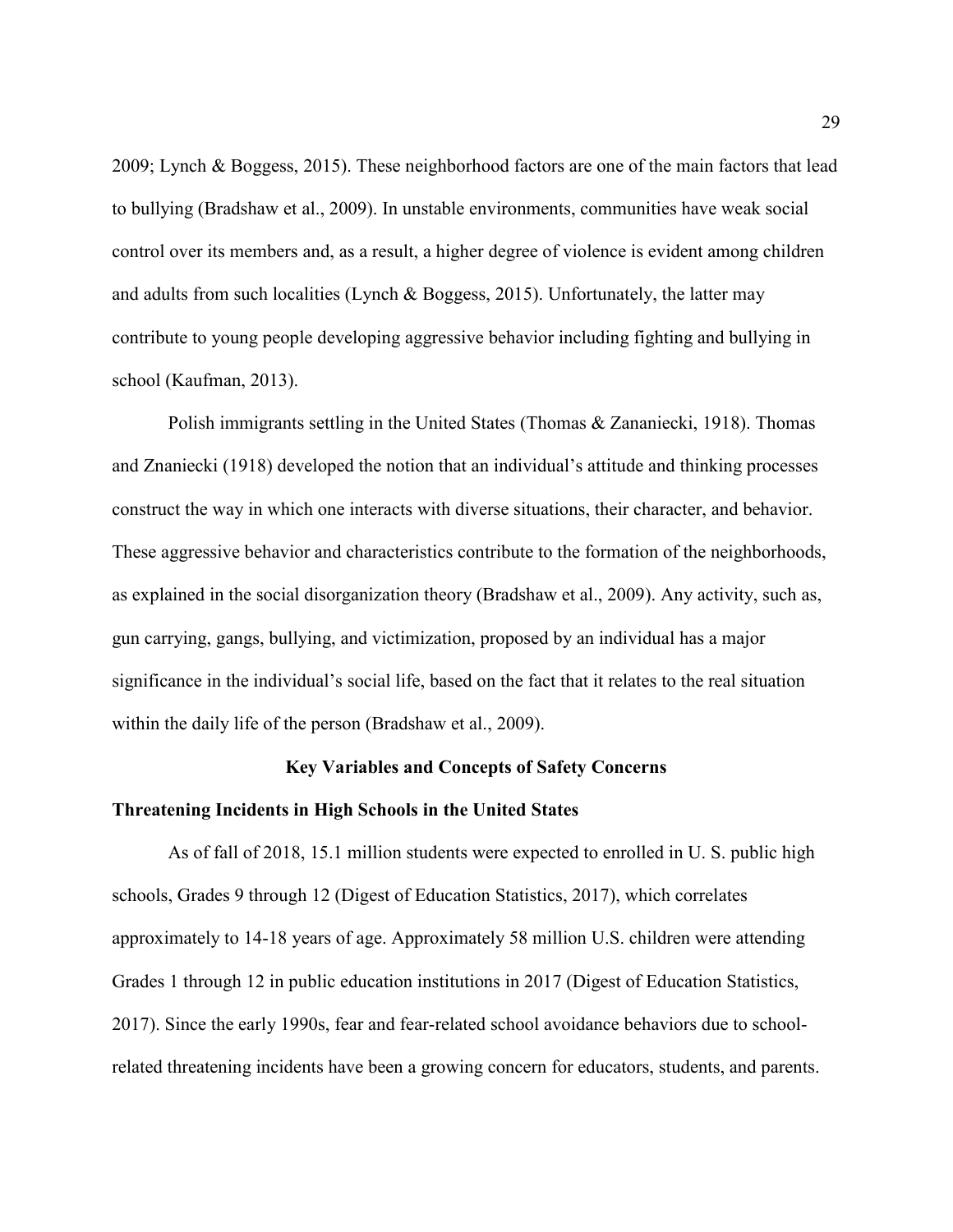These incidents are typically associated with youth aggression that has taken place in the precincts of a school property, at events sponsored by the school, or during the students' commute to or from school (Kearney, 2008). Threatening incidents in high schools such as pushing, bullying, slapping, and shoving are actions contributed to inducing more emotional trauma than nonphysical incidents (Randa & Wilcox, 2010). Gang-related intimidation, assault, and use of weaponry are other forms of dangerous incidents occurring in high schools. Exposure to these incidents can cause both emotional and physical traumas that may culminate in severe injury or death (David-Ferdon & Simon, 2014).

Neiman (2011) conducted a study and developed a report, *Crime, Violence, Discipline, and Safety in U.S. Public Schools: Findings from the 2009-2010 School Survey on Crime and Safety*. The principals of the public schools were primarily responsible for providing the information on the violent incidents for this study. The findings revealed that the type of violent incidents occurring on school property were fighting, threatening, robbery/theft, possession of firearms, explosives, knives, destroying property, and possession of illegal drugs (Nieman, 2011), which is consistent with the behavioral factors addressed in this study.

# **Number of Threatening Incidents**

Since 1992, threatening incidents in schools have been a growing problem (Goldberg, 2010). These incidents have not only consisted of shootings and stabbings, but they also have included bullying (Goldberg, 2010). Reported by ABC News, children who are different from their peers are typically targeted in America's schools (Debreuil & McNiff, 2010). According to a study conducted by Debreuil and McNiff (2010), at least 14 students committed suicide within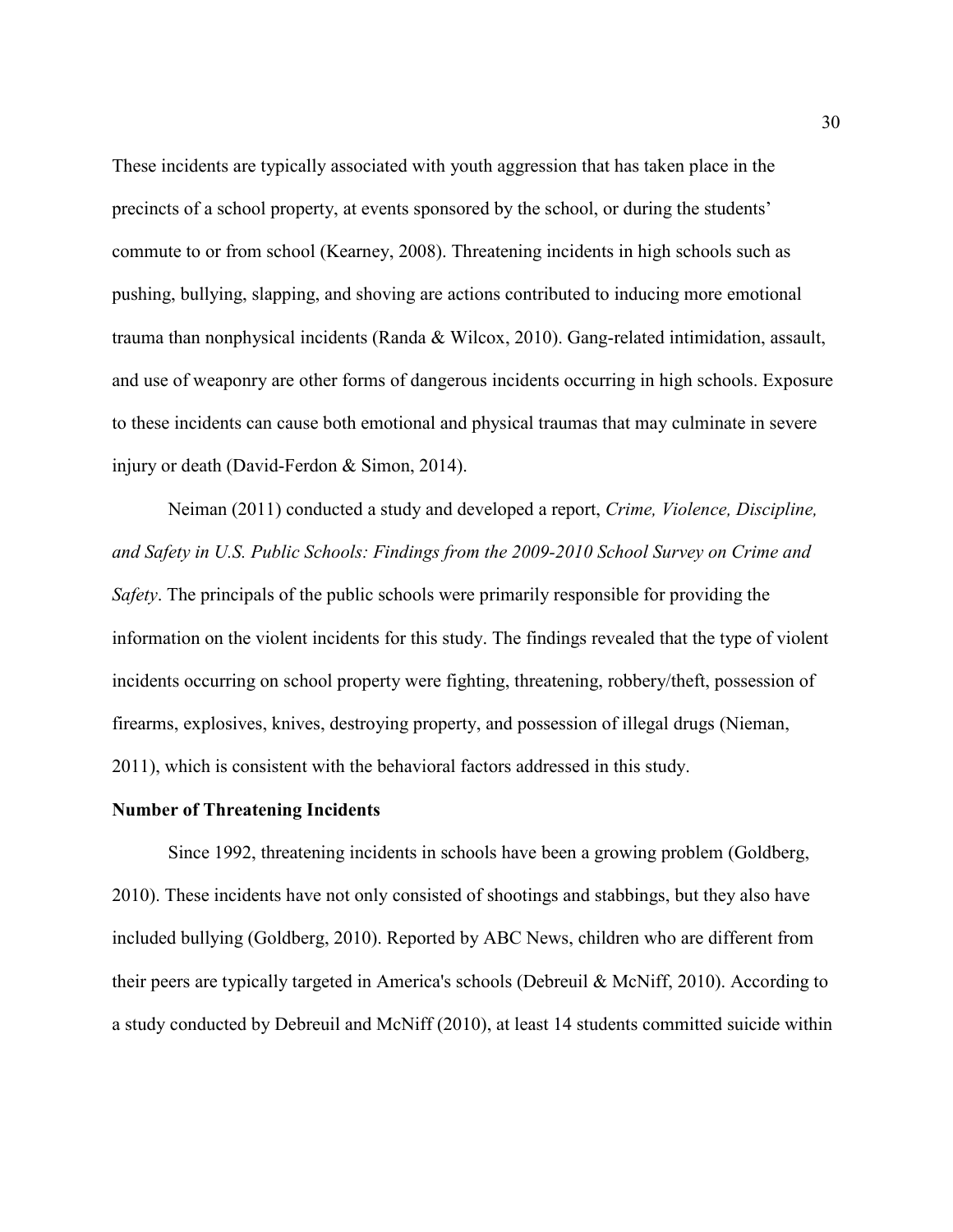a 1-year period (Debreuil & McNiff, 2010). The Institute of Education Sciences (IES) reported over 17 suicides were reported during 2014-2015 (IES, 2018).

A report published by the IES noted that an estimated 54.9 million students attended public and private schools in 2012 in the United States (Snyder & Dillow, 2016). Information from the IES Fact sheet predicted 56.6 million students will enroll in public and private schools during fall 2018 (IES, 2018) The statistics for negative school incidents during that period were as follows:

- Students, aged 5-18 years, were victims of 31 homicides and six suicides, or approximately one homicide or suicide of a school-age youth at school per 1.5 million students enrolled during the 2005-2006 school year.
- Students, aged 12-18 years, experienced 850,100 victimizations of nonfatal crimes at school including thefts and violent crimes.
- Students, aged 12-18 years, were more likely to be victims of theft at school than away from school. On average, 33 victimizations per 1,000 students occurred at a school, 24 thefts per 1000 students occurred at school, and 23 victimizations per 1,000 students occurred away from school in 2012.
- During the 2013 school year, there were 1,051 reported firearm possession incidents at schools.

The percentage of students who reported gangs present at their school in 2013 was 13% for those who were attending public schools and 2% for those who were attending private schools. (Zhang Musu-Gillette & Oudekerk, 2016). Also, the results from Neiman's (2011) study revealed that 83% of gang related violent incidents occurred in schools. These statistics provide a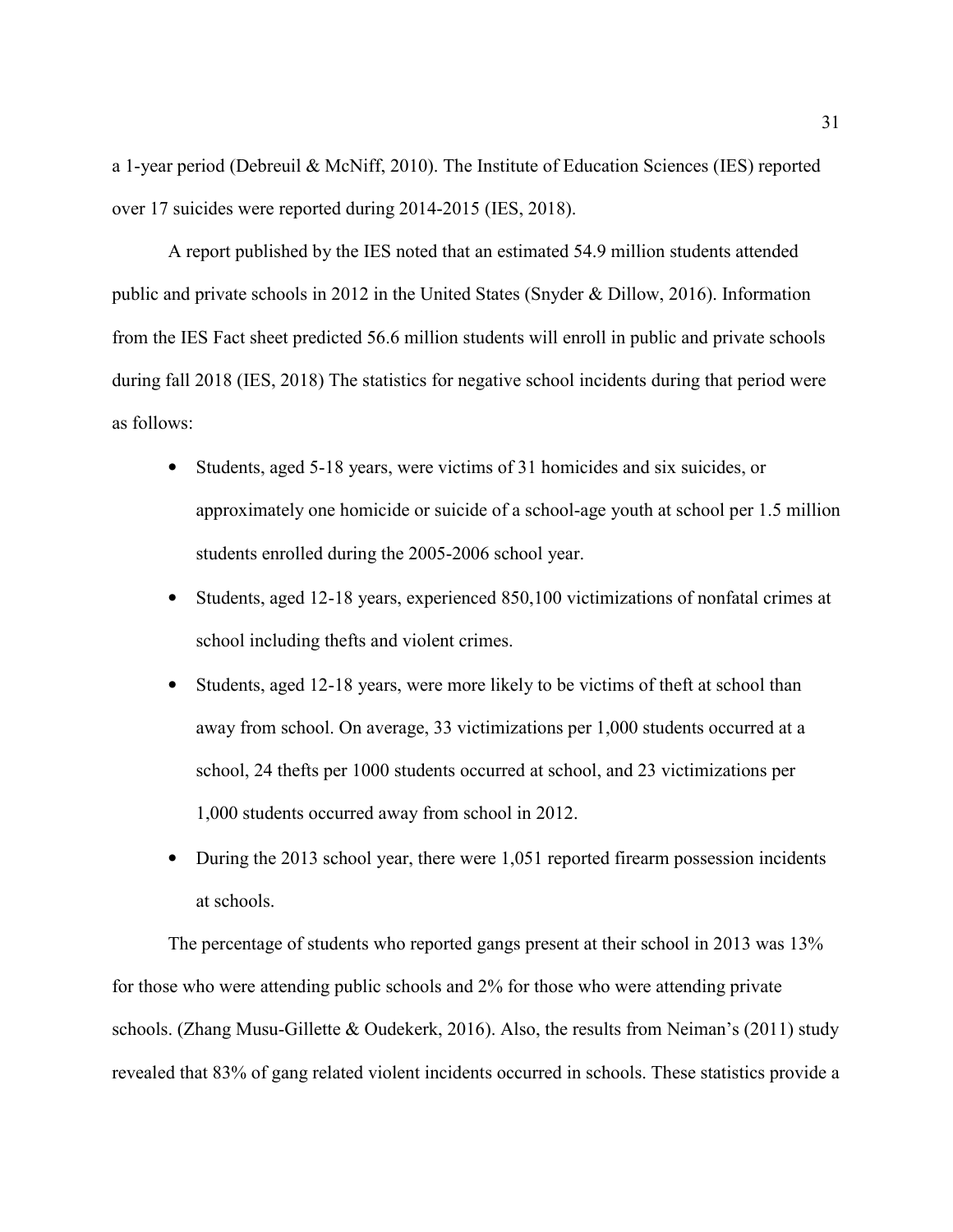sample of the negative incidents that have taken place at school, which also includes traveling to and from school, and illustrate the dangerous encounters for school children in large urban schools in the United States.

# **Nature of Threatening Incidents**

There are many types of threatening incidents committed in the school environment. Typical adolescent behavior, such as fighting and weapons carrying, can place students in harm's way. These aggressive behaviors can also expose students to intimidation and threats, making them feel fearful and vulnerable (Brener, Simon, Krug, & Lowry, 1999). Threatening incidents towards students and teachers can include verbal and physical aggressions, such as not obeying school rules and disrupting the class as well as fighting, bullying, threatening, insulting, gossiping, and ignoring people. Bowen, Richman, and Brewster (1998) revealed that high school students are negatively influenced by the judgment of psychological interaction in school and their confidence in the ability to achieve demands and challenges of school requirements and goals diminishes. This influence includes threatening acts that can involve students and teachers, and crime directed towards school property.

Several studies have shown differences in encountering threatening incidents between boys and girls. Estevez et al. (2008) revealed that studies by Nansel et al. (2001) and Olweus (1993) showed that regardless of country of origin, boys were more likely to participate in bullying behaviors, both as aggressors and targets. Boys were also more likely to engage in physical violence. Girls were less likely to be involved in direct violence, but were more prone to indirect bullying, such as gossiping or peer isolation. Even though boys showed a higher chance of direct and aggressive behaviors than girls, when both erratic and direct behaviors were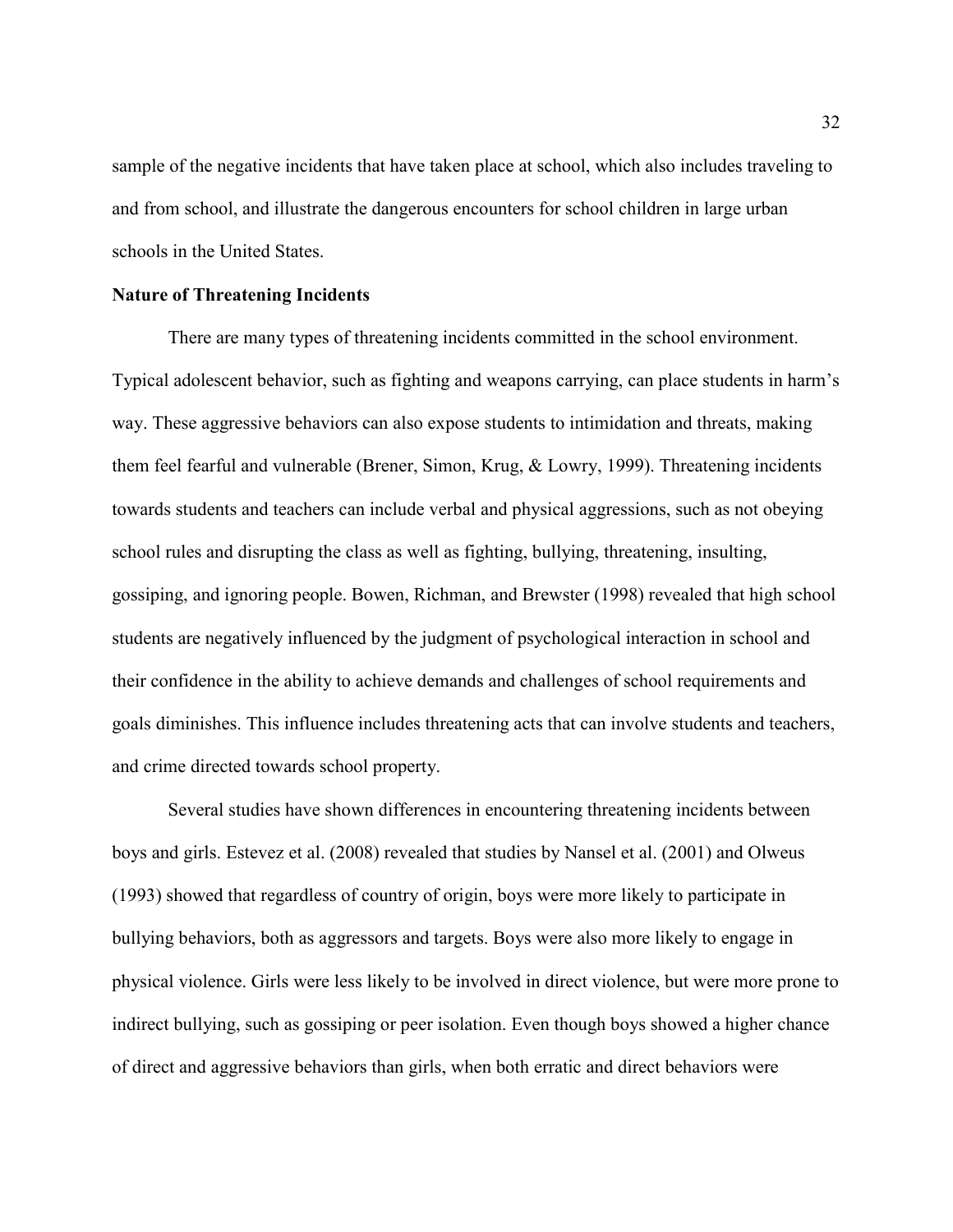factored together, there were no gender differences (Andreou, 2000; Craig, 1998; Hoover & Juul, 1993).

# **Forms of School-Related Threatening Incidents and Effects on the Students**

**Physical fights***.* Physical fighting typically consists of slapping, kicking, shoving, and punching. Physical fighting has contributed to fear-related school avoidance behaviors, which interrupts the focused learning of students and disrupts the entire learning environment (Payne, Gottfredson, & Gottfredson, 2003).

**Bullying.** A survey on the prevalence of bullying in the U.S. during the 2015 school year indicated that approximately 21% of students in public schools reported exposure to bullying on a daily or weekly basis (Zhang, Musu-Gillette, & Oudekerk, 2017). Furthermore, 9% of public schools have reported increases in bullying in classrooms every day or in a weekly fashion. The behaviors were meant to harass and intimidate the victim and induce fear or fear-related school avoidance behaviors in students (Robers et al., 2012).

Studies have identified diverse forms of bullying behaviors, which are broadly classified as direct bullying, non-physical bullying, physical bullying, and verbal bullying. Direct bullying includes teasing, threatening acts, and taunting behaviors (Beaty & Alexeyev, 2008). In some cases, victims were subject to hitting or mugging by one or more bullies. Verbal bullying entails calling of names, teasing, and taunting, as well as spreading unsubstantiated rumors primarily to intimate the victim or induce fear of harm (Beaty & Alexeyev, 2008). Physical bullying encompasses kicking, hitting, destroying items of a victim, or conniving with a fellow bully to assault a victim. In addition to causing psychological trauma, physical bullying may cause physical trauma to the victim. Bullying is a primary inducer of fear-related school avoidance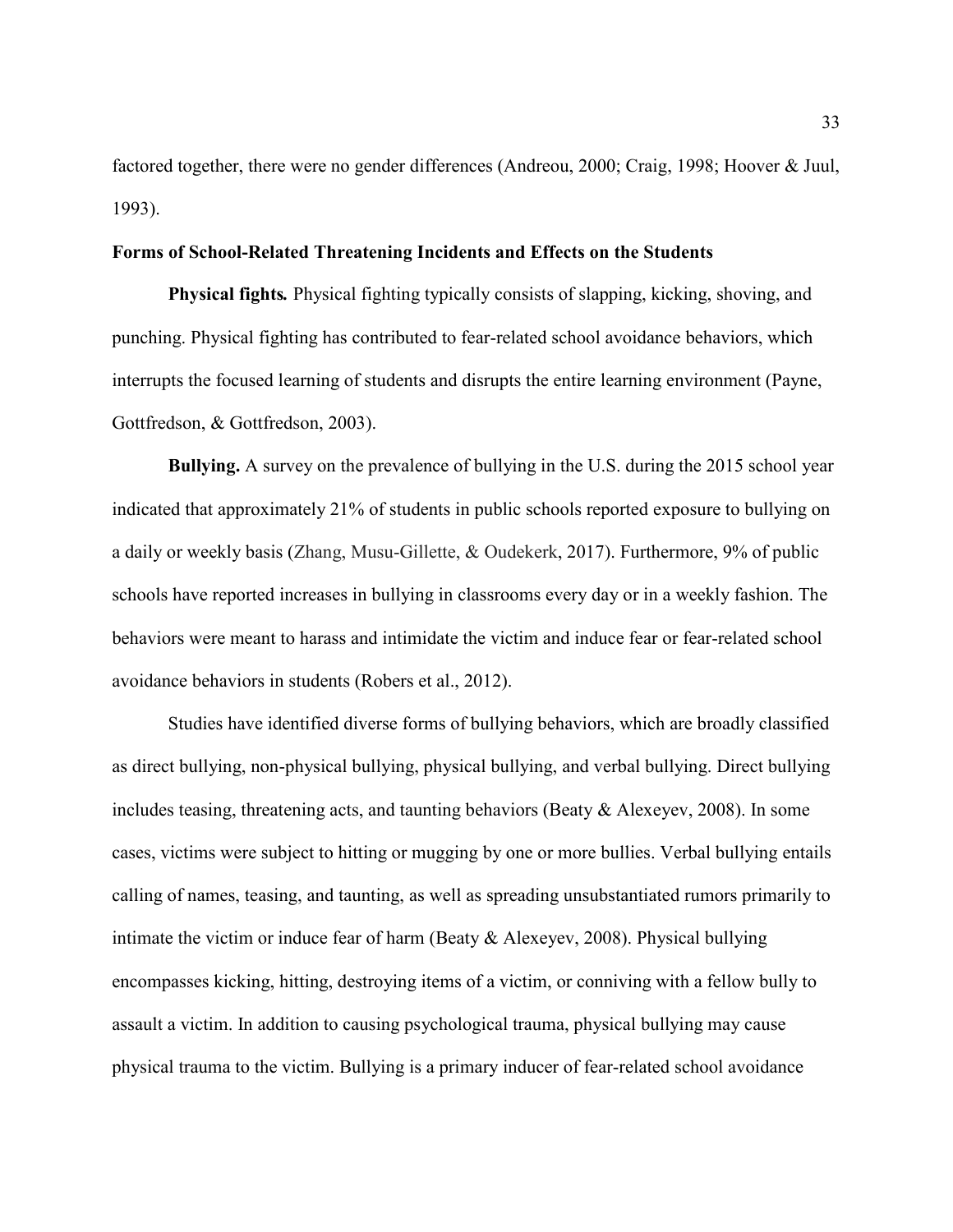behavior (Beaty & Alexeyev, 2008). The nonphysical, nonverbal bullying entails the use of obscene body language, gestures, and threats using manipulative friendship. Moreover, sexual harassment has shown to involve intentions of demeaning, harassing, humiliating, or embarrassing a victim based on his or her sex or sexuality.

Recent studies have found that both boys and girls are exposed to similar rates of bullying (Beaty & Alexeyev, 2008; Robers et. al., 2012). These findings were consistent with earlier studies. In a questionnaire administered by Noaks and Noaks (2000), girls and boys alike experienced similar rates of bullying at 28% during some period of their academic journey. In the same report, Noaks and Noaks reported an increase in bullying for girls during their school years and a lower rate for boys at 25%. Girls experienced more gossip spreading than boys (Noaks & Noaks, 2000).

A study conducted by Randa and Reyns (2014) focused on cyberbullying and the impact it has on students avoiding school using data from the 2009 NCVS/SCS survey. To look at the significant effects of cyberbullying, the researchers first examined the relationship between traditional bullying and other forms of bullying (Randa & Reyns, 2014). The study examined the use of the internet to victimize by bullying, including physical, psychological, and verbal attacks that were communicated and carried out online or at school (Randa & Reyns, 2014). The independent variable in the study was cyberbullying and the dependent variable was school avoidance. The researchers used logistic regression to analyze the data. Their findings revealed that cyberbullying predicted avoidance of school. The weakness in this study is the complex environment of the internet that was used. The strength of this study is that the findings support other research findings on traditional bullying (Randa & Reyns, 2014). Therefore, based on this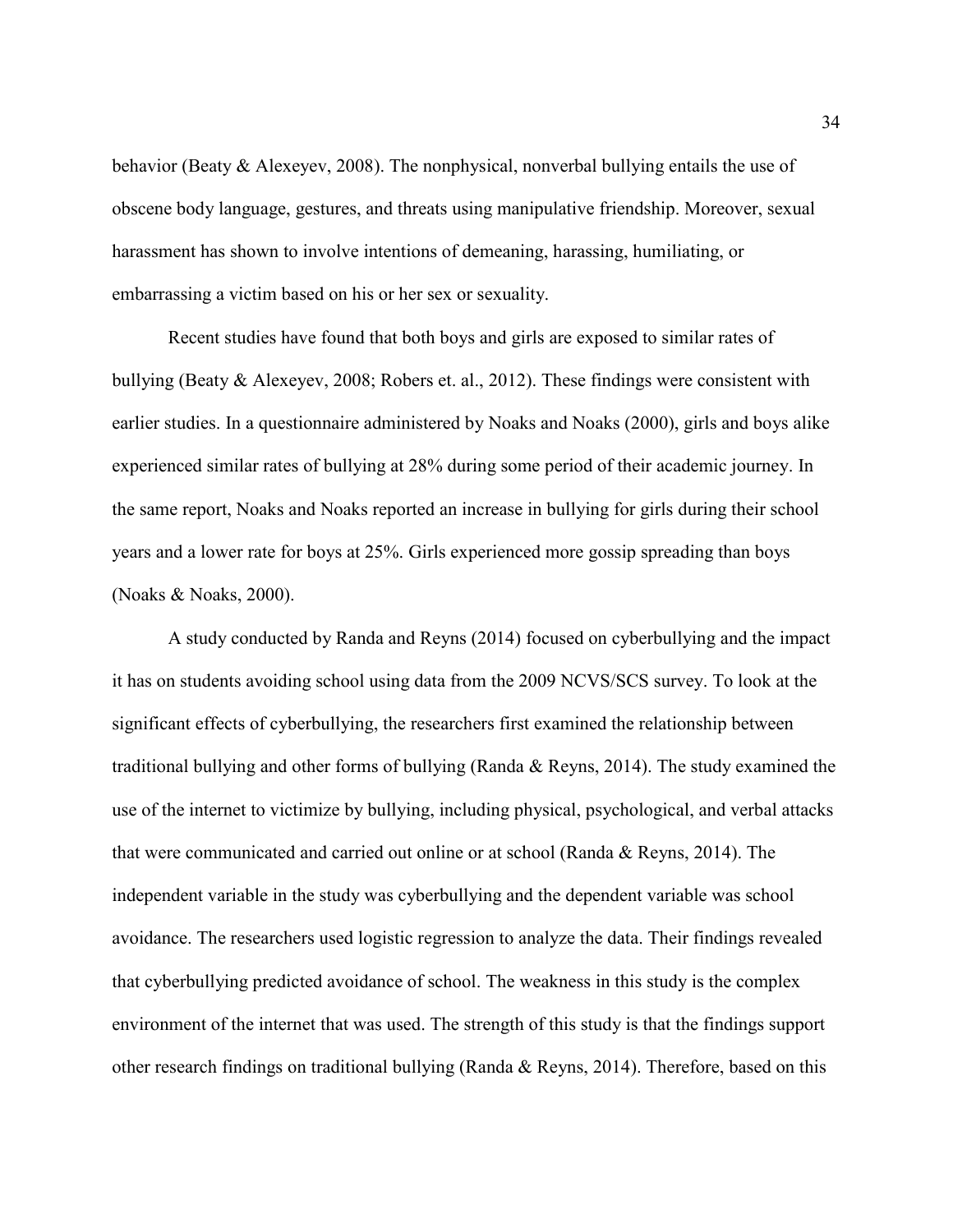study, it can be concluded that a student who is cyberbullied may have a negative perception of safety concerns in school.

**Gang violence***.* It is important to note the trend of gang presence different in school types. Zhang et al. (2017) stated the following in The School Crime Safety 2016 report:

In 2015, a higher percentage of students from urban areas (15 percent) reported a gang presence at their school than of students from suburban (10 percent) and rural areas (4 percent). The percentage of students from urban areas who reported a gang presence at their school was lower in 2015 than in every survey year between 2001 (29 percent) and 2011 (23 percent). However, there was no measurable change in this percentage between 2013 and 2015. The same pattern was observed for students from suburban and rural areas, with lower percentages of students reporting a gang presence in 2015 than in all years from 2001 to 2011, but no measurable change between 2013 and 2015. (p. 64)

Two percent of students purported to have experienced extremist and cult activities, which can be referred to as gang activity, over the same period. The researchers also noted that during the 2009 school year, an estimated 20% of students, aged 12 -18 years, reported observing gang activity at school.

Gang presence in high schools has forced students who fear gangs to avoid some school activities or one or more places within a school premise due to fear of being harmed or attacked. A study by Robers et al. (2012) indicated that high school students, aged 12 - 18 years, complained that they were more in fear of being attacked or brutalized while in school (4%) than while going to or from school (3%). According to this study, students avoided some school activities and skipped classes to stay at home and away from school. Other students reported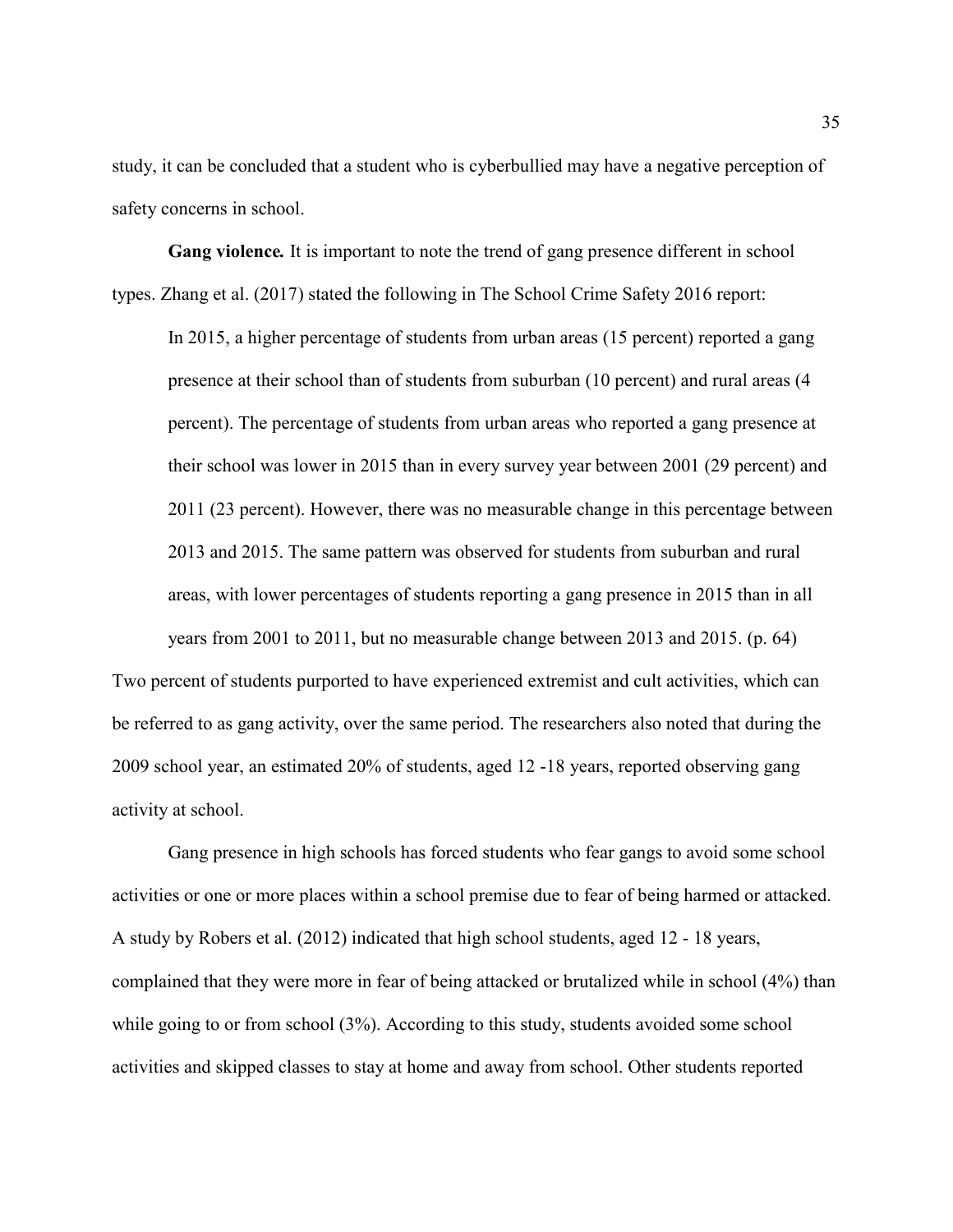avoiding some places within the school premises, such as the school cafeteria, some entrances, restrooms, hallways, and staircases of school buildings.

Exposure to gangs in school has resulted in negative student behavior, such as youth crime, drug sales, and violence (Sirpal, 1997). Students exposed to gang violence tend to commit crimes, use or sell drugs, and conduct various acts of violence. Students have easily become vulnerable to gang involvement (Trubow, Young, Smith, & Kallakurchi, 1999). Trubow et al. (1999) pointed out how poor academic progress can lead to gang membership:

The combination of early academic failure in learning to read and write, chronic attendance problems, English language difficulties, and the feelings of non-acceptance by students, teachers, and principals lead students to school disengagement and the need to seek a group that will accept them, (p.16).

Association with gang violence can fulfill unmet personal needs, such as the need to belong, feel loved, be part of a group or family, and feel accepted (Trubow et al., 1999). Students who are in secondary schools are more likely to be recruited by gangs (Trubow et al., 1999). Research conducted by Robers, Zang, Truman, and Snyder (2012) reported that between 2001 and 2015, students reported gang presence in school was down from 20 to 11%.

**Gun-related incidents.** A study conducted by Beland and Kim (2016) revealed that the presence of guns had a significant adverse effect on the academic goals of children in large urban centers. Students who reported fear of gun violence also admitted that those fears contributed to lack of concentration and academic progress. A study conducted by Walsh (2010) focused solely on incidents in which students possessed guns at school but did not fire the weapons. Also, Goldberg (2010) reported, "Vincent Schiraldi, Director of the Justice Policy Institution in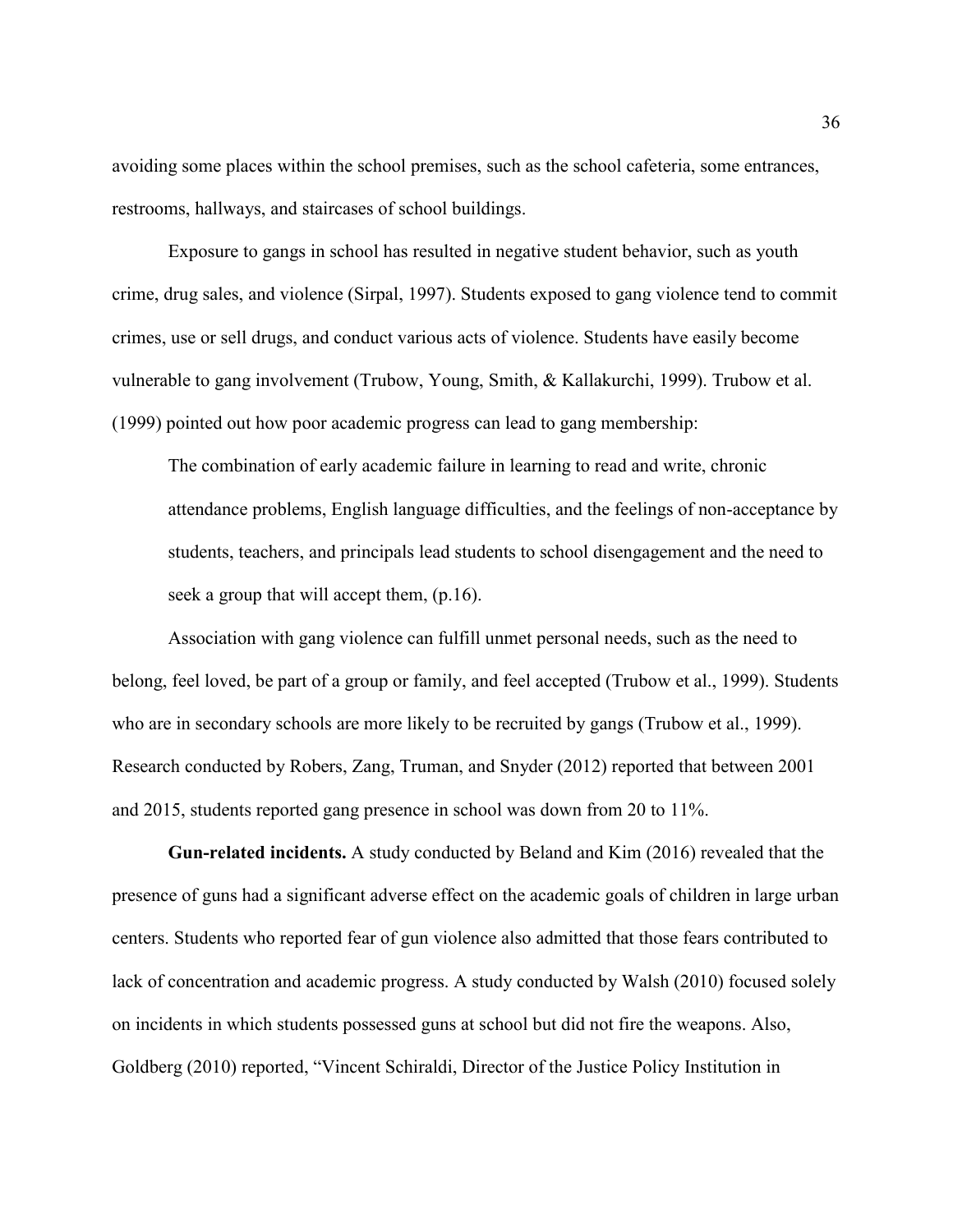Washington, blamed the recent wave of school violence on the accessibility of weapons" (p. 39). Unforeseen burdens have been placed on school administrators, teachers, and security personnel to eliminate the presence of guns on school property. The school administration must be diligent in making sure that guns stay out of the schools for the safety of the children while they are at school (Walsh, 2010).

 A study conducted by the Everytown (n.d.) organization found that there were 65-gun related incidents at various schools in the United States in 2017, including nonfatal and fatal assaults, guns discharged with no injuries, suicide or an attempt suicide, accidental shooting, and no injuries of any kind. This study focused on gathering the number of incidents to bring awareness to the senseless acts of violence and to make policymakers aware of the issue of guns in the hands of people who are not supposed to possess weapons.

The first step in preventing school shooting is to understand what causes a person to commit the crime. Bonnano and Levenson (2014) conducted a study investigating the effects of the aftermath of a school shooting and explored preventive measures. The authors' primary focus was to analyze the characteristics of school shooters, which they determined were very complex. Their study's theoretical foundation was the Levin and Madfis (2009) five-stage sequential model, which consists of five stages: (a) chronic strain, (b) uncontrolled strain, (c) acute strain, (d) the planning phase, and (e) the massacre. The authors believe that these stages accumulate in phases before the shootings occur. This model provides a basis for understanding school shooters.

Aspy, Oman, Vesely, McLeroy, Rodine, and Marshall (2004) asserted that the behavior of carrying weapons has interfered with teaching and learning because it can build up a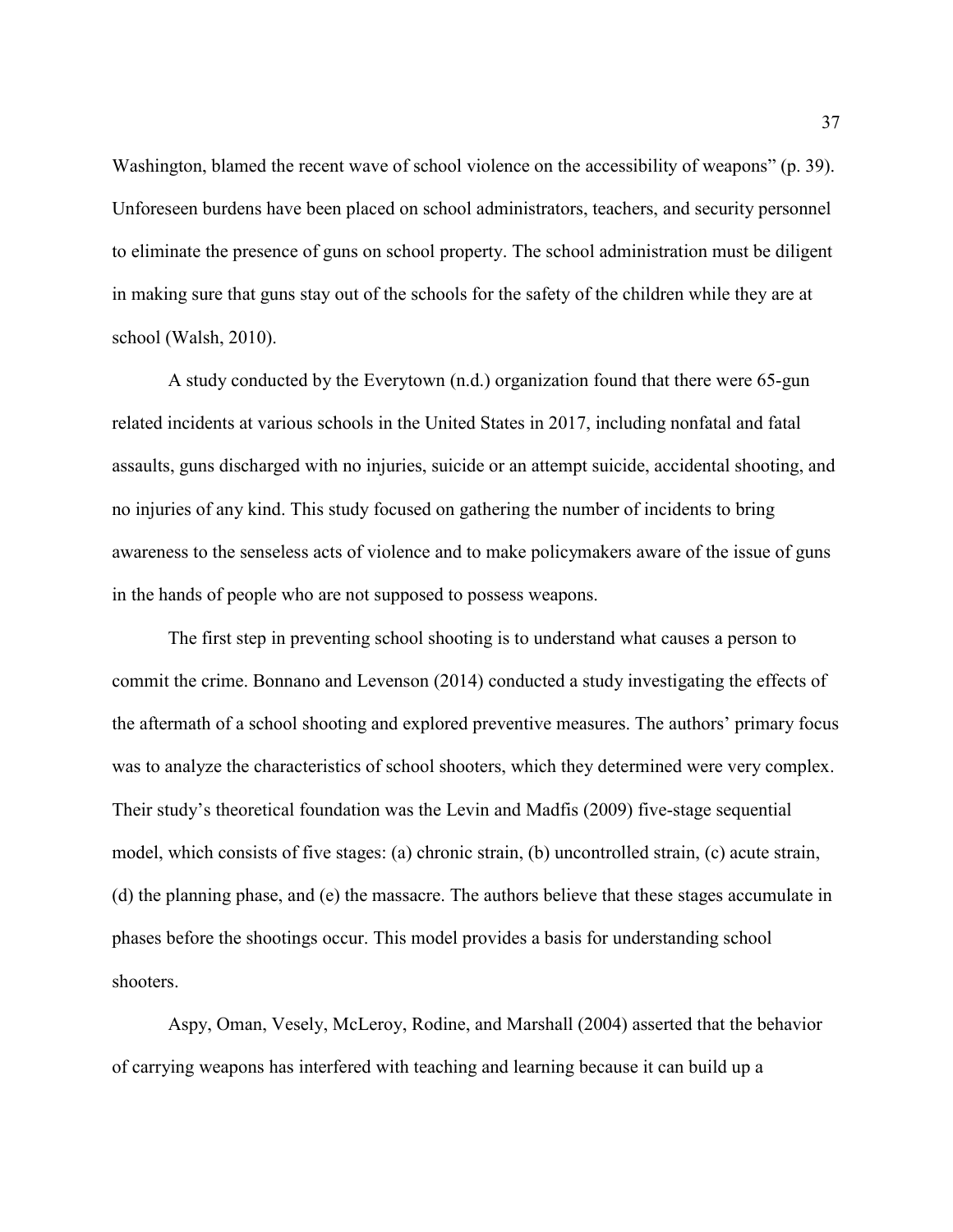threatening and intimidating environment. The presence of weapons on school premises has created fear among students, leading to fear-related school avoidance behaviors.

# **Exposure to Threatening Incidents in High School and Psychological Trauma**

Students who develop fear and avoidance behaviors due to school-related threatening incidents may be at an increased risk for mental health issues. Avoiding school by being absent can be indicative of a serious physical or mental health issue (Kearney, 2007). A study by Kearney (2007) also revealed that students who are absent from school could be susceptible to other risky behaviors, such as teen pregnancy, suicide, and violence. The findings revealed that absenteeism had put students at risk of dropping out of school completely (Kearney, 2007).

The CDC conducted a study to understand school violence. The CDC (2016) Fact Sheet reported how various forms of youth violence and behaviors, such as bullying and pushing, can affect the students' emotional health more than causing physical harm. Being a victim or experiencing a criminal activity or behavior in school can lead to having psychological issues (CDC, 2016). Traumatization can occur following a physical or mental threat or assault upon a person's sense of self-worth, security, character, or the means to strive. Moroz (2005) defined psychological trauma as anything that presents harm to a person or someone close to the person who plays an important role in a student's life. Experiencing trauma can lead to the development of fear and avoidance of school. Being fearful of bullying can result in poor school performance because of a student's impaired concentration. It can also result in fear of further bullying if the student shows good performance (Navarro, 2012).

Because of trauma related to threatening incidents, students have been at risk of developing post-traumatic stress disorder (PTSD) (Bowen & Bowen, 1999). PTSD consists of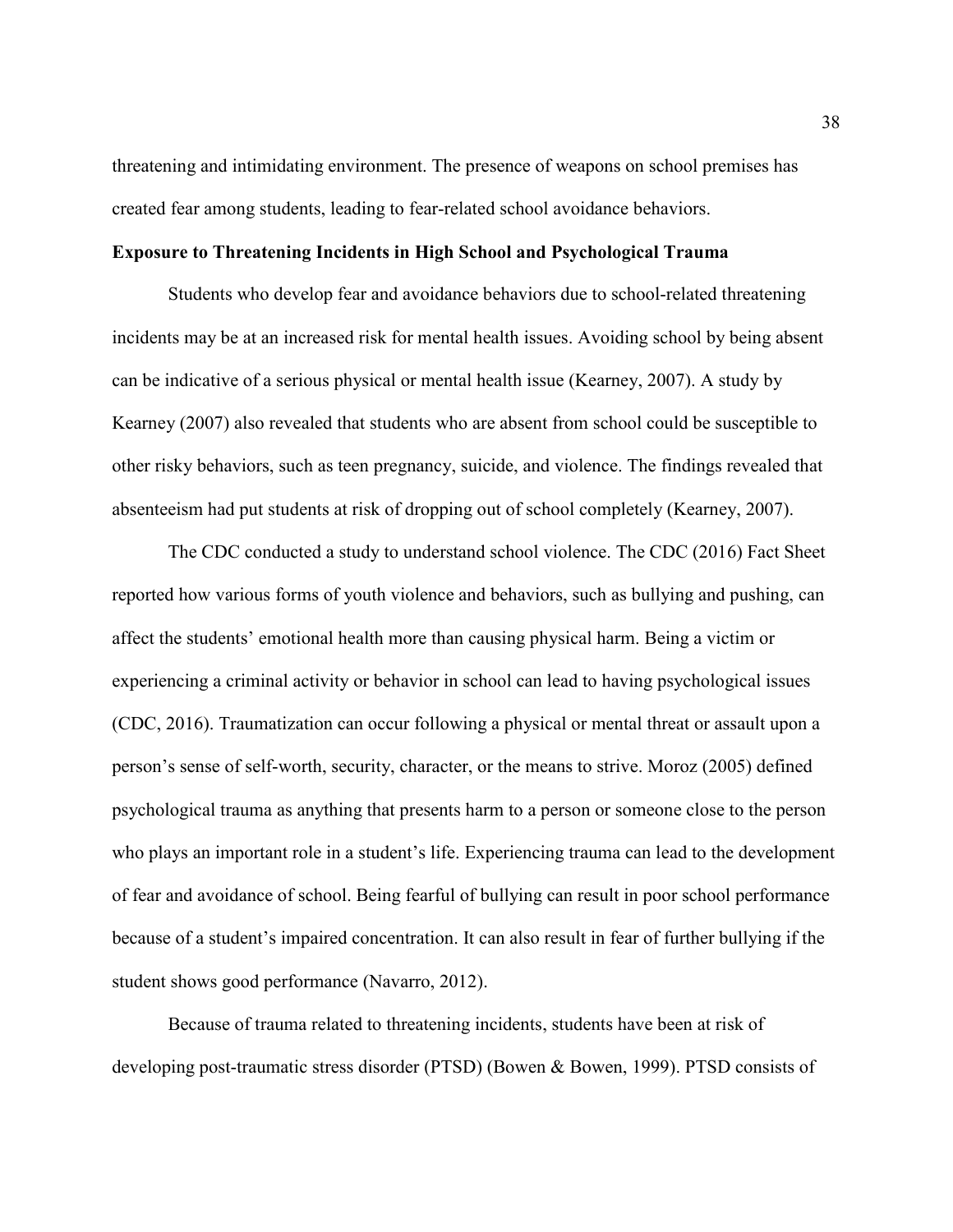such symptoms as feelings of hopelessness and expecting to die a violent death. PTSD is a description of symptoms that a student may have after experiencing trauma, such as being a victim of school-related threatening incidents that include bullying and fighting (Navarro, 2012). PTSD includes such emotional and behavioral problems as depression and anxiety, which can interfere with academic success and even contribute to dropping out of school.

# **Links Between Fear/Avoidance of School-Related Threatening Incidents and Academic Performance in the United States**

**Fear/avoidance**. A person who encounters a real or perceived danger of a fearful situation usually experiences a physiological stress response that prepares them for a spontaneous reaction to fight or flight (Backstrom & Windberg, 2013). A person may be faced with the decision to stay and fight to protect themselves or to flee from the dangerous or threatening situation. One or multiple encounters can lead a person to avoid the area where they are threatened or are perceived to be a threat (Schauer & Elbert, 2015).

**Incidents in school leading to fear.** The high school period is a unique time when students are transitioning into adulthood. It is the time when there is often a strong emphasis on future endeavors. In high school, the student transitions into adult-oriented academic and social challenges (Underwood  $& Rosen, 2013$ ). High school is a time during which students refine their development of communication, academic, and social skills, as well as their physical abilities (Underwood & Rosen, 2013). Students exposed to school-related threatening incidents may be traumatized by these experiences, and this exposure can interrupt aspects of their normal development into adulthood (Kataoka, Langley, Wong, Shilpa, & Stein, 2012).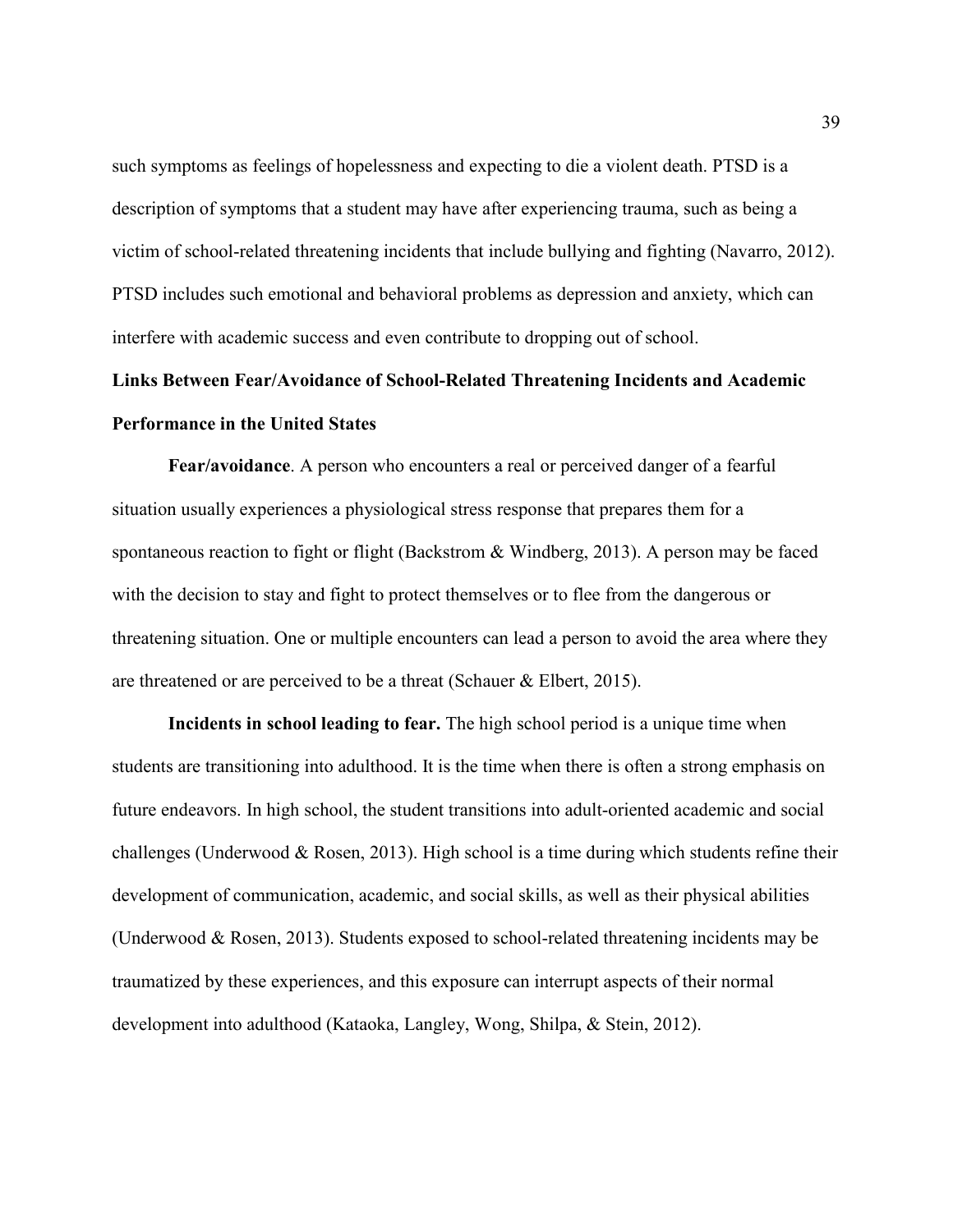A study conducted by Barrett, Jennings, and Lynch (2012) examined students' fear of crime that they encountered at school and whether it had an impact on avoiding school due to fear of being a victim of these crimes. Also, Barrett et al. (2012) study examined how fear and avoiding school affected their academic progress. The researchers used data from the NCVS/SCS survey. The independent variables measured were fear of crime and avoidance in school. The dependent variables measured were skipping class, academic achievement, involvement in extracurricular activities, and future academic aspirations. A logistic regression was used to analyze the data. The results of the study concluded that students' fear leading to avoidance of school had a negative impact on their academic experience. A weakness of the study is that all the possible types of crimes, such as, rape, robbery, and sexual abuse were not addressed. Students could likely be afraid of one specific type of crime over another. A strength of this study is that it is consistent with other studies predicting that students' fear of crime results in avoiding school.

According to Randa and Wilcox (2010), the psychological well-being of a student, together with his or her academic performance, has a high chance of direct impairment by fear and fear-associated school avoidance behaviors. Fear and avoidance behaviors induce the change in the behavior of a student (Randa & Wilcox, 2010). This construct is anchored in the intuition that fear stimulates behavioral changes. These behavioral changes are based on previous experiences of victimization and prevailing environmental signals, which lead to adaptive behavior as a means to avoid and avert victimization (Randa & Wilcox, 2010). For instance, exposure to threatening incidents in high school has caused fear and avoidance. As a result, students have tended to display absenteeism, poor academic performance, avoidance of academic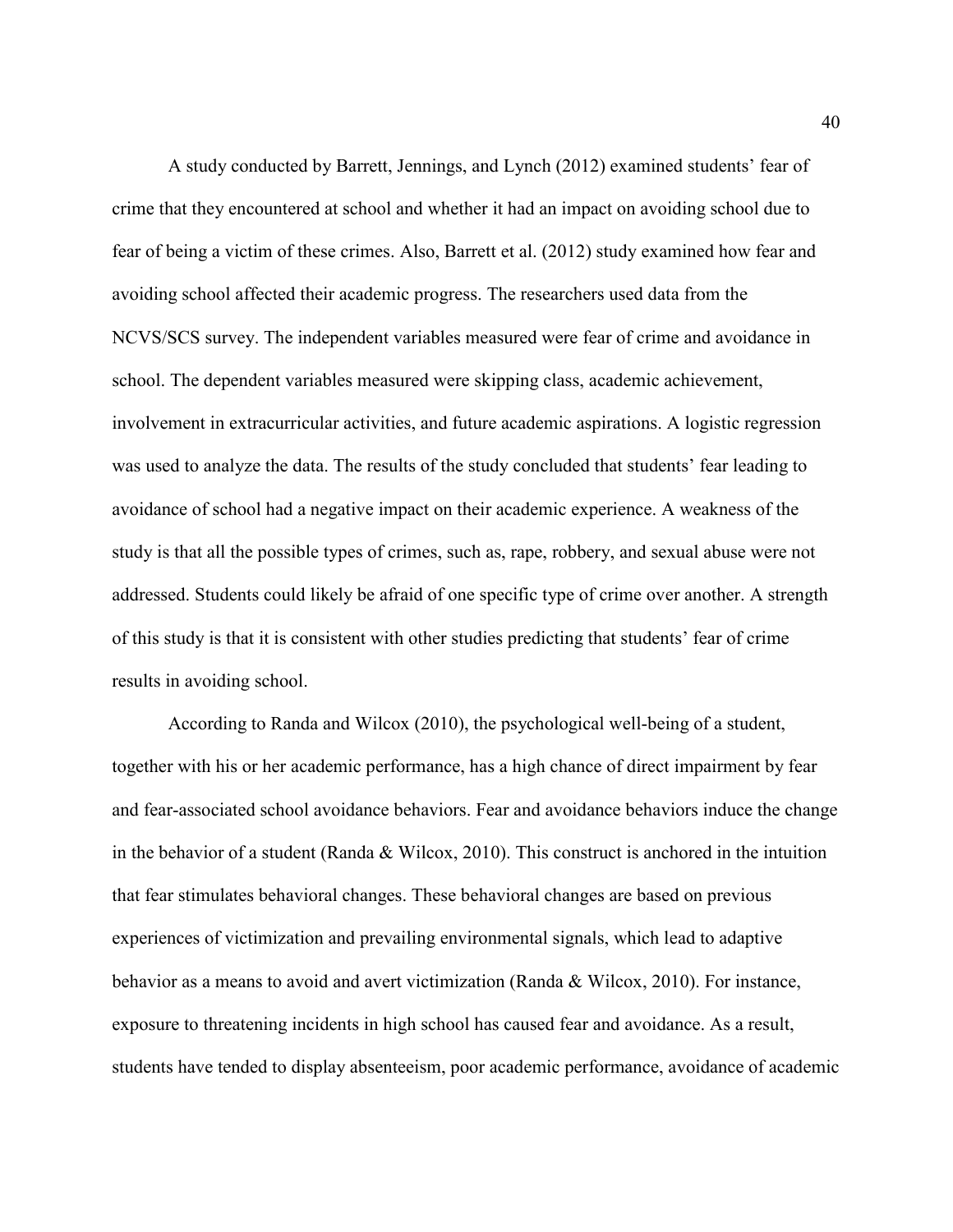activities, and have been at risk of dropping out of school (Kearney, 2006; Kearney, 2008; Kogan, Luo, Murray, & Brody, 2005; Randa & Wilcox, 2010).

# **Other Risk and Protective Factors for High School Dropout**

**Socioeconomic factors.** The NCES has indicated that since 2013, dropout rates have increased due to lack of financial stability to pay for educational expenses. Students who drop out of school have tended to earn lower wages due to lack of education and skills. This process may lead to an economic crisis (Bauman, 2008). Fifty-three percent of high school dropouts have worked for lower wages than high school graduates (Bauman, 2008). Research that examined the long-term effect of economic hardship, which has been a factor in increasing crimes in urban areas, has revealed an increased number of student dropouts (Bauman, 2008). Also, students from families with low socioeconomic status are at risk of dropping out, and these students have comprised nearly 20% of dropouts (Glennie, Bonneau, Vandellen, & Dodge, 2012). Families with poor socioeconomic status have consisted of 45.7% of youth with, 10 - 13 years, of school without completion of a formal education or equivalency credential (Bauman, 2008). This constellation of factors associated with dropouts suggests that youth may choose to leave school in order to assist in supporting their families financially (Durlak, Weissberg, Dymnicki, Taylor, & Schellinger, 2011).

**Gender and ethnicity.** Males have been more likely to drop out of school than females. Data from the Digest of Education Statistics (2017) indicated that 7.11% of males were high school dropouts while female dropouts comprised only 5.1%. Seven percent of male and 3.5% of female high school students did not attend school due to fear of being victimized (Astor,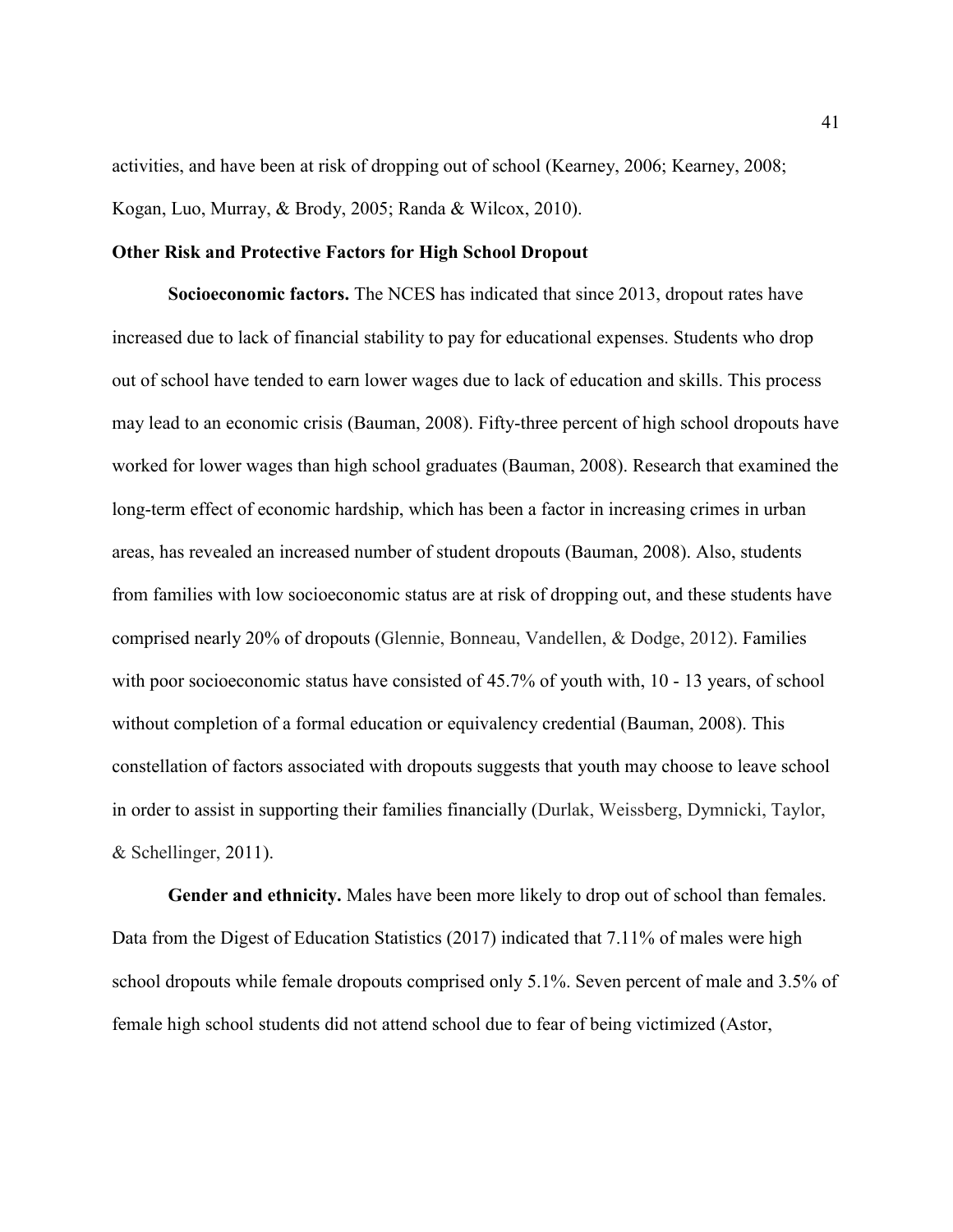Benbenishty, Zeira, &Vinokur, 2002). NCES (2018) reported there was only a small difference in the dropout rate between males and females over the past 4 decades (IES, 2018).

Students have also dropped out of school at different rates according to their ethnicity (Marquessa, 2011). NCES (2011) data showed that 24% of students of Hispanic origin, 12% of African-American students, and 7% of European American students were most likely to drop out before graduation.

**Neighborhood factors.** An association between negative school behaviors and increased neighborhood social disorganization can be made (Bowen, 1999). It is important to note that African American students who lived in neighborhoods with higher average household incomes demonstrated higher high school graduation rates and were less likely to commit violent acts (Vartanian & Gleason, 1999). Neighborhoods with higher levels of deterioration, such as abandoned buildings, drug dealing, and the infestation of violent crimes helped to dilute the concentration of students finishing high school, and students from these neighborhoods had lower grade point averages (GPAs). Thus, students who lived in better-conditioned neighborhoods may have developed a more positive behavior pattern and achieved academic success.

Researchers have found that "the prevalence of crime in neighborhoods and negative peer cultural influence had direct negative effects on a student's sense of school coherence" (South, Baumer, & Lutz, 2003, p. 48). Furthermore, exposure to peer groups that devalue education has led to lower educational attainment. These groups are easily found in inner city neighborhoods, lower income communities, and debilitating family environments. Bowen and Van Dorn (2002) found that "increasing levels of neighborhood crime predicted increased violent school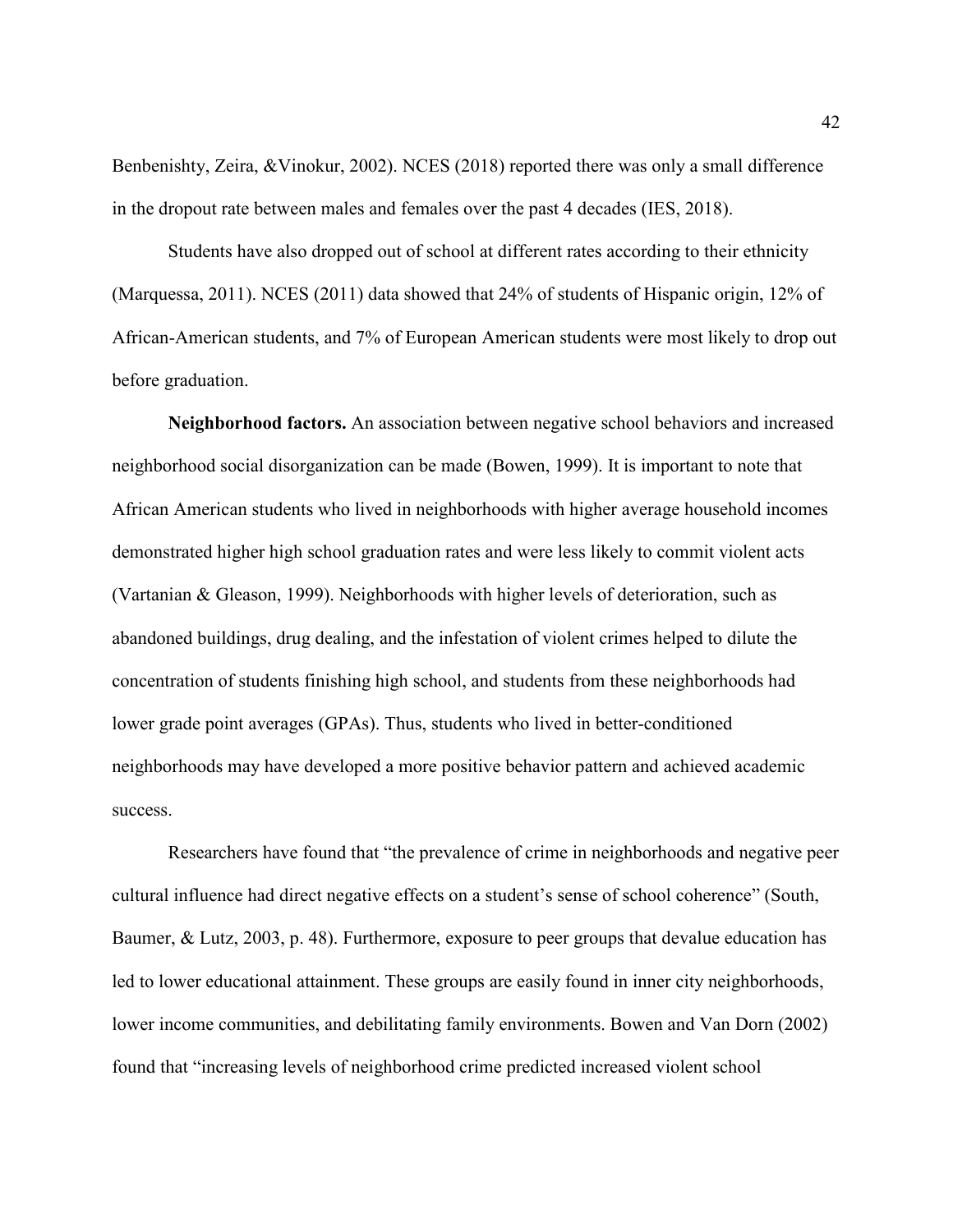behaviors, such as fighting and property destruction" (p .9). Other researchers have discovered that the same characteristics associated with youth committing crimes have applied to youth displaying violent behaviors (Nash & Bowen, 1999). Therefore, one may conclude that if a person lives in or is exposed to a toxic environment then there is a chance of displaying violent behavior.

**Protective school factors.** Mitchell (2014) summarized research has shown that school climate has influenced students' school experiences including social and emotional ability and attitudes fostered by the school, and therefore, has contributed to how well the students have performed academically. These findings were consistent with earlier findings that school climate is proven to have an impact on students' school experience and academic performance (Cook, Murphy, & Hunt, 2000; Freiberg, 1999).

Teachers who have had a positive impact on students' perception of learning, behavior, and education have been shown to increase students' attendance, engagement in school, and additional time for studying (Rosenfield, Rachman, & Bowen, 2000). Additionally, research has found that students, who were impacted positively by teachers' views on learning, have avoided problematic behavioral patterns and ultimately have attained better grades (Croninger & Lee, 2001). Essentially, the research conducted by Croninger and Lee (2001) suggested that teachers are the catalyst for the students' ultimate desires to continue their education and graduate from high school with hopeful educational aspirations to obtain a bachelor's degree, a trade, or vocational skills (Croninger & Lee, 2001). However, it is also imperative to recognize the critical nature of the relationship between students and teachers and the school climate (Goddard, Sweetland, & Hoy, 2000). The success of students from families who are subject to lower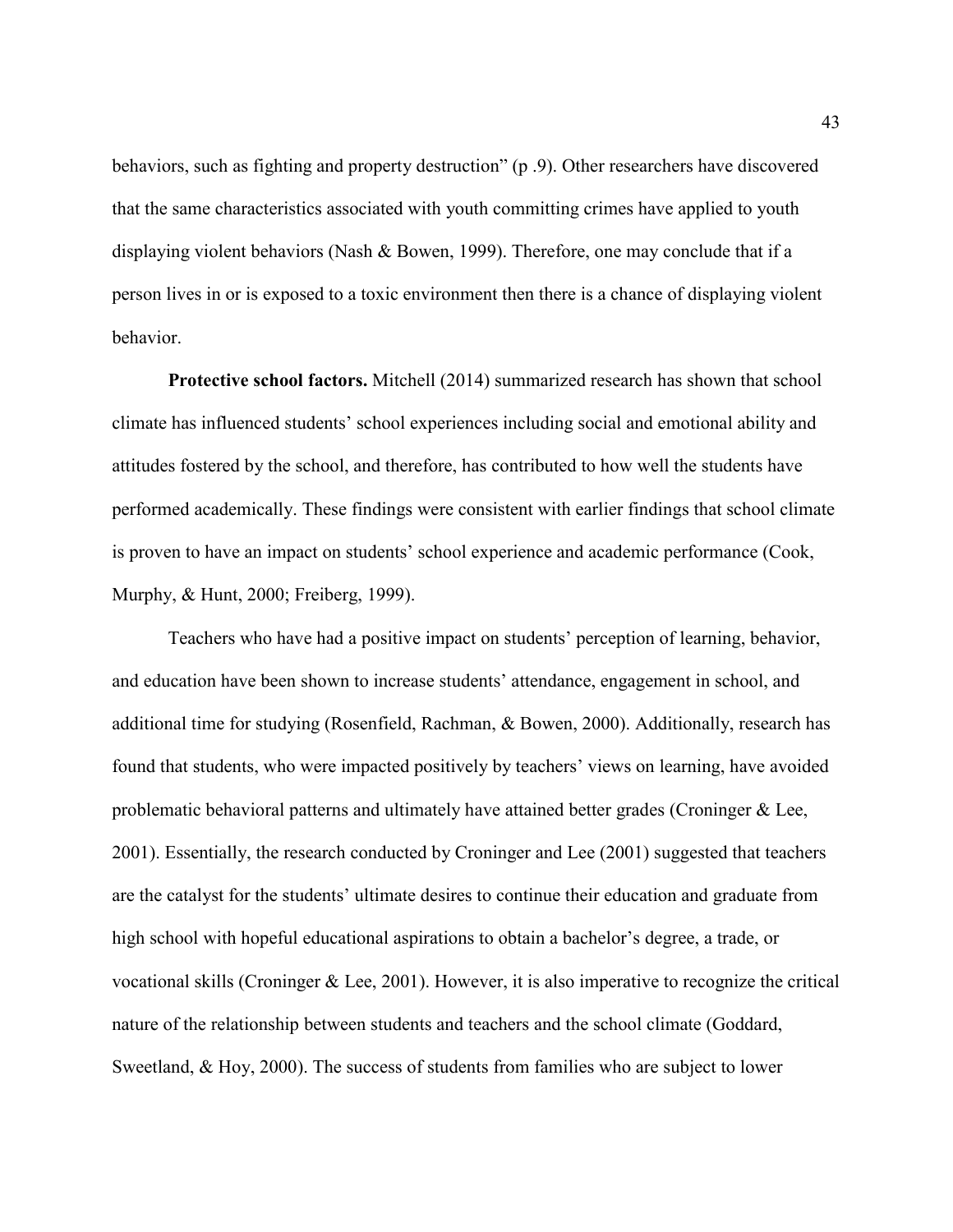income or deprived of ethnically diverse environments, which may derive from lack of resources, has been reliant on the overall school climate in general (Johns, 2001).

# **Alternatives to a High School Diploma: General Education Diploma (GED)**

Program regulations governing the qualification to take the GED differ by state. In most states, it is a requirement for the GED candidate to be a resident of the state and at least 17 years old. In other states, students who are younger than 17 years old can take the test, but they are required to have a letter of parental confirmation that they are allowed to sit for the test. A letter of approval from the student's school district is also required. After a student successfully passes the GED test, he or she has completed the high school equivalency requirement that may be required to obtain a job or attend college.

Over 90% of postsecondary institutions and businesses accept the GED credential; thus, this is an indication that the GED is equivalent to a high school diploma in some form. However, data have also indicated limited wages and advancement opportunities with GED attainment as opposed to a high school diploma (Clark, Borg, Calleja, Chircop, & Portelli, 2005; Ewert & Kominski, 2014).

Understanding the dynamics that exist between school safety concerns and high school dropout rates requires an exploration of school-related threatening incidents that can lead to safety concerns. In the next section, information about Georgia High Schools is synthesized to provide an example. A description of prevalent threatening incidents, the nature of these incidents, and the effects of these incidents are covered. Finally, there is a discussion of the link between students' perceptions of safety concerns and dropout rates.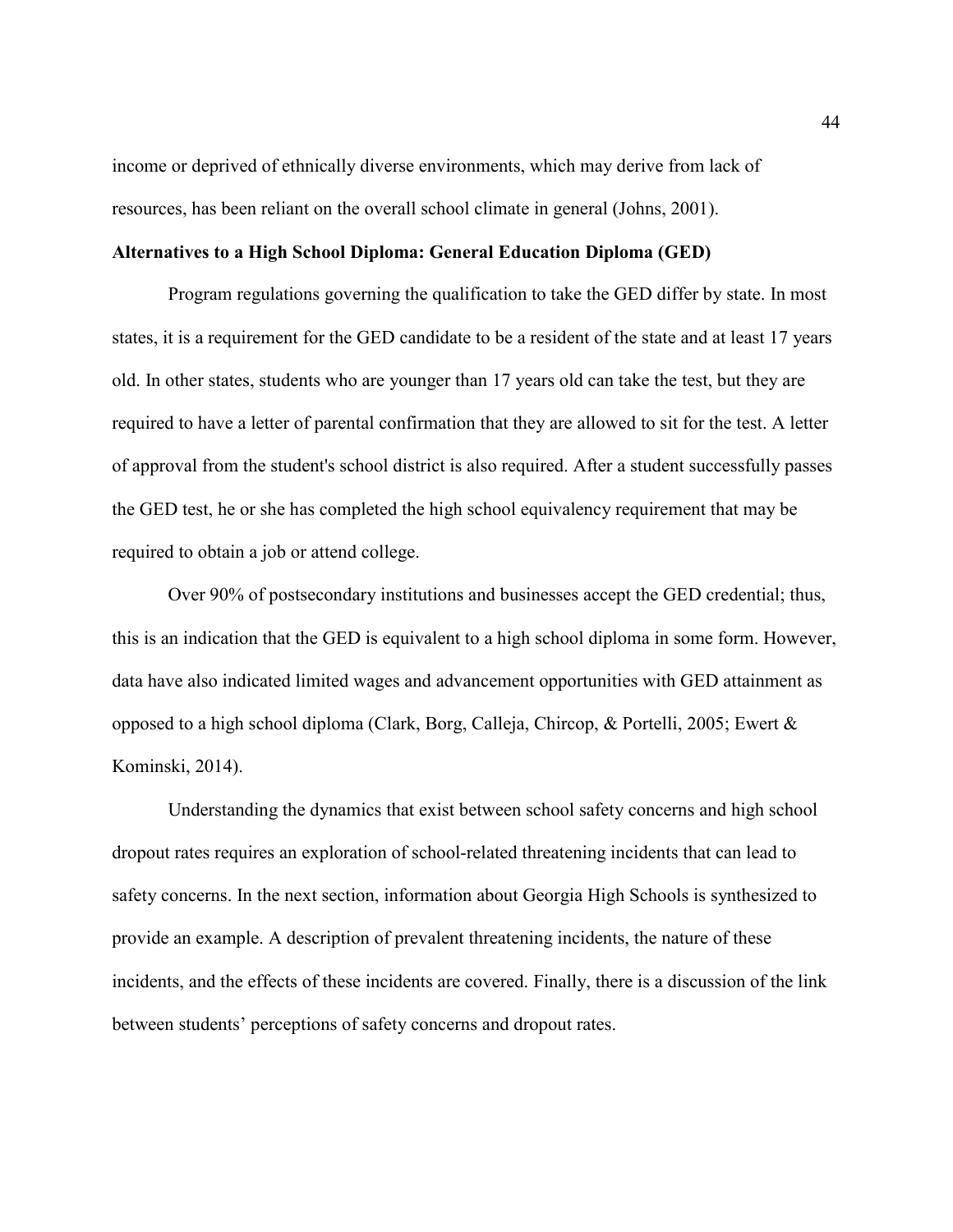## **Georgia Public High Schools**

## **Social Context of Georgia Public High Schools**

According to a survey referenced in Spotlight on Poverty and Opportunity (2015), poverty in Georgia has been approximately 19% with 8.8% of its residents living under abject poverty lines. Food insecurity has been reported at 16.9%. The unemployment rate has been reported at 7.6%, and 36.6% of Georgia residents are low income-earning families in the working class. Across ethnic lines, there were approximately 514,000 African American and Hispanic American children who lived with nuclear or extended families who did not have fulltime jobs held by any parent throughout the year.

According to data collected by the Georgia Advisory Committee to the United States Commission on Civil Rights (2013), approximately 84.3% of Georgia residents held a high school degree with a relatively low transition rate from high school to a four-year college. Only 28.3% of high school graduates in Georgia had a college degree. Fifty-nine percent of college students had an education debt. Approximately 12% of youths in Georgia between 16 and 19 years of age have been school dropouts without any form of employment. More than 50% of the high school student population in Georgia are European American. Among other ethnic lines, approximately 34.9% of the student population was African-American; Latin-American students accounted for 9.1%; and about 5.8% are Asian American and other minority groups. Housing in Georgia has been a major problem with over 34% of residents being renters. Approximately 307,800 people have lived in houses that were more expensive than their earning capability. More than 16,500 people living in Georgia were identified as homeless (Mitchell, 2014).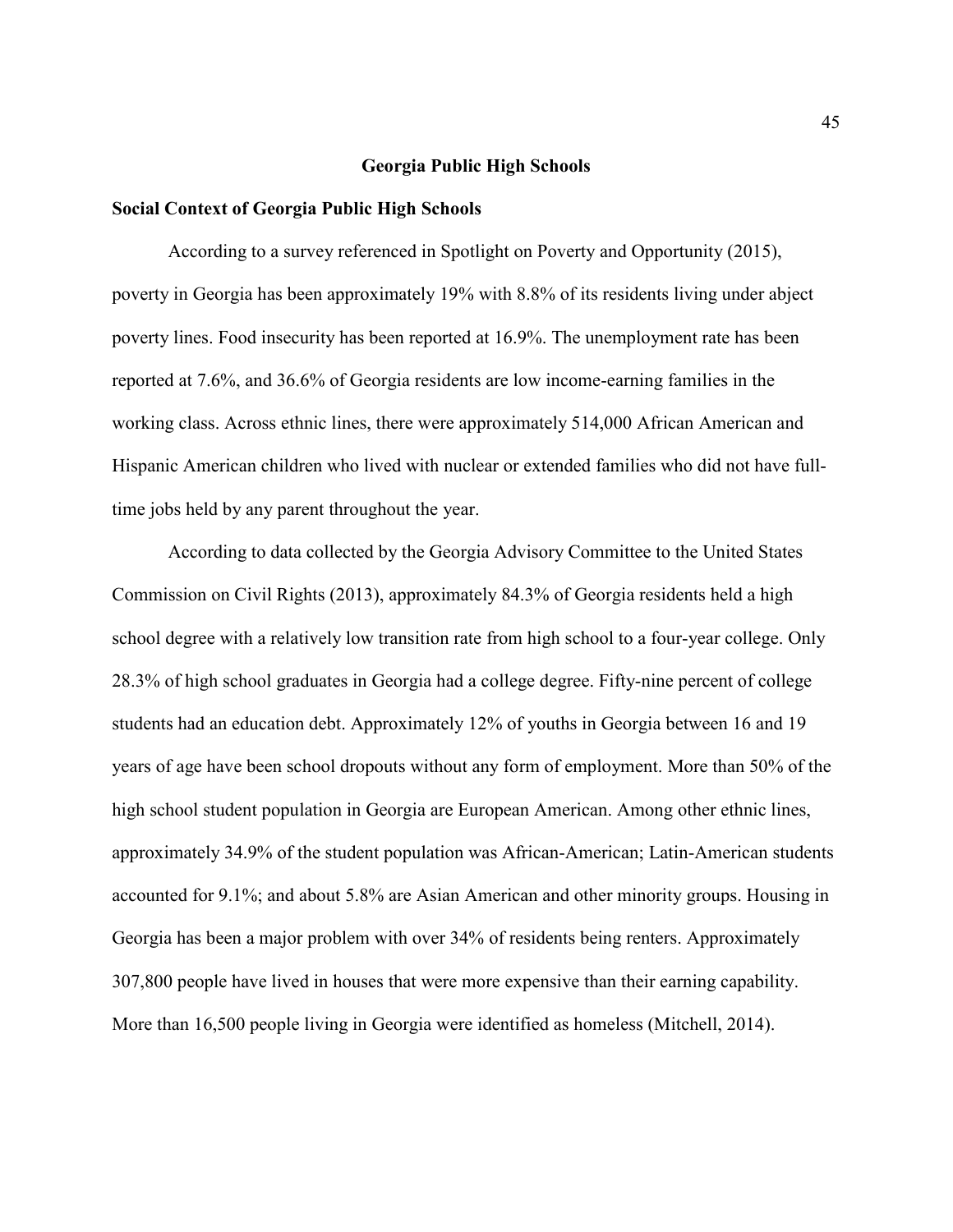Teen birth rates were reported as the highest in isolated rural counties, followed by metro-adjacent rural counties and urban counties. In this regard, for every 1,000 teenagers, approximately 41 gave birth every year with close to 38% of children living in families supported by single parents (Mitchell, 2014).

There were 213,417 grandparents living with and raising their grandchildren in Georgia (Spotlight on Poverty and Opportunity, 2015), while approximately 6,895 children lived with foster parents. These and other economic and educational problems in Georgia have led to conditions that have affected families and school-aged children. There are fewer resources at individual, family, and community levels to deal with these problems. These problems may ultimately lead to other issues addressed in this study.

## **Safety Concerns in Georgia Public High Schools**

High schools in Georgia reported physical fights as the most prevalent type of incident occurring in school, followed by bullying, pushing, shoving, and the use of weapons. The least reported incident was sexual harassment. Shiloh High School in Gwinnett County had the most incidents reported with 83 physical fights, 51 incidents of disorderly conduct, and two reports of sexual harassment (Richards, 2014). Also, in Gwinnett County, Meadowcreek High School reported 75 physical fights, 49 cases of disorderly conduct, and one sexual harassment report. These incidents lead to the onset of using Gwinnett County schools to represent the level of threatening incidents in the entire state of Georgia. There were approximately 2,105 episodes of physical fighting in 2013, which translated to at least 12 physical fights every day, all year, in an education system that has more than 100 high schools (Richards, 2014). Shiloh Middle School reported 125 physical fights and led the school system, with Parkview High School reporting a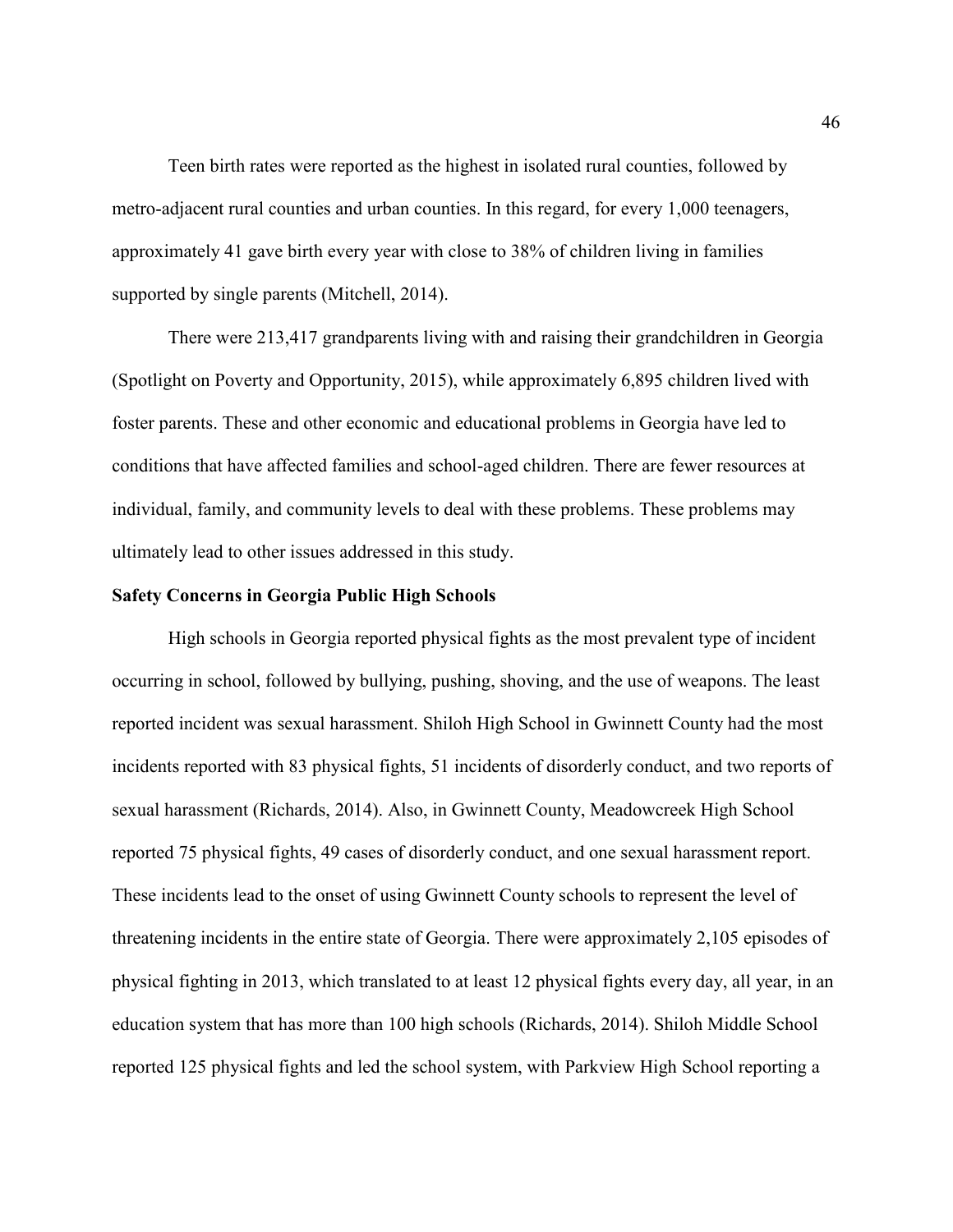sharp increase in the magnitude of school-related threatening incidents after reporting 30 physical fights in 2013 (Richards, 2014).

A study by the CDC (2014) stated that some of the risk factors for school-related threatening incidents include association with gangs in the neighborhood, association with other aberrant peers and groups, use of drugs, tobacco products, and alcohol. The reasons may vary based on violent history, poor academic grades, ineffective family functioning, and increased poverty levels, as is the case with a significant number of children (Robers et al., 2014). The level of threatening incidents in rural high schools is purportedly equal to the level in urban high schools (Robers et al., 2014). Studies have established that possession of some form of weaponry, such as hunting rifles, within school premises was normal in rural settings where possession of such items was culturally acceptable and disregarded as dangerous. This belief is common among rural communities (Robers et al., 2014).

## **Safety Concerns in School Settings**

According to the NCES (2013) report conducted in 2011, there was an increase in students, 12 to 18 years, of age reporting they were afraid of being attacked or harmed at school, in a school building, on a school bus, or going to and from school. The report indicated that there was a variation in reporting fears of school safety based on race/ethnicity. These findings contrast to those from 1995 to 2010 that suggested that "the percentage of students who reported being afraid of attack or harm at school decreased from 12% to 4%" (Robers et al., 2014, p. 76). Students reported a significant difference in avoiding a variety of places in school due to fear of being harm or attacked (NCES, 2013). For instance, students who are considered underclassmen, which typically refer to Grades 9 through 11, reported that some senior  $(12<sup>th</sup>$  grade) students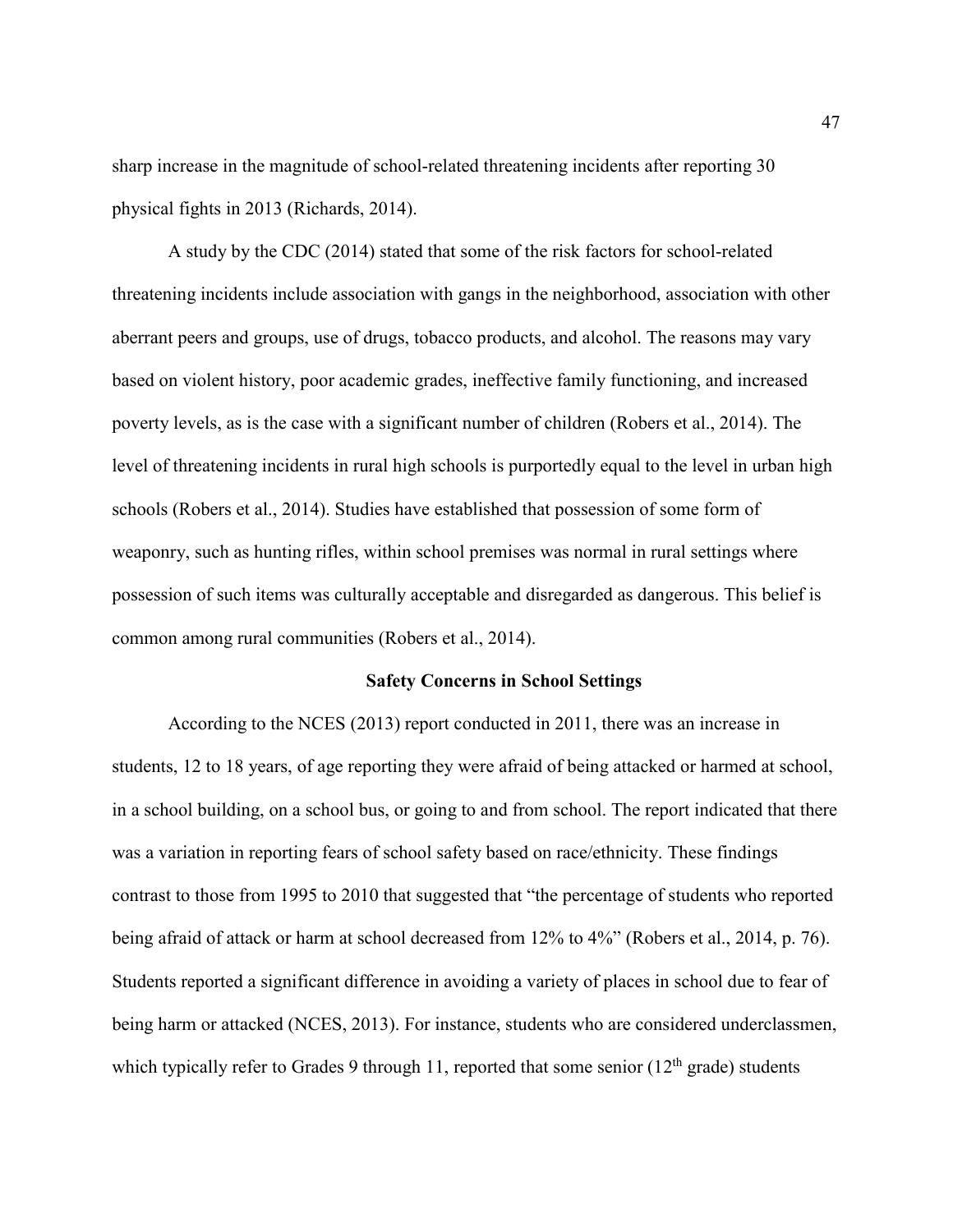might prohibit them from visiting study areas, such as the library and the lavatories. When some students do not have opportunities to access resources such as a library, they may get poor grades due to a lack of decent reading materials that are important to learning. Such situations may lead to school dropouts or increased number of failures in school (NCES, 2013).

Poor performance of some students in school may lead to dropping out of school due to fear of criticism from other students who perform well, get higher grades, and who may have been their molesters in the past years (Richards, 2014). Observing or being involved in dangerous incidents can be an obstacle toward the success of some students because of safety concerns while attending school or being bullied while attending or traveling to and from school. Students are more afraid of being attacked or otherwise harmed when traveling to and from school than being at school (Mitchell, 2014).

Understanding the dynamics between school safety concerns and high school dropout rates requires an exploration of each phenomenon independently as well as a discussion of how each affects the other (Kaufman, 2013). For instance, the inability to concentrate on academic affairs may be a result of being bullied, hence, resulting in poor concentration because of injuries caused by a student experiencing torture by fellow students. Students may also lose focus and interest on academic achievement because they do not have any interest in being in a place where they do not feel comfortable (Richards, 2014).

A national survey study conducted in 2013 by David-Ferdon and Simon (2014), showed that approximately 8.1% of high school students claimed to have engaged in a physical fight with another student in school or on school property in one year. Moreover, slightly over 7.1% of students reported to have failed to go to school more than once in a month's time asserting fear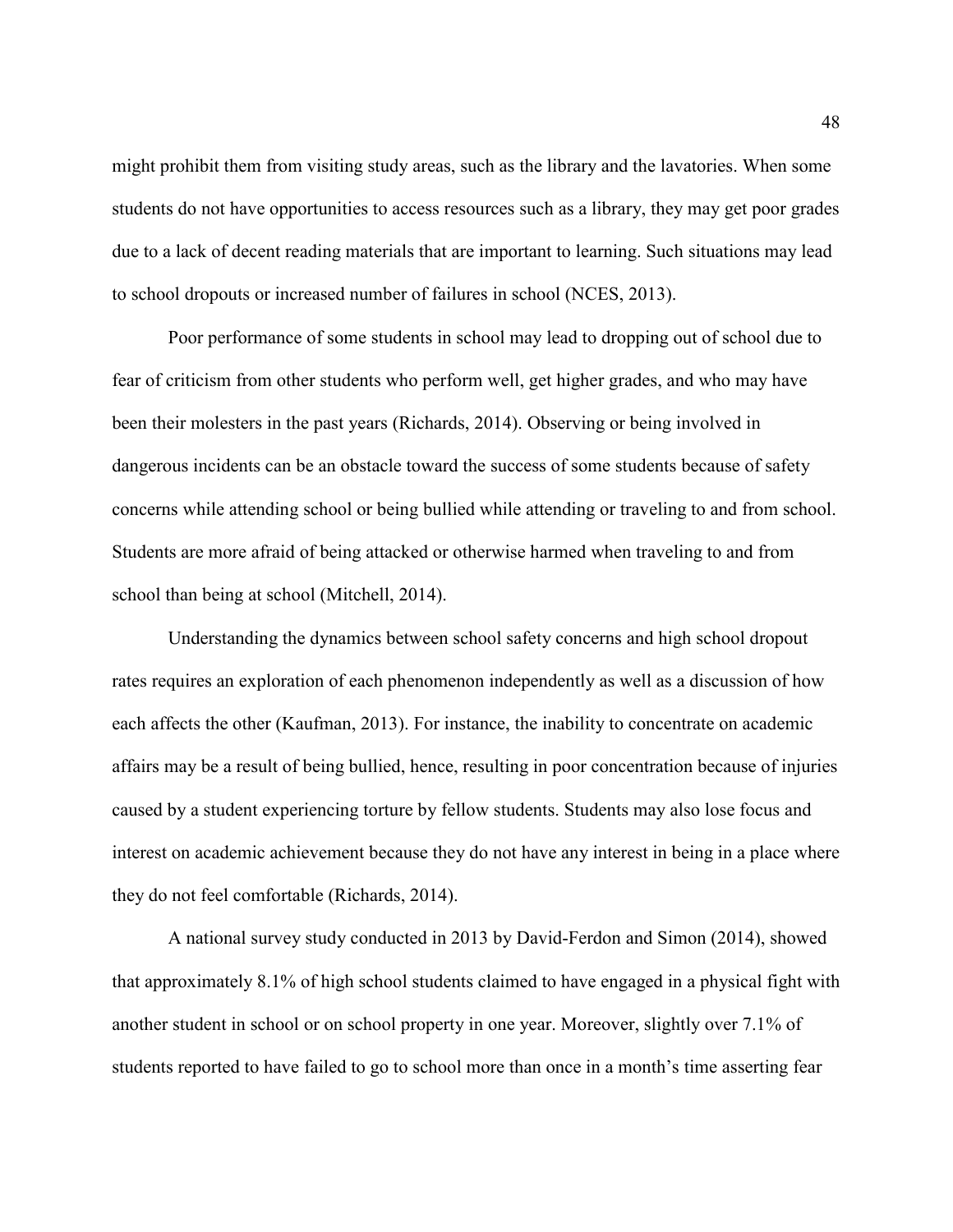and feeling unsafe traveling to or from school (CDC, 2015). The same study revealed that 5.2% of students reported to have carried some type of weapon including a knife, gun, or a club while on school premises or traveling to or from school on one or more occasions during the prior 12 months. Before the study, 6.9% of students were threatened or injured by a fellow student with a weapon while traveling to or from school or when in school (CDC, 2015). Almost 20% of students claimed to be victims of physical bullying, and 14.8% claimed to have been cyberbullied in the previous year (David-Ferdon & Simon, 2014). The same study identified that deaths due to high school violence were very rare, although 11 homicides of high school-aged children were reported between 2010 and 2011. These incidents occurred within school premises (CDC, 2015; David-Ferdon & Simon, 2014). An estimation was made that approximately 749,200 violent victimizations on school premises were nonfatal in 2012 among students 12 and 18 years of age (CDC, 2015). In 2014, approximately 5% of teachers reported having experienced a physical attack by a student in their school (CDC, 2015).

## **Linking Safety Concerns and the School Dropout Rate**

Linking safety issues in schools to the dropout rate is an area of concern for the future of our students, parents, teachers, and the success of the United States educational system. The professionals in the educational psychology field should devote more efforts to students' needs and identify obstacles hindering students from achieving their academic success. School safety concerns can be an obstacle for some students because they may fear becoming a victim while traveling to and from school and while attending school (Schreck & Miller, 2003).

Kokko et al. (2006) conducted a qualitative, longitudinal study focusing on the relationship between male students' prosocial behavior and physical aggression in schools with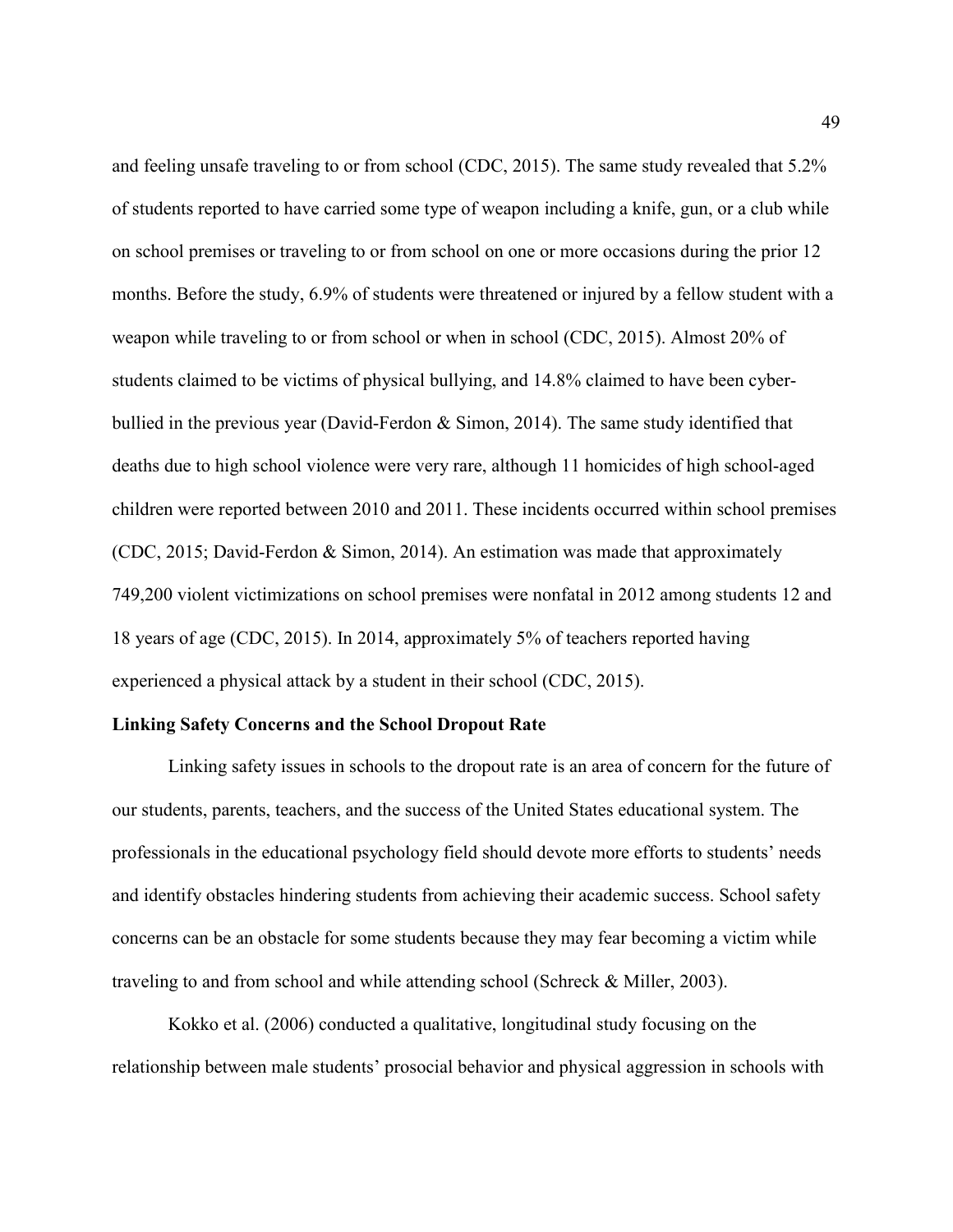dropping out of school and physical violence. The authors also explored the students' socioeconomic status and aggressive behavior. Data were gathered from teachers' self-reported recollection of students' aggressive behavior. The sample was comprised of 1,025 males from 53 schools. Aggressive behavior was defined as kicking, biting, fighting, and bullying other children (Kokko et al., 2006). Results revealed that aggression predicted male students dropping out of school and violence, but prosocial behavior did not. Although this study did not include girls, it provides good representation since various studies have been conducted to show that there are gender differences in aggression, with boys being more aggressive than girls (Langford et al., n.d).

Townsend et al.'s (2008) study addressed an international issue in its comparison of bullying to dropout rates in 39 schools. Their cross-sectional longitudinal research study focused on victims of bullying and the effect of bullying on dropout rates. The researchers used a questionnaire to explore other factors contributing to dropout rates, such as socioeconomic status, race, ethnicity, and single parenting. The theoretical basis for this study suggested that victims of bullying may experience and have increased risk of psychosomatic symptoms. The results showed a significant relationship between bullying and the dropout rate. Approximately 37% of girls compared to 35 % of boys were at risk out dropping out of school due to fear of bullying (Townsend et al., 2008). This study supports the literature review research because it focuses on violent incidents in schools and compares it to the dropout rate and associates bullying outcomes with high school dropout rates. Dropping out of school can be linked to avoiding school, resulting in chronic absenteeism.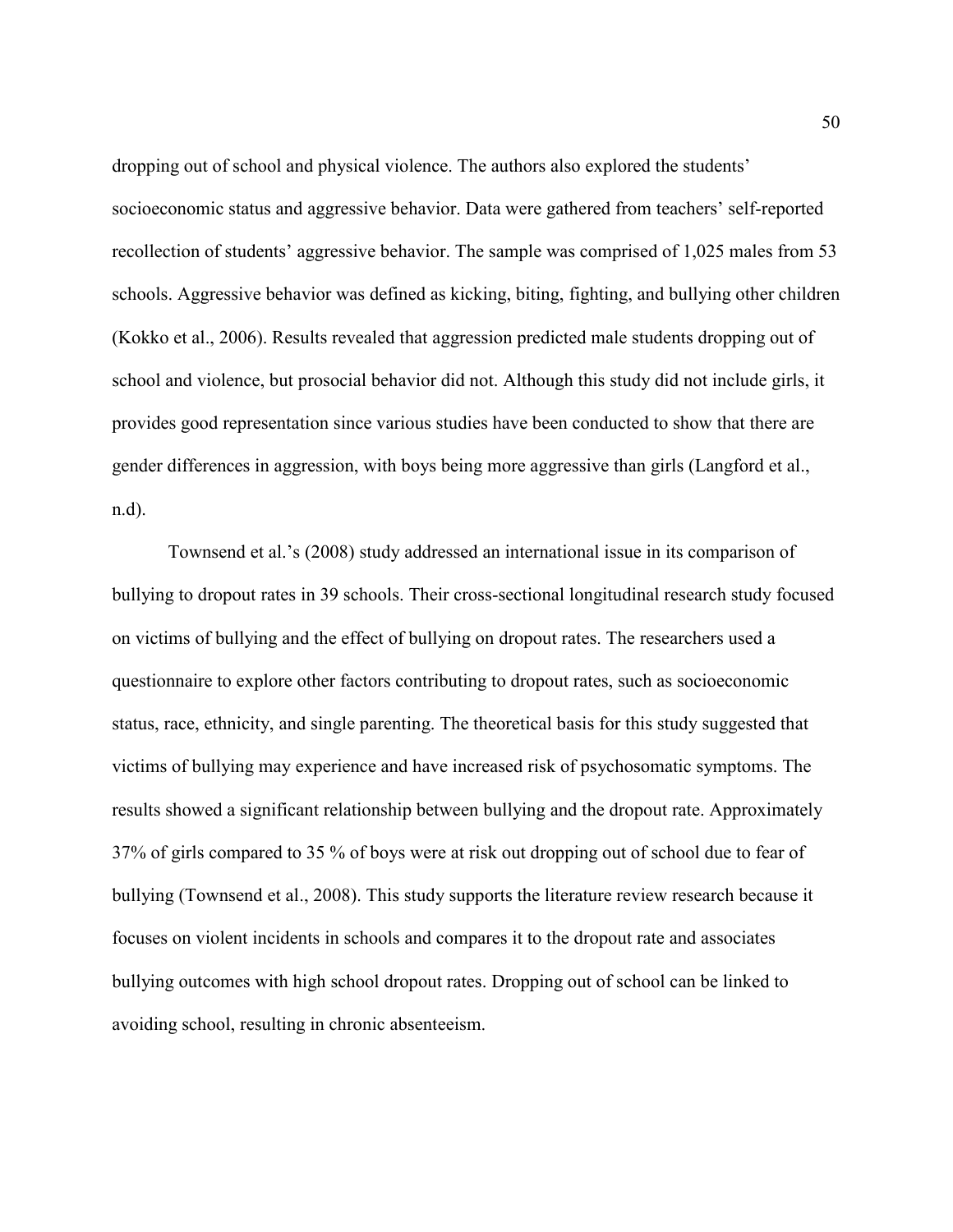Kennemore et al. (2010) conducted a qualitative, grounded theory study to analyze experiences of school staff who responded to students exposed to violence in school. The authors drew data from school personnel, such as administrators, teachers, counselors, school social workers, and psychologists who had interactions with and influence on students. The findings revealed that school personnel could make a difference in changing how violence has an impact on students, which could then give students a feeling of safety while attending school. Kennemore et al. attributed personal experiences and one's environment as contributing factors in understanding the effects of exposure to violence on students. This study differed from others in the same field because it gathered information from professionals in the school to provide information on how a response to and observation of school violence can help students who are victims of violence. The authors found that the involvement of school staff plays a significant part in assisting students in how they cope with violence occurrences in the school environment. Application of this research can contribute to preventive measures by informing ways school personnel and the community can play a vital role in predicting and targeting issues deriving from students' perception of safety concerns in school. Also, school personnel are key to assisting students who are being exposed to violence to seek help to limit the effects it may have on completing their education.

#### **Summary**

The literature review revealed that high school students who are exposed to threatening incidents might develop fear due to a lack of perceived safety in the school setting. Students may reduce these fears by making the decision to avoid school. This literature review suggests that chronic absenteeism can potentially lead to dropping out of school completely. The present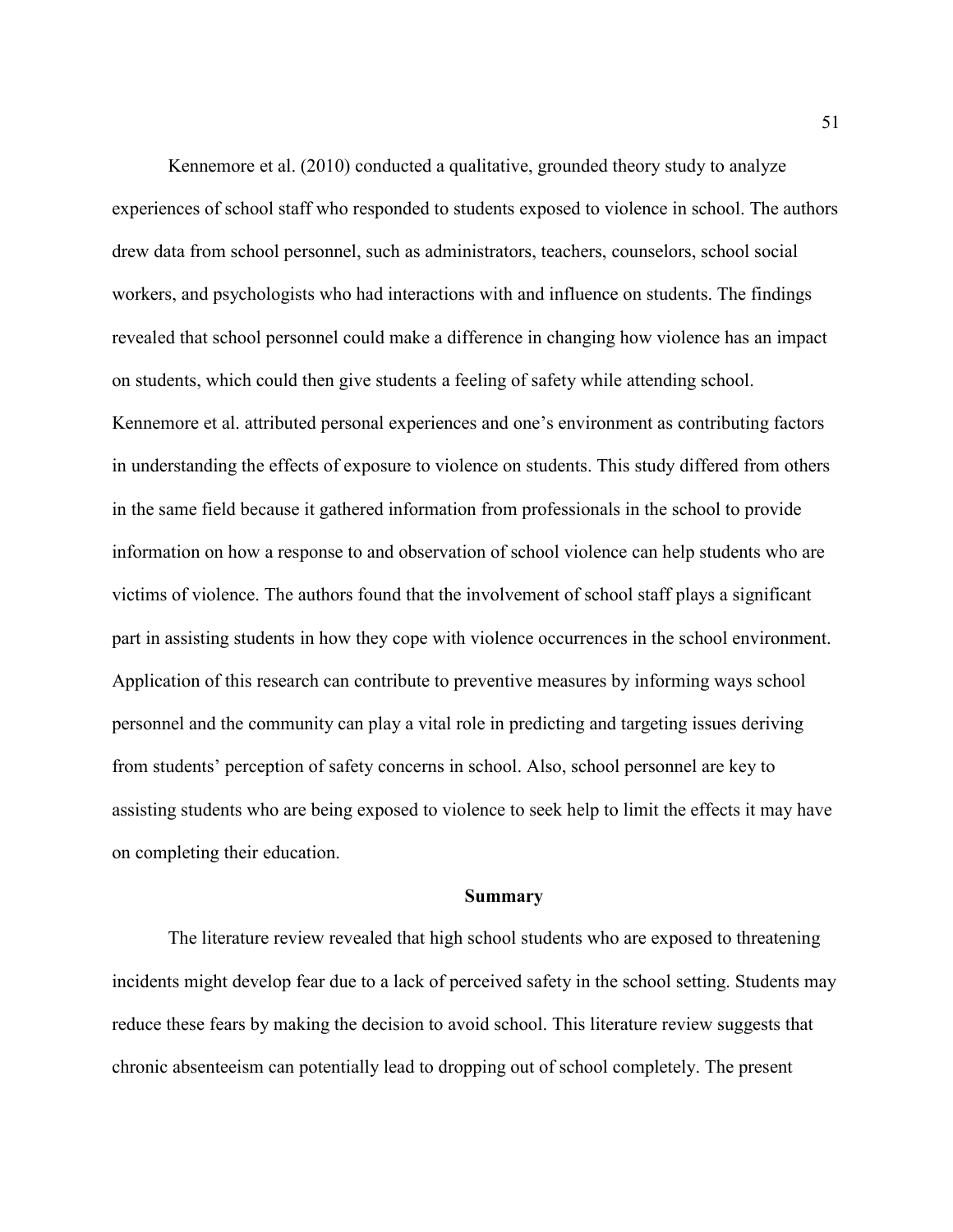research studies examined students' perceptions of safety concerns and the relation to school avoidance through the lens of resilience theory and social disorganization theory. Although the current review of the literature has provided some information linking safety concerns to the likelihood of dropping out of school, there is a gap in the literature on student perceptions of safety concerns and self-reported avoidance behavior. By analyzing this problem, school systems, communities, parents, and students could be provided with insights into perceptions of school-related safety concerns to provide a safe place for students to learn.

In Chapter 3, I summarize the methods used to examine students' perceptions of safety concerns and their self-reported avoidance of school. These methods included the use of archival data obtained from the 2015 NCVS/SCS.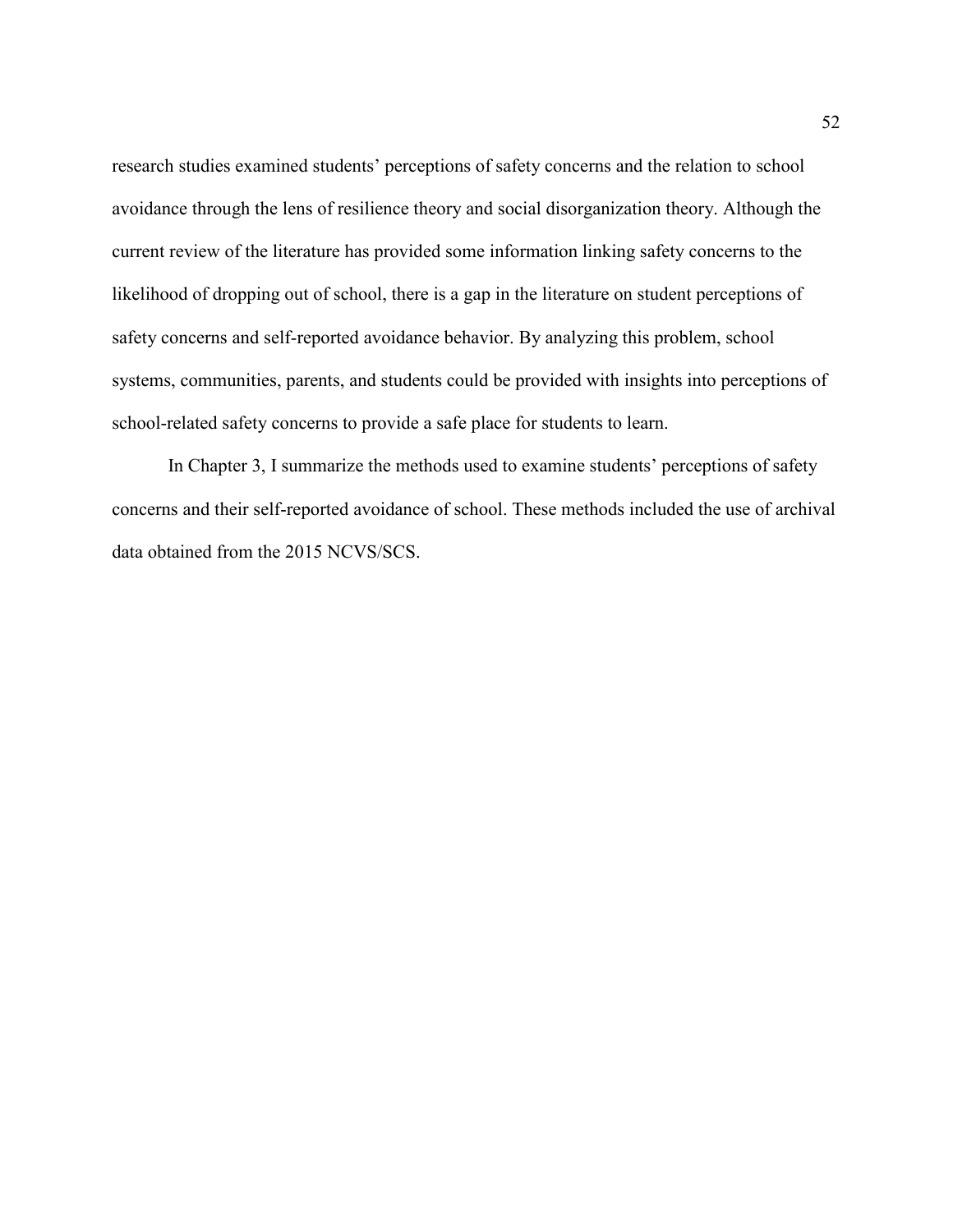## Chapter 3: Research Method

# **Introduction**

School violence is a growing concern and an impending danger for our nation's youth. Fear of being a victim has the potential to jeopardize students' ability to obtain a quality education. The purpose of this study was to examine whether students' perceptions of safety concerns pertaining to the presence of guns, gangs, student bullying, and fear of victimization predict school avoidance. Using archival data, I analyzed data collected on 12-18-year-old adolescents from private and public schools in the United States who completed the 2015 NCVS/SCS (Zhang et al., 2016). The NCVS was co-designed by the NCES and BJS (IES, 2015). Data were analyzed with IBM SPSS, using logistic regression to determine to what extent students' perceptions of the presence of weapons and gangs, student bullying, and fear of victimization at school and traveling to and from school, predicted their decision to stay home from school.

In this chapter I provide the research questions and hypotheses. I also provide the sampling procedures, operationalization of constructs and variables, instrumentation, information on data collection, data analysis, threats to validity, and ethical considerations.

## **Research Design and Rationale**

 This study used a cross-sectional design to examine students' perceptions of safety concerns about the presence of guns, gangs, student bullying, and fear of victimization at school and traveling to and from school, as predictors of their decision to stay home from school. This was an appropriate research design for this study because a cross-sectional design was originally used in the NCVS/SCS survey. The use of tests, questionnaires, and a database with numerical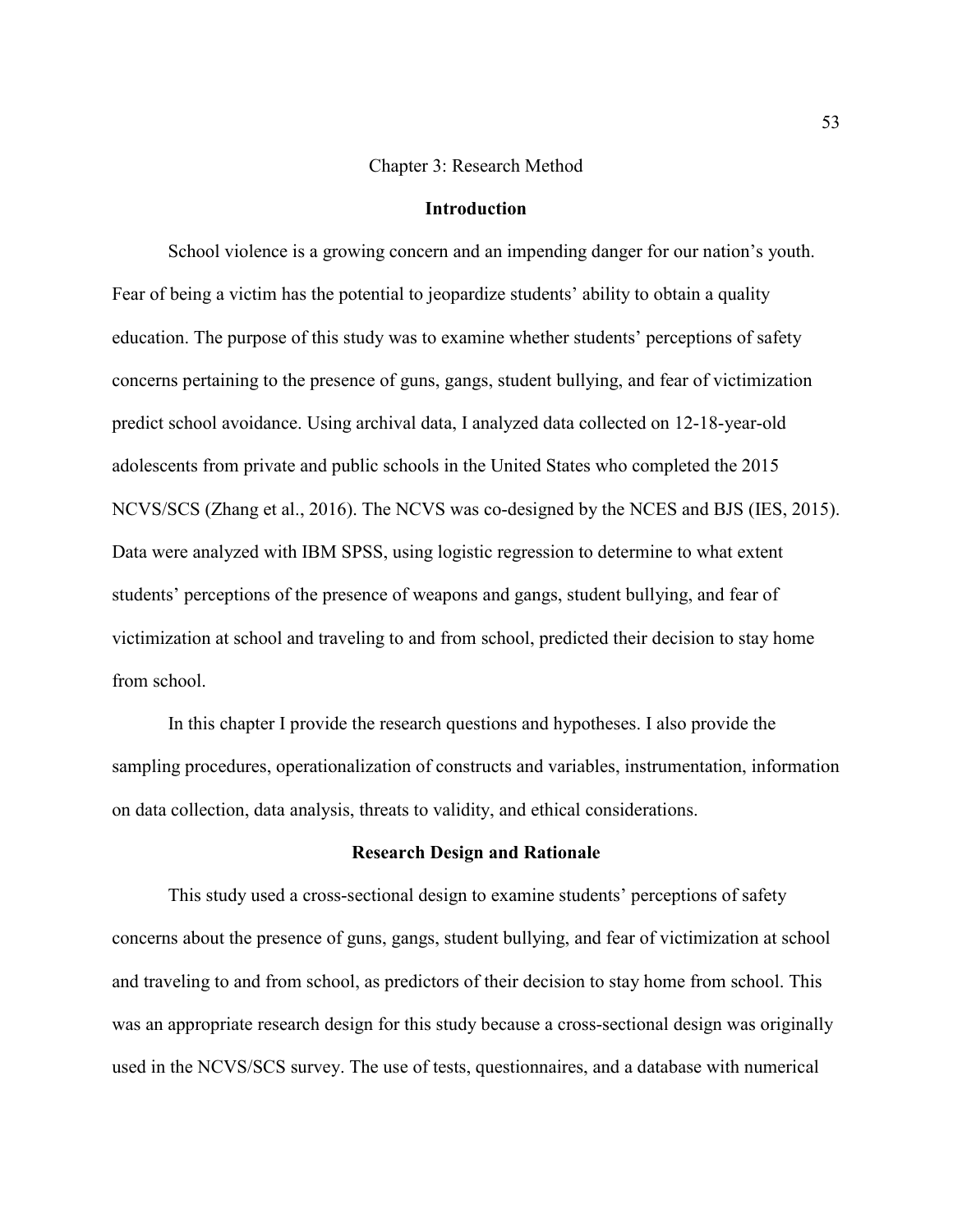data requires quantitative methods; the NCVS/SCS survey is based on answers that students provided in response to a questionnaire (Dodd, 2008). This quantitative research design included retrieval of archived numerical data from the SCS survey, an existing dataset. Creswell (2005) and Burton-Jones (2009) defined quantitative research as the collection of numerical data from participants and the use of statistical methods to analyze the data and draw unbiased conclusions. As the researcher, I followed these same procedures.

The original NCVS/SCS survey was created to survey students about victimization. The data set consists of dichotomous and nominal scale questions. The dataset includes information on geographic location, SES, current and last grade completed, and ethnicity. I extracted and analyzed data from the original SCS dataset on the presence of guns, gangs, bullying, fear of victimization, and school avoidance using IBM SPSS.

Beucher (2009) stated that qualitative research could retrieve the experiences of the people interviewed, but challenges could occur when participants don't provide information and communication problems arise, which affect the validity of the data. The validity of the data substantiated why qualitative data would not assist in achieving the purpose prescribed for the current study. Other studies on this topic may support the need for a mixed methods research: a combination of quantitative and qualitative research (Symonds & Gorard, 2010). However, mixed methods research would not fulfill the purpose of this study for the same reasons qualitative research would not fulfill the purpose. The archival data used for this study was simply quantitative, and therefore, no other method was appropriate. The quantitative method of research supports and confirms the appropriateness to use archival data because it requires a data-driven and structured process.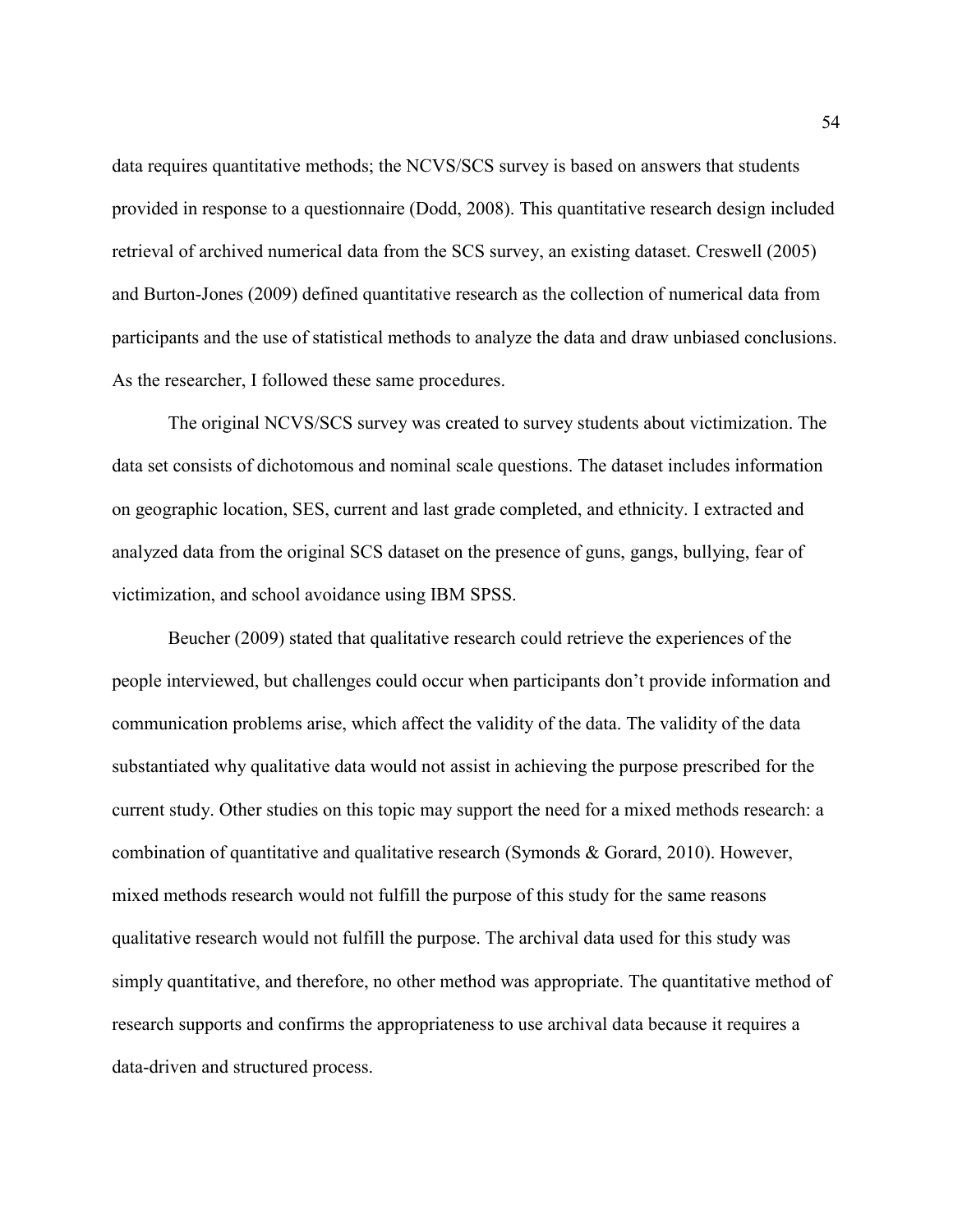## **Research Questions and Hypotheses**

The research question and hypotheses for this study were as follows:

To what extent do high school students' perceptions of the presence of safety concerns (presence of guns, gangs, student bullying, and fear of victimization) in the school setting, and traveling to and from school, lead to school avoidance?

- *H*<sub>0</sub>1: High school students' perceptions of the presence of safety concerns (presence of guns, gangs, student bullying, and fear of victimization) in the school setting, and traveling to and from school, does not lead to school avoidance.
- *H*<sub>1</sub>1: High school students' perceptions of the presence of safety concerns (presence of guns, gangs, student bullying, and fear of victimization) in the school setting, and traveling to and from school, does lead to school avoidance.

# **Methodology**

# **Population**

 Archival data were extracted from the most recent NCVS/SCS survey, which consists of 6,500 students, aged 12-18 years, who attended U.S. public or private schools and were enrolled at least six months before being administered the SCS questionnaire in 2015 (NCES, 2016). There were an estimated 50,000 households and 100,000 adults and adolescents surveyed to determine the rate of occurrences, traits, and effects of being a victim of crime. According to the NACJD (2016), the NCVS was designed with four primary objectives:

To (a) develop detailed information about the victims and consequences of crime, (b) estimate the number and types of crimes not reported to the police, (c) provide uniform measures of selected types of crimes, and (d) permit comparisons over time and types of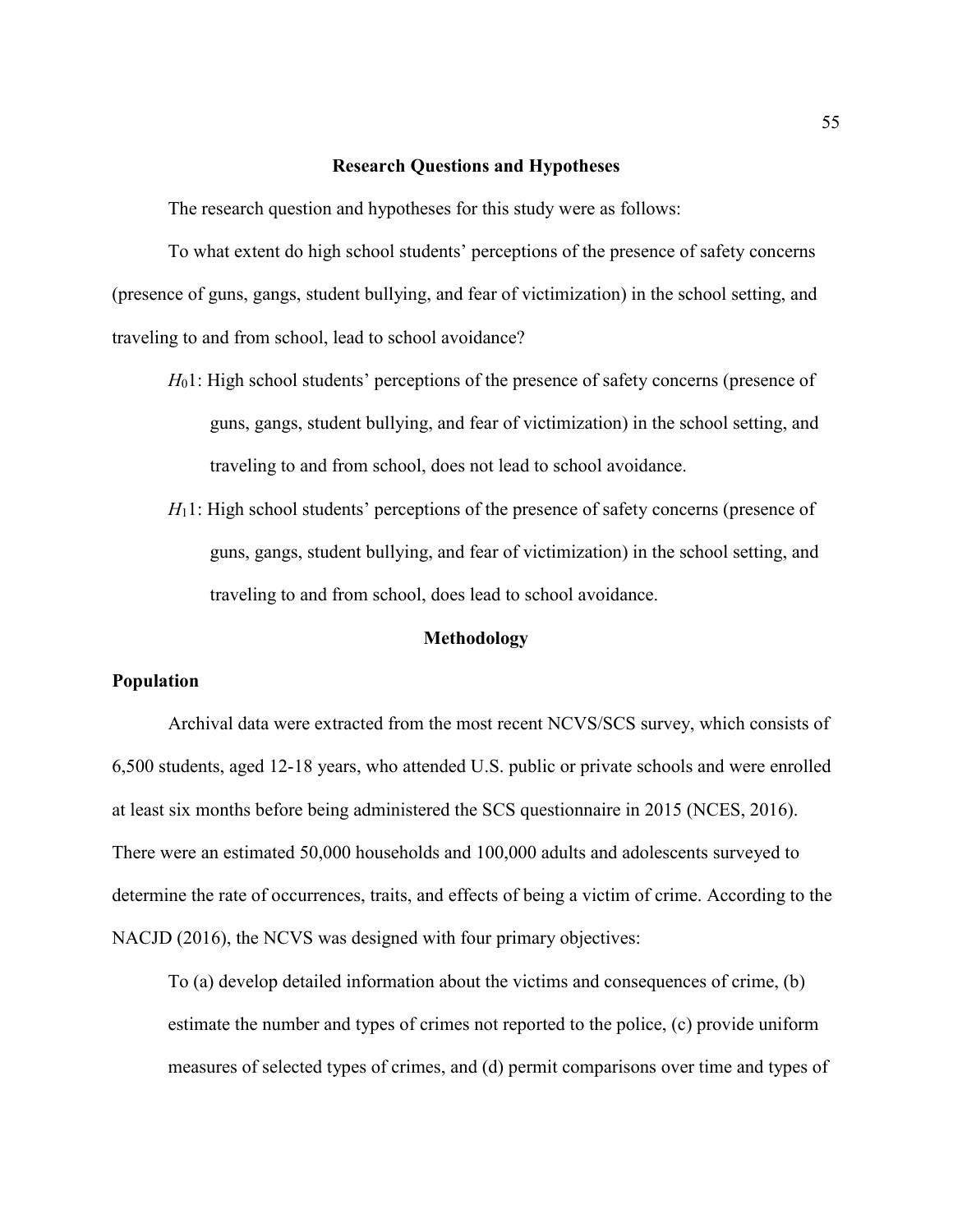areas. The survey categorizes crimes as "personal" or "property." Personal crimes cover rape and sexual attack, robbery, aggravated and simple assault, and pursesnatching/pocket-picking, whereas property crimes cover burglary, theft, motor vehicle theft, and vandalism. The data from the NCVS/SCS survey are particularly useful for calculating crime rates, both aggregated and disaggregated, and for determining changes in crime rates from year to year. (para. 2)

## **Sampling and Sampling Procedures**

The original data collected from the SCS survey was part of the 2015 NCVS study as a supplemental survey; therefore, existing data were extracted from the SCS portion of the NCVS study. The NCVS is a national survey of students, ages 12-18 years, attending U.S. public or private schools. The households were selected based on the geographic area that consists of major metropolitan areas and their borders (NCVS, 2014). The decennial census determined the household size (NCVS, 2014). Interviews were conducted continuously throughout the year in a panel design that divided the NCVS sample into six rotating groups. Within each of the six rotating groups, six panels were designated, each of which was interviewed each month and every 6 months, either in-person or by telephone, for a total of seven interviews (NCVS, 2014, p.10).

**Power analysis**. It is important to have a large enough sample to achieve statistical significance in a population. Statistical power analysis is one technique that helps determine what size sample is needed for a study. G\*Power 3.0.10 was used to calculate power (Faul, Erdfelder, Lang, & Buchner, 2007). There are no formal standards for power (referred to as  $\pi$ ), or alpha (referred to as  $\alpha$ ). In most cases, researchers assess the power of their tests using  $\pi$  =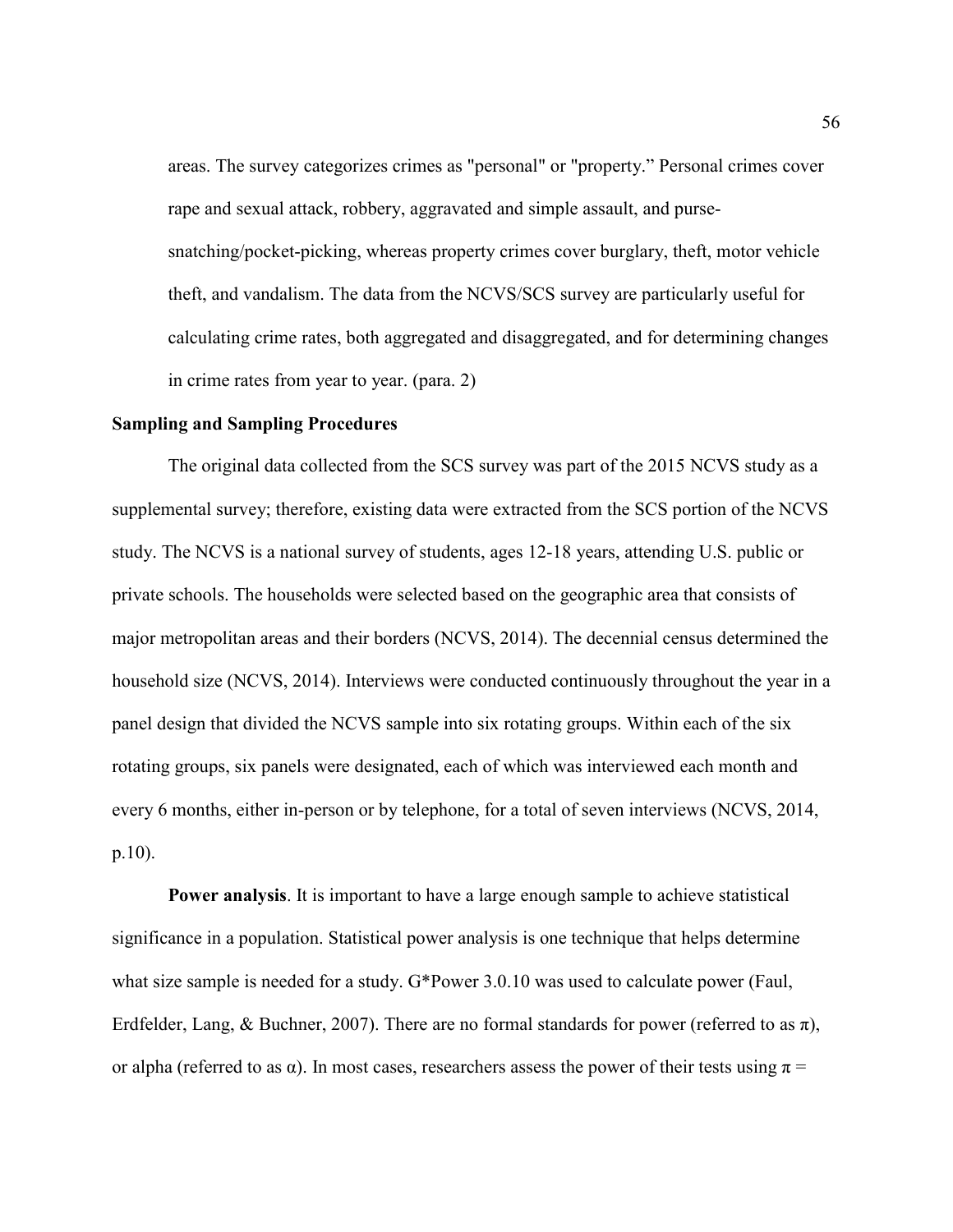0.80 and significance using  $\alpha = 0.05$  as a standard for adequacy. A power analysis was conducted using (a)  $\pi$  = .80, (b) effect size = .15, and (c)  $\alpha$  = .05. A medium effect size of .15 for regression analyses was used based on the convention set by Cohen (1988). At 80% power and an alpha of 0.05, the analysis revealed a minimum sample size of 610. Even though the population size (N) for the original survey was 4,767, to achieve the goal for this survey, 610 participants were needed to produce an 80% probability of finding a relationship, if one exists (Faul et al., 2007). The SCS survey population of 4,757 subjects exceeded the required minimum sample size of 610 participants for the present study.

## **Instrumentation**

This study is based on archival data from the SCS survey of the 2015 NCVS (NCES, 2015). The SCS survey is a national survey, and approximately 4,757 students aged12 through 18 years, in U.S. public and private elementary, middle, and high schools, have taken it since 1989. The SCS survey data are open to the public, and permission is not required to use it. According to NCES (2013), the SCS survey instrument was created to collect information about victimization, crime, and safety at school and traveling to and from school. This survey is used to measures students' experience with violence or perception of crime and safety concerns at school or traveling to and from school. Participants self-rated how they perceived violent characteristics and activities while in high school or going to and from school. The complete survey covers topics such as (a) alcohol and drug availability; (b) fighting, bullying, and hate-related behaviors; (c) gun and weapon carrying; and (d) gangs at school.

The topics pursued in the present study were students' perceptions of safety concerns pertaining to the presence of guns, presence of gangs, student bullying, fear of victimization, and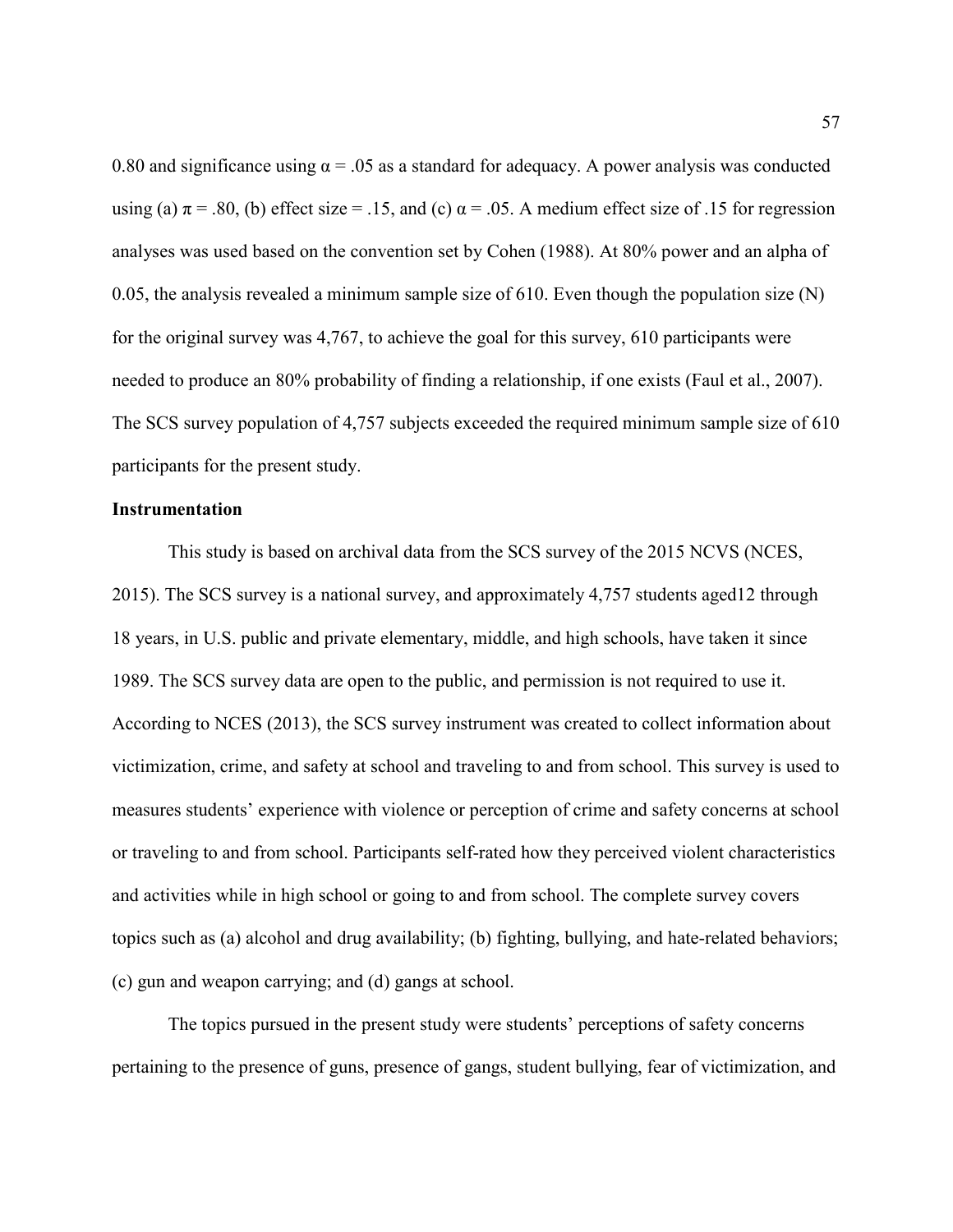staying home from school. In the SCS survey, students were asked about incidents that happened at school that made them feel bad or hurt, and they were also asked if these events were perceived as bullying in survey items 19a, 19b, 19c, and 19d. Presence of guns was addressed in items 35, 36a, 36b, and 37 by asking if the student brought, knew of another student who brought a weapon, and/or had seen another student with a weapon or possessing a loaded gun at school or on school grounds. The presence of gangs was addressed in items 30, 31, and 32. These items asked students if gangs were present on school property and if the gangs were involved with selling drugs, starting fights, or attacking other students. The answers to these items were answered in Yes or No format. The other items were answered on a nominal scale ranging from 1 to 5: once or twice this school year (1), once or twice a month (2), once or twice a week (3), almost every day (4), and don't know (5). School avoidance was measured by item 23d by asking students if they avoided school because they thought that someone might attack or harm them in the school building, on school property, on a school bus, and/or going to or from school within the past 6 months. This dichotomous question was presented in a Yes or No format.

Students were asked about victimization in questions 34 a-c. The students were asked how often they feared of being harmed or attacked in school, on school property, and traveling to and from school. Students were also asked how often they were afraid of being attacked outside of the places mentioned. These questions were answered on a scale of 1 (*never*) to 4 (*most of the time*). The SCS survey data "displays the percentages of students bullied at school or cyberbullied anywhere by student reports of unfavorable school conditions; selected school security measures; criminal victimization at school; and personal fear, avoidance behaviors, fighting, and weapon carrying at school" (NCES, 2013, p. 2). Other crime-related variables were also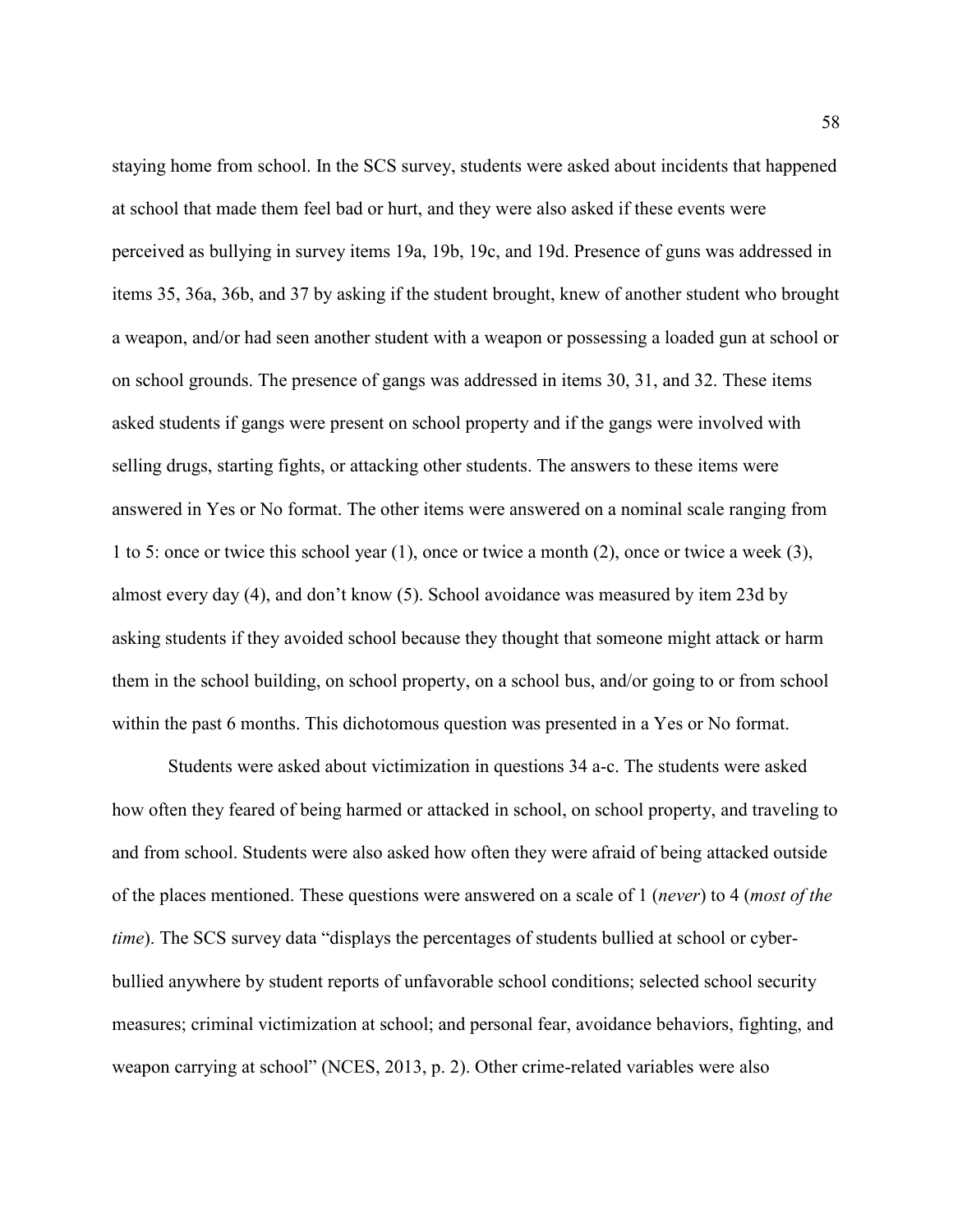collected, including "reported presence of gangs, guns, drugs, and alcohol at school" (NCES, 2013, p. 1). Lessne and Harmalkar (2013) examined two variables from the SCS survey, bullying and cyber-bullying. Their results revealed a relationship between bullying and cyber-bullying victimization (NCES, 2013, p. 1).

# **Operationalization of Variables**

In this study, the independent variables were presence of guns, presence of gangs, student bullying, and fear of victimization. The dependent variable was avoidance behavior, specifically, staying home from school due to thinking someone may attack or cause harm in the school building, on school property, on a school bus, or going to and from school within the past 6 months. The SCS survey asked respondents whether or not they had been a victim of or participated in the presence of guns, gangs, student bullying, fear of victimization and whether they decided to stay home from school. Data from the following SCS survey items were analyzed for this study: (a) Item 35A (guns) "Some people bring guns, knives, or objects that can be used as weapons to school for protection. During this school year, did YOU ever bring the following to school or onto school grounds?" a. A gun; (b) Item 38A (gangs), "Are there any gangs at your school?"; (c) Item 22 (bullying), "Bullying happens when one or more students tease, threaten, spread rumors about, hit, shove or hurt another student. It is not bullying when students of about the same strength or power argue or fight or tease each other in a friendly way. Bullies are usually stronger, or have more friends or more money, or some other power over the student being bullied. Usually, bullying happens over and over, or the student being bullied thinks it might happen over and over. By this definition, have you been bullied at school, by another student this school year?"; (d) Item 34A (victimization), "How often are you afraid that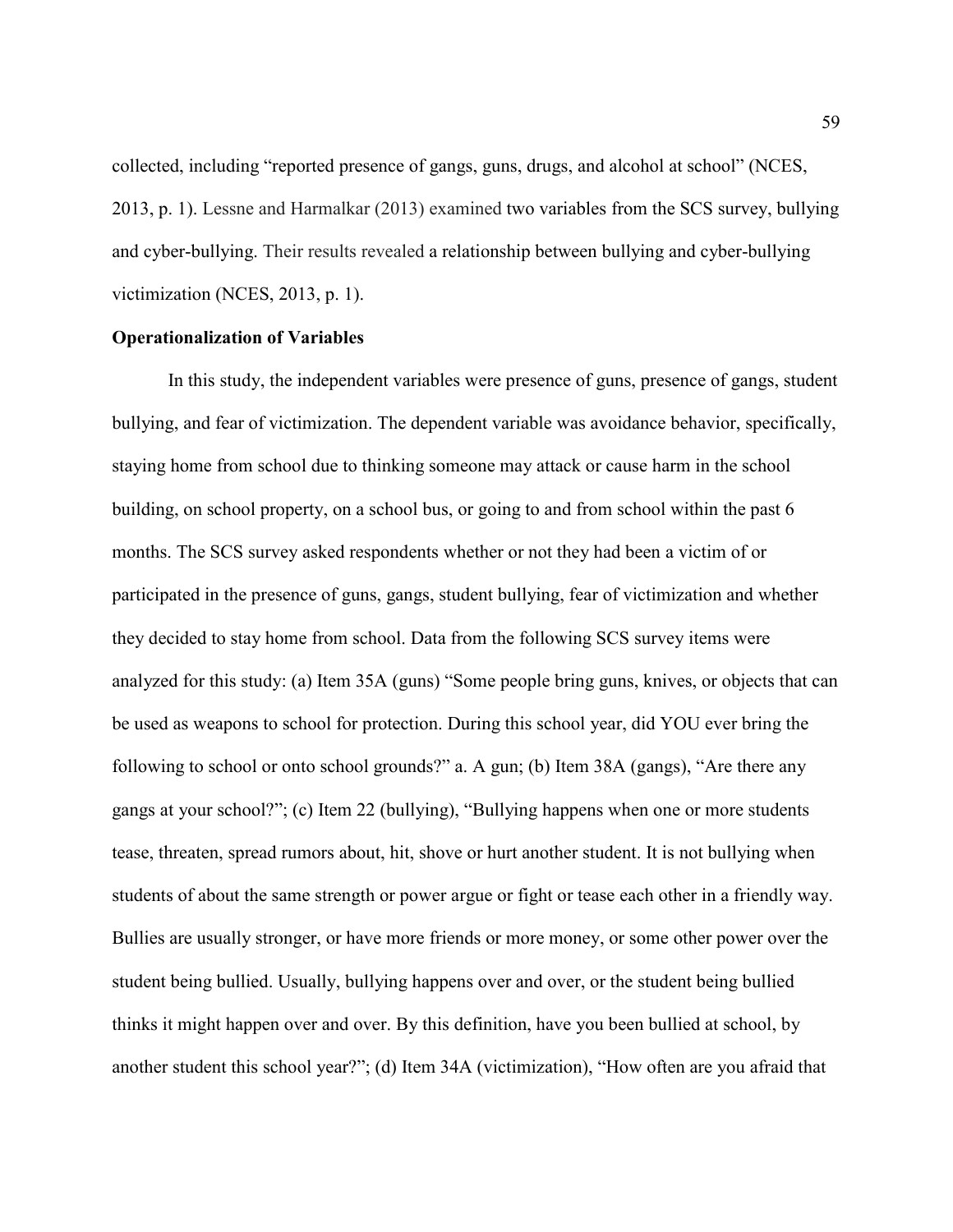someone will attack or harm you in the school building or on school property?"; and (e) Item 33C (school avoidance), "Did you stay home from school because you thought someone might attack or harm you in the school building, on school property, on a school bus, or going to or from school?". Questions 35A, 38A, 22, and 33C were answered as either  $1 = Yes$ , or  $2 = No$ . Question 34A was answered on Likert scale ranging from 1 (Never) to 4 (Most of the time).

 The variables in the present study aligned with their respective operationalizations in the NCVS/SCS survey. *School* is defined by NCVS (2013) as "inside the school building, on school property, or on the way to or from school" (Robers et al., 2014, p. v). *Presence of guns* refers to students' possession of a firearm on school property or traveling to or from school (Robers et al., 2014). *Presence of gangs* refers to three or more persons in a group, organization, or association with a leader and partaking in criminal activities (Howell & Howell, 2014). *Fear of victimization* is fear of violent crimes, simple assault, sexual assault, rape, aggravated assault, and robbery (Robers et al., 2014). *Bullying* refers to spreading rumors, harassing others, calling someone derogatory names, and intimidating others (Hamarus & Kaikkonen, 2008) on school property, in the neighborhood, or internet. *School avoidance* refers to students who stayed away from school, school related activities, or classes because they were fearful that someone might attack or harm them at school or on the way to or from school (NCES, 2016).

## **Data Analysis Plan**

Johnston (2017) defined secondary data analysis as "analysis of data that was collected by someone else for another primary purpose" (p. 619). The advantages of using secondary data analysis are lack of concern about obtaining consent from the respondents or their parents, debriefing, and data collection. In addition, it provides data on a large scale and various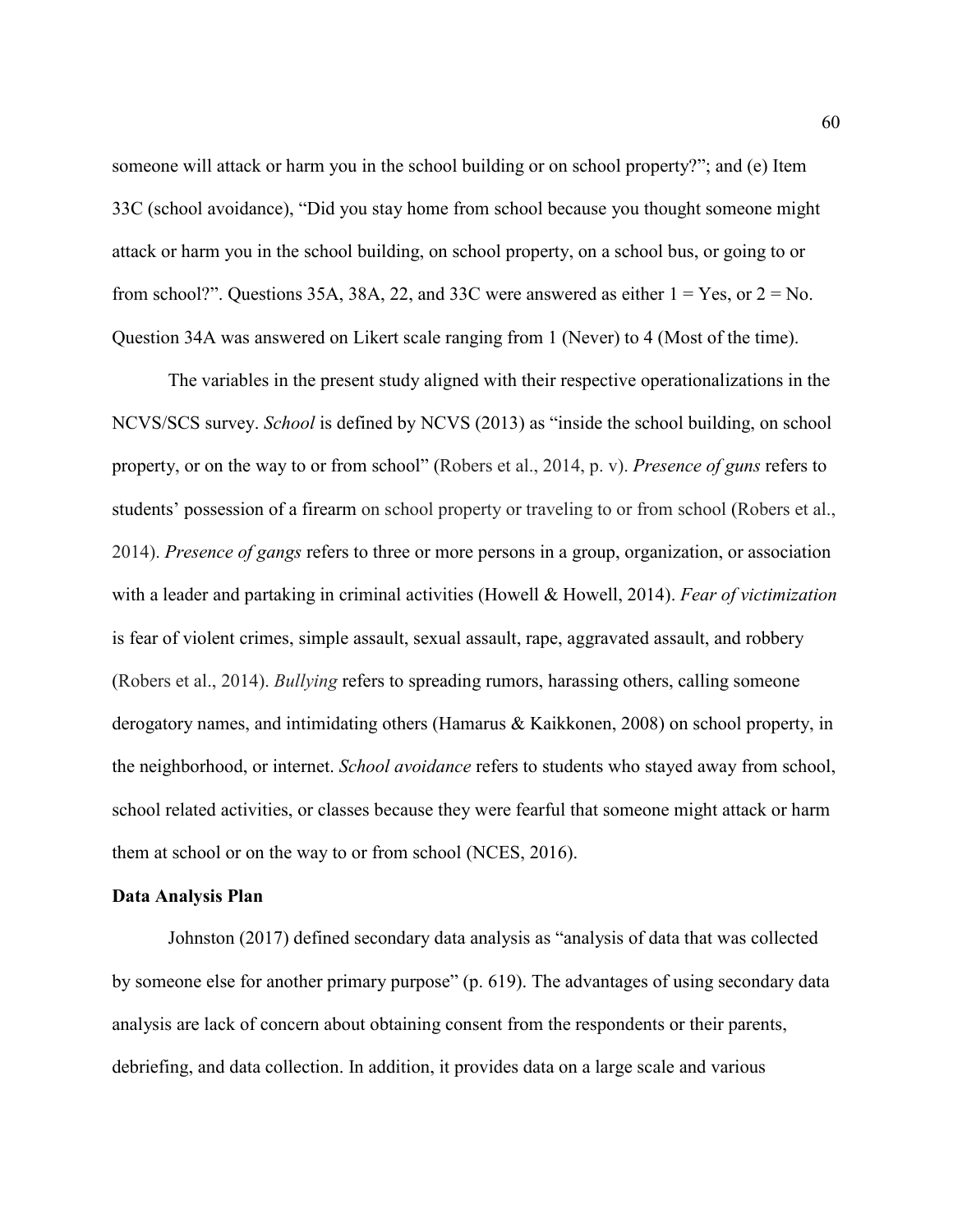demographic areas (Johnston, 2017). Nevertheless, using secondary data analysis proposes some disadvantages as well. One disadvantage is the researcher being able to find and match a previous study with their area of interest or current study (Johnston, 2017). Another disadvantage of using secondary data is that the researcher is not knowledgeable of the process of the data collection as far as the limitations and participation of the respondents other than what is provided by the original source. Therefore, there is no resolution for this limitation because the data collected cannot be changed by the researcher (Johnston, 2017).

This study's use of secondary data was obtained from the 2015 SCS survey. The SCS survey data are compiled every other year and are typically published in the fall of the following year. The 2015 SCS data was the most recent dataset available. The codebook and data from the survey are public information kept in the National Archive of Criminal Justice Data (NACJD, 2016). The dataset is available for researchers to conduct other studies. No permission is needed to access the data.

The variables examined were presence of guns, gangs, student bullying, fear of victimization, and avoidance behavior. Avoidance behavior consisted of staying home from school due to thinking someone might attack or cause harm in the building, on school property, on a school bus, or going to and from school. Additionally, demographic information such as age, gender, race, and income were also extracted to enable analysis of crime by various subpopulations in the NCVS/SCS survey (NAJCD, 2016).

Secondary data from the original SCS survey were analyzed with IBM SPSS using logistic regression to answer the following research question: To what extent do high school students' perceptions of safety concerns (presence of guns, gangs, student bullying, and fear of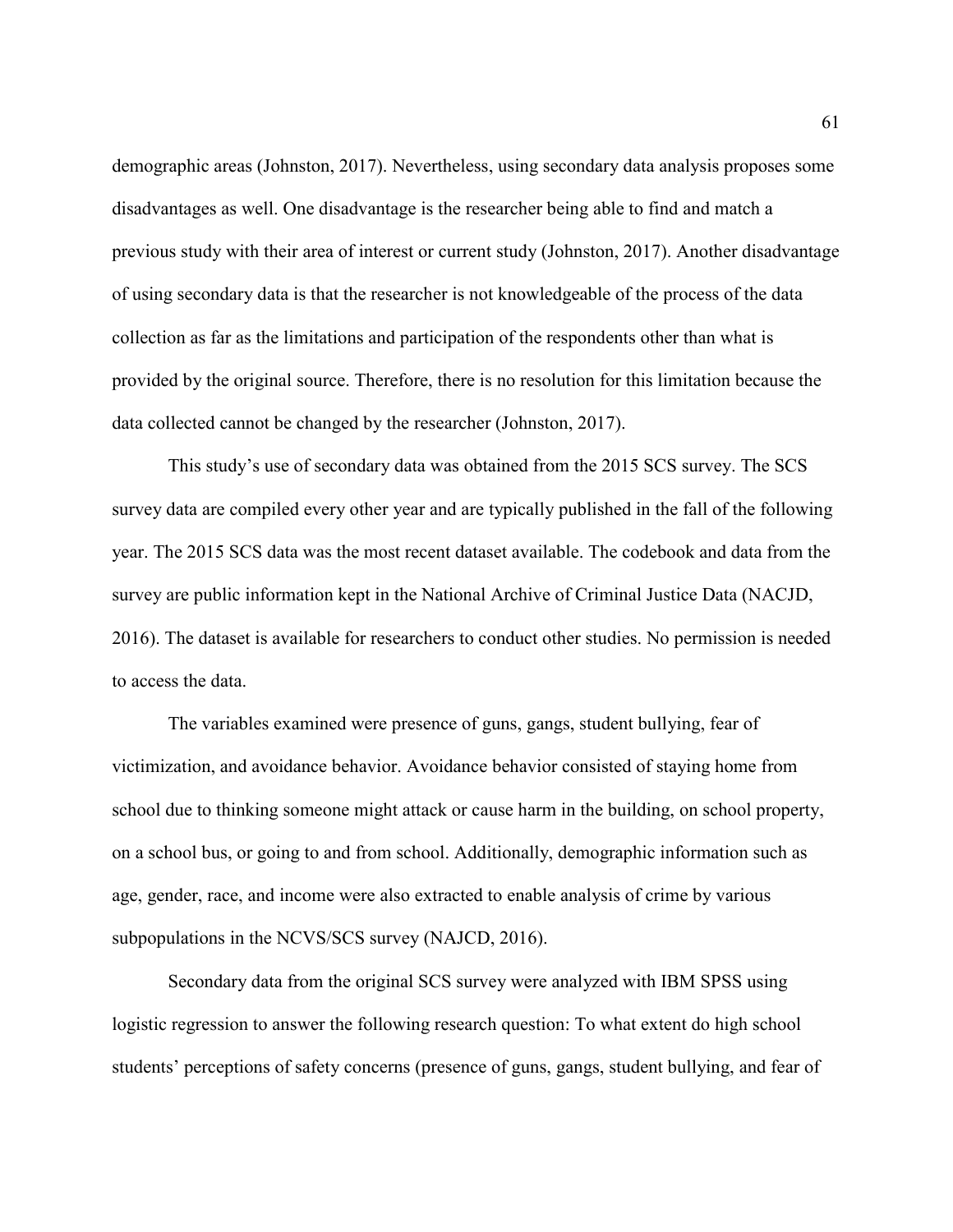victimization) in the school setting, and traveling to and from school, lead to school avoidance? According to Peng, Lee, and Ingersoll (2002), logistic regression is well suited for describing and testing hypotheses about relationships between a categorical outcome variable and one or more categorical or continuous predictor variables.

### **Data Cleaning and Screening Procedures**

As previously stated, SCS is part of the NCVS; therefore, the first procedure for conducting this analysis was to extract the SCS survey data from the NCVS survey. The data initially collected for the NCVS survey were conducted in person with follow-up interviews carried out in person or by phone (BJS, 2014). All students who completed the SCS survey received the same amount of time and had the same opportunities to complete it successfully. All respondents were given a survey to enter their answers to the questions. There was assistance for respondents who needed it. The information collected was confidential and anonymous. This disclosure was stated on the SCS.

### **Threats to Validity**

Limitations to the study are affected by the accessibility, confidentiality, and legal uses of data. The data may not accurately reflect encounters that occurred 6 months earlier or due to blocking the incidents from memory. Another limitation is the geographical area of the study. The data collected from students attending large urban school districts will likely vary from those in small rural areas.

There are also limitations in the research design of this study related to design and methodological weaknesses. These include issues related to limitations of internal, external, and construct validity. Internal validity simply determines if one action causes another. The SCS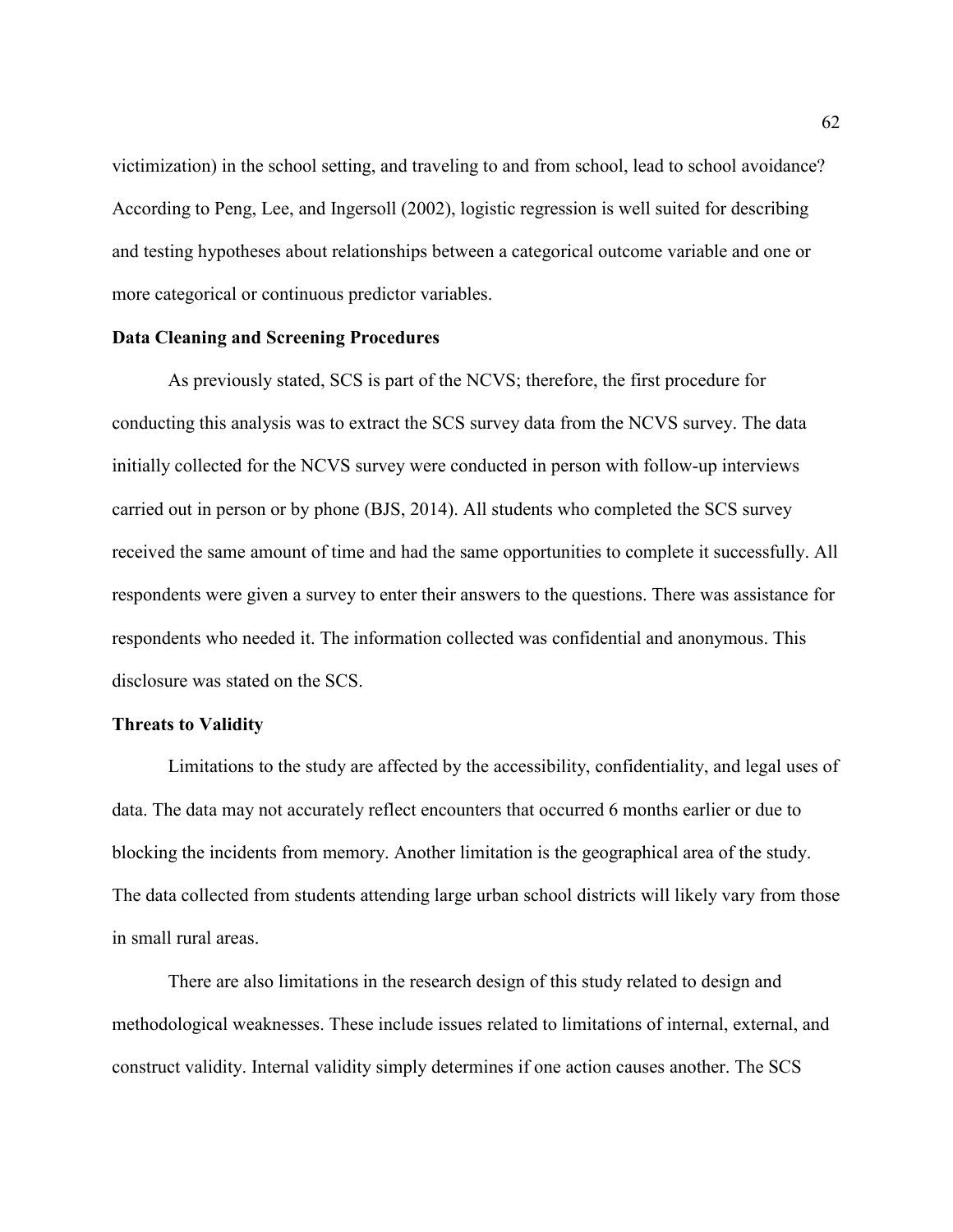survey data do not permit causation, but can determine incidents that occurred and students' perceptions of those incidents. If a study is lacking internal validity, one cannot make cause and effect statements based on the research; the present study is descriptive in nature, but will not permit causal statements. The participants may live in a hostile or violent environment, such as in their community or home, and their perception of fear and avoidance may not be the same as another participant who may have not been victimized or exposed to criminal activity in the same environment. The participants may have perceptions of other fears, which may lead them to avoid school because of other reasons such as failing grades, isolation, and peer pressure.

The second limitation is external validity. External validity addresses the issue of being able to generalize the results of a study to other times, places, and persons. The sample of participants who elected to participate in the original study may not represent all types of students in different public and private schools. The third limitation is construct validity. Limitations of construct validity raise the question as to whether the research instrument is measuring what it is intended to measure.

# **Ethical Considerations**

 Walden University's Institutional Review Board approval was obtained to conduct the research using archival data from the SCS survey of the NCVS (Approval No. 02-15-18- 0158827). The data were accessible through a public database, which is accessible through the NACJD website, a part of the Inter-University Consortium for Political and Social Research (ICPSR; NACJD, 2016). The data are confidential in that the participants' identities are anonymous and are not associated with their responses to the questions on the survey. The archival data has remained available from 1992 until present.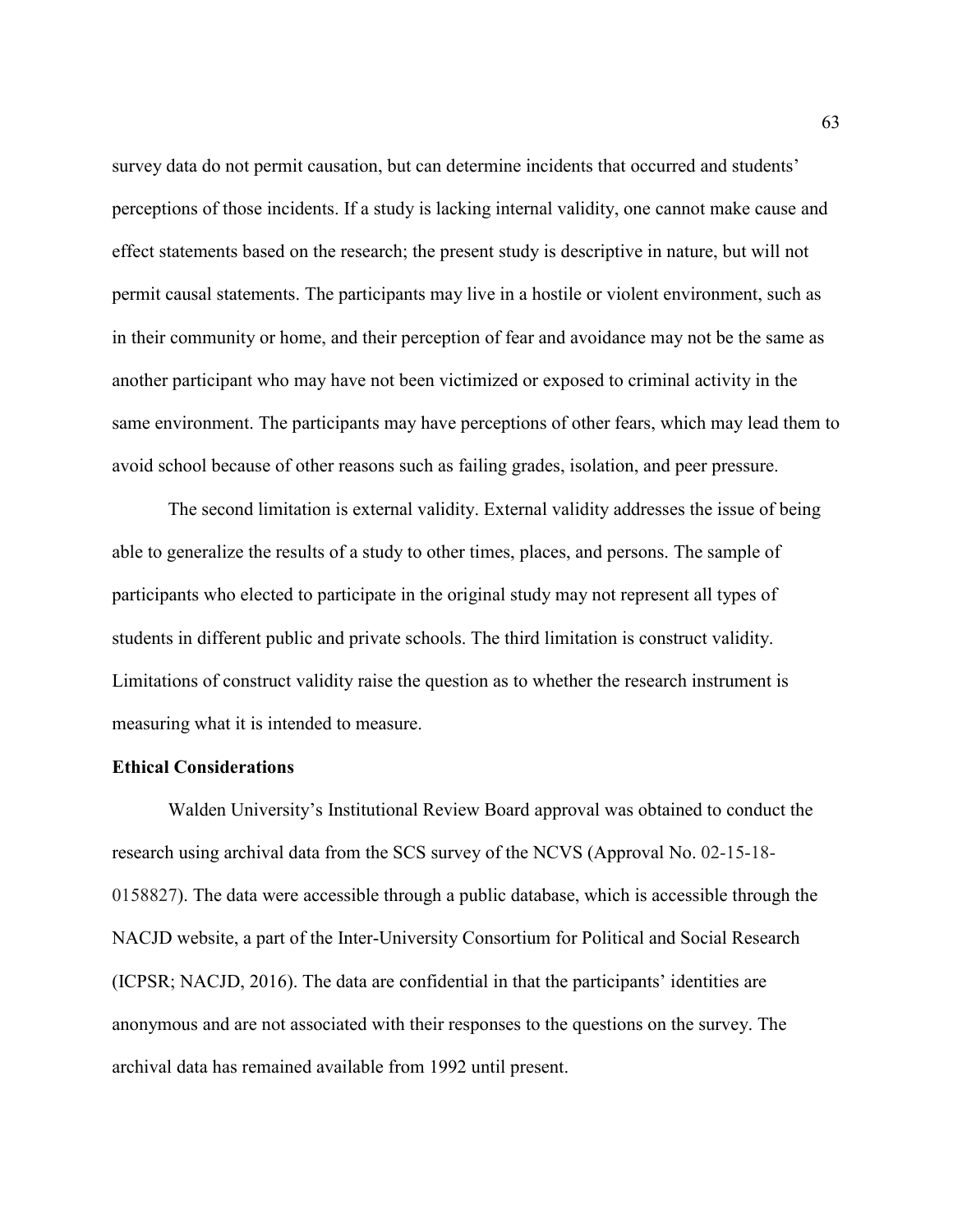# **Summary**

This quantitative study was conducted to explore students' perceptions of safety concerns (presence of weapons and gangs, student bullying, and fear of victimization) as predictors of avoidance behavior, specifically students' decision to stay home from school due to thinking someone might attack or harm them in a school building, on school property, on a school bus, and going to or from school. Secondary data from the NCVS/SCS was analyzed to determine if predictive relationships exist between perceptions of safety concerns of four criminal behaviors and school avoidance. Logistic regression was used to test the hypothesis. The results are presented in Chapter 4.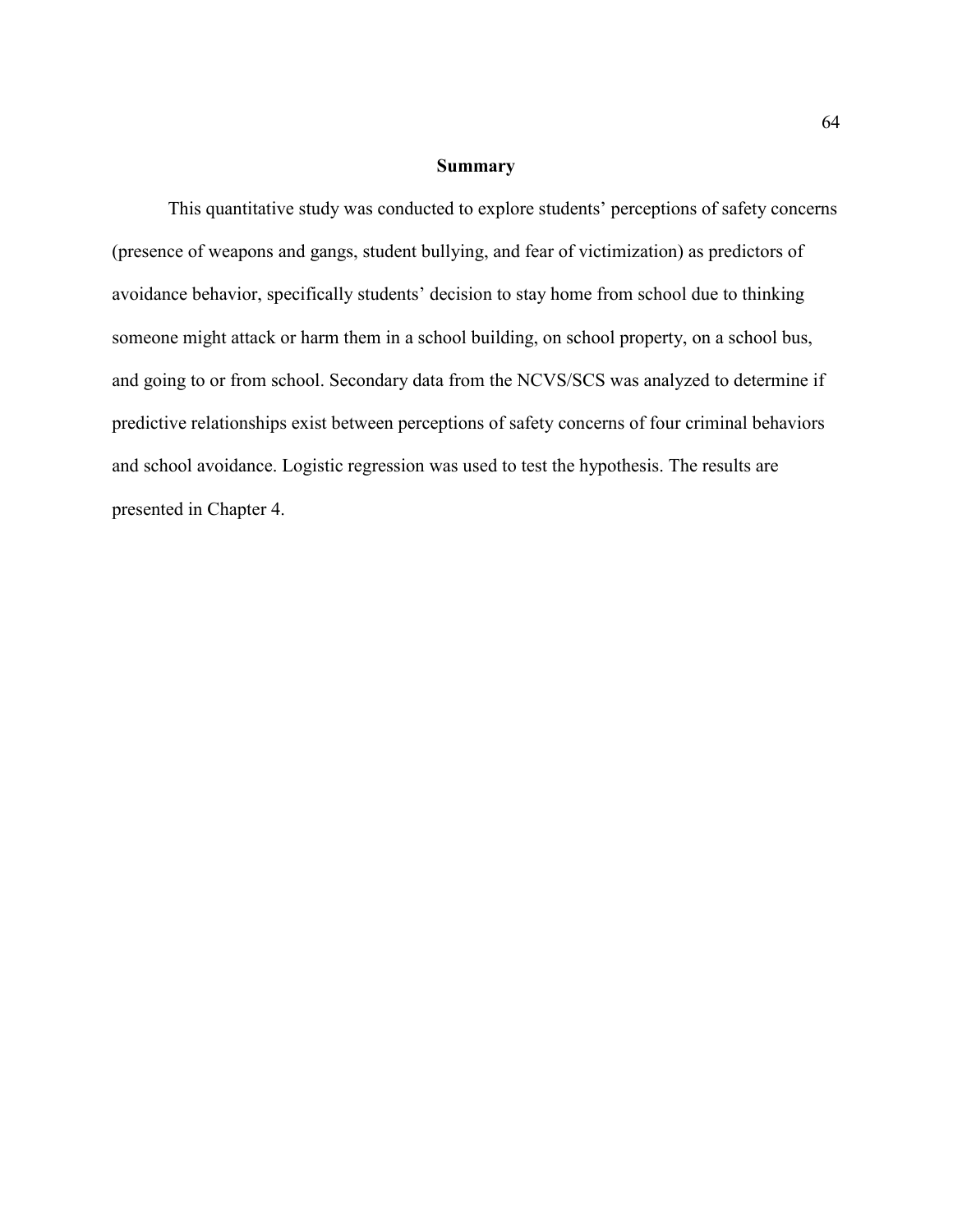## Chapter 4: Results

# **Introduction**

The purpose of this quantitative study was to examine the relationships between school avoidance and high school students' perceptions of safety concerns, specifically the presence of weapons and gangs, student bullying, and fear of victimization at school and while traveling to and from school. The research question and hypotheses for this study are as follows:

Research Question: To what extent do high school students' perceptions of the presence of safety concerns (presence of weapons and gangs, student bullying, and fear of victimization) in the school setting, and traveling to and from school, lead to school avoidance?

- *H*<sub>0</sub>1: High school students' perceptions of the presence of safety concerns (presence of guns, gangs, student bullying, and fear of victimization) in the school setting, and traveling to and from school, does not lead to school avoidance.
- *H*<sub>A</sub>1: High school students' perceptions of the presence of safety concerns (presence of guns, gangs, student bullying, and fear of victimization) in the school setting, and traveling to and from school, does lead to school avoidance.

Included in this chapter are the results of the quantitative study based on findings from the binominal logistic regression that was used to predict whether the presence of gangs, guns, bullying, and fear of victimization led to school avoidance. First, I examine the selected items from the NCVS/SCS survey. Then, I present the demographics of the sample data extracted from the NCVS/SCS survey and finally, the nonparametric inferential statistical results obtained from the data analyses.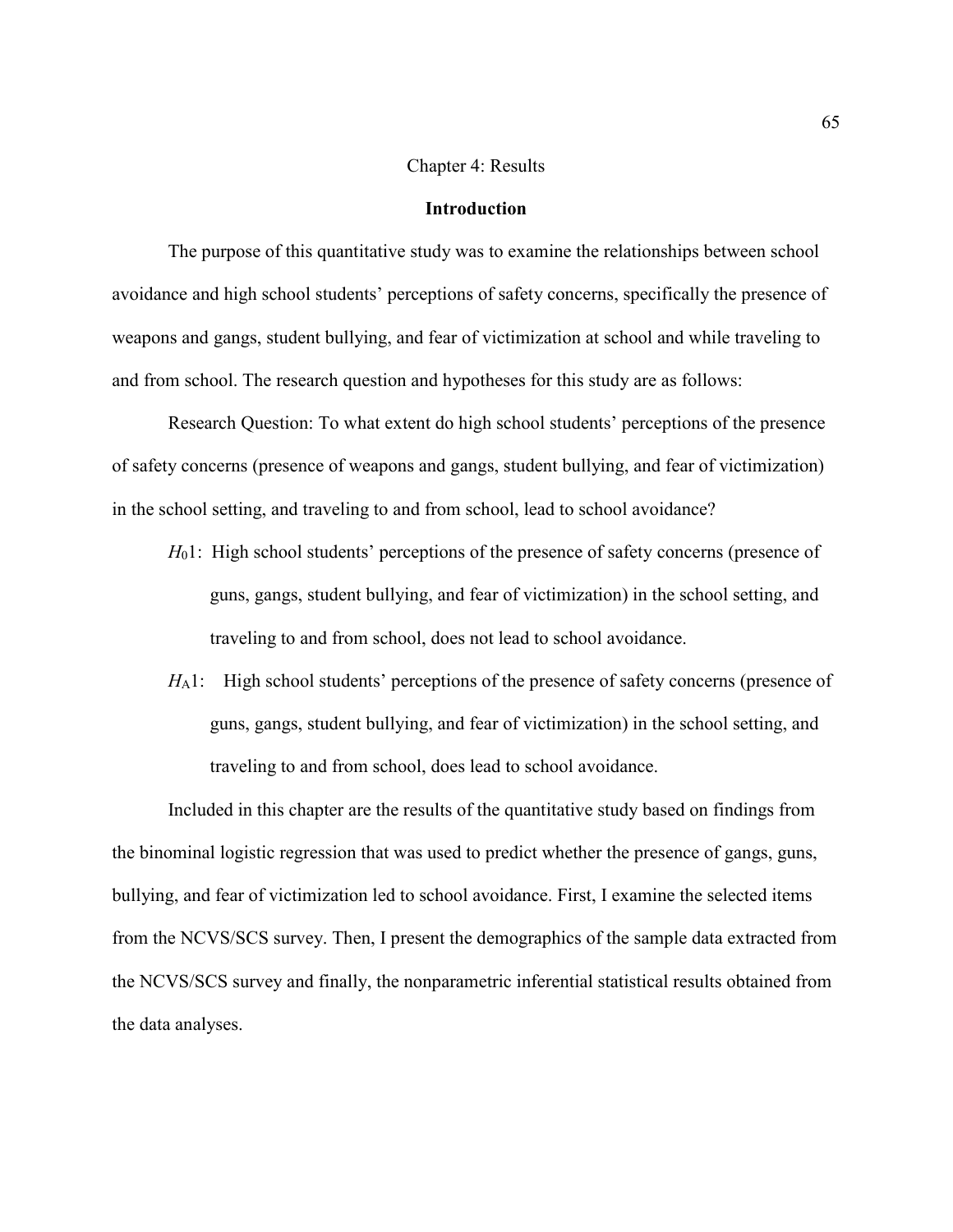# **Data Collection**

For this study, I used a cross-sectional design in which data were extracted from an archival dataset to answer the research question. The archival data came from the NCVS/SCS survey (NACJD, 2016). Therefore, recruitment of participants was not necessary. The response to the original study conducted by the NACJD included "9,372 students, ages 12-18, who were found eligible to take the NCVS survey, 5,469 students completed the NCVS survey and were selected to interview for the SCS" (NACJD, 2016, p. 11). Additional screening was conducted to exclude students who were not in Grades 6 to 12, who were home-schooled, and to exclude students who had dropped out of school during the year (NACJD, 2016). After this screening, the sample for the current study included 4,767 youth who completed the SCS survey. The data analysis was conducted as described in Chapter 3.

#### **Results**

Descriptive statistics for each variable are shown in Table 4.1. The missing values are not displayed in the data presented.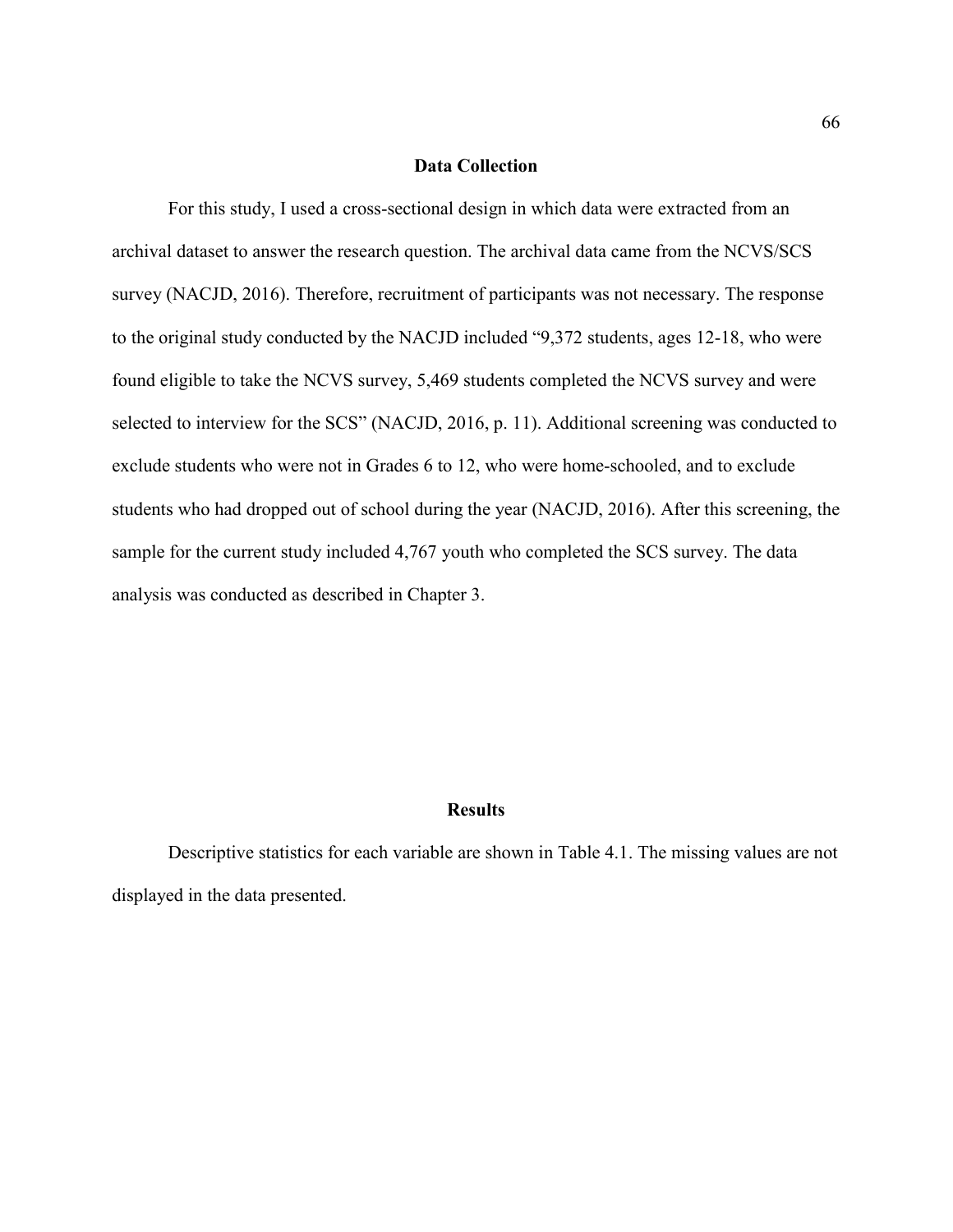| Distribution of Variables                              |                                     |
|--------------------------------------------------------|-------------------------------------|
| Variable                                               | Number of Respondents<br>$(N=4767)$ |
| <b>Outcome Variable</b>                                |                                     |
| Stay home from school                                  |                                     |
| $N\sigma(0)$                                           | 4662                                |
| Yes(1)                                                 | 42                                  |
| <b>Predictor Variables</b>                             |                                     |
| Have you seen guns at school?                          |                                     |
| No(0)                                                  | 100                                 |
| Yes(1)                                                 | 36                                  |
| Are there any gangs at your school?                    |                                     |
| No(0)                                                  | 3419                                |
| Yes(1)                                                 | 487                                 |
| Have you been bullied at school?                       |                                     |
| No(0)                                                  | 2190                                |
| Yes(1)                                                 | 202                                 |
| How often are you fearful of being attacked at school? |                                     |
| Never(1)                                               | 3986                                |
| Almost never $(2)$                                     | 568                                 |
| Sometimes (3)                                          | 131                                 |
| Most of the time $(4)$                                 | 13                                  |

### **Table 4. 1 Descriptive statistics for each variable**

*Note.* There were SCS respondents who were not interviewed, missing values, and "don't know" responses; therefore, the totals for each variable may not equal the total N.

A multiple logistic regression analysis was conducted to investigate if the presence of guns, gangs, bullying, and fear of victimization predict school avoidance. The results of this regression are presented in Table 4.2. The Hosmer-Lemeshow goodness-of-fit was not significant  $(p > .05)$  indicating that the model is correctly specified. Additionally, the  $-2 \log$ Likelihood =  $5.004$  and the Nagelkerke R squared = .820. The analysis revealed that the presence of guns, gangs, bullying, and fear of victimization were not significant predictors of school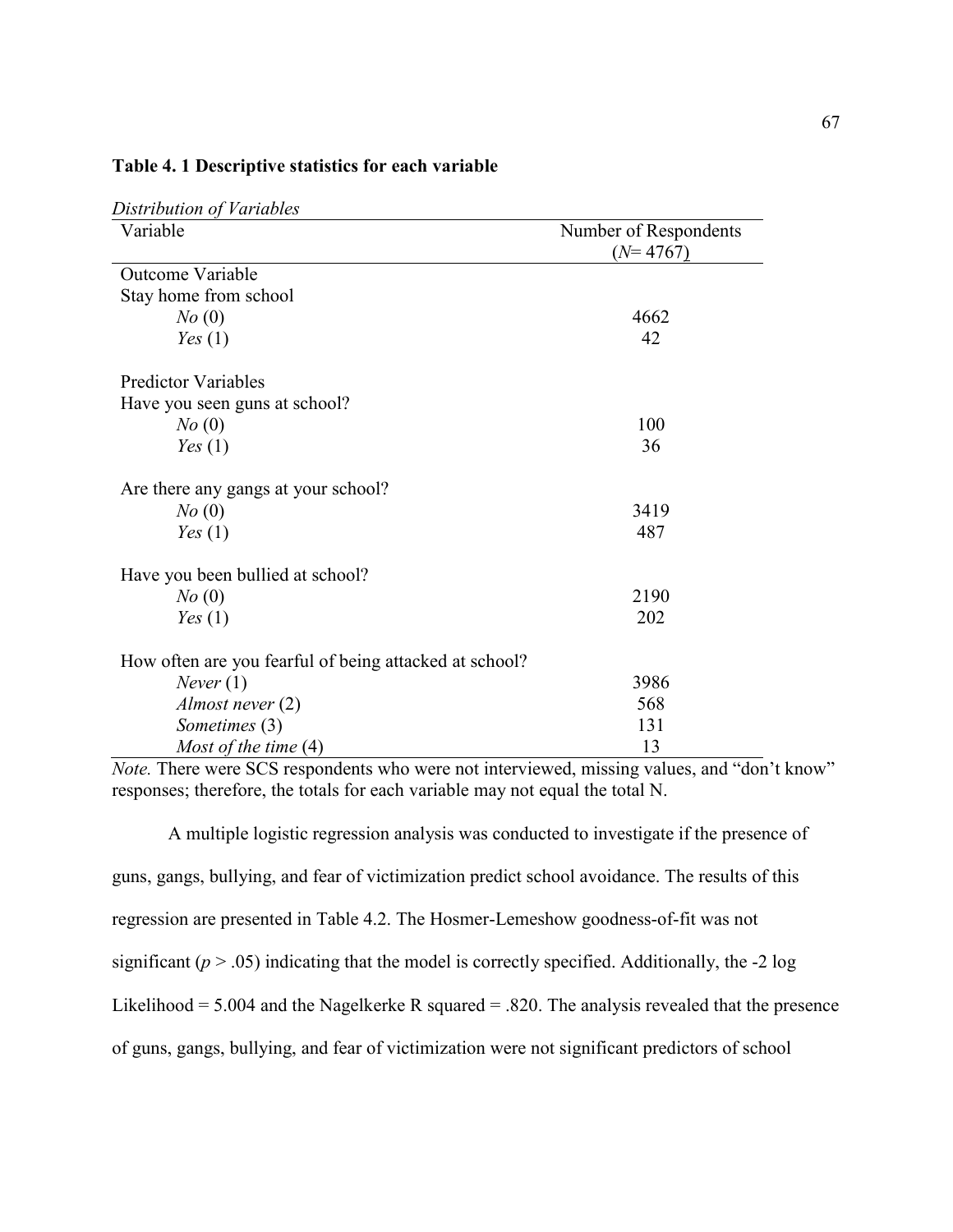avoidance  $(p > .05)$ . Controlling for the presence of guns, gangs, bullying, fear of victimization in the multiple logistic regression analysis did not contribute to the model. The estimated odd ratio did not yield a statistically significant relationship between the predictor variables and school avoidance.

### **Table 4. 2 Multiple logistic regression of guns, gangs, bullying and fear of victimization**

|                     |                 |           |           |      |    |       |             |       |       | $95\%$ C.I.for EXP(B) |  |  |
|---------------------|-----------------|-----------|-----------|------|----|-------|-------------|-------|-------|-----------------------|--|--|
|                     |                 | B         | S.E.      | Wald | df | Sig.  | Exp(B)      | Lower | Upper |                       |  |  |
| Step 1 <sup>a</sup> | Guns            | 35.945    | 7995.395  | .000 | T  | .996  | 40792684530 | .000  |       |                       |  |  |
|                     |                 |           |           |      |    |       | 00000.000   |       |       |                       |  |  |
|                     | Gangs           | 18.076    | 5951.205  | .000 | 1  | .998  | 70833685.31 | .000  |       |                       |  |  |
|                     |                 |           |           |      |    |       | $\theta$    |       |       |                       |  |  |
|                     | <b>Bullying</b> | $-35.432$ | 10325.982 | .000 | 1  | .997  | .000        | .000  |       |                       |  |  |
|                     | Fear            |           |           | .000 | 3  | 1.000 |             |       |       |                       |  |  |
|                     | Fear $(1)$      | $-93.966$ | 43042.503 | .000 | 1  | .998  | .000        | .000  |       |                       |  |  |
|                     | Fear $(2)$      | $-75.258$ | 41865.410 | .000 | 1  | .999  | .000        | .000  |       |                       |  |  |
|                     | Fear $(3)$      | $-76.139$ | 43241.926 | .000 | 1  | .999  | .000        | .000  |       |                       |  |  |
|                     | Constant        | 38.559    | 41922.761 | .000 | 1  | .999  | 55701580530 |       |       |                       |  |  |
|                     |                 |           |           |      |    |       | 000000.000  |       |       |                       |  |  |

*Logistic Regression Analysis of Perceptions of Guns, Gangs, Bullying, and Fear of Victimization as Predictors of School Avoidance* 

*Note.* Variable(s) entered on Step 1: Guns, gangs, bullying, fear of victimization.

The multiple logistic analysis evaluated any particular students' perception of safety concerns of all the independent variables combined. The student may only have a safety concern pertaining to one of the independent variables which may be a reason the regression did not yield a favorable likelihood when analyzed together. For this reason, I analyzed each independent variable separately to predict school avoidance.

In addition, a binary logistic regression was performed separately for the dependent variable of school avoidance and each of the predictor variables (presence of guns, gangs,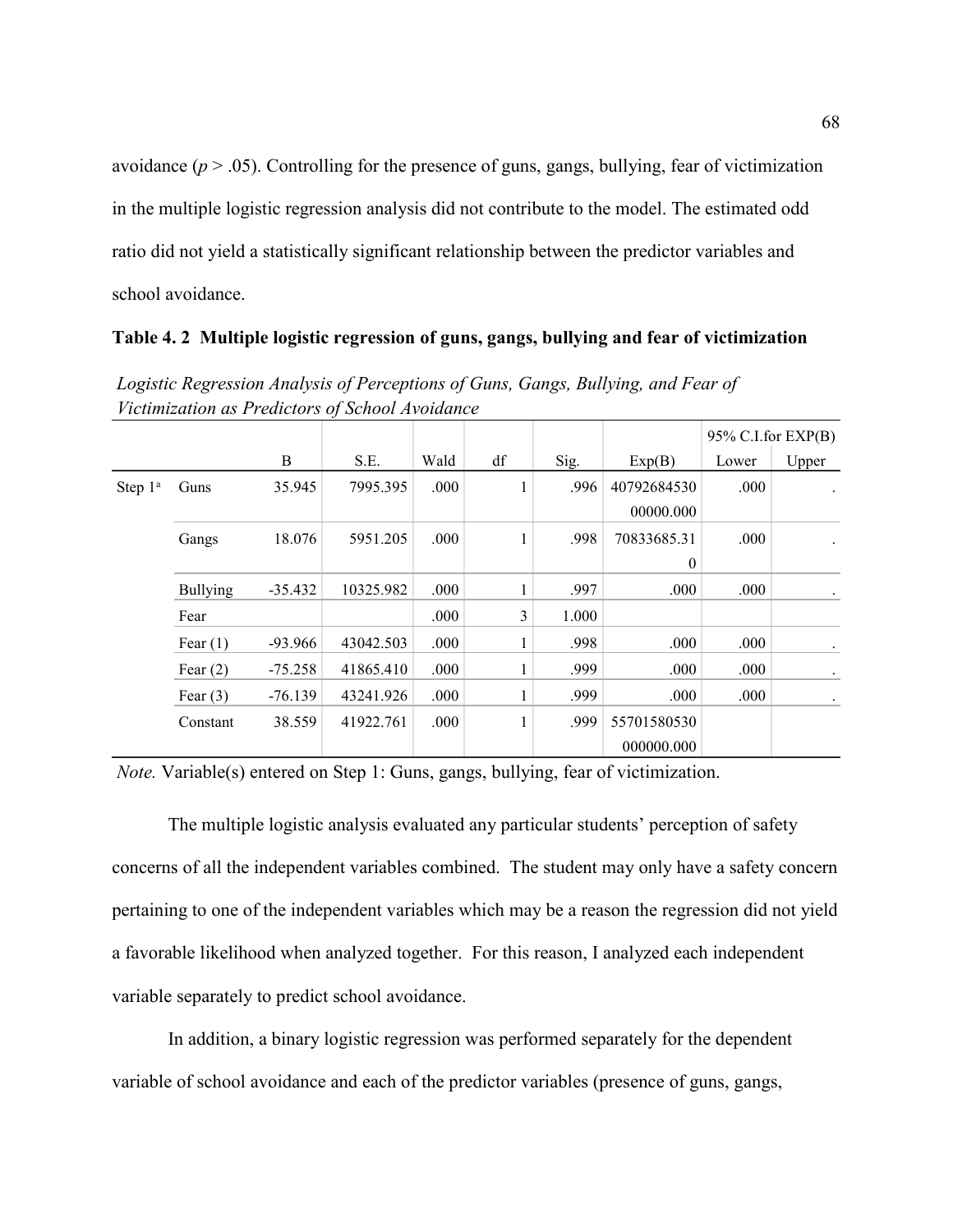bullying, and fear of victimization) because it eliminated a large number of missing data when analyzed separately. The results of the binary logistic regressions for each predictor variable are explained in the paragraphs and tables that follow.

# **Presence of Guns**

A binary logistic regression was conducted to investigate whether the presence of guns, as reported by students' responses to whether they had seen guns at school, predicts school avoidance. The Homer-Lemeshow goodness of fit was not a significant (*p* > .05) indicating the model is correctly specified. Additionally, the -2 Likelihood = 40.260 and the Nagelkerke *R* squared = .07. The analysis revealed that the presence of guns is not a significant predictor of school avoidance  $(p > .05)$ . Presence of guns did not to contribute to the model as shown in Table 4.3. The unstandardized  $B = 1.494$ ,  $SE = .935$ ,  $Wald = 2.554$ ,  $p > .110$ . Based on the results of this analysis, students' perception of the presence of guns does not lead to school avoidance.

A contributing factor to the results is the number of participants who answered this question. Even though the sample size was 4767, only 136 participants answered this question. Based on the power analysis conducted a representative sample size of 610 participants is required to yield a reliable result. Therefore, it was not enough participants who answered this question to yield a reliable result.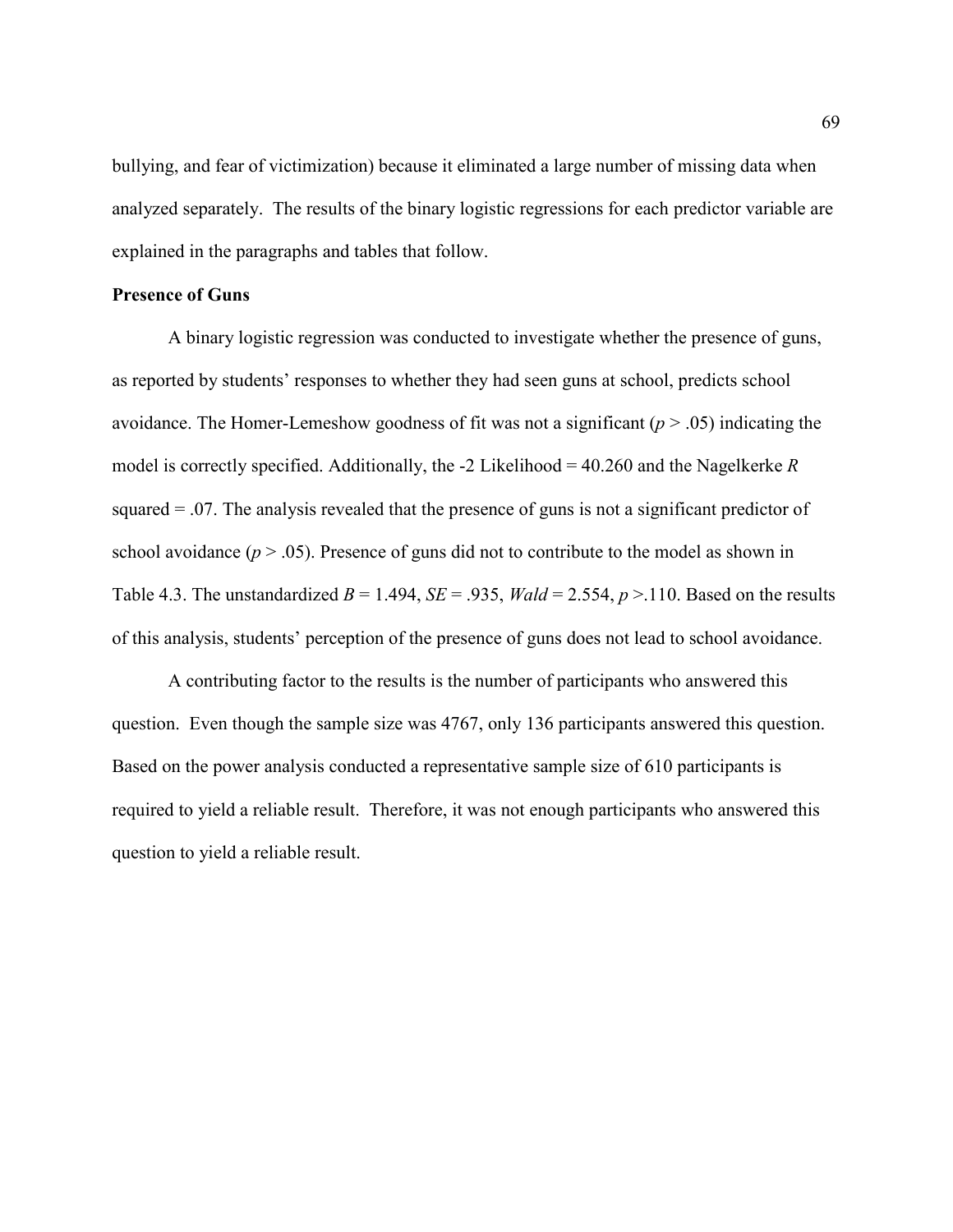# **Table 4. 3 Binary logistic regression of Guns**

|            |          |          |      |        |    |                   |        | $95\%$ C.I.for EXP(B) |        |
|------------|----------|----------|------|--------|----|-------------------|--------|-----------------------|--------|
|            |          | Β        | S.E. | Wald   | df | Sig.              | Exp(B) | Lower                 | Upper  |
| Step $1^a$ | Guns     | 1.494    | .935 | 2.554  |    | .110 <sup>1</sup> | 4.455  | .713                  | 27.829 |
|            | Constant | $-3.892$ | .714 | 29.687 |    | .000              | .020   |                       |        |

*Logistic Regression Analysis of Presence of Guns as a Predictor of School Avoidance* 

*Note.* Variable(s) entered on Step 1: Guns. \**p* >.05

# **Presence of Gangs**

A binary logistic regression was conducted to investigate whether the presence of gangs as reported by students' response, have you seen gangs at your school, predicts school avoidance. The Homer-Lemeshow goodness of fit was significant  $(p < .05)$  indicating the model is correctly specified. Additionally, the  $-2$  Likelihood = 403.218 and the Nagelkerke R squared = .060. The analysis revealed that the presence of gangs is a significant predictor of school avoidance  $(p < .05)$ . Presence of gangs was found to contribute to the model as shown in Table 4.4. The unstandardized  $B = 1.767$ ,  $SE = .330$ ,  $Wald = 28.668$ ,  $p < .001$ . The estimate odds ratio favored a 5-fold increase to school avoidance,  $Exp(B) = 5.851$ , 95% *CI* (3.065, 11.171) for every one unit increase of students' perception of the presence of gangs. Based on the results of this analysis, students' perception of safety concerns pertaining to gangs at their school do lead to school avoidance.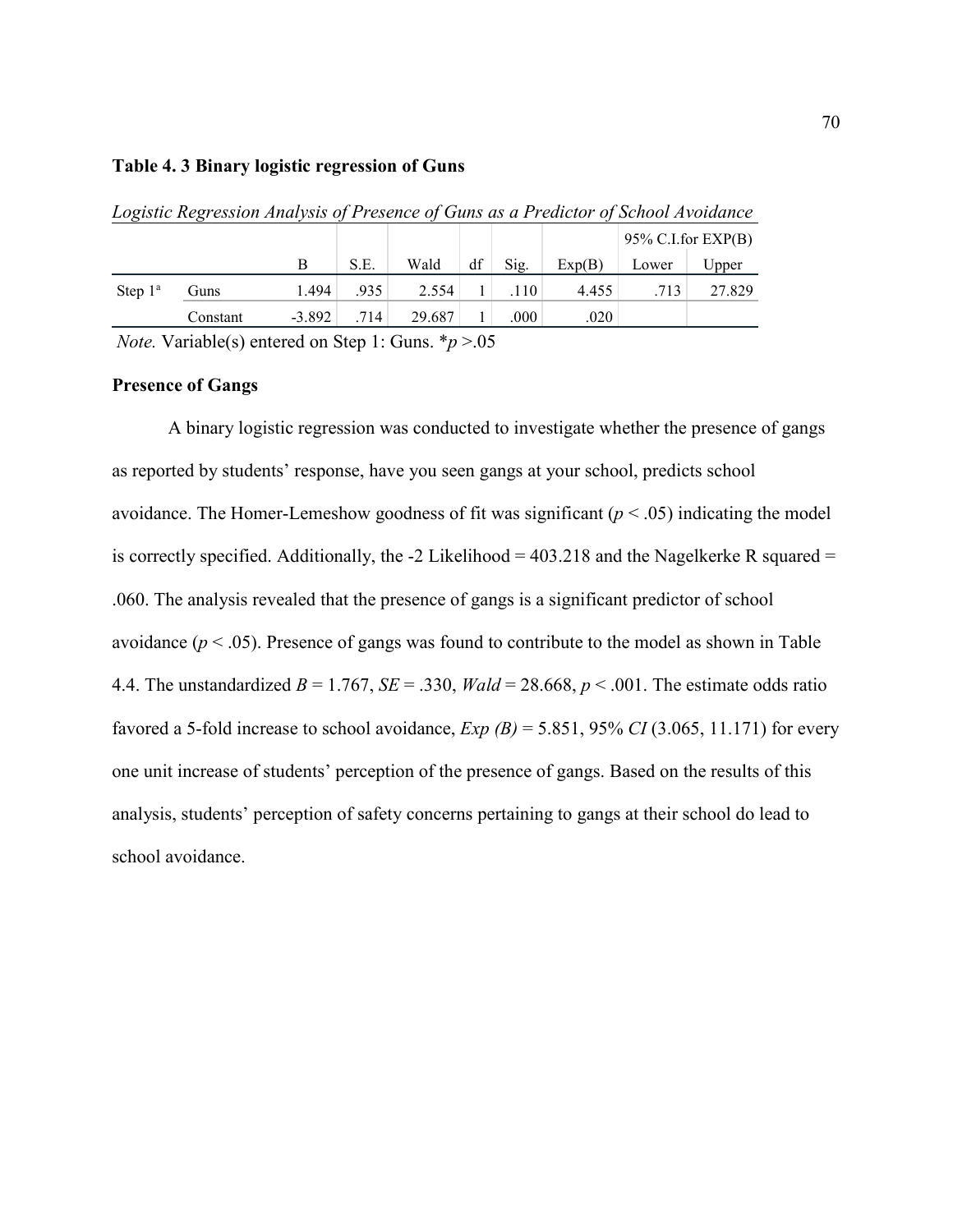## **Table 4. 4 Binary logistic regression of gangs**

| $\cdot$    | . .      |          |      |         | $\cdot$ |      |        |             |        |
|------------|----------|----------|------|---------|---------|------|--------|-------------|--------|
|            |          |          |      |         |         |      |        | 95% C.I.for |        |
|            |          |          |      |         |         |      |        |             | EXP(B) |
|            |          | B        | S.E. | Wald    | df      | Sig. | Exp(B) | Lower       | Upper  |
| Step $1^a$ | Gangs    | 1.767    | .330 | 28.668  |         | .000 | 5.851  | 3.065       | 11.171 |
|            | Constant | $-5.086$ | .219 | 539.904 |         | .000 | .006   |             |        |

*Logistic Regression Analysis of Presence of Gangs as a Predictor of School Avoidance* 

*Note.* Variable(s) entered on Step 1: Gangs. \**p* < .05

# **Presence of Bullying**

A binary logistic regression was conducted to investigate whether students' perception of safety concerns pertaining to bullying by students' response to the question, have you been bullied at school, predicts school avoidance. The Homer-Lemeshow goodness of fit was not significant  $(p > .05)$  indicating that the model is correctly specified. Additionally, the  $-2$ Likelihood = 184.372 and the Nagelkerke R squared = .210. The analysis revealed that bullying is a significant predictor of school avoidance  $(p < .05)$ . Bullying was found to contribute to the model as shown in Table 4.5. The unstandardized  $B = 3.304$ ,  $SE = .494$ , Wald = 44.763,  $p < .001$ . The estimate odds ratio favored a positive relationship of nearly an 26% increase, *Exp (B)* = 27.226, 95% *CI* (10.342, 71.675) for every one unit increase of students' perception of bullying. Based on the results of this analysis, students' perception of bullying at their school do lead to school avoidance.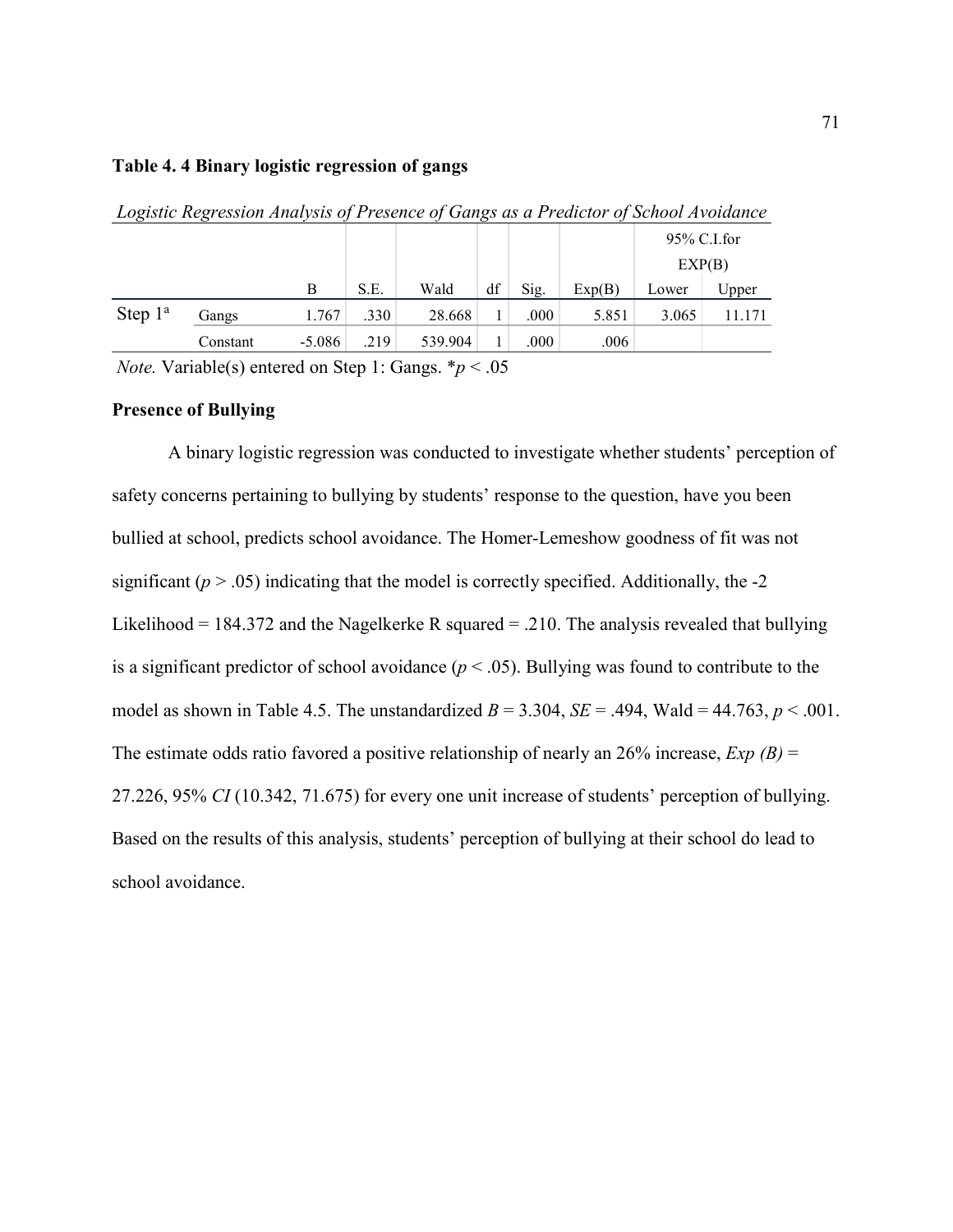## **Table 4. 5 Binary logistic regression of bullying**

| $208.000$ $108.0000$ $11.000$ $1000$ $000$<br>$-$ - $-$ - $-$ - $-$ - $-$ - $-$ - $-$ - $-$ - $-$ - $-$ - $-$ - $-$ - $-$ - $-$ - $-$ - $-$ - $-$ |                 |          |      |         |    |      |        |                       |        |  |
|---------------------------------------------------------------------------------------------------------------------------------------------------|-----------------|----------|------|---------|----|------|--------|-----------------------|--------|--|
|                                                                                                                                                   |                 |          |      |         |    |      |        | $95\%$ C.I.for EXP(B) |        |  |
|                                                                                                                                                   |                 | В        | S.E. | Wald    | df | Sig. | Exp(B) | Lower                 | Upper  |  |
| Step $1^a$                                                                                                                                        | <b>Bullying</b> | 3.304    | .494 | 44.763  |    | .000 | 27.226 | 10.342                | 71.675 |  |
|                                                                                                                                                   | Constant        | $-5.896$ | .409 | 208.022 |    | .000 | .003   |                       |        |  |

*Logistic Regression Analysis of Bullying as a Predictor of School Avoidance* 

*Note.* Variable(s) entered on step 1: Bullying. \**p* <.05

### **Fear of Victimization**

A binary logistic regression was conducted to investigate whether students' fear of victimization during the school year by responding to the question, how often are you fearful of being attacked at school, predicts school avoidance. The Homer-Lemeshow goodness of fit was significant  $(p < .05)$  indicating that the model is correctly specified. Additionally, the  $-2$ Likelihood = 338.819 and the Nagelkerke *R* squared = .305. The analysis revealed that fear of victimization is a significant predictor of school avoidance  $(p < .05)$ . Fear of victimization was found to contribute to the model as shown in Table 4.6. The constant  $B = .470$ ,  $SE = .570$ , *Wald* = .680, *p* < .001. The estimate odds ratio favored a positive relationship of 1% increase, *Exp (B)* = 1.600, for every one-unit increase in students' fear of victimization. Based on the results of this analysis, students' perception of safety concerns pertaining to fear of victimization at their school do lead school avoidance.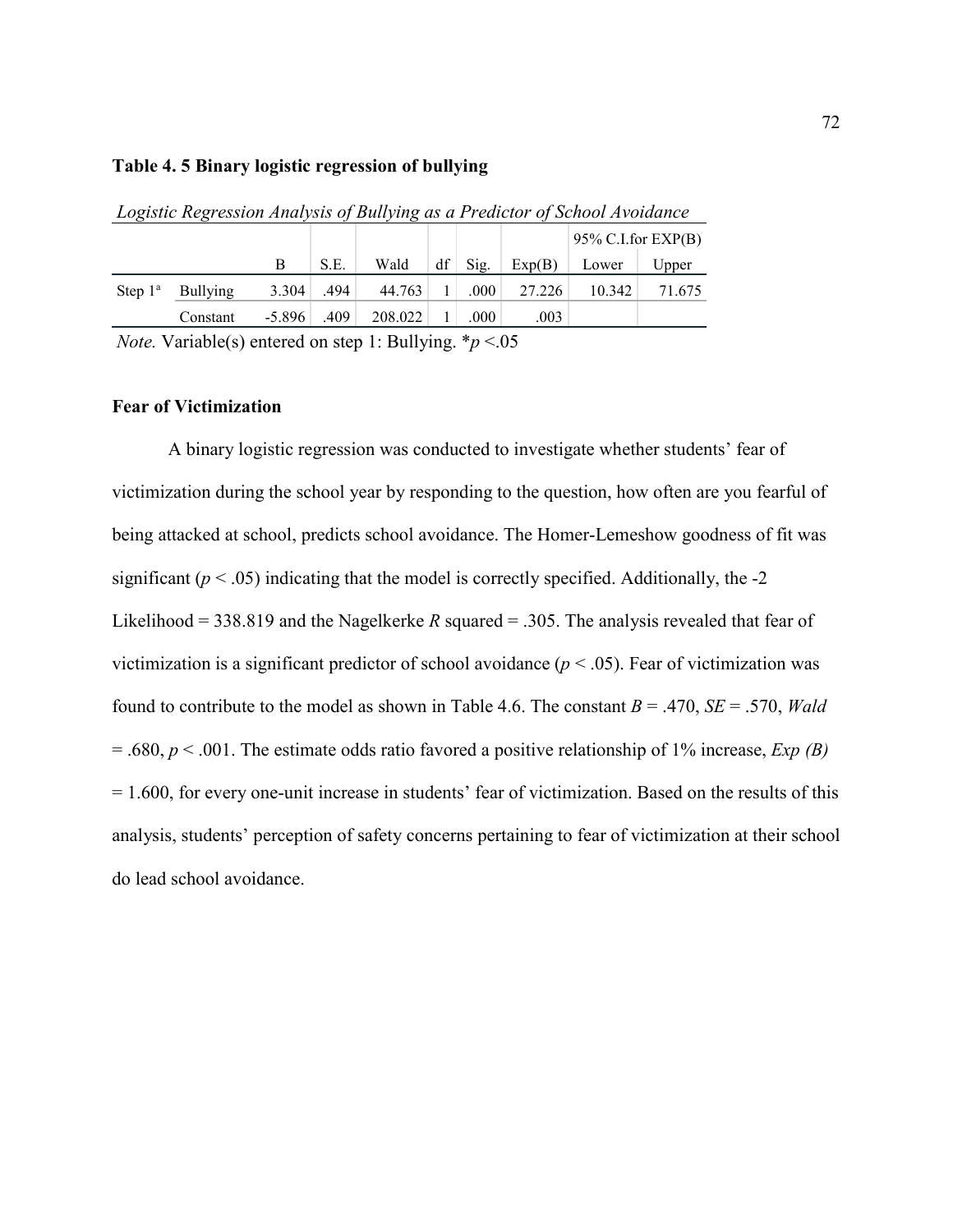# **Table 4. 6 Binary logistic regression of fear of victimization**

*Logistic Regression Analysis of Fear of Victimization as a Predictor of School Avoidance* 

|            |                              |          |      |         |    |      |         | 95% C.I.for EXP(B) |          |
|------------|------------------------------|----------|------|---------|----|------|---------|--------------------|----------|
|            |                              | B        | S.E. | Wald    | df | Sig. | Exp(B)  | Lower              | Upper    |
| Step $1^a$ | Never<br>Fear                |          |      | 139.261 | 3  | .000 |         |                    |          |
|            | Fear (1) Almost Never        | 2.069    | .462 | 20.084  |    | .000 | 7.917   | 3.203              | 19.569   |
|            | Fear (2) Sometimes           | 4.045    | .432 | 87.673  |    | .000 | 57.126  | 24.496             | 133.224  |
|            | Fear (3) Almost all the time | 6.561    | .661 | 98.643  |    | .000 | 706.844 | 193.660            | 2579.933 |
|            | Constant                     | $-6.091$ | .334 | 333.127 |    | .000 | .002    |                    |          |

*Note.* Variable(s) entered on step 1: Fear. \**p*<.05

#### **Summary**

The results of the multiple logistic regression analysis revealed that the presence of guns, gangs, bullying, and fear of victimization were not significant predictors of school avoidance when all of the predictor variables were entered in the model at the same time. This finding confirms the null research hypothesis that the presence of guns, gangs, bullying, and fear of victimization do not lead school avoidance. When binary logistic regression analyses were conducted for each predictor variable separately, presence of guns was not a significant predictor of school avoidance. However, perception of gangs, bullying, and fear of victimization were revealed as significant predictors of school avoidance. An interpretation of these findings, as well as the implications of the study, is presented in Chapter 5.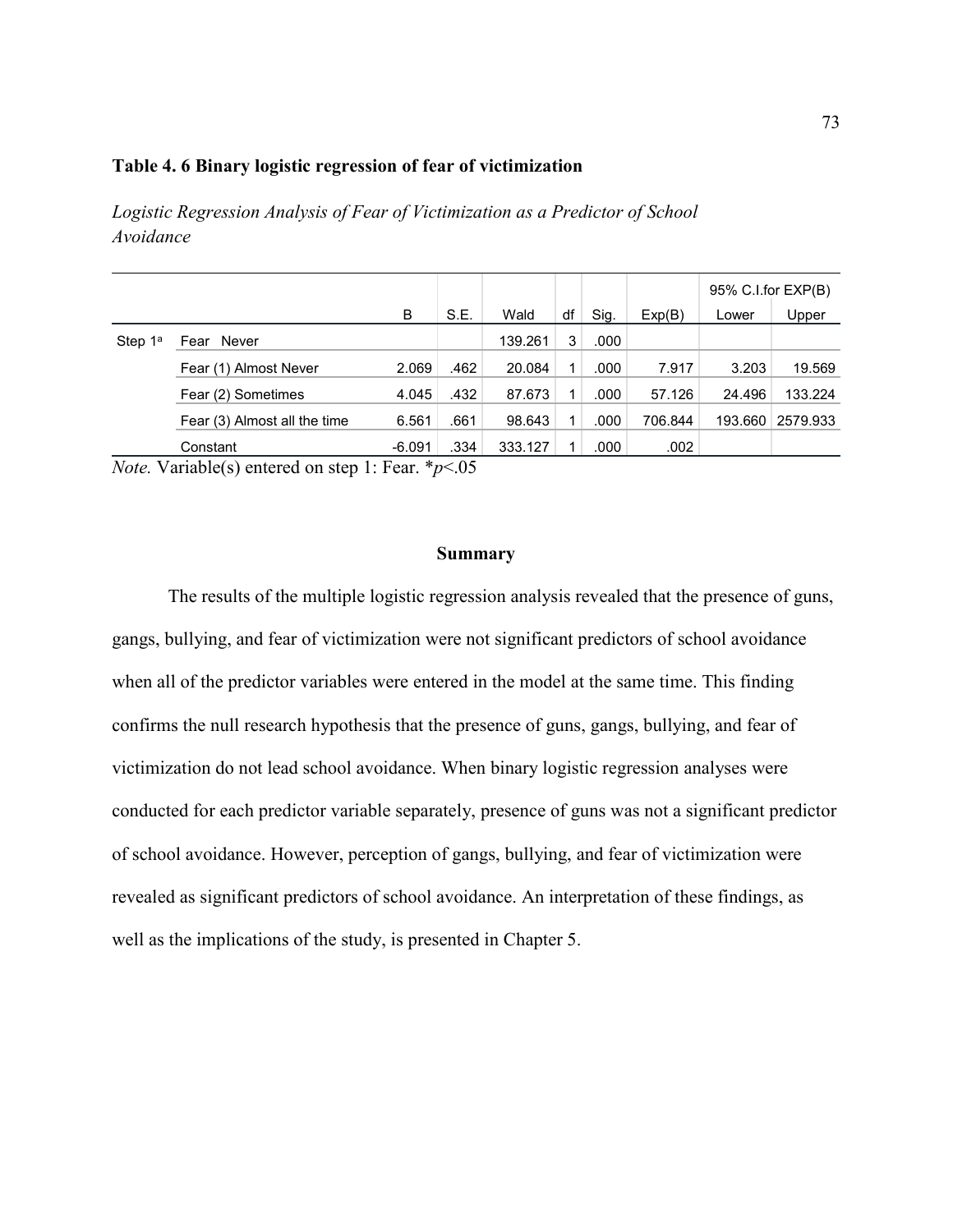Chapter 5: Discussion, Conclusions, and Recommendations

# **Introduction**

The purpose of this quantitative study was to examine the relationships between high school students' perceptions of safety concerns, specifically the presence of guns, gangs, student bullying, and fear of victimization at school and traveling to and from school predicting school avoidance. Results revealed that the predictor variables did not predict students' school avoidance when analyzed together. However, when the predictor variables were analyzed separately with school avoidance, students' perceptions of the presence of gangs, student bullying, and fear of victimization significantly predicted school avoidance. The predictor variable of students' perception of the presence of guns was not a significant predictor of school avoidance.

## **Interpretation of the Findings**

The findings of this study revealed that students' perception of the presence of guns was not statistically related to school avoidance. This finding can be explained by the resilience theory, which focuses on an individual's ability to understand the processes he or she experiences in life and the anticipated outcomes (Ungar, 2013). According to Zemel, Ronel, and Einat (2016), resilience is a person's will power to successfully deal with problems or challenges, especially events that impact their mental ability, and then take the negative experience and use it positively. A person can develop resilience by becoming aware of their innate ability to survive (Lau & Van Niekerk, 2011). As applied to this study, students may attend school in poor neighborhoods with higher rates of crime and expect for gun incidents to occur at school and in their neighborhood. Therefore, the students could be aware of their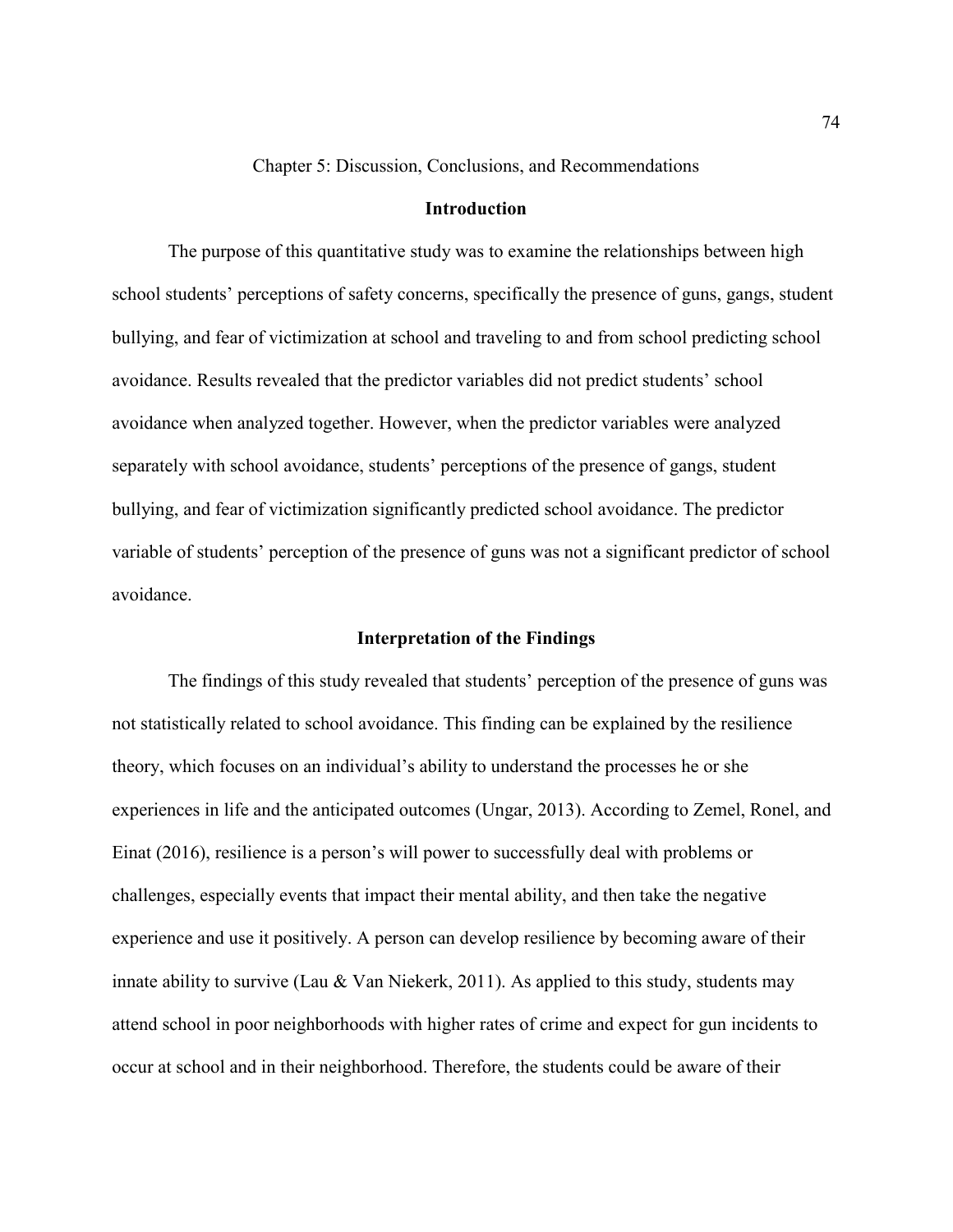environment and persevere regardless of the risks. Even though students may consider guns as dangerous and an act of violence, their perception of safety concerns in school may not jeopardize their school attendance due to staff and resource officers who ensure or monitor safety measures.

Walsh (2010) revealed that the presence of guns had a significant adverse effect on the academic goals of children in large urban centers. Students who reported fear of gun violence also admitted that those fears contributed to a lack of concentration and academic progress. The study conducted by Walsh (2010) and this current study did not confirm that students' perceptions of guns led to school avoidance. However, both studies contribute to an understanding of the incidents occurring in school that lead to other adverse effects, such as poor academic progress and lack of concentration, which may ultimately impact successfully completing school.

The findings of students' safety concerns about guns can also be explained by social disorganization theory, which implies that society, of which students are a part, may become desensitized to the potential of criminal and violent acts at school (Borum et al., 2010). The findings may be a result of students living in high crime areas, experiencing unstable home environments, and low socioeconomic status. Students may consider violent behavior as part of their norm; therefore, they may not perceive it as a safety concern in school. In addition, students may be conditioned to the prevalence of gun incidents in their neighborhood, and develop a resilience or tolerance to cope with incidents at school.

Students' safety concerns pertaining to the presence of gangs, bullying, and fear of victimization were significantly related to school avoidance. This finding may imply that some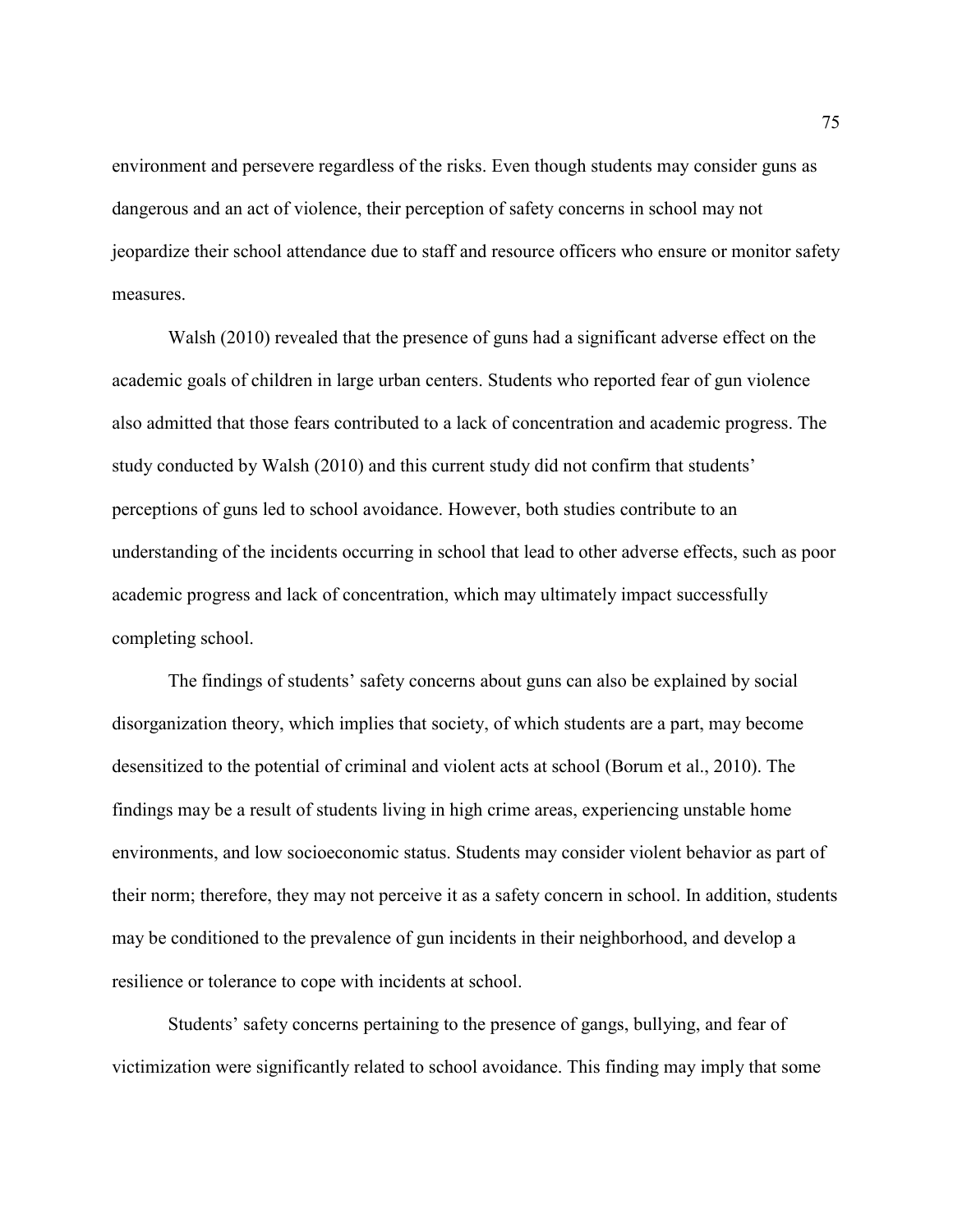students have not built a resilience to these occurrences or are not conditioned to these types of criminal activities or behaviors. This may be the case because their living conditions, family life, or neighborhood environment may not be conducive to gangs. Another explanation could be that students may not have encountered incidents with guns at school and therefore, they do not have a negative perception of that occurrence, but they have experienced gangs, bullying, and victimization. Although some students may have built a resilience to gangs, guns, bullying, and victimization activities because it is prevalent in their surroundings, other students may not have built a resilience or tolerance because they lack a stable family life, resources in the community, or emotional and social competent skills (LeMoine & Labelle, 2014).

A study conducted by Randa and Reyns (2014) focused on bullying and the impact it has on students avoiding school. To look at the significant effects of cyberbullying, the researchers first examined the relationship between traditional bullying and other forms of bullying (Randa & Reyns, 2014). The results of their study yielded the same results as my study in relation to bullying. Both studies used the same NCVS/SCS survey data. Additionally, both studies found that bullying can lead to school avoidance.

Another study conducted by Barrett et al. (2012) examined students' fear of crime that they encountered at school and whether it had an impact on avoiding school due to fear of being a victim of these crimes, and how fear and avoiding school affected their academic progress. The researchers used the data from the NCVS/SCS and ran a logistic analysis comparing fear of victimization and avoidance. Their study confirmed my findings that fear of victimization leads to school avoidance.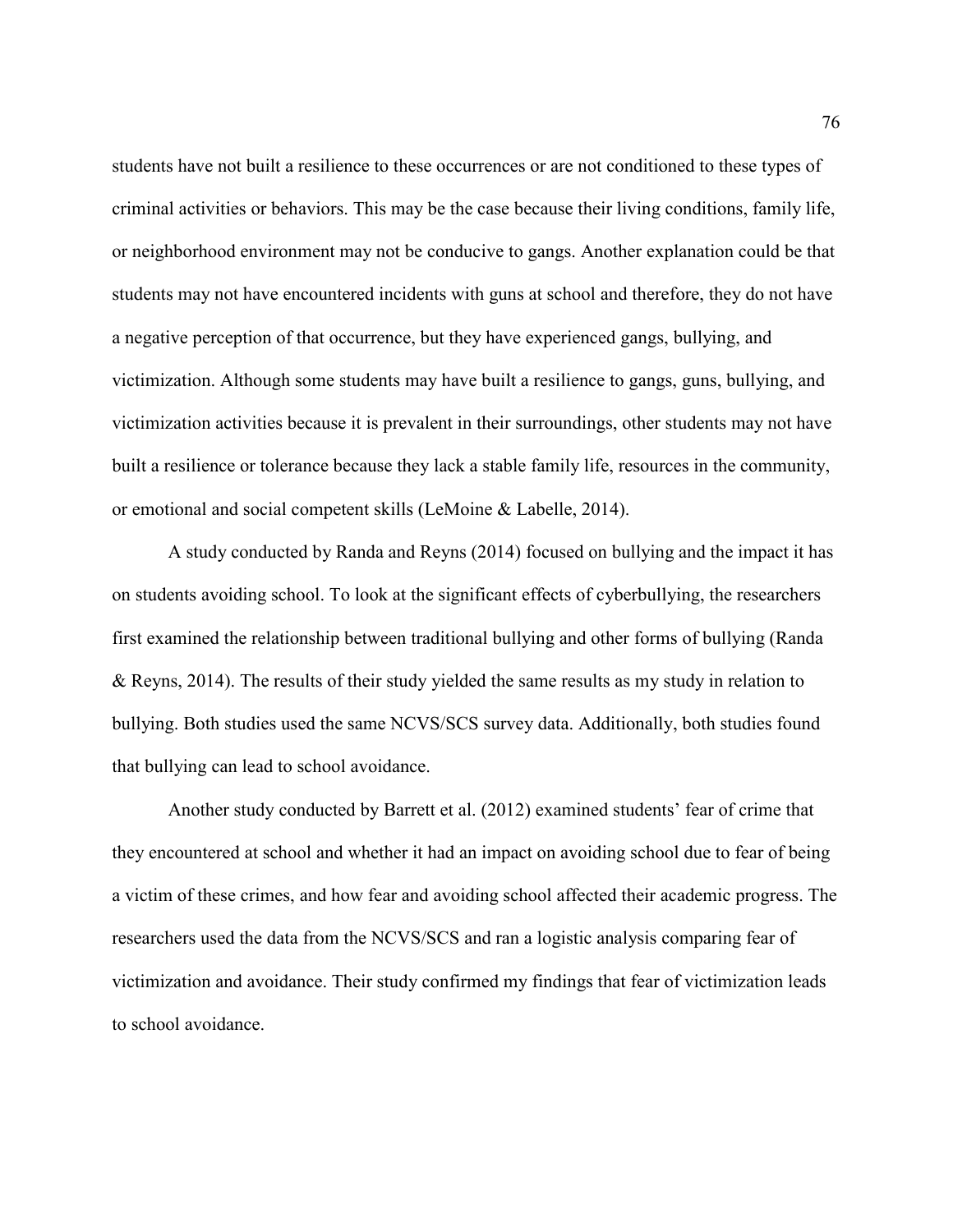Additionally, a study by Robers et al. (2012) indicated that high school students, ages 12 - 18 years, complained that they were more in fear of being attacked or brutalized while in school (4%) than while going to or from school (3%). According to this study, students avoided some school activities and skipped classes to stay at home and away from school. Robers et al.'s study examining student's perception of gangs in school indicated that fear of victimization leads to school avoidance which was confirmed in this study.

### **Limitations of the Study**

The limitations of this study are influenced by the accessibility, confidentiality, and legal uses of data as to why students stay away from school. The SCS survey contains a self-report of crime victimization data, including students' perceptions of the presence of guns and gangs, student bullying, and fear of victimization at school, traveling to and from school, and on school property. Students may not reveal being a victim or witnessing criminal or violent activity in school due to fear for their safety (Langton, Berzofsky, Krebs, & Smiley-McDonald, 2012). In addition, students may not have reported being a victim due to suppressing the incident or having feelings of embarrassment or fear of retaliation. A significant number of students answered "No" when asked survey questions in reference to the selected variables of school avoidance, guns, gangs, bullying, and fear of victimization. This may be a possible indication that students reported the perception of these behaviors accurately, or not, for various reasons, such as fear of retaliation. Students may fabricate or not accurately report information on a survey because they may not want their parents to have access to the information (Kamenetz, 2014). Also, students may not want to reveal the accuracy of their experiences due to lack of maturity in the sense that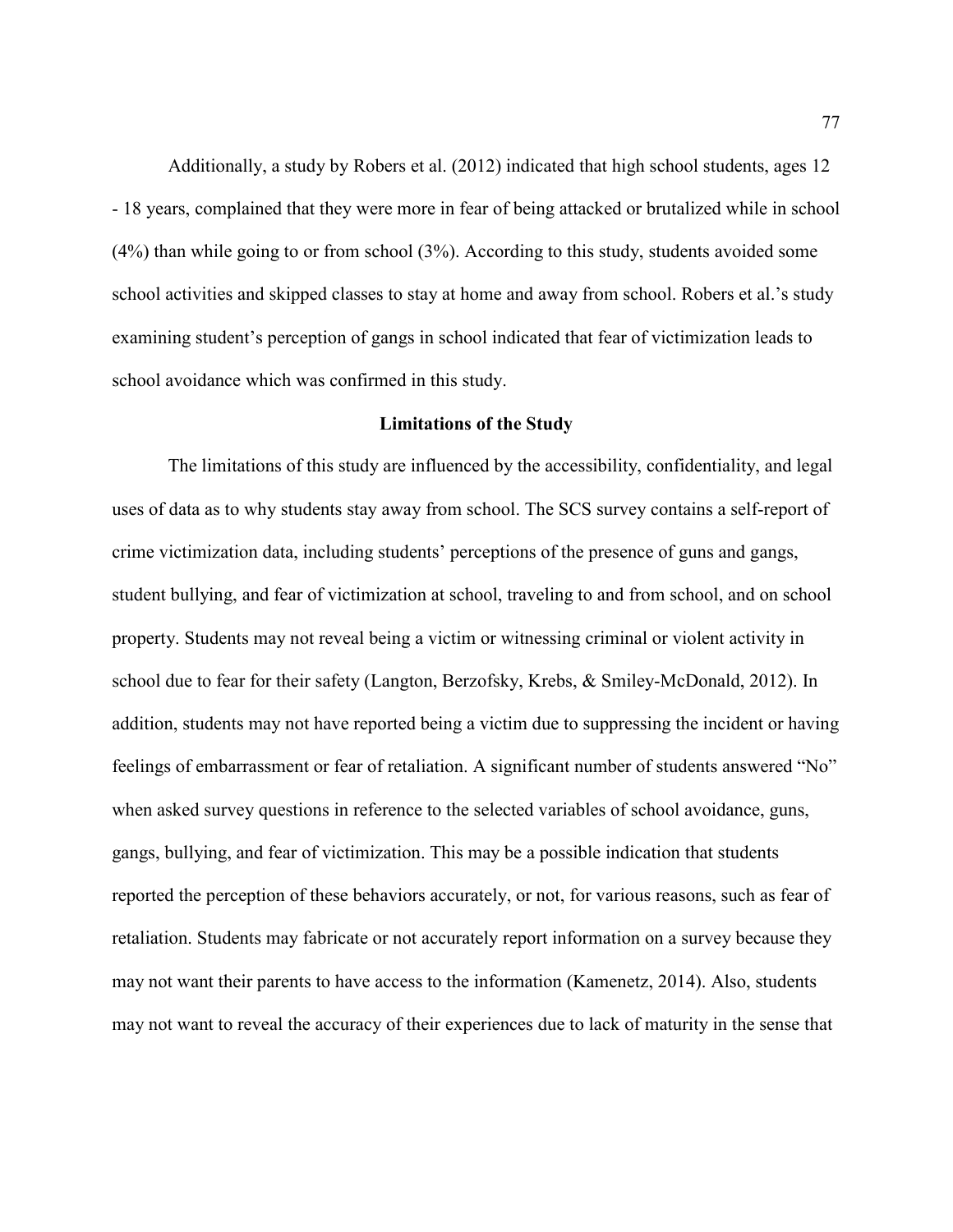students may not comprehend the seriousness of the incident and the consequences (Kamenetz, 2014).

The NCVS/SCS resource guide does not address the survey's validity factors. However, other studies and publications have addressed its validity based on the findings associated with their method of analysis. Basic analysis of this instrument does indicate face validity. The NCVS resource guide does address some methodology issues pertaining to reliability. The fact that the survey contains questions about students' reports of victimization or crime within the last 6 months may increase the error with accurately recalling incidents. For example, students may have intentionally blocked out bad memories or recollection is misconstrued based on the time lapse.

Another limitation is the population targeted in the study. Even though NCVS/SCS is a national survey, some populations may not be represented. For example, immigrants who are in the United States illegally may not report incidents to the authorities (Addington, 2008). Therefore, this population is unknown because there are no questions on the survey to identify status of residence. Another limitation is that the original study targeted students who were attending public or private schools leading to a high school diploma; therefore, students in alternative education programs, such as GED, were excluded (NAJCD, 2017). The study also excluded students who dropped out of high school due to violent encounters at school. Persons who reached age 19 were not given the survey, even if they were age 18 and attending school 6 months before the survey was administered. Also, there are racial and cultural differences to consider as limitations of the study. Large metropolitan areas normally are comprised of racial diversity, but this depends on the distribution of the survey and who volunteered to participate.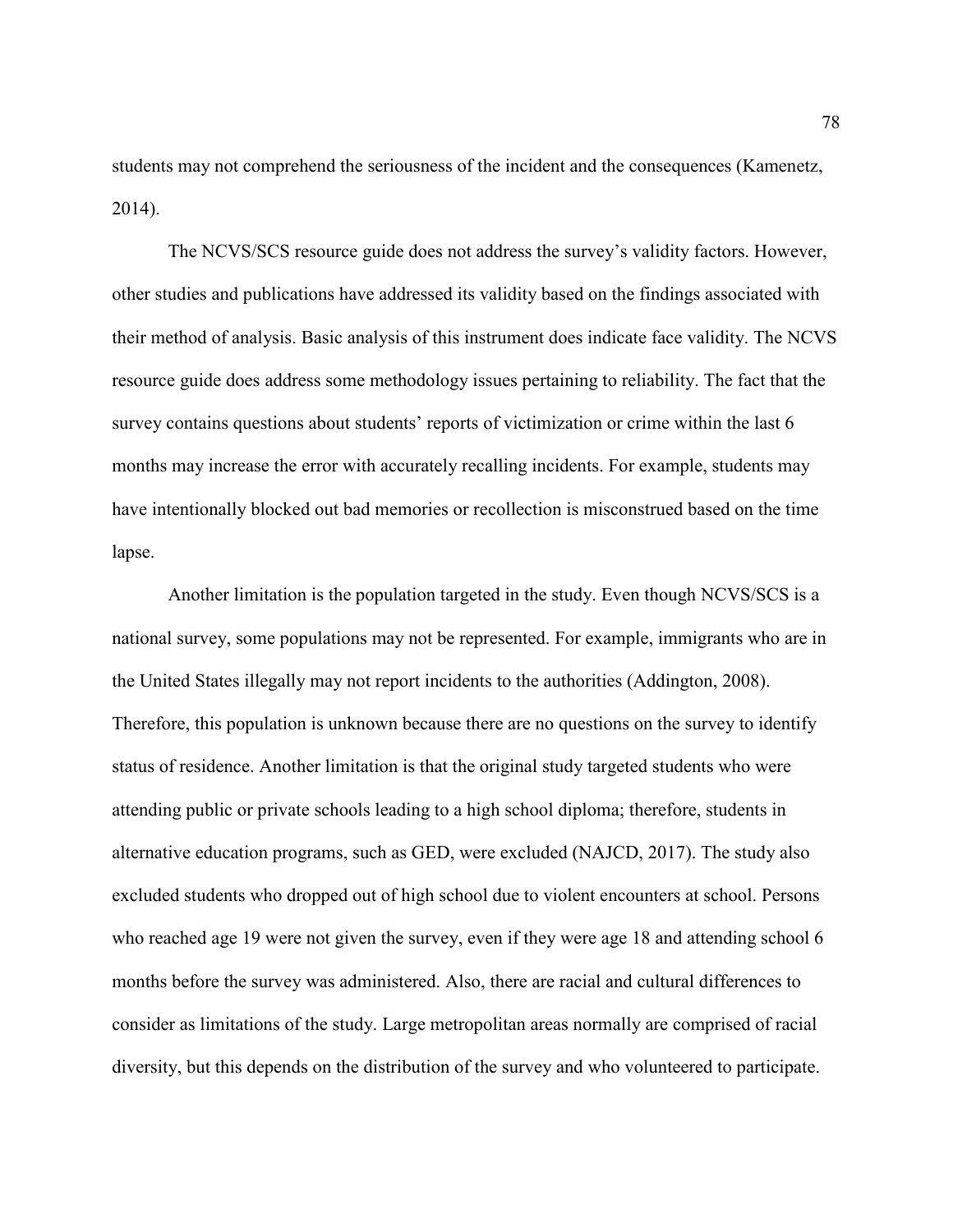Metropolitan areas have a large population of urban areas which may have high crime neighborhoods and largely populated with African Americans and Hispanics (Potter, 2015).

There are limitations in the design of this study due to methodological weaknesses. These include limitations of internal, external, and construct validity. Internal validity simply means one action causes another. In this study, internal validity pertains to the hypothesized relationship between students' perceptions of safety concerns in school pertaining to guns, gangs, student bullying, and fear of victimization, and school avoidance. When a study is lacking internal validity, one cannot make cause and effect statements based on the research; the findings from this study do not permit causal inference. Additionally, in this study, the students' perceptions of safety concerns associated with violence or victimization in school might not necessarily be related to their choice to stay away from school. There are unknown variables that could affect the study and that are out of the control of the researcher. The researcher may not know these variables exist due to the lack of knowledge from not being involved in the initial study, which could affect the study's results. Also, this study only addressed the relationship between the predictor variables of guns, gangs, bullying, and fear of victimization and the dependent variable of school avoidance. Thus, there could be other factors that may contribute to students not attending school. However, the results of this study reveal there is a positive relationship between students' perception of gangs, bullying, and fear of victimization, and school avoidance. The results did not yield a relationship between students' perception of guns and school avoidance.

The second limitation is external validity because of the sample. The sample was comprised of students, ages 12-18 years, who attended U.S. public or private schools. The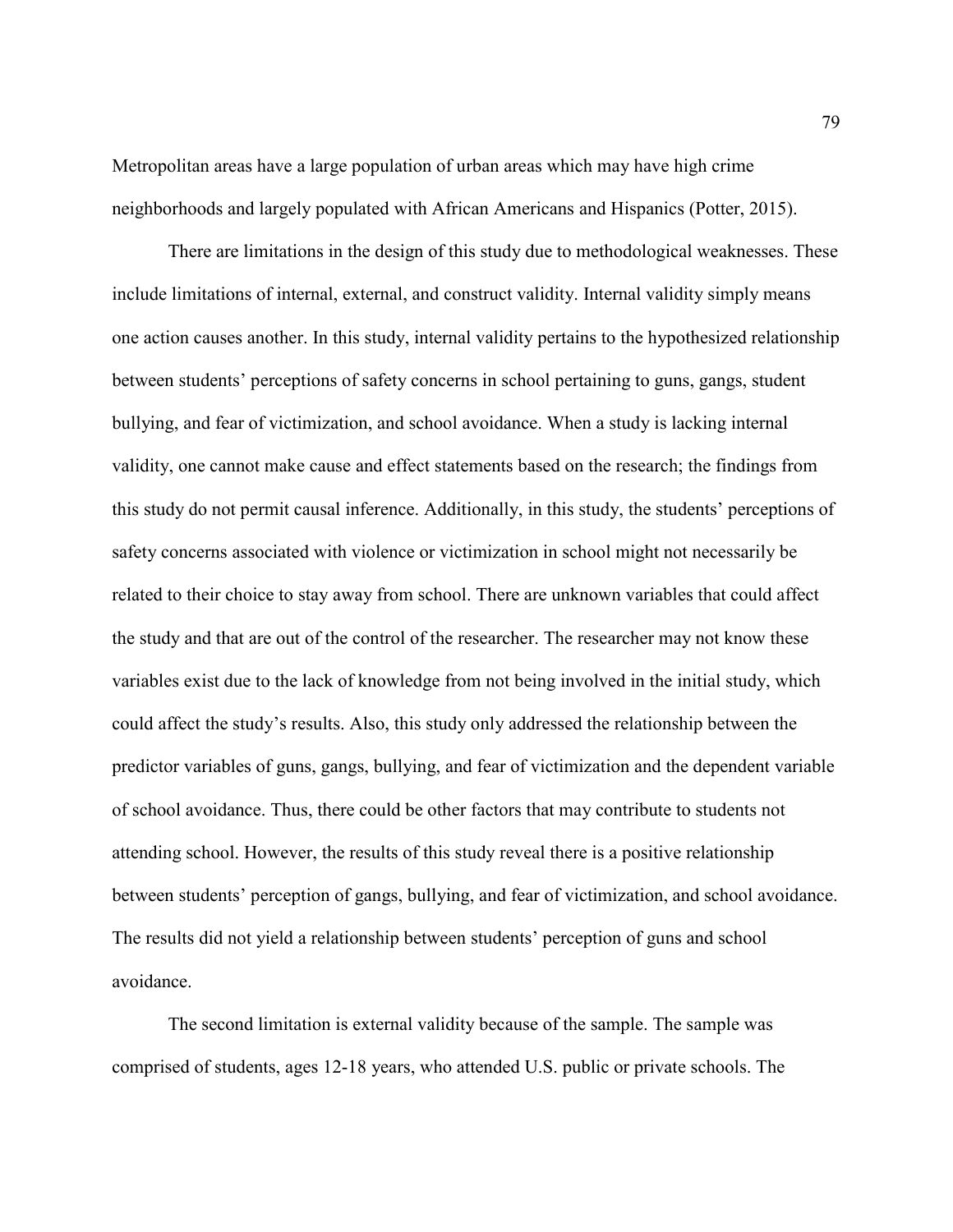sample does not include students who were attending school online, at home, or those who previously attended school and discontinued based on perceptions of safety concerns in school. The findings can be generalized only to a similar population of students.

Construct validity assesses whether the research is measuring what it is intended to measure. In this study, this limitation affects whether there is a relationship between students' perceptions of safety concerns, specifically those involving guns, gangs, student bullying, and a fear of victimization in school leading to school avoidance. Students who took the survey may have had experiences with violence or were exposed to violence in high school, but chose to stay home from school for other reasons. My biases were limited because the analyzed data came from an existing secondary dataset that was created and administered previously. My role as the researcher was extracting data from the existing dataset based on the variables that pertained to the research question.

Additionally, students who witnessed or experienced guns, gangs, bullying, and/or fear victimization at school may not report the incidents at school nor on the NCVS/SCS survey. Based on a study examining the reporting of criminal activity, over 50% of adolescence, ages 12- 17, do not report crimes for reasons such as their fear of being retaliated against, getting the offender in trouble, and not considering the crime important enough (Langton, et al., 2012). Therefore, students may intentionally not have answered questions related to these incidents on the NCVS/SCS survey.

### **Recommendations**

Further research should be conducted in the same format as the current NCVS/SCS survey, but with a broader representative sample. The sample should not exclude individuals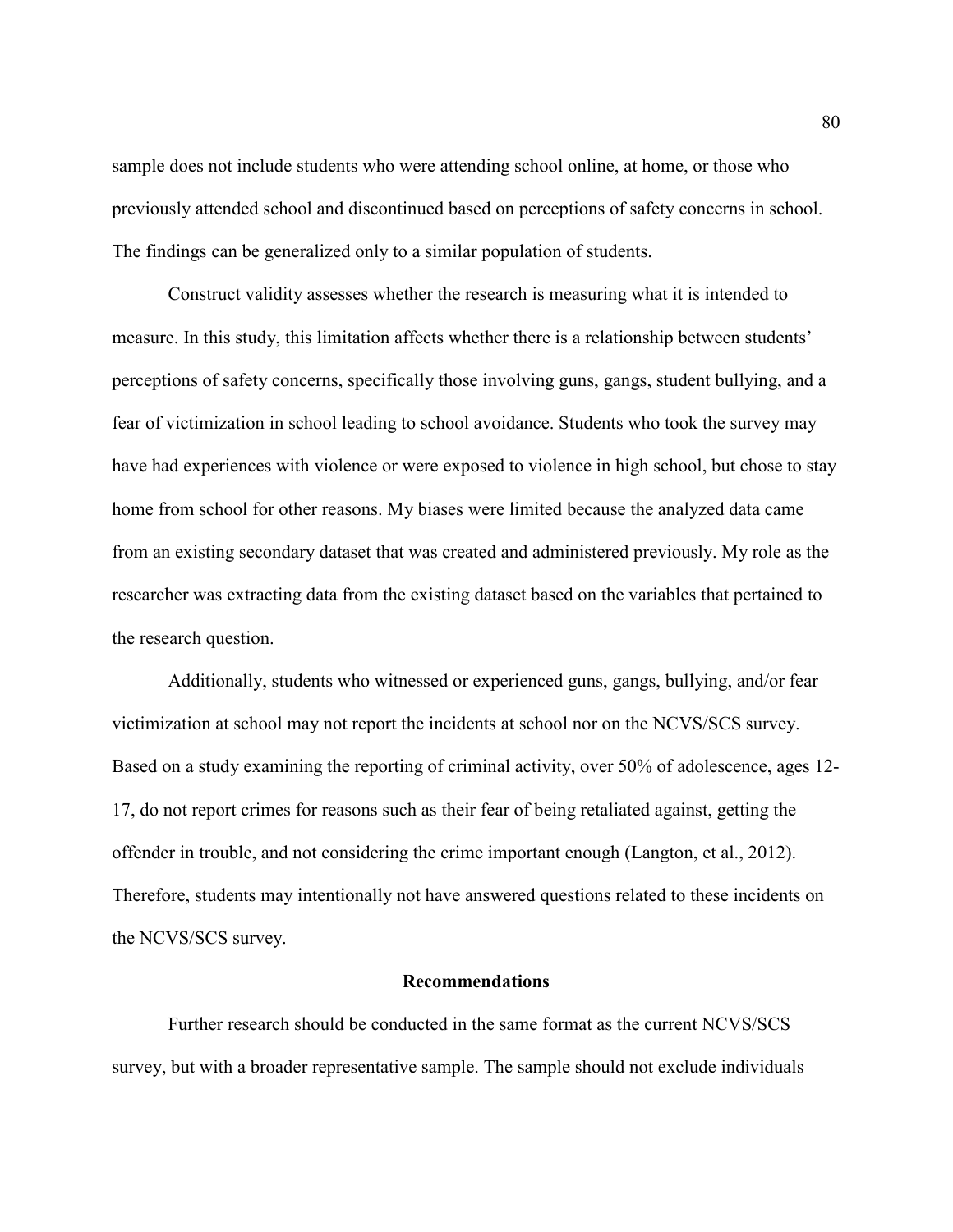who were not enrolled in school at the time of the survey because those students may have dropped out of school due to perceptions of safety concerns and their encounters can be valuable to understanding this phenomenon. The ages of the individuals should be extended to the maximum high school age, which is 21 (Collier, 2013). This age is suggested based on the maturity level of the chosen participants in the NCVS/SCS survey. Students who are older may be more willing to provide accurate information than 12 to 17-year-old students who have been found to not report crimes (Langston et al., 2012). I recommend including students who are ages 12-21. This age group would then include older students, potentially with a level of maturity who may regard providing accurate information as important.

The existing survey instrument is comprised of questions that yield yes or no responses. Three questions about guns, gangs, and bullying from the NCVS/SCS survey were used: 1) Have you seen guns at school? 2) Are there any gangs at your school? and 3) Have you been bullied at school? There should be methodological changes to such questions to cover more possible situations that reflect students' full experience. For example, the question pertaining to guns could include sub questions asking students if they are afraid of guns or afraid someone will bring a gun to school. This should be the same for categorical question about fear of victimization, as well. Fear of victimization has four categorical responses. These responses may not have covered all possible scenarios the students encountered.

Future studies should be conducted on interviewing students about whether or not they actually experienced criminal activities they witnessed and the impact it has on avoiding school or their decision to drop out of school. For example, if a student was a victim of gun violence instead of observing an incident of gun violence. The NCVS/SCS survey instrument can be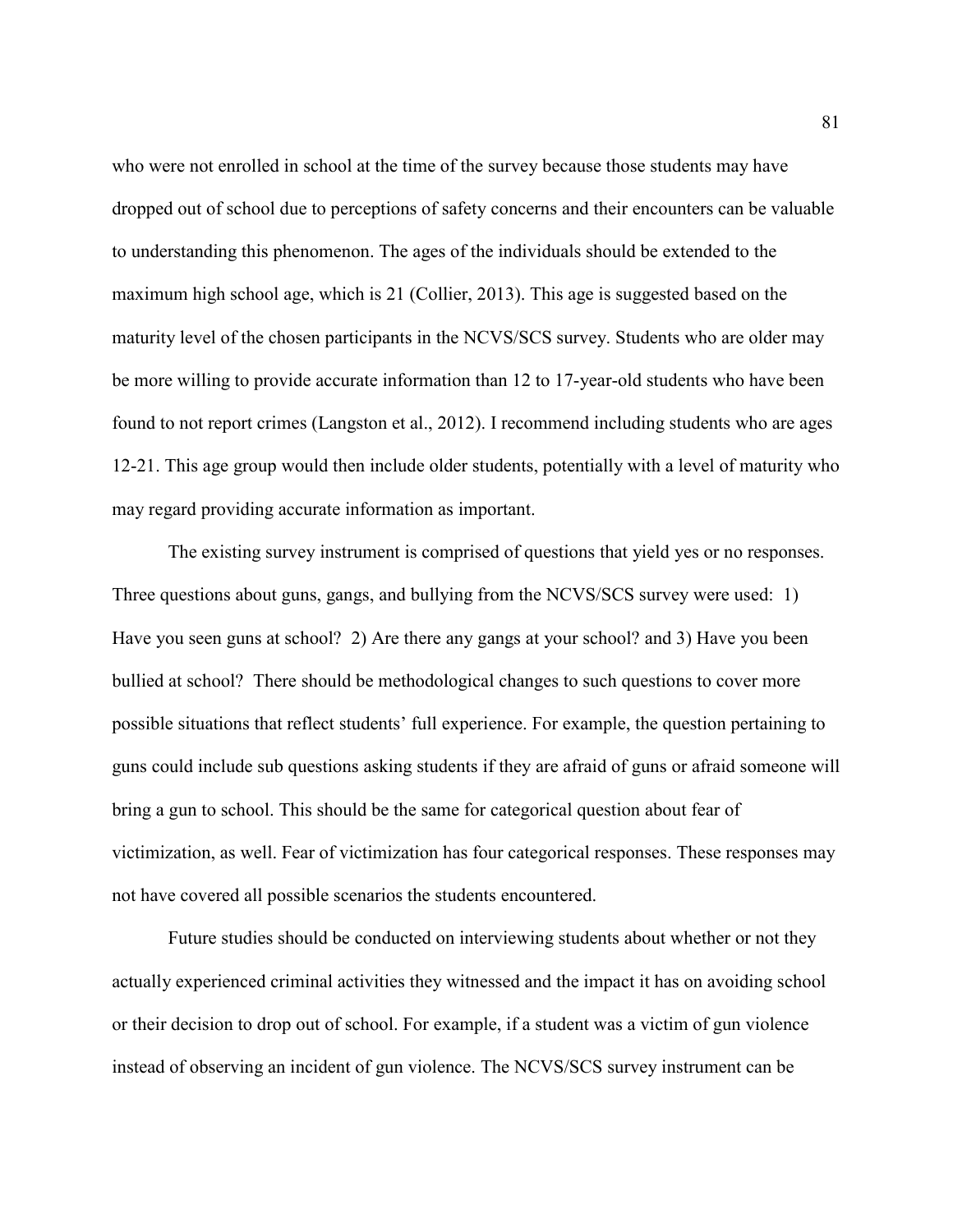utilized as well because the purpose of the survey was to examine students' perceptions and experience pertaining to criminal behavior in school. Conducting a study on actual experiences of the students will provide a more vivid picture of their school climate.

 Even though my study did not conduct research on high school dropout rate, there have been limited studies focusing on the direct impact of how guns, gangs, bullying, and fear of victimization impacts the high school dropout rate. Some researchers have focused on students' emotional and social experiences as a factor in the dropout rate (Erktin, Okcabol, & Ural, 2010), while others focused on school climate pertaining to teacher, peer, and family relationships (Erktin et al., 2010). Additionally, since many of the studies are focused in large metropolitan areas, future research should target samples in rural areas. Recent studies confirm a vast majority of violence is restricted to schools located in large metropolitan areas is not accurate as numerous incidents occur in rural areas as well (Cantor, 2002; Potter, 2015).

 With the growing immigration population, researchers should also focus on making sure these households are represented. Future research should be conducted on the growing immigration population and their perception of safety concerns and school avoidance. The immigration population is vital to study this phenomenon because they would provide a more inclusive portrait of various cultures in the high school population.

 Another, suggestion for future research is to compare ethnicity and gender with students' perception of guns, gangs, bullying, and fear of victimization as predictors of school avoidance. It is important to determine whether or not there are gender differences in perceptions of these incidents that lead to school avoidance because this would provide information about how males and females react and view each incident. Comparing ethnicities who are more than likely to be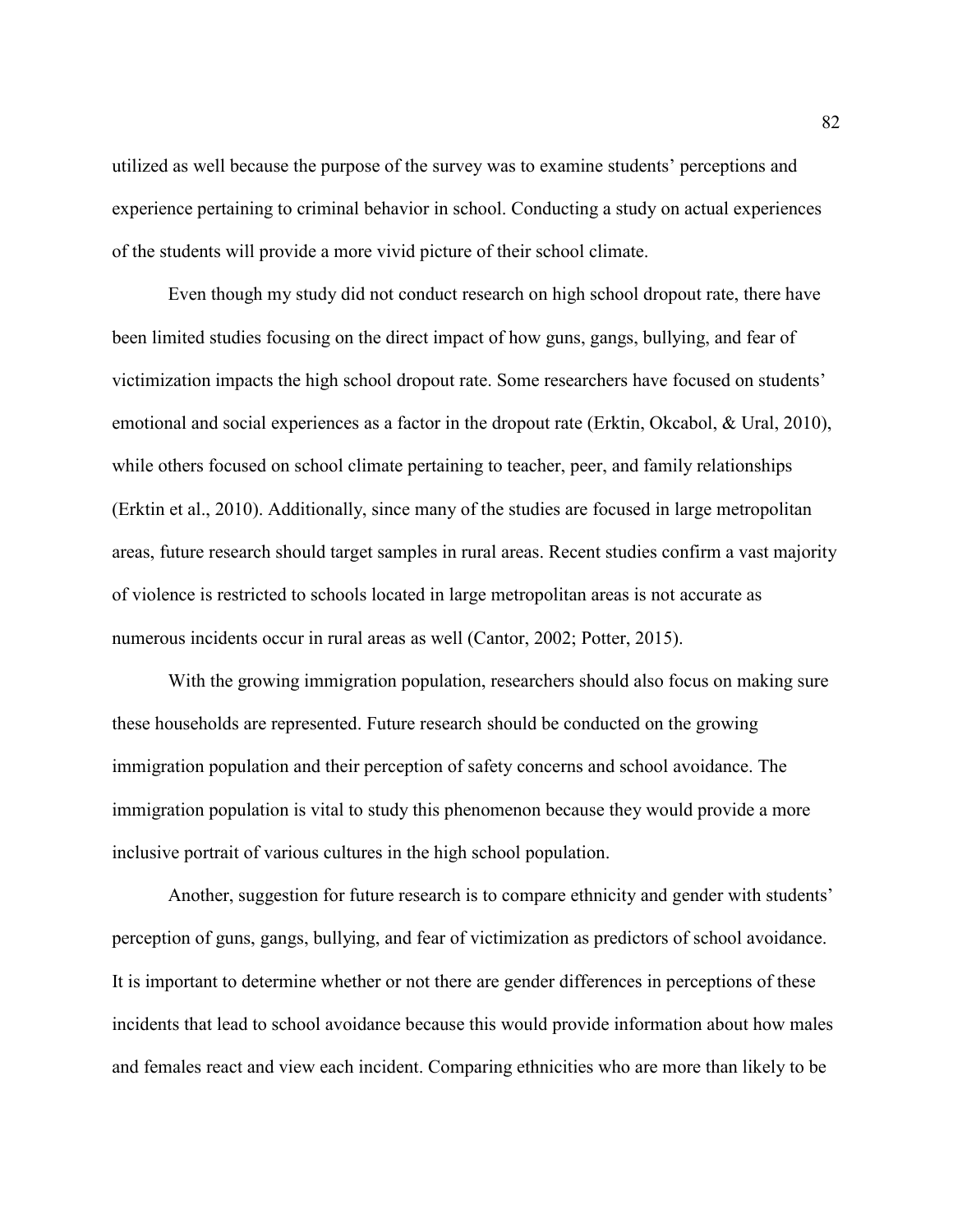impacted by this phenomenon will provide information on what group is impacted and how it reflects their community, neighborhood, and family environment. For instance, an African American student who lives in the suburbs versus the city may have different perceptions of the activities based on culture, tradition, and environment.

#### **Implications**

According to the results of this study, students' perception of gangs, bullying, and fear of victimization impacts their decision to stay away from school. Several implications for social change can be suggested based on the study's findings. In reference to resilience theory, which focuses on an individual's ability to understand the processes he or she experiences in life and the anticipated outcomes (Ungar, 2013), schools should eliminate use of negative terms such as youth at risk, disadvantaged, or troubled youth (LeMoine & Labelle, 2014) and promote positive terms when associating adolescents with their current state or situation. Lemoine and Labelle (2014) suggested that "using terminology such as "marginalized youth; "youth with multiple barriers; or "youth in challenging context" (p. 4). These terms take the focus off the individual being solely responsible for finding a resolution and move the focus to the community and government to find solutions. For example, a student may attend a school in an impoverished crime infested neighborhood and expect to be in an environment inducive to fighting, bullying, guns and gangs at school as well as in the neighborhood. Therefore, students are aware of their environment and persevere regardless of the risks. Even though students may be from a lower socioeconomic status or impoverished neighborhood, it does not have to be labeled as such.

Based on social disorganization theory, there are implications pertaining to the environmental characteristics that may determine students' perceptions of guns, gangs, bullying,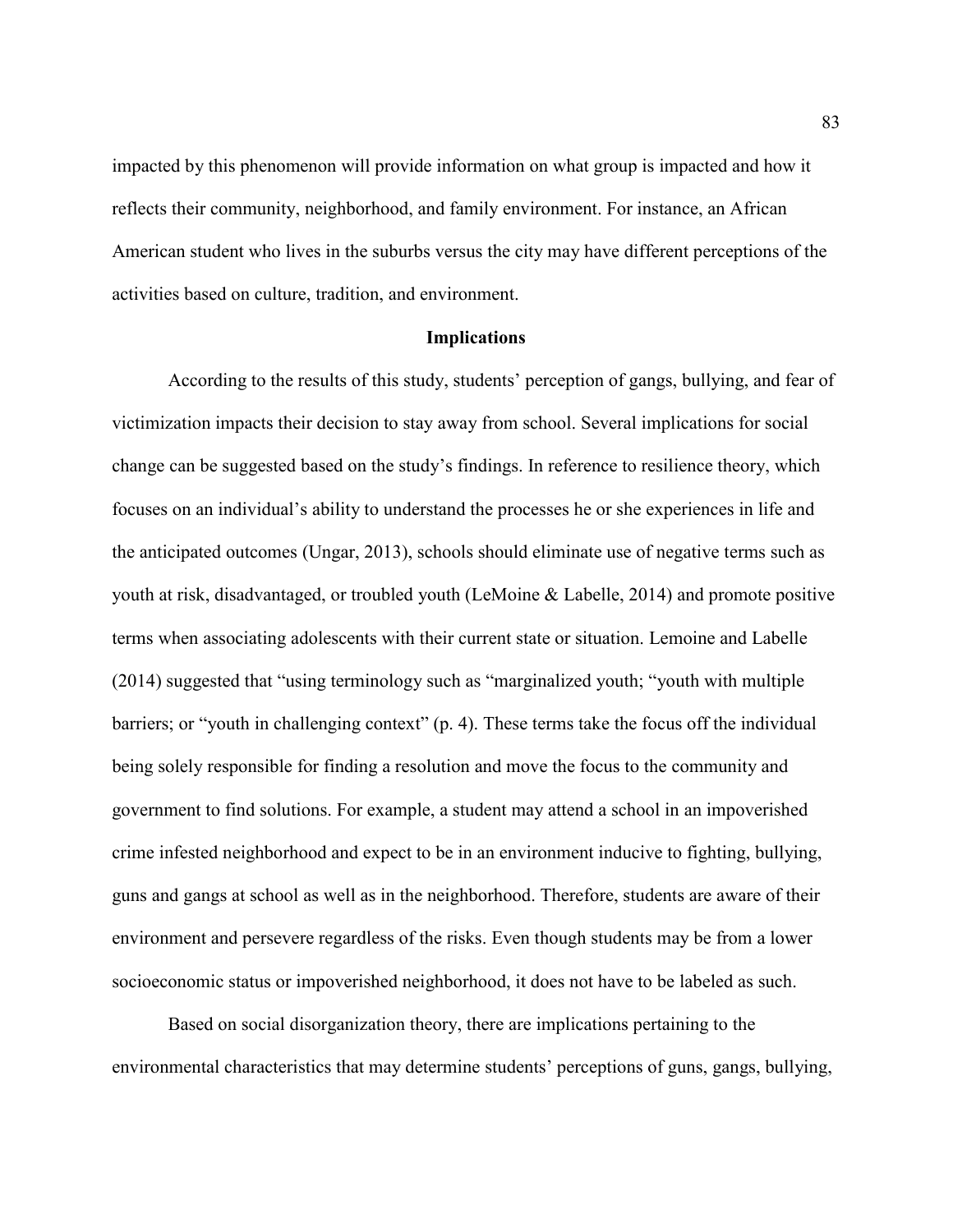and fear of victimization in school and the impact it has on school avoidance in urban communities. Students cope with certain conditions that are conducive to violence whether it is in the household, neighborhood, or specific community. Based on this study's findings, students' perception of guns is not likely to lead to school avoidance. Therefore, students may not perceive guns as a safety concern due to viewing schools as a safe haven where there are measures in place to keep guns off the premises. However, the study's findings reveal that students' perception of safety concerns pertaining to gangs, bullying, and fear of victimization may lead to school avoidance. This perception of safety concerns can be conducive to having these activities in schools and the community.

### **School Resources**

Students' perceptions of school safety can have an impact on their decision to avoid school along with contributing to psychological issues (Bohn, 2011). Students may show signs of distress, such as, anxiety, insomnia, and low academic performance in school (National Association of School Psychologist [NASP], 2015). Additionally, these symptoms can be a sign of a student experiencing PTSD. PTSD is a description of symptoms that a student may have after experiencing trauma, such as being a victim of school-related threatening incidents that include bullying and fighting (Navarro, 2012). The psychological issues in turn may cause disturbances in the family and community. It is important for parents as well as school officials to have an open dialogue with students when these types of behaviors are noticed (NASP, 2015).

Furthermore, students' perceptions of safety concerns play a significant role in their psychological well-being. Fear of gangs, bullying, and victimization while attending school can result in poor performance because of a student's impaired concentration (Navarro, 2012).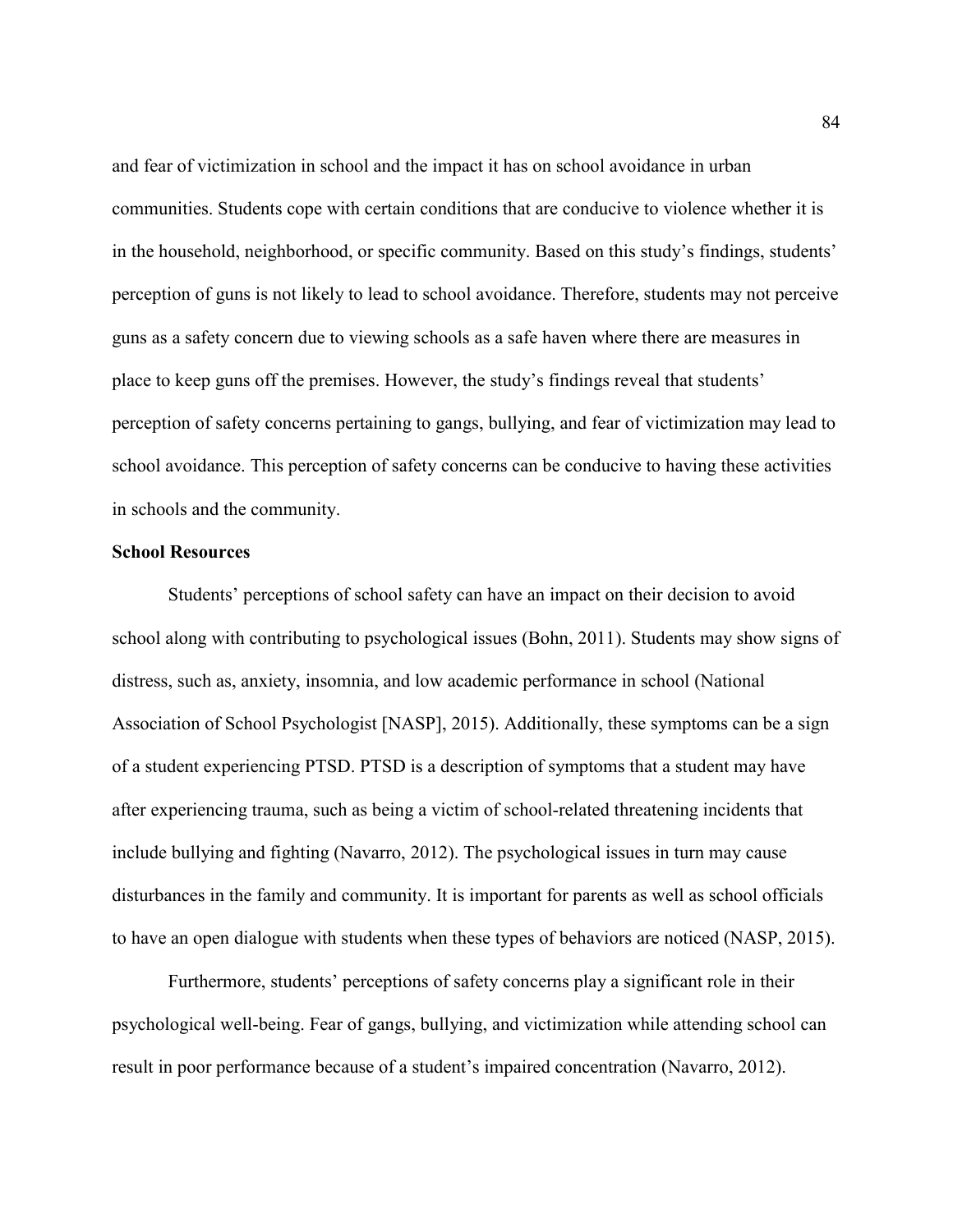Reducing a student's fear and having a positive perception of school climate will decrease anxiety and depression, which results from psychological trauma (Navarro, 2012).

Staff should reiterate to students the services that are available to them through schoolbased resources such as school counselors and social workers. As discussed in the literature review, Kennemore et al. (2010) found that school personnel could make a difference in changing how violence has an impact on students, which could then give students a feeling of safety while attending school. School counselors are equipped with the skills to bond with students in a different manner than teachers and act as liaison between the two (Abid, Vlaicu, Bălăuță, & Buică, 2018). School counselors are in schools to assist with overcoming obstacles to achieve their academic success or goal (Abid et al., 2018). School counselors are trained to identify students' emotional needs (Trump, n.d.). Therefore, counselors have the ability to notice a change in students' behavior then work with the student to collaborate and come up with a resolution. Also, school counselors provide other outside resources that will assist students with their issues. School counselors are not present just for the victims, they are there to notice any change in behavior that may lead to someone committing an act of violence (Trump, n.d.).

School social workers presence has decreased in schools and has been replaced by other jobs despite the growing need. With mass violent incidents increasing in schools there is a growing need to maintain social workers in schools. Social workers just as school counselors act as a liaison between teachers, school administrators, and families (Cuellar, Elswick, & Theriot, 2018). Social workers are trained to support school faculty, students, and staff after a crisis and provide resources to combat psychological issues resulting from violent incidents (Cuellar, et al., 2018). Social workers and school counselors alike play an important role in students' perception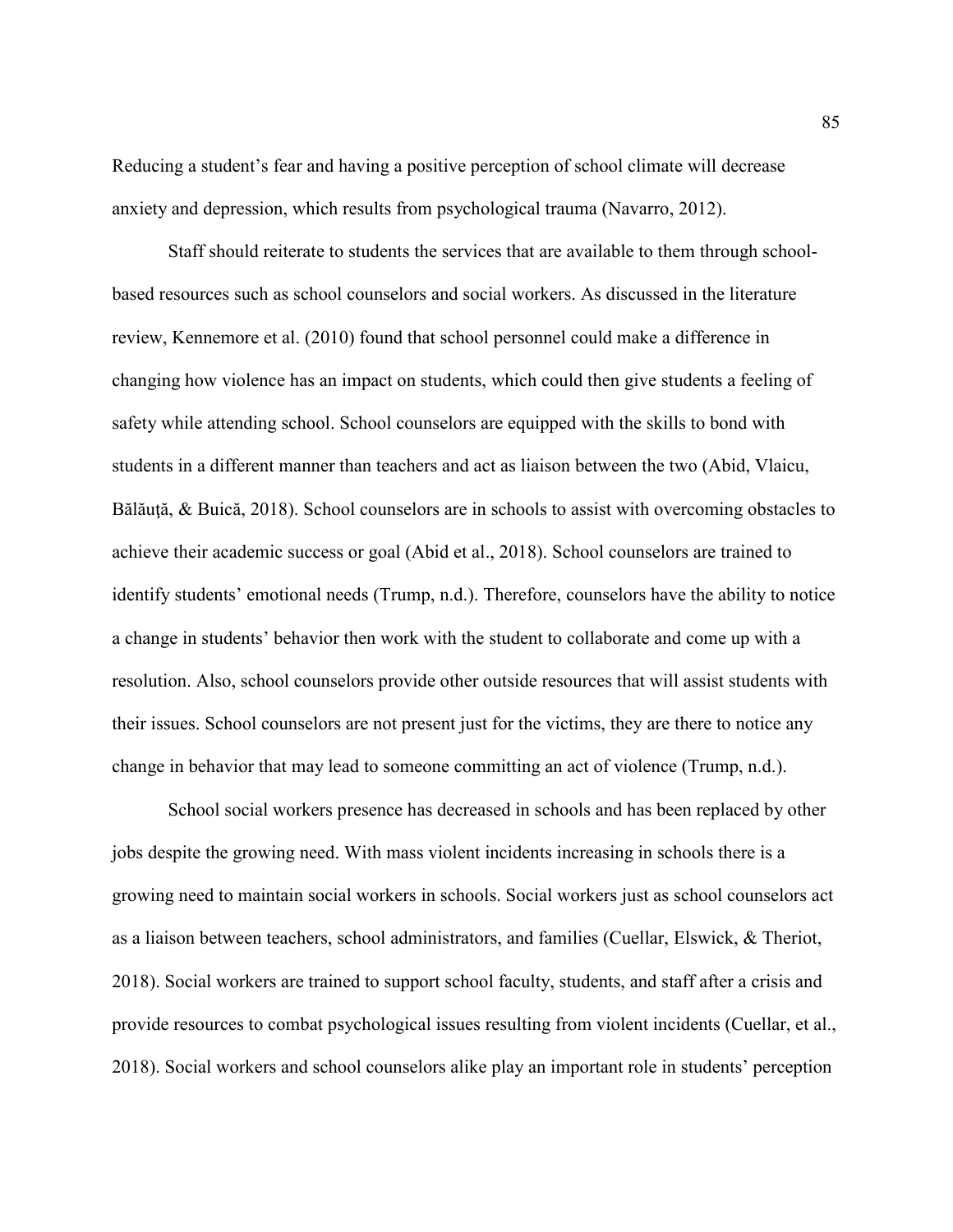of safety concerns knowing that there are resources and professionals available to assist them with prevention and intervention efforts. Also, school social workers continuously research and implement evidence-based research programs and strategies to prevent and intervene with violent acts and behavior, such as the child centered approach, positive behavior support (PBS), and social-emotional learning (SEL) strategies (O'Brien, Berzin, Kelly, Frey, Alvarez, & Shaffer, 2011). Social workers not only support students, but they also support family, community, and administration.

## **Positive Teacher-Student Relationships**

Studies show that teacher-student relationships have an impact on students' emotional and social support (Longobardi, Prino, Marengo, & Settanni, 2016). Students who have a positive relationship with their teacher are more likely to achieve academic success, engage in school activities, and experience a positive classroom environment (Longobardi et al., 2016). When students have a positive perception of the classroom environment, they are more apt to share ideas and interact with other students respectfully (Longobardi et al., 2016).

Positive teacher-student interaction support can also be seen as a means to help or control students' behavior in the classroom to prevent gangs, bullying, and fear of victimization. Students who have a positive teacher-student relationship are more likely to treat classmates in the same manner. Students who develop this sense of emotional and social support are not likely to engage in behavior that will jeopardize their teacher-student relationship. However, students who are isolated, display aggressive behavior, and disinterested in engaging in school activities tend to not have a teacher-student relationship (Gest& Rodkin, 2011). Therefore, the teacherstudent relationship is essential to protective school factors not just to provide emotional and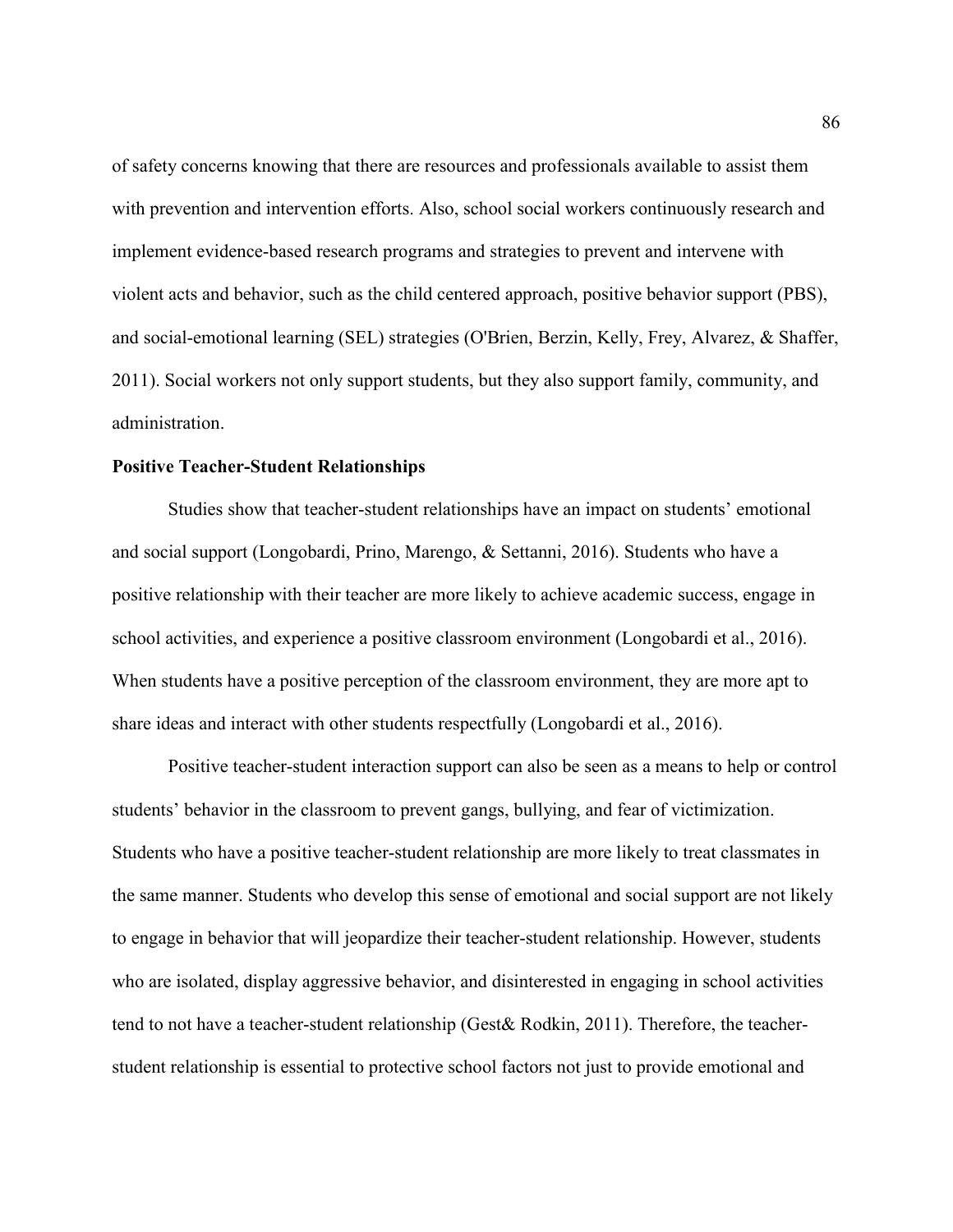social support for the resilience of vulnerable students (Bronfenbrenner & Morris, 2006), but to avoid or discourage disruptive behaviors (Longobardi et al., 2016). This strategy more likely provides students with a positive perception of school safety.

## **Neighborhood Factors**

Several studies have revealed how a disadvantaged neighborhood context, such as low socio-economic status and single-parent households, contribute to juvenile delinquency (Kingston, Huizinga, & Elliott, (2009). Students who live in neighborhoods with a high crime rate, lack of support, and resources, which are important to developing healthy relationships, may not be equipped with skills to form a bond with others (Kingston et al., 2009). These neighborhood factors may have an influence on a student's perception of safety concerns in schools especially if the school is located within a disadvantaged community.

There are additional negative consequences related to disadvantaged neighborhoods that may contribute to juvenile delinquency. Low socio-economic status and poverty can be barriers to adequate education because of a lack of resources (Kingston et al., 2009). Also, an adolescent may witness violence in the family and then display violent behavior outside the home (Al Odhayani, Watson, & Watson, 2013).

## **Understanding Students' Perception of Safety Concerns and School Avoidance**

The results of this study concluded that students' perception of gangs, bullying, and fear of victimization may lead to school avoidance. School avoidance is a growing concern because of its impact on students' academic performance and safety concerns. Therefore, one might ask, how are students expected to achieve academic success if they feel unsafe at school? An unsafe school environment is one of the many factors of students' perception of safety concerns (Potter,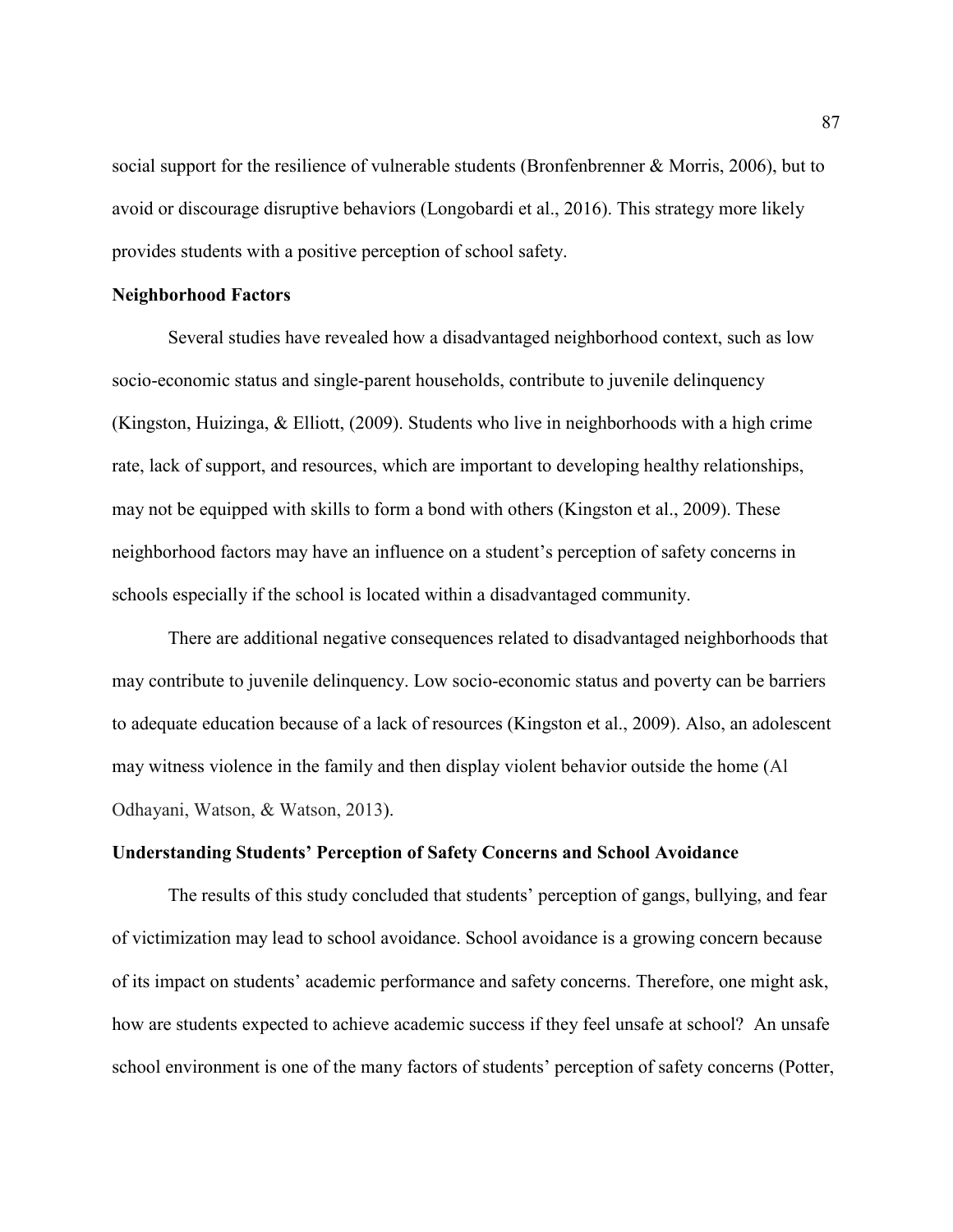2015). Even though incidents of guns, gangs, fear of victimization, and bullying occur, students are expected to attend school by law and they are taught that obtaining a high school diploma will lead to better opportunities in life (Potter, 2015). However, a student's experience in school is based on their neighborhood, family, and educational environment (Potter, 2015). If a student lives in a high crime neighborhood and experiences family violence, their school environment may not produce much hope of a brighter future if they encounter similar incidents while attending school. Parents may get discouraged as well because of their lack of control and resources to send their child to a better school. Therefore, truancy becomes an issue due to students and parents' conditions of circumstance (Potter, 2015).

Recent studies show there is a relation between fear of victimization and the dropout rate (Cornell, Huang, Gregory, & Fan, 2013). Even though there are other indicators that explain the dropout rate pertaining to victimization, including bullying and fighting, concluded to be one of the main contributors to students dropping out of high school (Cornell, Huang, Gregory, & Fan, 2013). Most studies on victimization, including the secondary data analyzed in the current study, were conducted in urban areas where there tends to be a large population of minorities and a high crime rate. Understanding that some school districts lack quality education and resources can bring awareness and focus on how to overcome these disadvantages to implement a safe school environment in all neighborhoods for students to successfully complete their education.

#### **Conclusion**

To address students' perception of safety concerns pertaining to guns, gangs, bullying and fear of victimization and school avoidance, the findings from my study suggest a need for school, community, and family violence prevention and intervention programs to incorporate a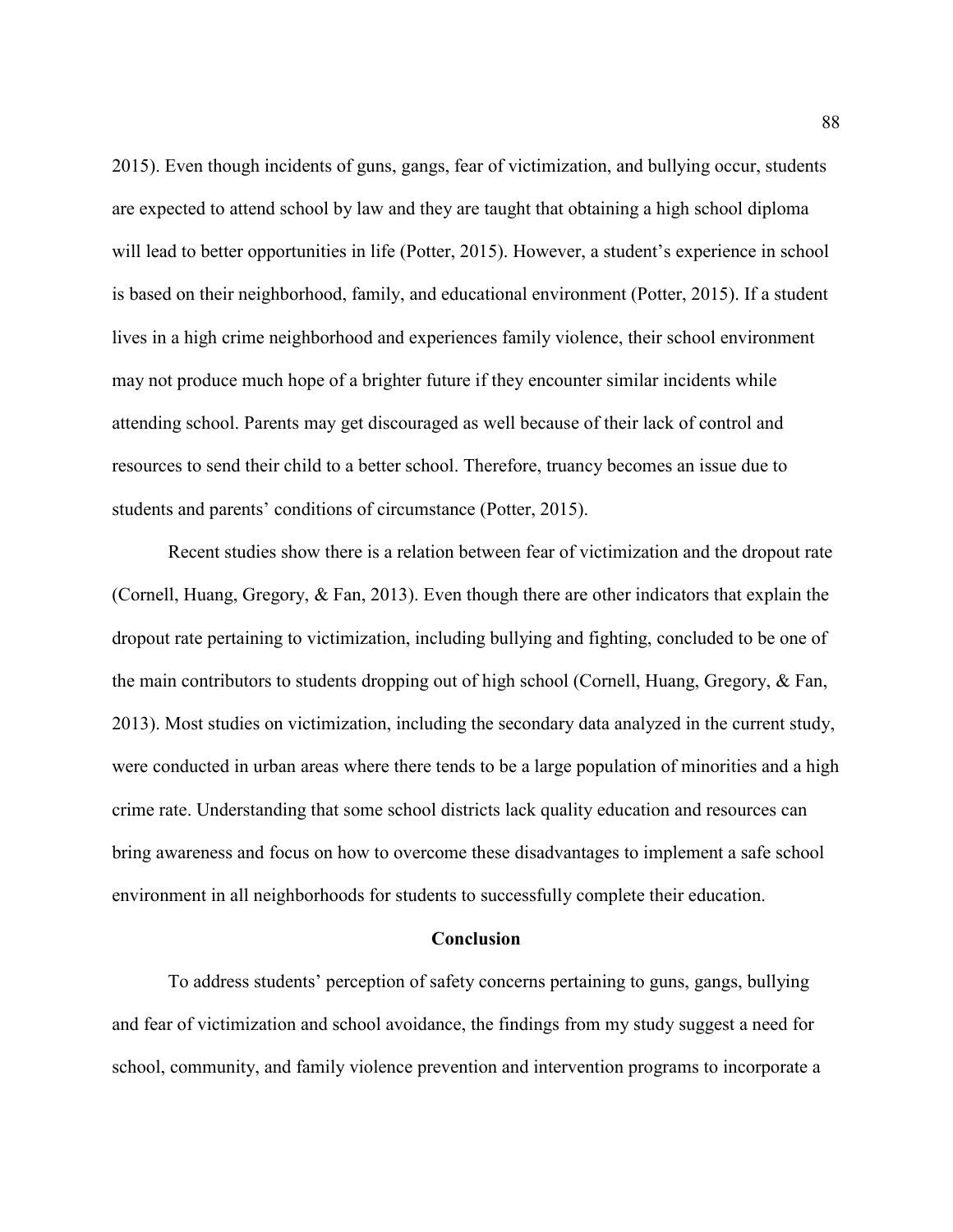safe school environment that will decrease the number of violent incidents in school. Not only is the teacher-student relationship essential to decrease disruptive behavior, but parental involvement and positive neighborhood and community factors are also essential in combating students' perception of school safety concerns pertaining to school avoidance (Peguero, 2011). Addition to these methods, my study reveals the need for resources within the community for prevention and intervention programs to reduce criminal activities in school, such as promoting school activities and family support. Once prevention and intervention programs are implemented to reduce the number of incidents of criminal behavior and activities, schools, parents, and communities can improve other areas that contribute to demoralization of the educational environment. Considering that my research has shown that gangs, bullying, and victimization can lead to school avoidance, it is possible these incidents may cause various psychological issues in students such as depression and anxiety. To eliminate students' negative perceptions and incidents from reoccurring it is suggested schools need to provide students with counseling, social workers, an acceptable teacher-student ratio in classrooms, and security for a sense of safety to support their psychological wellbeing. Additionally, my research suggests implementing intervention and prevention programs to address reducing gangs, guns, bully and fear of victimization, not only by the school and the administration, but also in collaboration with parents, community, lawmakers, politicians, and law enforcement.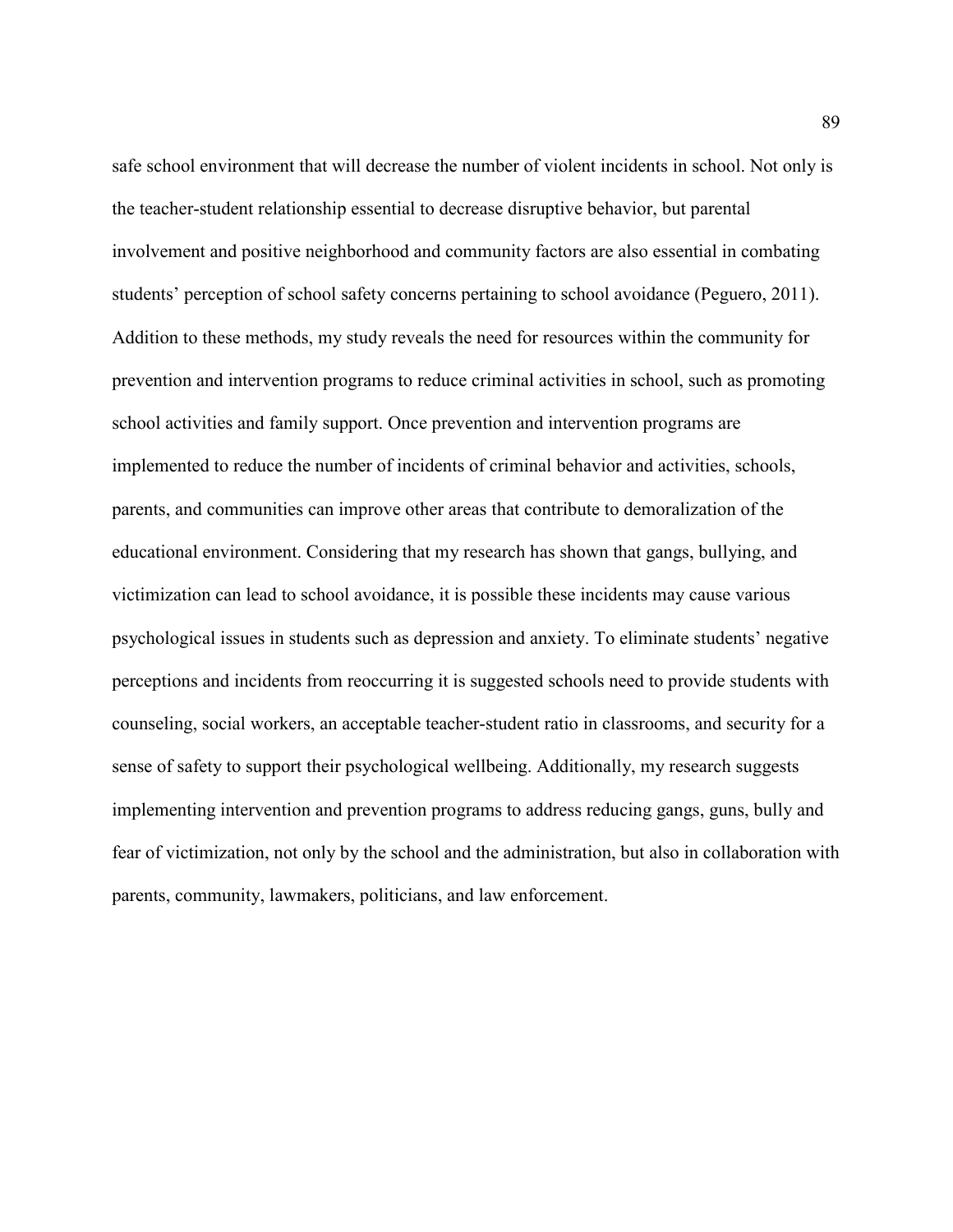### References

ABC News (2010, October, 14). Bullied to death in America's schools. Retrieved from https://abcnews.go.com/2020/TheLaw/school-bullying-epidemic-turningdeadly/story?id=11880841

- Abid, M. A., Vlaicu, F. L., Bălăuţă, D. S., & Buică, D. (2018). School violence in the Negev Region of Israel. *Social Work Review* / Revista De Asistenta Sociala, (1), 7-15.
- Addington, L. A. (2009). Cops and cameras: Public school security as a policy response to Columbine. *American Behavioral Scientist, 52*(10), 1426–1446.
- Al-Hamdan, Z., & Anthony, D. (2010). Deciding on a mixed-methods design in a doctoral study. *Nurse Researcher, 18*(1), 45–56.
- Al Odhayani, A., Watson, W. J., & Watson, L. (2013). Behavioural consequences of child abuse. *Canadian Family Physician*, *59*(8), 831-836.
- Alreck, P. L., & Settle, R. B. (2004). *The survey research handbook*. New York, NY: McGraw-Hill.
- American Psychological Association (APA). 2011. Socioeconomic Status. Retrieved on July 23, 2011 from http://www.apa.org/topics/socioeconomic-status/
- Aspy, C. B., Oman, R. F., Vesely, S. K., McLeroy, K., Rodine, S., & Marshall, L. (2004). Adolescent violence: The protective effects of youth assets. *Journal of Counseling and Development,* 82, 269 –277.
- Archambault, I., Janosz, M., Morizot, J., & Pagani, L. (2009). Adolescent behavioral, affective, and cognitive engagement in school: Relationship to dropout. *Journal of School Health,* 79 (9), 408-415.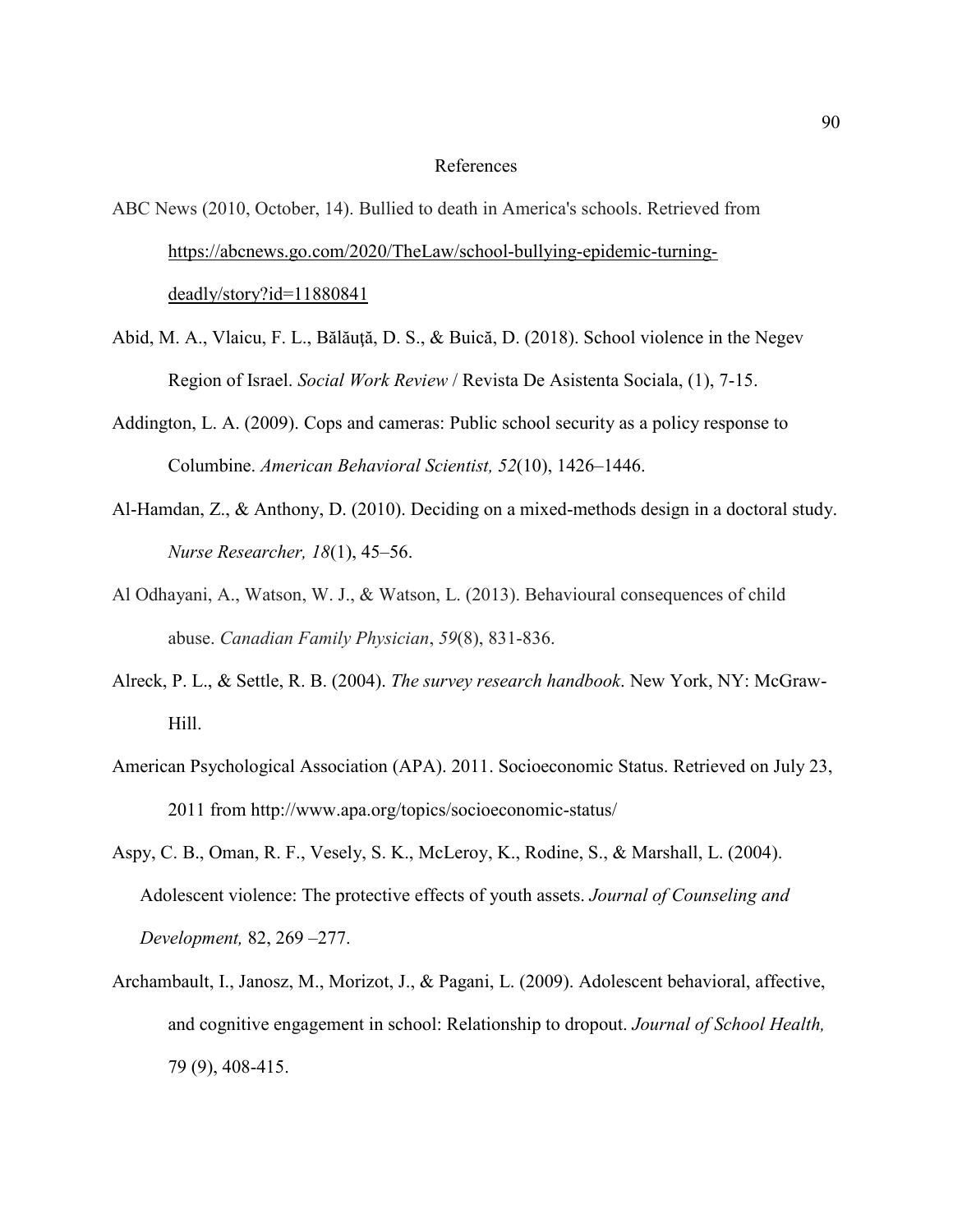- Astor, R. V., Benbenishty, R., Zeira, A., & Vinokur, A. (2002). School climate, observed risky behaviors, and victimization as predictors of high school students' fear and judgments of school violence as a problem. *Health Education and Behavior, 29,* 716. doi:10.1177/109019802237940
- Aussems, M. E., Boomsma, A., & Snijders, T. B. (2011). The use of quasi-experiments in the social sciences: A content analysis. *Quality & Quantity: International Journal of Methodology, 45*(1), 21‒42. doi:10.1007/s11135-009-9281-4.
- Bachman, R., Randolph, A., & Brown, B. L. (2011). Predicting perceptions of fear at school and going to and from school for African American and White students: The effects of school security measures. *Youth & Society*, 43(2), 705–726.
- Ballard, C. (1999). Violence prevention in Georgia's rural public-school systems: Perceptions of school superintendents. Retrieved from http://www.ag.auburn.edu/ auxiliary/srsa/pages/Articles/SRS%201997%2014%2091-109.pdf
- Barrett, K. L., Jennings, W. G., & Lynch, M. J. (2012). The relation between youth fear and avoidance of crime in school and academic experiences. *Journal of School Violence*, *11*(1), 1-20.
- Battin-Pearson, S., Newcomb, M. D., Abbott, R. D., Hill, K. G., Catalano, R. F., & Hawkins, J. D. (2000). Predictors of early high school dropout: A test of five theories. *Journal of Educational Psychology*, *92*(3), 568-582.
- Bauman, S. (2008). Victimization by bullying and harassment in high school: Findings from the 2005 Youth Risk Behavior Survey in a southwestern state. *Journal of School Violence*, *7*(3), 86‒104.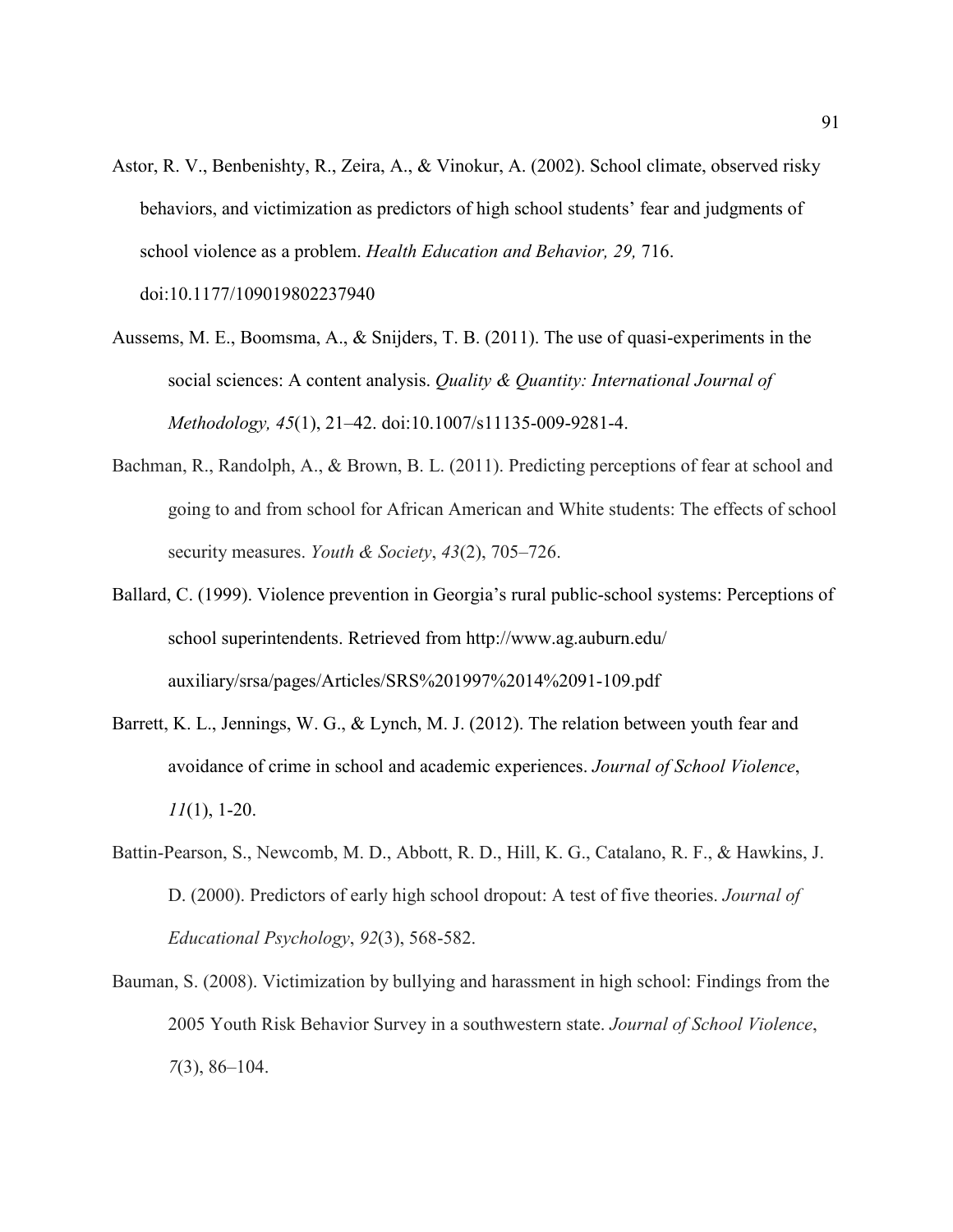- Beaty, L. A., & Alexeyev, E. B. (2008). The problem of school bullies: What the research tells us. *Adolescence, 43*(169), 1-10.
- Beland, L. P., & Kim, D. (2016). The effect of high school shootings on schools and student performance. *Educational Evaluation and Policy Analysis*, *38*(1), 113-126.
- Bell, A. J., Rosen, L. A., & Dynlacht, D. (1994). Truancy intervention. *Journal of Research and Development in Education, 57(3), 203–211.*
- Benbenishty, R., & Astor, R. (2008). School violence in an international context. *International Journal*, *60*.
- Beucher, L. G. (2009). Challenges in conducting qualitative research with individuals with dementia. *Research in Gerontological Nursing, 2*(1), 6–11.
- Blout, J. D., Rose, K. C., Suessmann, M., Coleman, K., Selekman, J., & National Association of School Nurses. (2012). *School Violence, Role of the School Nurse in Prevention. Issue Brief*. *National Association of School Nurses*. National Association of School Nurses. Retrieved from https://search-ebscohostcom.ezp.waldenulibrary.org/login.aspx?direct=true&db=eric&AN=ED539208&site=eds-
- Boesel, D., Alsalam, N., Smith, T. M., & National Library of Education, E. W. D. (1998). Educational and Labor Market Performance of GED Recipients. Research Synthesis. Retrieved from https://search-ebscohostcom.ezp.waldenulibrary.org/login.aspx?direct=true&db=eric&AN=ED416383&site=eds-

live&scope=site

live&scope=site

Bohn, CM. (2011). Predicting bullying among high school students using individual and school factors: Analysis of a national survey. Utah State University.Bootsup.org (2012).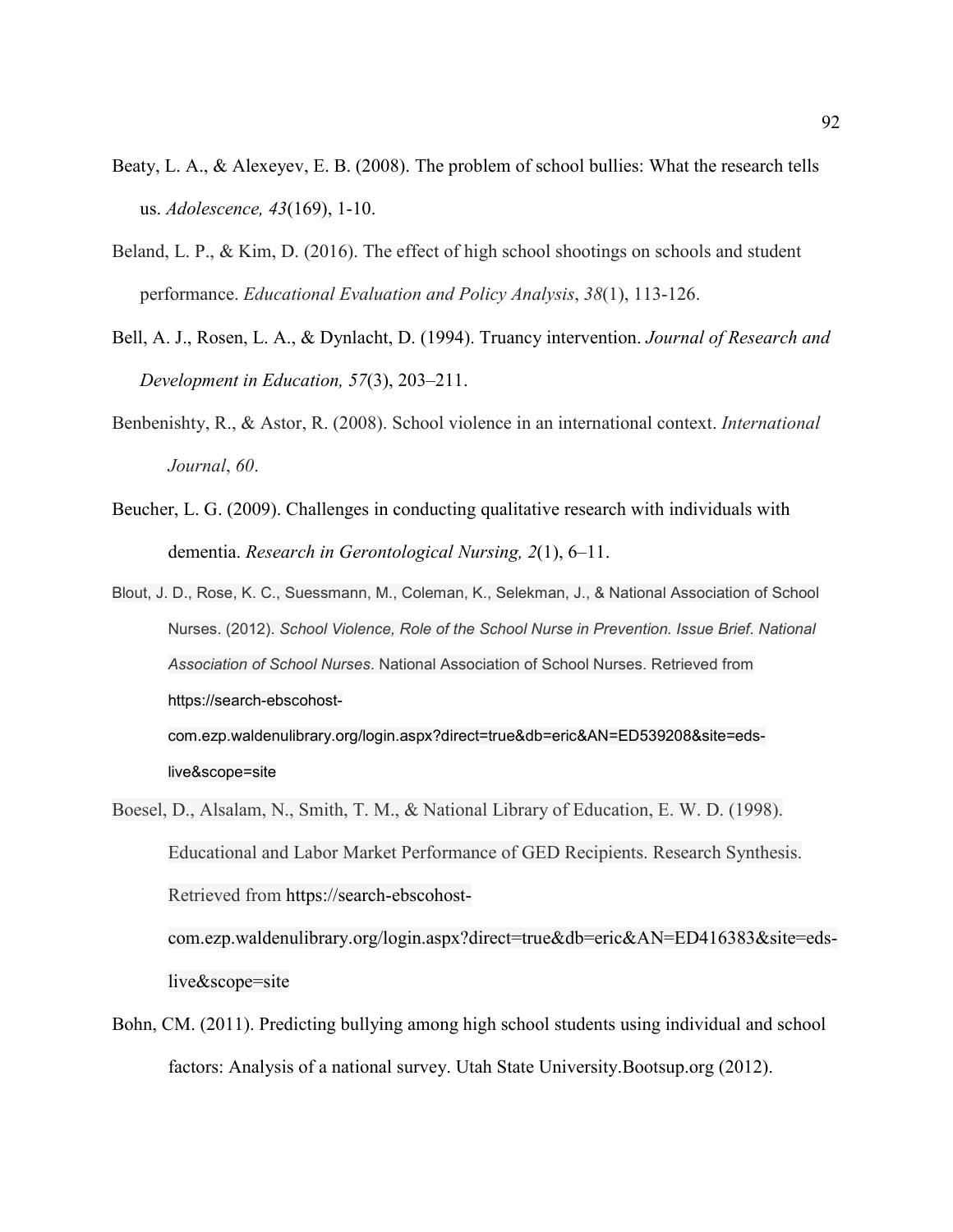America has a 28% high school dropout rate*.* Retrieved on May 15, 2014 from https://fellowshipoftheminds.com/2012/12/04/america-has-a-28-high-school-dropoutrate/

- Bradshaw, C. P., Sawyer, A. L., & O'Brennan, L. M. (2009). A social disorganization perspective on bullying-related attitudes and behaviors: The influence of school context. *American journal of community psychology*, *43*(3-4), 204-220.
- Bonanno, C. M., & Levenson, R. L. (2014). School shooters. History, current theoretical and empirical findings, and strategies for prevention. *Sage Open*, *4*(1), 2158244014525425.
- Borofsky, L. A., Kellerman, I., Baucom, B., Oliver, P. H., & Margolin, G. (2013). Community violence exposure and adolescents' school engagement and academic achievement over time. *Psychology of Violence*, *3*(4), 381.
- Borum, R., Cornell, D. G., Modzeleski, W. &Jimerson, S. R. (2010). What can be done about school shootings? A review of the evidence. *Educational Researcher*, 39(1), 27-29.
- Bosworth, K., Esperlage, D. L., & Simon, T. (1999). Factors associated with bullying behavior in middle school students. *Journal of Early Adolescence*, 19, 341–362.
- Bowen, K., & Bowen, L. (1999). Effects of crime and violence. *Journal of Adolescent Research 14*(3), 319‒334. doi:10.1177/0743558499143003
- Bowen, G. L., Richman, J. M., Brewster, A., & Bowen, N. K. (1998). Sense of school coherence, perceptions of danger at school, and teacher support among youth at risk of school failure. *Child & Adolescent Social Work Journal, 15, 273–286.*
- Bowen, G., & Van Dorn, R. (2002). Community violent crime rates and school danger. *Children and Schools, 24*, 90‒104.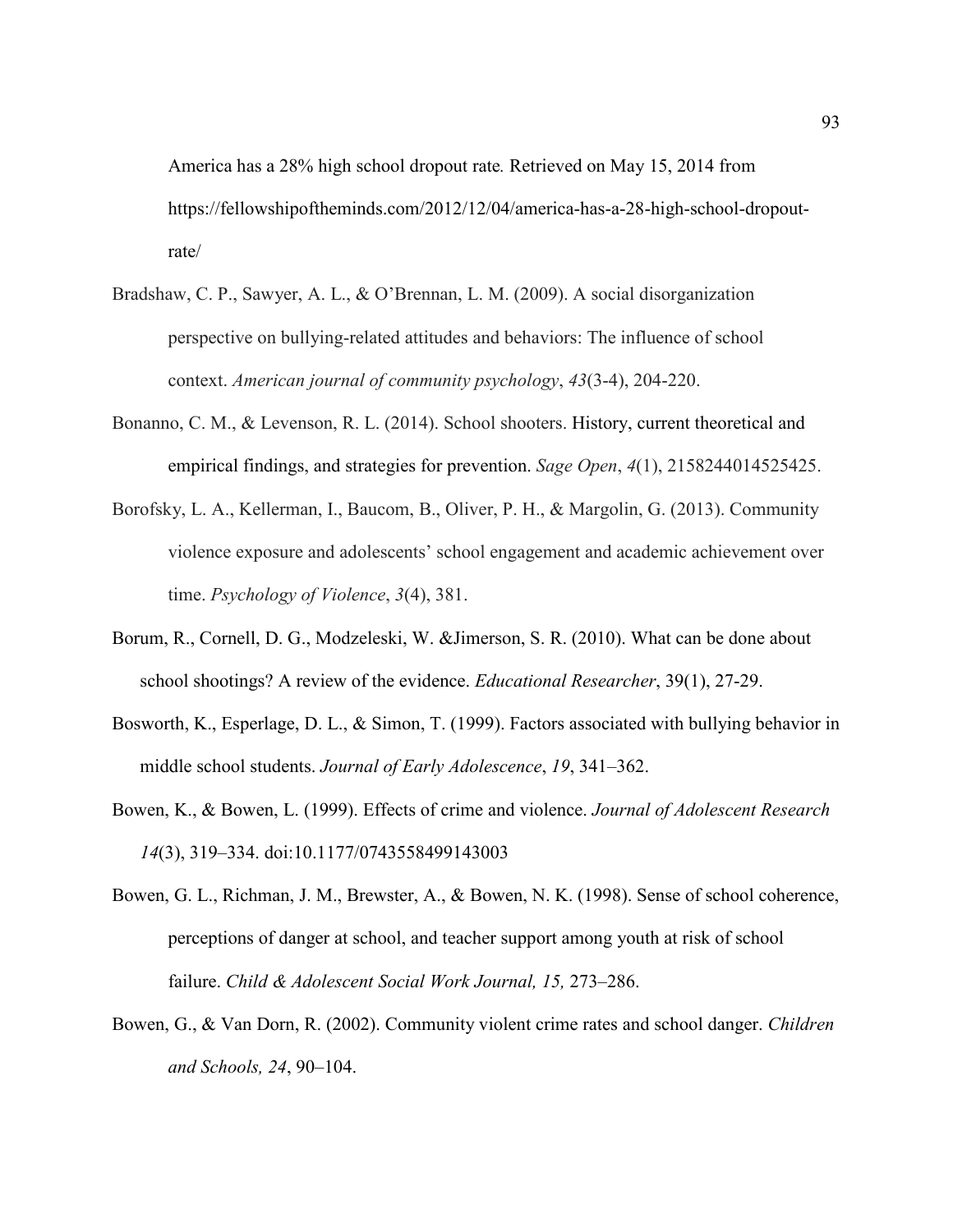- Brener N., Simon T., Krug, E., & Lowry R. (1999). Recent trends in violence-related behaviors among high school students in the United States. *Journal of the American Medical Association, 282*(5), 440‒446. doi:10.1001/jama.282.5.440
- Bridgeland, J. M., DiIulio Jr, J. J., & Morison, K. B. (2006). The silent epidemic: Perspectives of high school dropouts. *Civic Enterprises*. ERIC.ed.gov
- Bronfenbrenner U., Morris P. A. (2006). The bioecological model of human development. In R. M. Lerner (Ed.), *Handbook of child psychology* (Vol. 1), *Theoretical Models of Human Development* (6th ed. pp. 793–828.). (Hoboken, NJ: Wiley).
- Brownlee, K., & Whitley, J. (2010). Chris G. Anderson Edward P. Rawana. *The Alberta Journal of Educational Research*, *56*(4), 467-478.
- Bryman, A., Becker, S., & Sempik, J. (2008). Quality criteria for quantitative, qualitative and mixed methods research: A view from social policy. *International Journal of Social Research Methodology, 11*(4), 261–276.
- Bureau of Justice Statistics (1973). Data Collection: National Crime Victimization Survey (NCVS). Retrieved on July 16, 2016 from

http://www.bjs.gov/index.cfm?ty=dcdetail&iid=245

Bureau of Justice Statistics. (2013). Data collection: National Crime Victimization Survey (NCVS). Retrieved on December 2, 2018 from

https://www.bjs.gov/index.cfm?ty=dcdetail&iid=245#Methodology

Burton, P. (2008). Dealing with school violence in South Africa. *Centre for Justice and Crime*. Issue Paper No. 4, 1-16.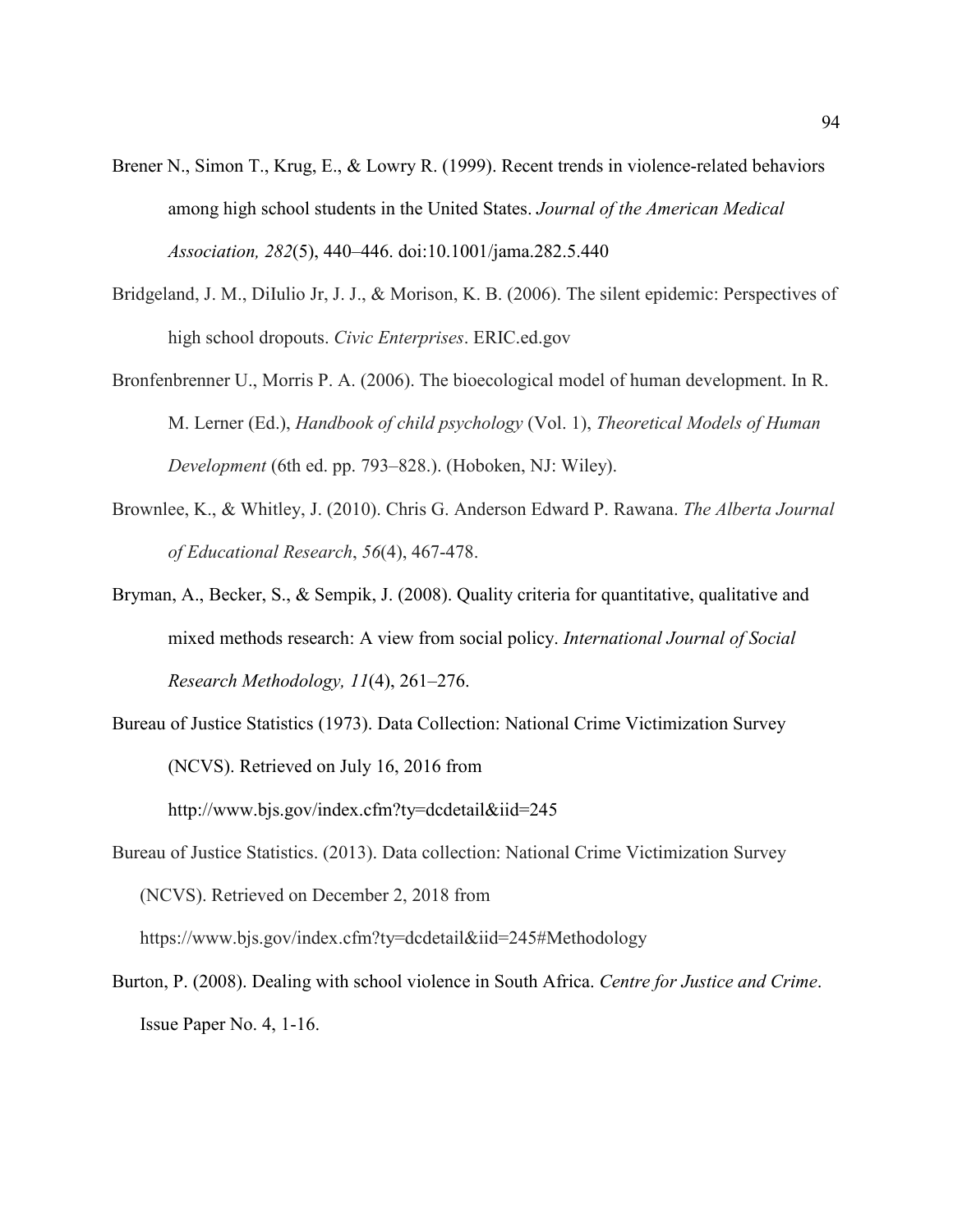Burton-Jones, A. (2009). Minimizing method bias through programmatic research. *MIS Quarterly, 33*, 445–447*.*

- Cameron, S. V., & Heckman, J. J. (1993). The nonequivalence of high school equivalents. *Journal of Labor Economics*, 11, 1–47.
- Cantor, D., & Wright, M. M. (2002). School crime patterns: A national profile of US public high schools using rates of crime reported to police. Report on the Study on School Violence and Prevention. (ERIC Document Reproduction Service No. 471 867). Rockville, MD: DIANE Publishing.
- Catherine, Y. Kim, D. J., & Losen, D.T. (2010). The School-to-Prison pipeline: Structuring legal reform. London: NTU Press.

Centers for Disease Control and Prevention, 2015. Fact sheet: understanding school violence [PDF File]. Retrieved on March 13, 2016 from http://www.cdc.gov/violenceprevention/pdf/School\_Violence\_Fact\_Sheet-a.pdf

- Clark, M., Borg, S., Calleja, G., Chircop, F., &Portelli, R. (2005). School attendance improvement. Ministry of Education, Youth and Employment, City, State. 7–10.
- Cohen, J. (1988). Statistical power analysis for the behavioral sciences (2nd ed.). Mahwah, NJ: Lawrence Erlbaum.
- Collier (2013). Maximum age for participation in the regular high school program. *The School Board of Collier County Bylaws & Policies*. Retrieved on May 30, 2018 from http://www.neola.com/collier-fl/search/policies/po5112.01.htm
- Cook, P. J., Gottfredson, D. C. & Na, C. (2010). School crime control and prevention. *Crime and Justice*, *39*(1), 313‒440.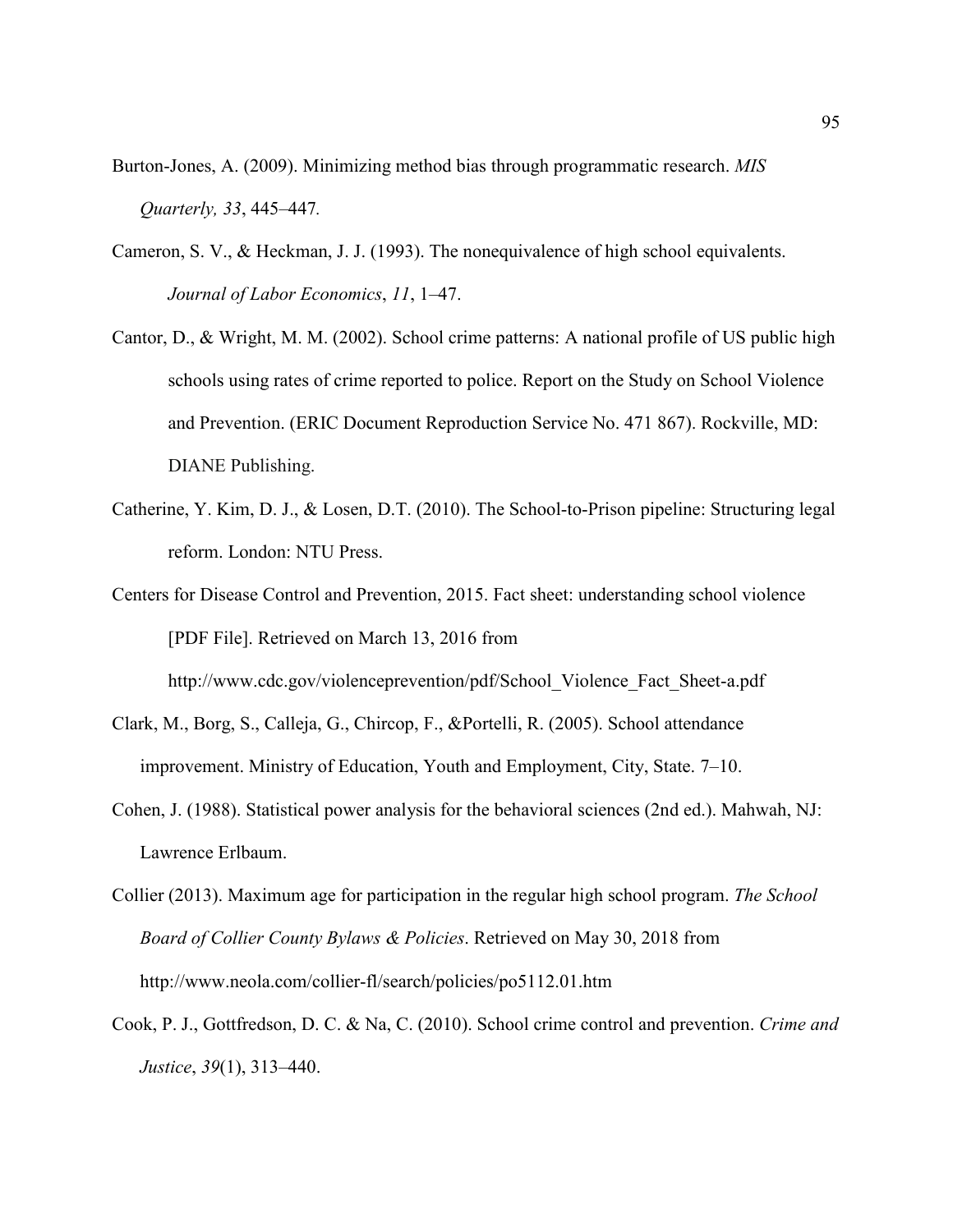Cornell, D., Gregory, A., Huang, F., & Fan, X. (2013). Perceived prevalence of teasing and bullying predicts high school dropout rates. *Journal of Educational Psychology*, *105*(1), 138.

Correia, D. (2013). Properties of violence. New York: University of Georgia Press.

- Creswell, J. W. (2005). Educational research: Planning, conducting, and evaluating quantitative and qualitative research*.* Upper Saddle River, NJ: *Pearson*.
- Centers for Disease Control and Prevention. (2012). Fact sheet: Understanding school violence*.* Washington DC: National Center for Injury Prevention and Control, Division of Violence Prevention.
- Centers for Disease Control and Prevention. (2014). Youth risk behavior surveillance United States, 2013. *MMWR, Surveillance Summaries 2014,* 63 (SS-4). Retrieved July 23, 2015 from www.cdc.gov/mmwr/pdf/ss/ss6304.pdf
- Centers for Disease Control and Prevention (2015). Understanding School Violence. Atlanta, GA: *National Center for Injury Prevention and Control*. Retrieved July 23, 2015 from www.cdc.gov/violenceprevention
- Centers for Disease Control and Prevention. (2016). Understanding school violence*.* Atlanta, GA: National Center for Injury Prevention and Control. Retrieved August 13, 2016 from https://www.cdc.gov/violenceprevention/pdf/school\_violence\_fact\_sheet-a.pdf
- Cohen, J. (1988). Statistical power analysis for the behavioral sciences (2nd ed.). Mahwah, NJ: Lawrence Erlbaum.
- Cook, P. J., Gottfredson, D. C., & Na, C. (2010). School crime control and prevention. *Crime and Justice*, *39*(1), 313-440.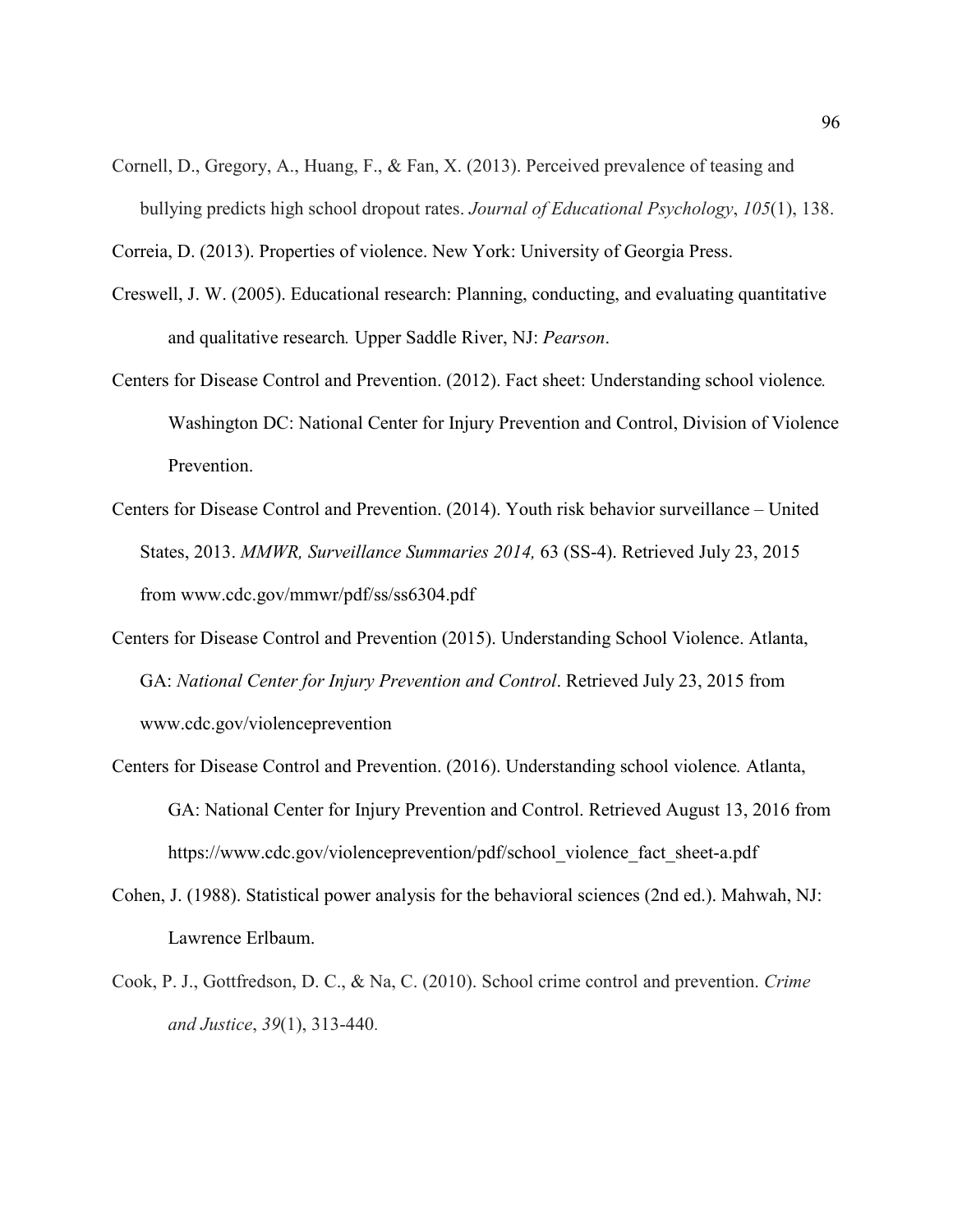- Cook, T., Murphy, R., & Hunt, H. (2000). Comer's school development program in Chicago: A theory-based evaluation. *American Educational Research Journal*, *37*, 535‒597.
- Cornell, D., Gregory, A., Huang, F., & Fan, X. (2013). Perceived prevalence of teasing and bullying predicts high school dropout rates. *Journal of Educational Psychology*, *105*(1), 138.
- Crissey, S. R., & Bauman, K. J. (2012). Measurement of high school equivalency credentials in census bureau surveys. SEHSD Working Paper Number 2012-3. Washington, DC: *United States Census Bureau*.
- Croninger, R. G., & Lee, V. E. (2001). Social capital and dropping out of high school: Benefits to at-risk students of teachers' support and guidance. *Teachers College Record, 103*, 548‒581.
- Crouch, J. L., Hanson, R. F., Saunders, B. E., Kilpatrick, D. G., & Resnick, H. S. (2000). Income, race/ethnicity, and exposure to violence in youth: Results from the National Survey of Adolescents. *Journal of Community Psychology*, 28(6), 625–641.
- Cuellar, M. J., Elswick, S. E., & Theriot, M. T. (2018). School Social Workers' Perceptions of School Safety and Security in Today's Schools: A Survey of Practitioners Across the United States. *Journal of School Violence*, *17*(3), 271-283.
- Dalton, B., Glennie, E., & Ingels, S. J. (2009). Late High School Dropouts: Characteristics, Experiences, and Changes Across Cohorts*.* Descriptive Analysis Report. NCES 2009- 307. Washington, DC: United States. *National Center for Education Statistics.*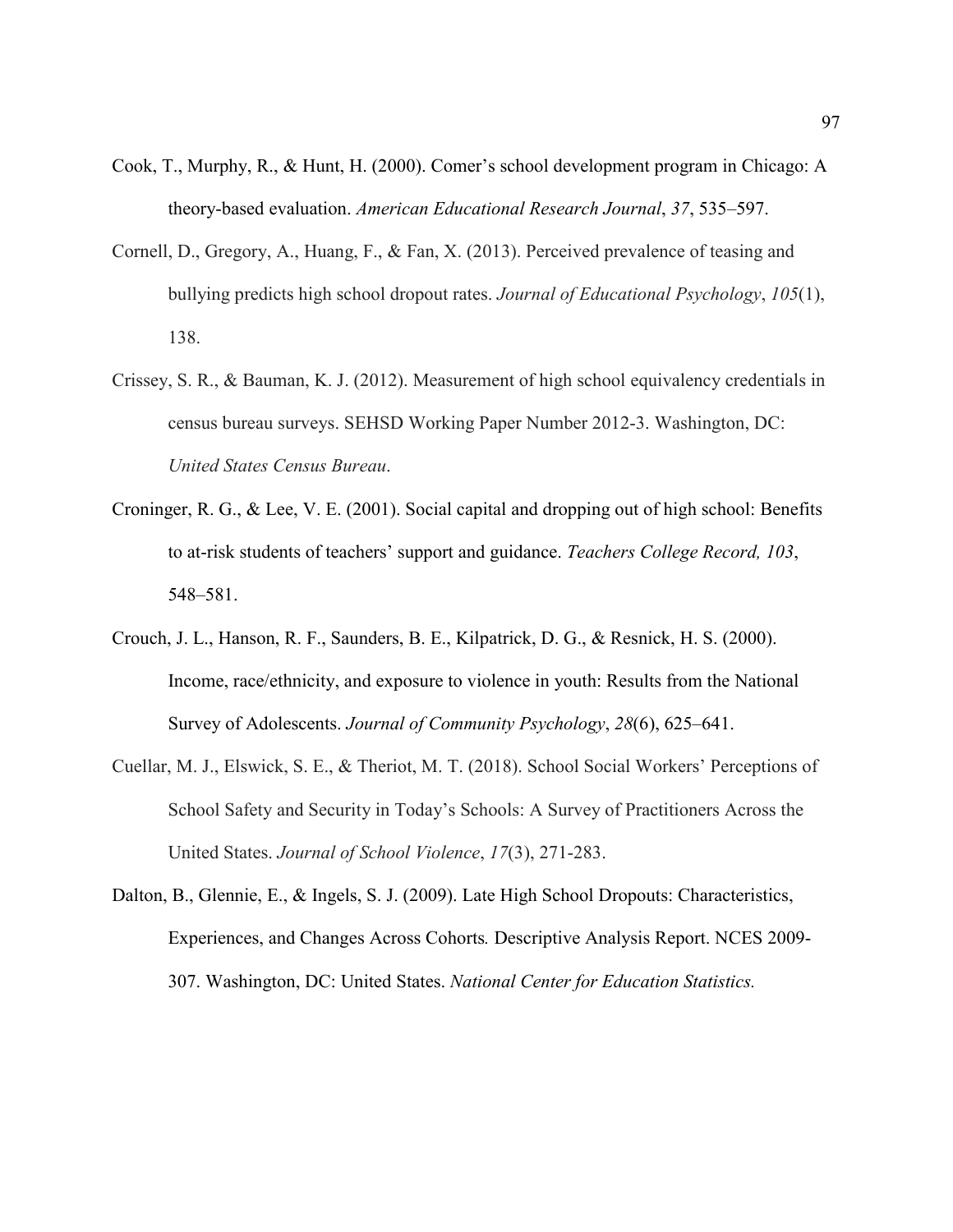- David-Ferdon, C., & Simon, T. R. (2014). *Preventing Youth Violence: Opportunities for Action.*  Atlanta, GA: National Center for Injury Prevention and Control. Retrieved July 23, 2015 from http://www.cdc.gov/violenceprevention/youthviolence/opportunities-foraction.html
- Devoe, J. F., Peter, K., Kaufman, P., Miller, A., Noonan, M., Snyder, T. D., & Baum, K. (2004). Indicators of School Crime and Safety, 2004. NCES 2005-002. Washington, DC: *National Center for Education Statistics.*
- Digest of Education Statistics, 2017. Digest of education statistics. Retrieved on September 30, 2018 from https://nces.ed.gov/programs/digest/
- Dodd, T. (2008). Quantitative and qualitative research data and their relevance to policy and practice. *Nurse Researcher, 15*(4), 7–14.
- Doerner, W.G. & Lab, S.P. (2010). *Victimology*. New York: Routledge.
- Dryfoos, J. G. (1990). *Adolescents at risk: Prevalence and prevention*. New York, NY: Oxford University Press.
- Durlak, J. A., Weissberg, R. P., Dymnicki, A. B., Taylor, R. D., & Schellinger, K. B. (2011). The impact of enhancing students' social and emotional learning: A meta-analysis of school-based universal interventions. *Child Development*,  $82(1)$ , 405–432.
- Dutton, M. A., & Greene, R. (2010). Resilience and crime victimization. *Journal of Traumatic Stress*, *23*(2), 215-222.
- Eisman, A. B., Stoddard, S. A., Heinze, J., Caldwell, C. H., & Zimmerman, M. A. (2015). Depressive symptoms, social support, and violence exposure among urban youth: A longitudinal study of resilience. *Developmental Psychology, 51*(9), 1307-1316. http://dx.doi.org/10.1037/a0039501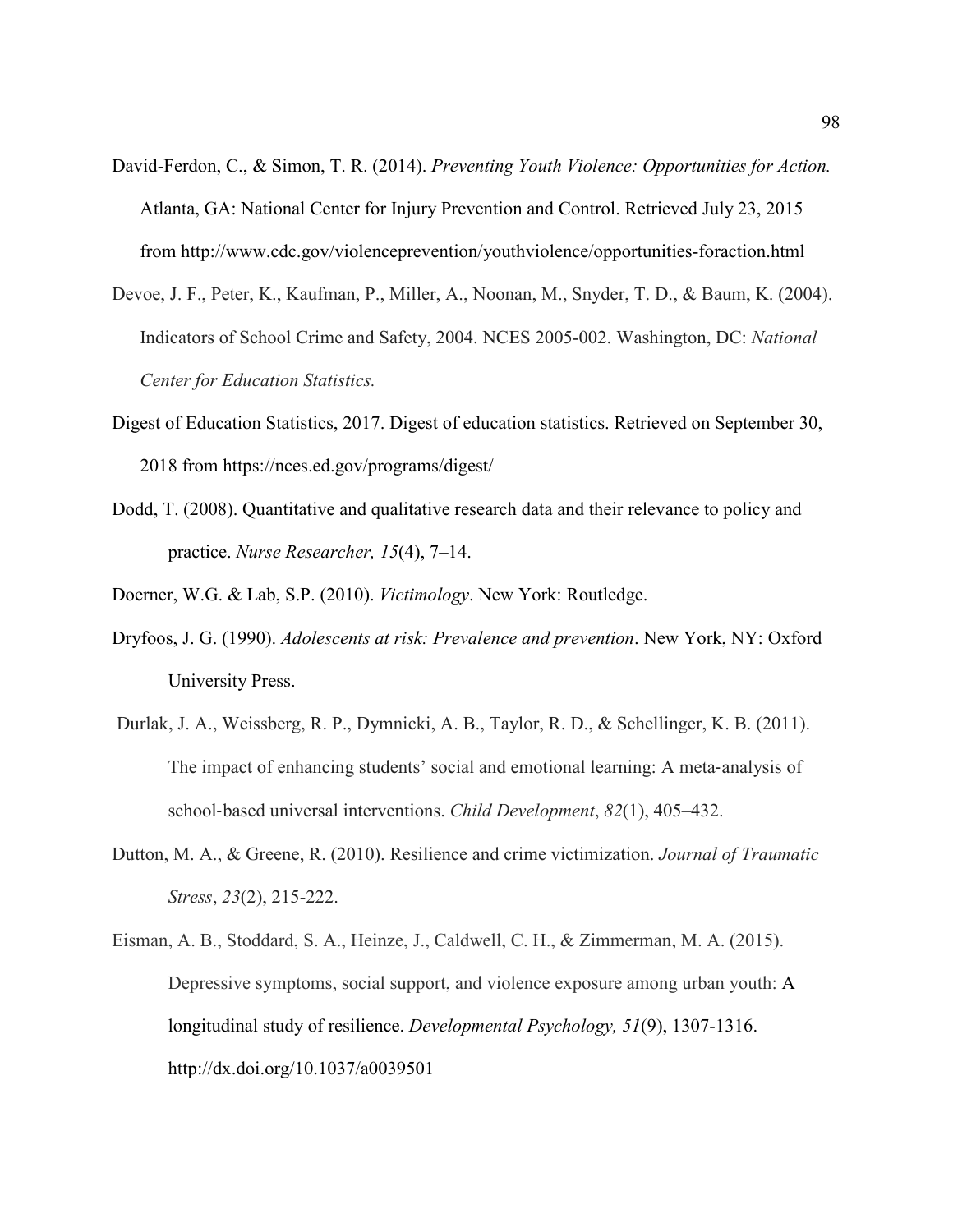- Erktin, E., Okcabol, R., & Ural, O. (2010). Examining school related factors leading to dropout through children's conceptions and experiences: Development of a scale for attitudes towards elementary school. *Journal of Psychologists and Counsellors in Schools*, *20*(1), 109-118.
- Evans, C., Fraser, M., & Cotter, K. (2014). The effectiveness of school-based bullying prevention programs: A systematic review. *Aggression & Violent Behavior*, *19*(5), 532- 544. doi:10.1016/j.avb.2014.07.004
- Evans, C., Smokowski, P., & Cotter, K. (2014). Cumulative bullying victimization: An investigation of the dose–response relationship between victimization and the associated mental health outcomes, social supports, and school experiences of rural adolescents. *Children and Youth Services Review*, *44*, 256-264.
- Everytown USA (n.d). Add title of what was retrieved. Retrieved on August 27, 2017 from https://everytownresearch.org/gunfire-in-school/
- Ewert, S., & Kominski, R. (2014). Measuring alternative educational credentials: 2012. Current Population Reports Series P70-138. *Washington, DC: United States Census Bureau.*
- Fallis, R., & Opotow, S. (2003). Are students failing school or are schools failing students? Class cutting in high school. *Journal of Social Issues, 5*9(1), 103–119.
- Faul, F., Erdfelder, E., Lang, A. , & Buchner, A. (2007). G\*Power 3: A flexible statistical power analysis program for the social, behavioral, and biomedical sciences. *Behavior Research Methods, 39, 175-191.*
- Freiberg, H. J. (1999). School climate. [electronic resource]: measuring, improving, and sustaining healthy learning environments. London; Philadelphia: *Falmer Press*, 1999.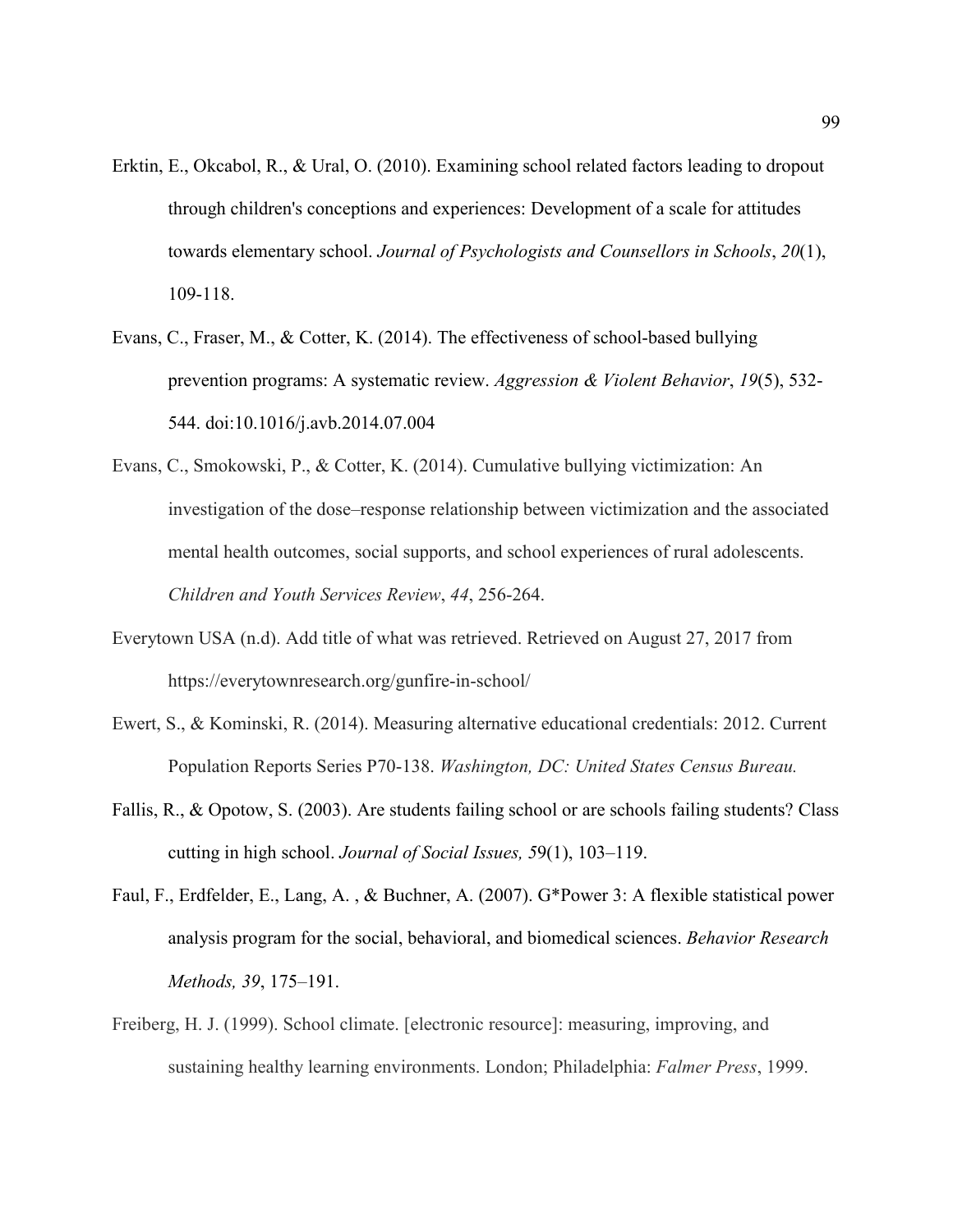Retrieved from https://search-ebscohost-

com.ezp.waldenulibrary.org/login.aspx?direct=true&db=cat06423a&AN=wal.EBC23738 9&site=eds-live&scope=site, 208-218.

- Furlong, M., & Morrison, G. (2000). The school in school violence definitions and facts. *Journal of Emotional and Behavioral Disorders*, *8*(2), 71‒82.
- George, D., & Mallery, P. (2000). SPSS for Windows step by step: A simple guide and reference, 10.0 update*.* Boston, MA: Allyn & Bacon.
- Georgia Advisory Committee to the United States Commission on Civil Rights. (2013). School Discipline. A Report of the Georgia Advisory Committee to the United States Commission on Civil Rights. Retrieved July 24, 2015 from http://www.usccr.gov/pubs/GA-SchoolDisciplineReport.pdf
- Georgia: Spotlight on Poverty and Opportunity. (2015). Retrieved July 24, 2015 from http://www.spotlightonpoverty.org/map-detail.aspx?state=georgia
- Gest, S. D., & Rodkin, P. C. (2011). Teaching practices and elementary classroom peer ecologies. *Journal of Applied Developmental Psychology*, *32*(5), 288-296.Glennie, E., Bonneau, K., Vandellen, M., & Dodge, K. A. (2012). Addition by subtraction: The relation between dropout rates and school-level academic achievement. *Teachers College record (1970)*, *114*(8), 1.
- Goddard, R. D., Sweetland, S. R., & Hoy, W. K. (2000). Academic emphasis of urban elementary schools and student achievement in reading and mathematics: A multilevel analysis. *Educational Administration Quarterly, 36, 683–702.*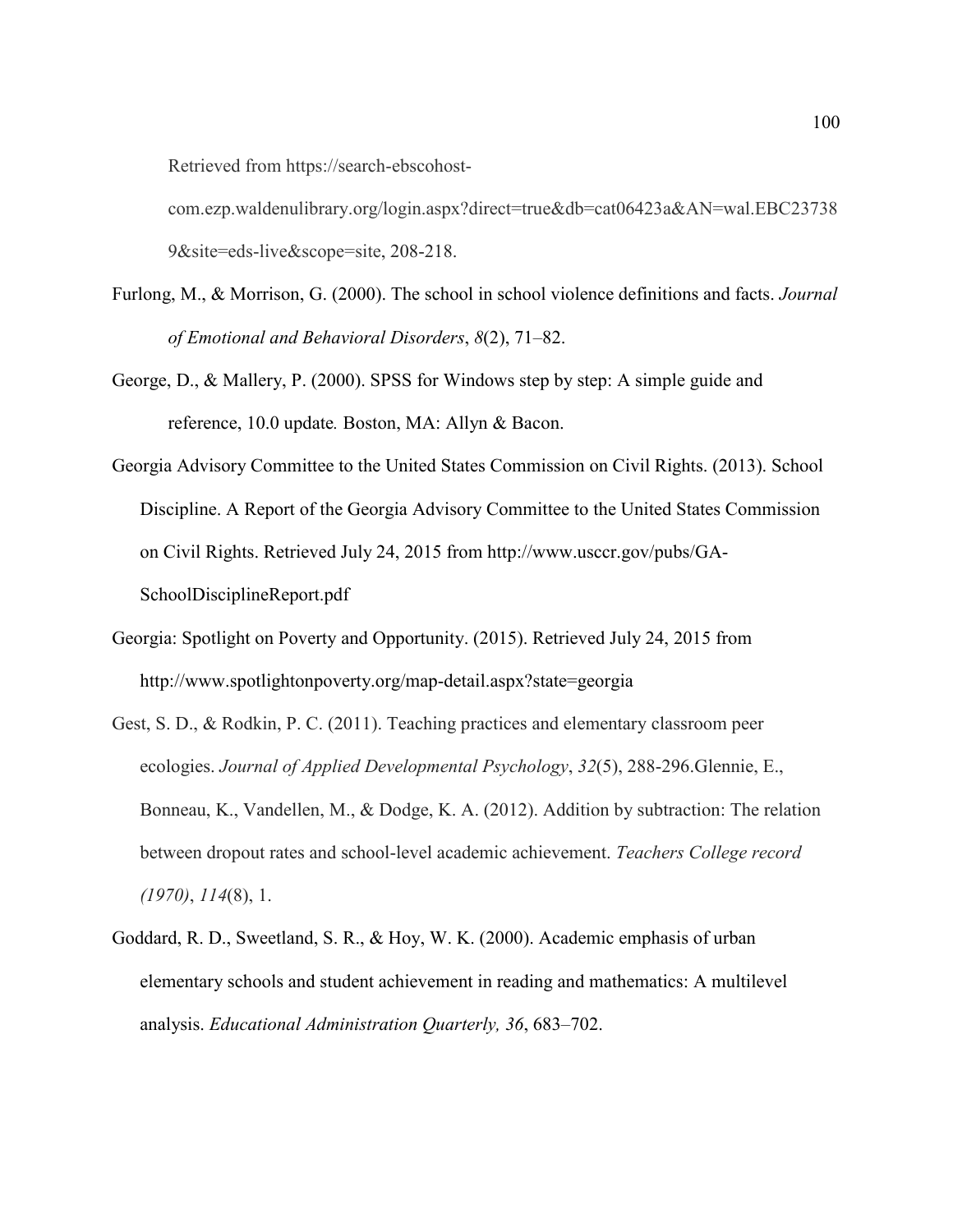- Greenbaum, S., Turner, B., & Stephens, R. D. (1988). *Set straight on bullies*. Los Angeles: Pepperdine University Press.
- Grigorenko, E.L. (2012). Grigorenko Handbook of Juvenile Forensic Psychology and Psychiatry. *London: Springer Science & Business Media*.
- Grotberg, E. H. (1999). Tapping your inner strength: How to find the resilience to deal with anything. *New Harbinger*.
- Guarte, J., & Barrios, E. (2006). Estimation under purposive sampling. *Communications in Statistics: Simulation & Computation, 35*(2), 277‒284.
- Gunderson, L. H., Allen, C. R., & Holling, C. S. (2009). Foundations of ecological resilience*,* (2nd ed.). New York: *Island Press*. ISBN-13: 978-1597265119.
- Heckman, J. J., & LaFontaine, P. A. (2010). The American high school graduation rate: Trends and levels. *Review of Economics and Statistics*, *92*, 244‒262.
- Hart, T. C., & Troshynski, E. I. (2016). Perceptions of stalking victimization among behaviorally defined victims. *The Wiley Handbook on the Psychology of Violence*, 158-178.
- Herrick, A. L., Stall, R., Goldhammer, H., Egan, J. E., & Mayer, K. H. (2014). Resilience as a research framework and as a cornerstone of prevention research for gay and bisexual men: Theory and evidence. *AIDS and Behavior*, *18*(1), 1-9.
- Hinton-Nelson, M., Roberts, M., & Snyder, C. (1996). Early adolescents exposed to violence: Hope and vulnerability to victimization. *American Journal Orthopsychiatry, 66, 346*— 353.
- Hong, J. S., & Eamon, M. K. (2012). Students' perceptions of unsafe schools: An ecological systems analysis. *Journal of Child and Family Studies, 21*, 428-438.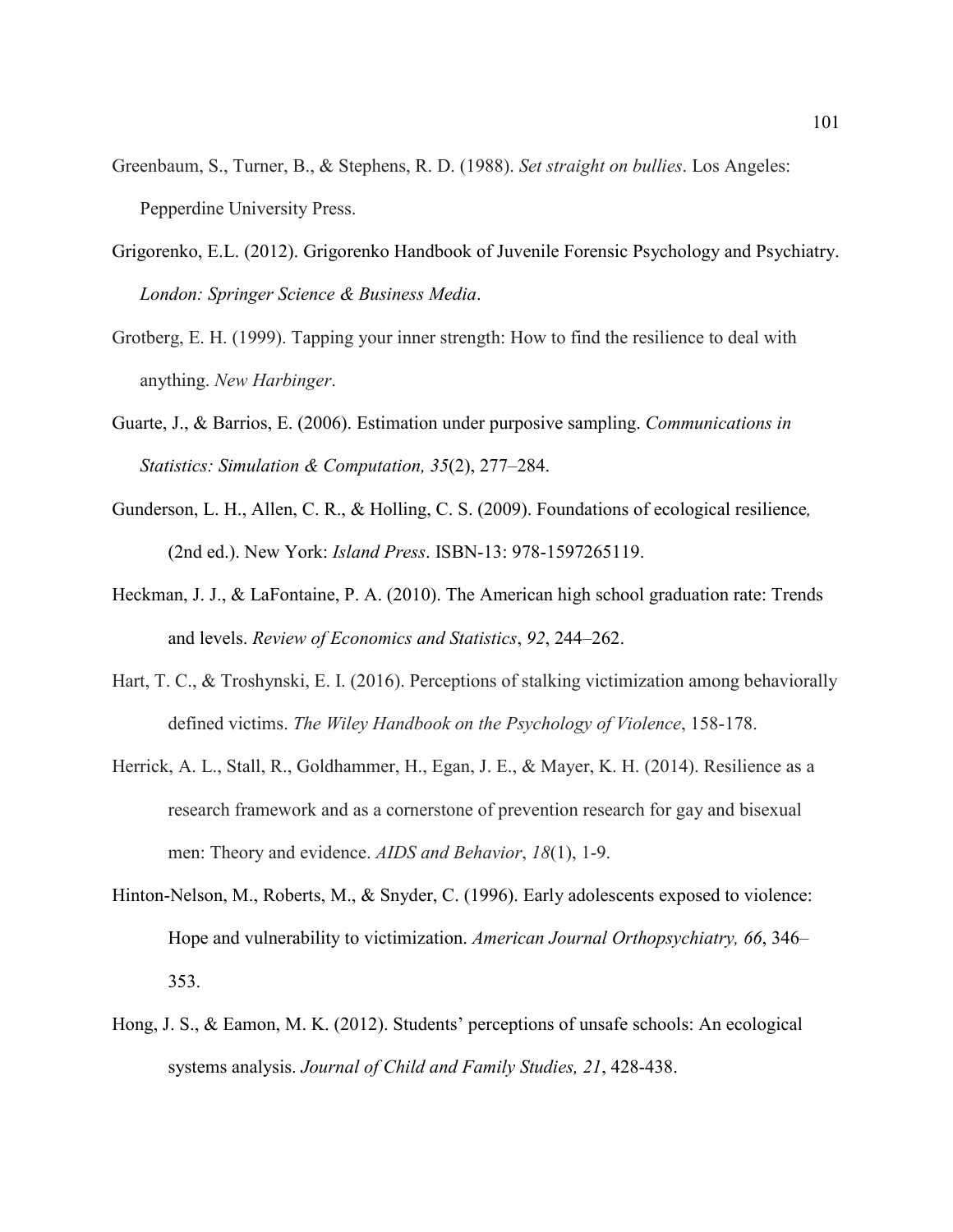- Houghton, C., Casey, D., Shaw, D., & Murphy, K. (2010). Ethical challenges in qualitative research: Examples from practice. *Nurse Researcher, 18*(1), 15–24.
- Hughes, M. R., Gaines, J. S., & Pryor, D. W. (2015). Staying away from school: Adolescents who miss school due to feeling unsafe. *Youth Violence and Juvenile Justice*, *13*(3), 270- 290.
- Huizinga, D., Loeber, R., & Thornberry, T. (1995). Urban delinquency and substance abuse: Initial findings*.* Washington, DC: *U.S. Department of Justice, Office of Justice Programs, Office of Juvenile Justice and Delinquency Prevention*.
- Hamarus, P., & Kaikkonen, P. (2008). School bullying as a creator of pupil peer pressure. *Educational Research*, *50*(4), 333-345.
- Iacoviello, B. M., & Charney, D. S. (2014). Psychosocial facets of resilience: implications for preventing post trauma psychopathology, treating trauma survivors, and enhancing community resilience. *European Journal of Psychotraumatology*, *5*(1), 23970.
- Institute of Education Sciences, National Center for Education Statistics (2018). Digest of education statistics. Retrieved on September 26, 2018 from https://nces.ed.gov/programs/digest/d17/tables/dt17\_228.10.asp

Institute of Education Sciences, National Center for Education Statistics (2018). Fast facts: Back to school statistics. Retrieved on September 26, 2018 from https://nces.ed.gov/fastfacts/display.asp?id=372Institute of Education Sciences, National Center for Education Statistics (2018). Trends in high school dropout and completion rates in the United States. Retrieved on September 26, 2018 from https://nces.ed.gov/programs/dropout/ind\_01.asp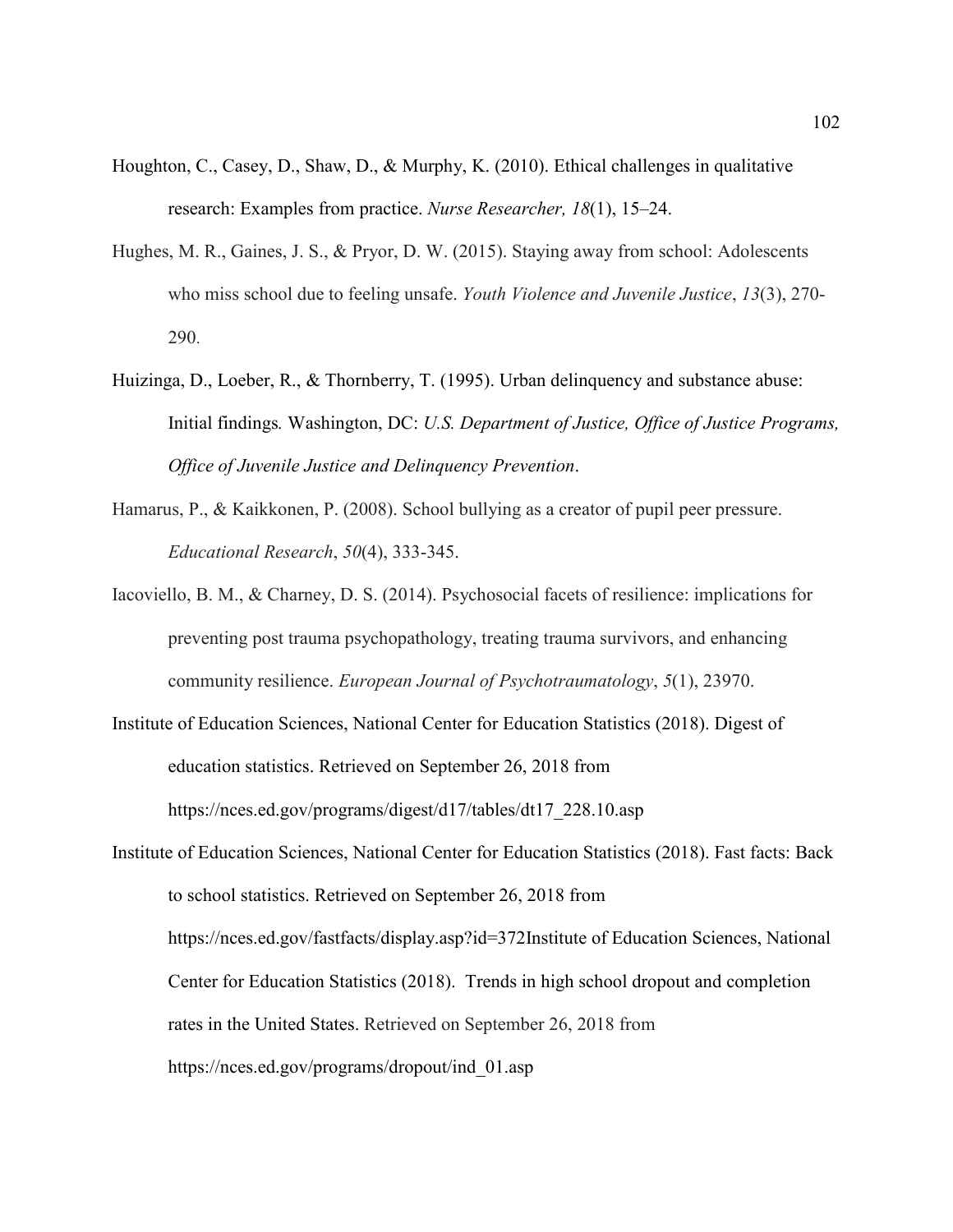- Ingul, J. M., Klöckner, C. A., Silverman, W. K., & Nordahl, H. M. (2012). Adolescent school absenteeism: Modelling social and individual risk factors. *Child Adolescent Mental Health*, *17*(2), 93–100.
- Jean Lee, S. K. (1992). Quantitative versus qualitative research methods: Two approaches to organization studies. *Asia Pacific Journal of Management*, 9(1), 87–94.
- Jobe-Shields, L., Cohen, R., & Parra, G. R. (2011). Patterns of change in children's loneliness. *Merrill-Palmer Quarterly, 57*(1), 25‒47.
- Johns, S. E. (2001). Using the Comer model to educate immigrant children. *Childhood Education, 77*, 268‒274.
- Johnston, M. P. (2017). Secondary data analysis: A method of which the time has come. *Qualitative and Quantitative Methods in Libraries*, *3*(3), 619-626.
- Kataoka, S., Langley, A. K., Wong, M., Baweja, S., & Stein, B. D. (2012). Responding to students with posttraumatic stress disorder in schools. *Child and Adolescent Psychiatric Clinics of North America*, *21*(1), 119‒133.
- Kaufman, P. G. (2013). How to Stop Bullying in Classrooms and Schools: Using Social Architecture to Prevent, Lessen and End Bullying. New York: Rutledge.
- Kearney, C. A. (2006). Solutions to School Refusal for Parents and Kids. *Current Psychiatry*, *5*(12), 67-78.
- Kearney, C. (2007). School absenteeism and school refusal behavior in youth: A contemporary review. Retrieved from http://www.sciencedirect.com/ science/article/pii/S027273580700133X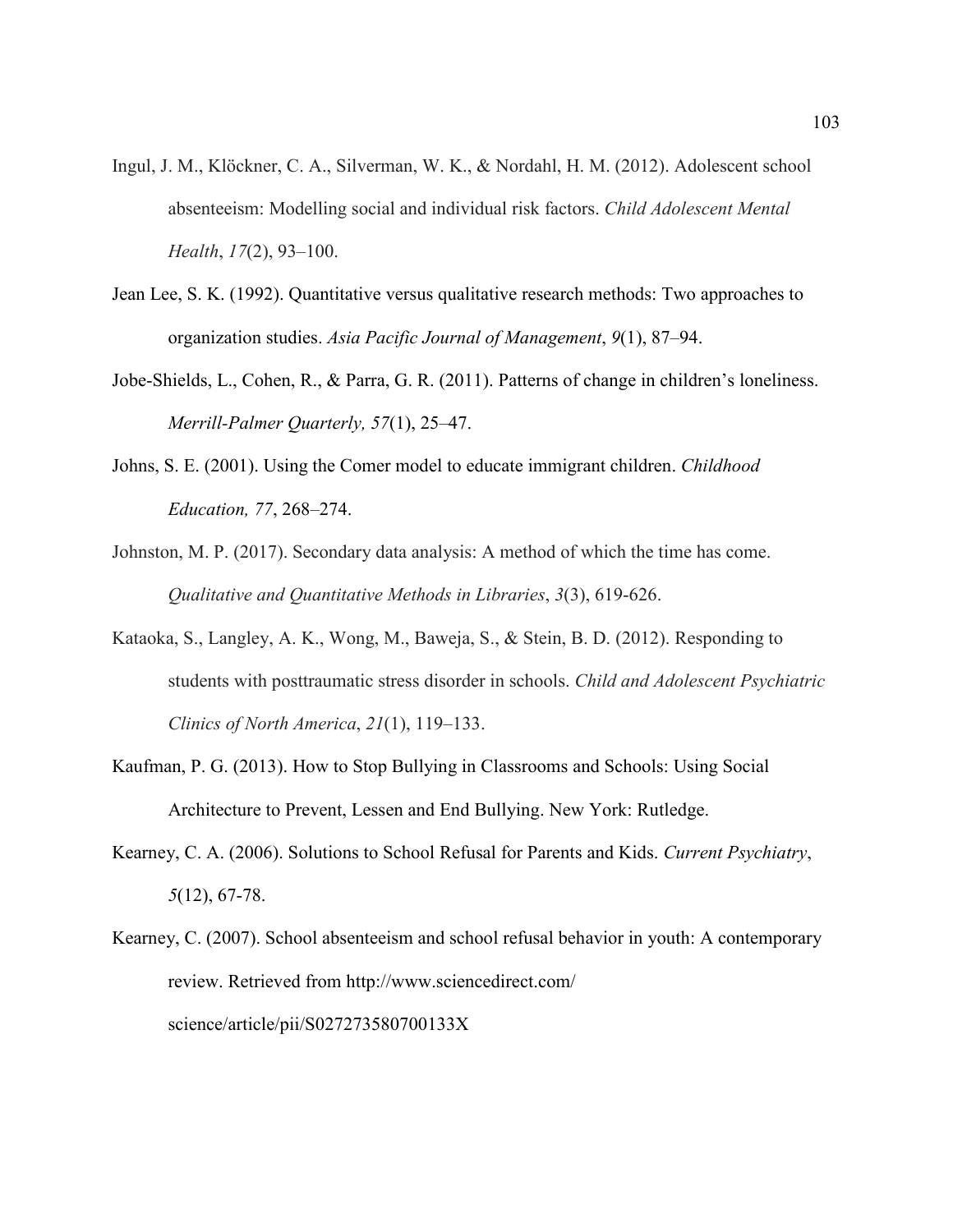- Kearney, C. A. (2008). School absenteeism and school refusal behavior in youth: A contemporary review. *Clinical Psychology Review*, 28(3), 451–471.
- Kingery, P. M., Coggeshall, M. B., & Alford, A. A. (1998). Violence at school: Recent evidence from four national surveys. *Psychology in the Schools*, *35*(3), 247-258.
- Kingston, B., Huizinga, D., & Elliott, D. S. (2009). A test of social disorganization theory in high-risk urban neighborhoods. *Youth & Society*, *41*(1), 53-79.
- Kogan, S. M., Luo, Z., Murry, V. M., & Brody, G. H. (2005). Risk and protective factors for substance use among African American high school dropouts. *Psychology of Addictive Behaviors, 19*, 382−391.
- Kokko, K., Tremblay, R. E., Lacourse, E., Nagin, D. S., & Vitaro, F. (2006). Trajectories of prosocial behavior and physical aggression in middle childhood: Links to adolescent school dropout and physical violence. *Journal of Research on Adolescence*, *16*(3), 403−428.
- LeMoine, K., & Labelle, J. (2014). What Are the Effective Interventions for Building Resilience Among At-risk Youth. *Peel Public Health*. Retrieved on June 10, 2018 from https://www.peelregion.ca/health/library/pdf/rapid-review-resilience-at-risk-youth.pdf
- Langton, L., Berzofsky, M., Krebs, C. P., & Smiley-McDonald, H. (2012). Victimizations not reported to the police, 2006-2010. Washington, DC: US Department of Justice, Office of Justice Programs, Bureau of Justice Statistics.
- Lau, U., & Van Niekerk, A. (2011). Restorying the self: an exploration of young burn survivors' narratives of resilience. *Qualitative Health Research*, *21*(9), 1165-1181.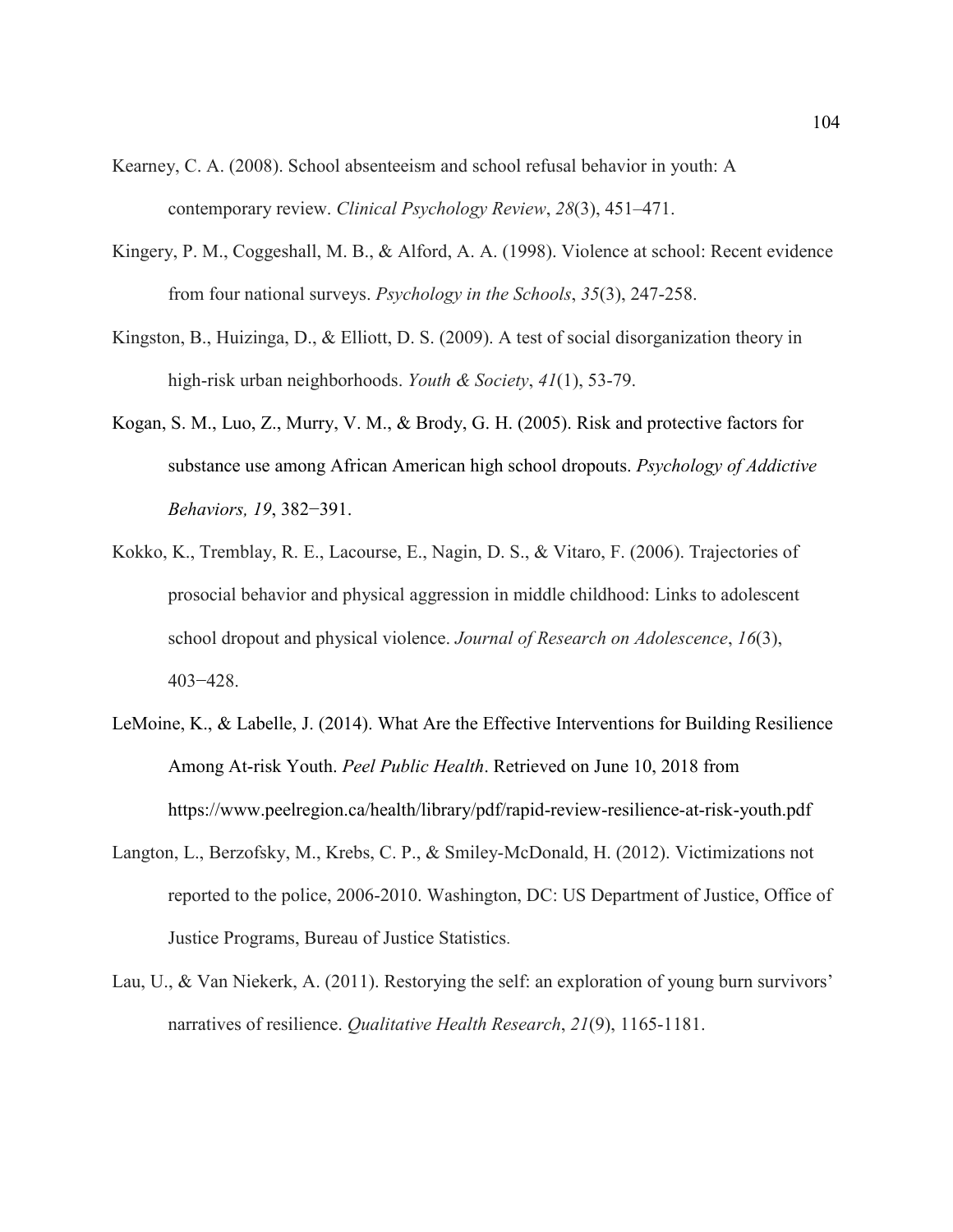- Lee, T. Y., Cheung, C. K., & Kwong, W. M. (2012). Resilience as a Positive Youth Development Construct: A Conceptual Review. *The Scientific World Journal,* 2012 (390450), 1-8. doi:10.1100/2012/390450
- Levin, J., & Madfis, E. (2009). Mass murder at school and cumulative strain: A sequential model. *American Behavioral Scientist, 52*, 1227-1245. doi:10.1177/0002764209332543
- Lewallen, T. C., Hunt, H., Potts-Datema, W., Zaza, S., & Giles, W. (2015). The Whole School, Whole Community, Whole Child model: A new approach for improving educational attainment and healthy development for students. *Journal of School Health, 85*(11), 729- 739.
- Liebenberg, L., Ungar, M., & Van de Vijver, F. (2011). Validation of the child and youth resilience measure-28 (CYRM-28) among Canadian youth. *Research on Social Work Practice, 22*(2), 219-226.
- Lindman, H. R. (1974). Analysis of variance in complex experimental designs. San Francisco, CA: *W. H. Freeman & Co*.
- Longobardi, C., Prino, L. E., Marengo, D., & Settanni, M. (2016). Student-teacher relationships as a protective factor for school adjustment during the transition from middle to high school. *Frontiers in psychology*, *7*, 1988.
- Lynch, M. J., & Boggess, L. N. (2015). Ecocities, Crime, and Justice: Ecocity Theory, Social Disorganization, and Green Criminology. *Sociological Spectrum*, *35*(4), 309-328.
- Mardesic, A. P. (2015). The effects of neighborhood characteristics on school crime and academic achievement (Doctoral dissertation, California State University, Long Beach).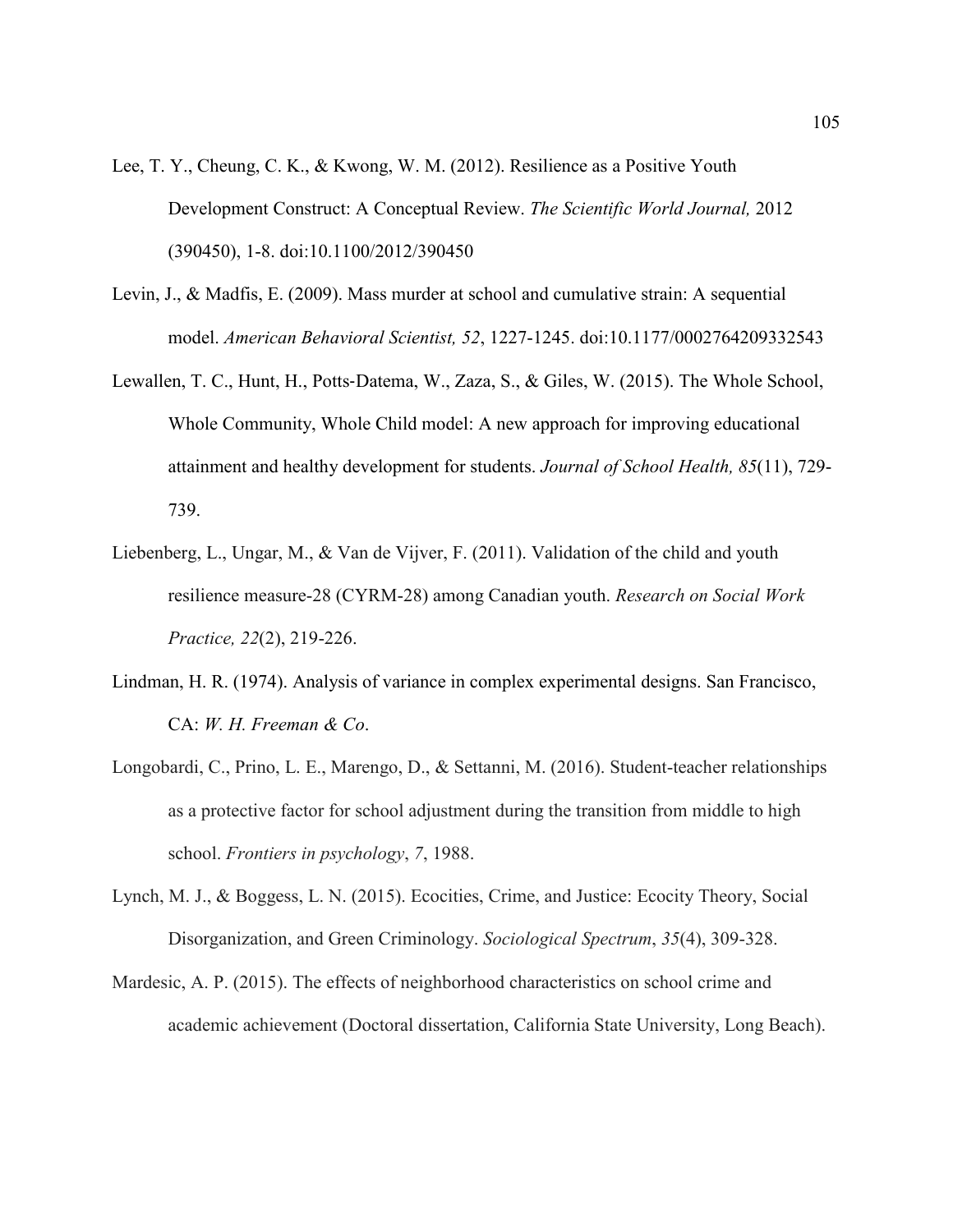- Marquessa, L.C. (2011). Ethnicity, gender, and high school dropouts. New York: Western Carolina University Press.
- Messacar, D., & Oreopoulos, P. (2013). Staying in school: A proposal for raising high-school graduation rates. *Issues in Science and Technology*, *29*(2), 55-61.
- Michel, L. R., & Roy, J. (2006). Rethinking high school graduation rates and trends. Washington, DC: *Economic Policy Institute*.
- Miringoff, M. (2014). America's social health: Putting ocial issues back on the public agenda. New York: *Routledge*.
- Mitchell, J. M. (2014). The encyclopedia of theoretical criminology. London: *Wiley Publishers*.
- Mooij, T., & Fettelaar, D. (2013). School and pupil effects on secondary pupils' feelings of safety in school, around school, and at home. *Journal of Interpersonal Violence*, *28*(6), 1240−1266.
- R. E., Musu-Gillette L., Robers S., Zhang A. (2015). Indicators of school crime and safety*: 2014.* Washington, DC: National Center for Education Statistics, U.S. Department of Education, and Bureau of Justice Statistics, Office of Justice Programs, U.S. Department of Justice.
- Murnane, R. J., Willett, J. B., & Tyler, J. H. (2000). Who benefits from obtaining a GED? Evidence from high school and beyond. *Review of Economics and Statistics, 82*, 23−37.
- Mustaine, E. E., Tewksbury, R., Huff-Corzine, L., Corzine, J., & Marshall, H. (2014). Community characteristics and child sexual assault: Social disorganization and age. *Journal of Criminal Justice*, *42*(2), 173-183.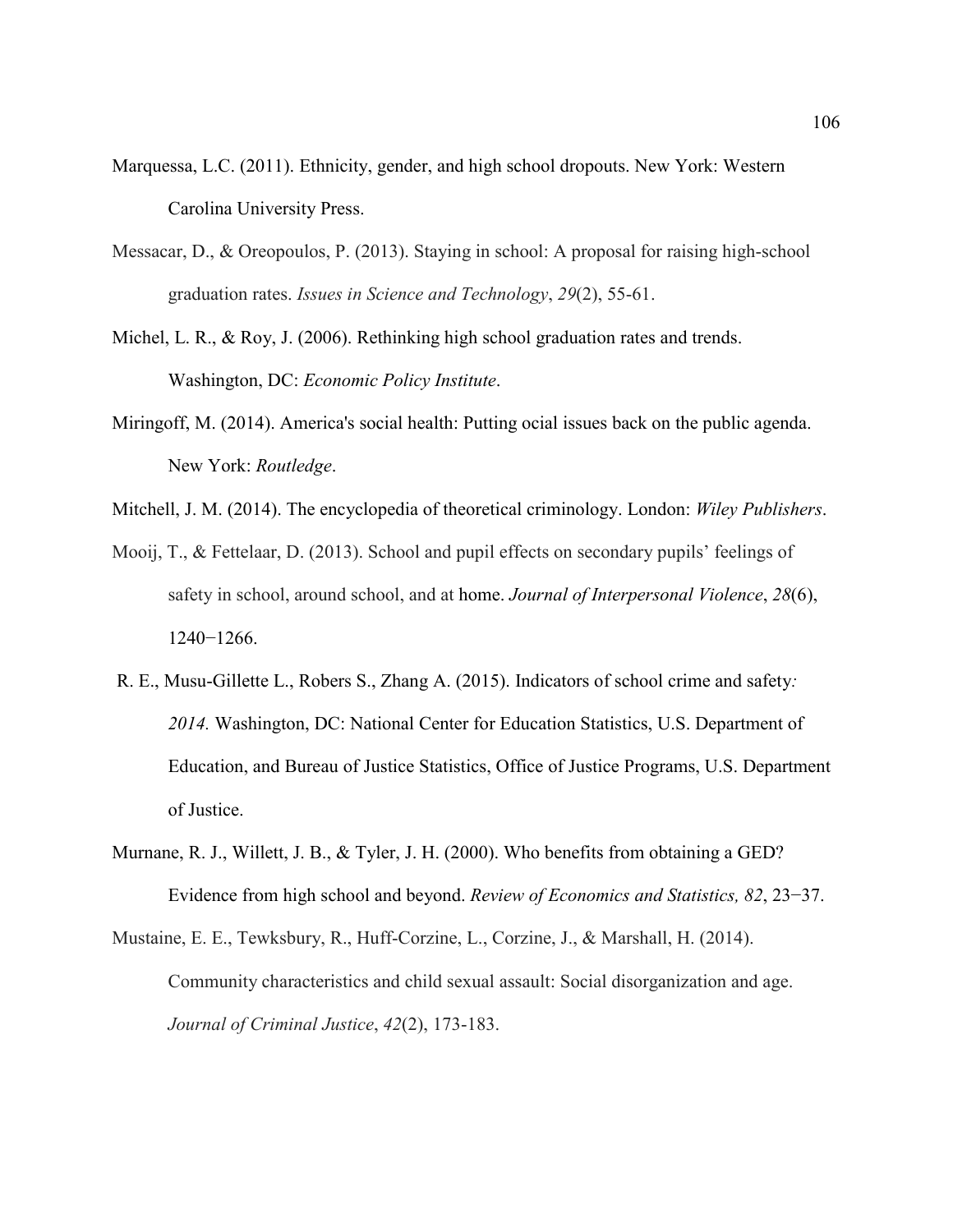- Nansel, T. R., Overpeck, M., Pilla, R. S., Ruan, W. J., Simons-Morton, B., & Scheidt, P. (2001). Bullying behaviors among US youth: Prevalence and association with psychosocial adjustment. *Journal of the American Medical Association*, *285*(16), 2094-2100.
- Nash, J. K. (2002). Neighborhood effects on sense of coherence and educational behavior in students at risk of school failure. *Children and Schools, 24*, 73−89.
- Nash, J. K., & Bowen, G. L. (1999). Perceived crime and informal social control in the neighborhood as a context for adolescent behavior: A risk and resilience perspective. *Social Work Research*, *23*(3), 171-186.
- National Association of School Psychologist (2015). School violence prevention: Tips for parents & educators. Retrieved on June 5, 2018 from https://www.nasponline.org/resources-and-publications/resources/school-safety andcrisis/school-violence-prevention/school-violence-prevention-tips-for-parents-andeducators
- National Center for Education Statistics. (2016). Indicators of school crime and safety: 2016. Washington, DC: U.S. *Department of Education*.
- National Center for Education Statistics. (2006b). *The condition of education 2006*. Washington, DC: U.S. Department of Education.

National Center for Education Statistics. (2018). Trends in high school dropout and completion rates in the United States. Retrieved from

https://nces.ed.gov/pubs2011/dropout08/findings3.asp

National Centre for Education Statistics. (2015). Back to school statistics*.* Retrieved July 23, 2015 from https://nces.ed.gov/fastfacts/display.asp?id=372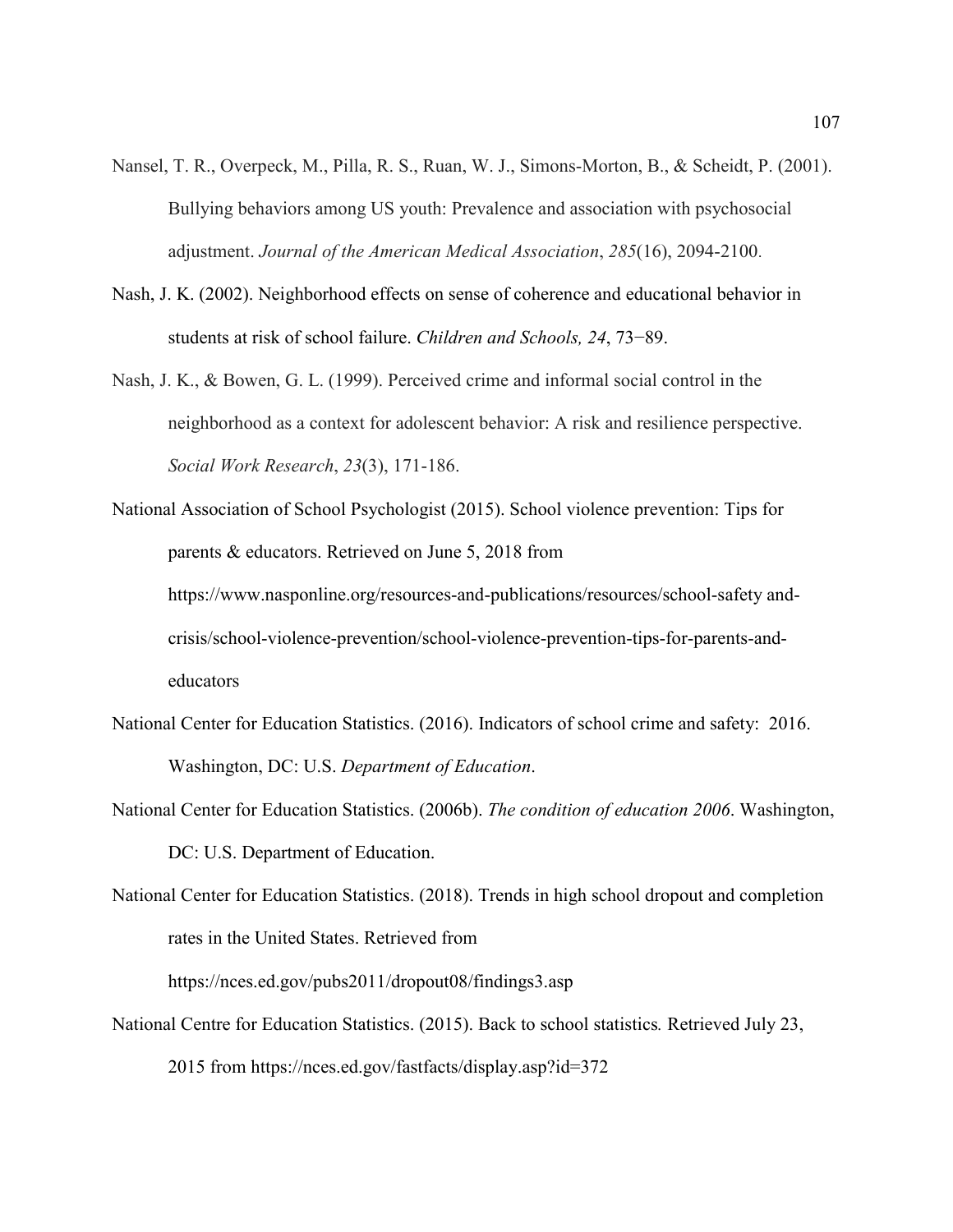Navarro, N. (2012). Trauma symptoms in adults exposed to gang and community violence: New York: *Chicago School of Professional Psychology Press*.

Nazir, T., & Piskin, M. (2015). *School Bullying: Effecting Childs Mental Health*.

- Neiman, S., & Hill, M. R. (2011). Crime, violence, discipline, and safety in US public schools: Findings from the School Survey on Crime and Safety, 2009-2010. National Center for Education Statistics, Institute of Education Sciences, US Department of Education.
- O'Brien, K. M., Berzin, S. C., Kelly, M. S., Frey, A. J., Alvarez, M. E., & Shaffer, G. L. (2011). School social work with students with mental health problems: Examining different practice approaches. *Children & Schools*, *33*(2), 97-105.
- Olweus, D. (1993). Victimization by peers: Antecedents and long-term outcomes. *Social withdrawal, inhibition, and shyness in childhood*, *315*, 341.
- Payne, A. A., Gottfredson, D. C., &Gottfredson, G. D. (2003). Schools as Communities: The Relationship Between Communal School Organization, Student Bonding, and School Disorder. *Criminology*, *41*, 749–778.
- Peguero, A. A. (2011). Violence, schools, and dropping out: Racial and ethnic disparities in the educational consequence of student victimization. *Journal of interpersonal violence*, *26*(18), 3753-3772.
- Peng, C. J., Lee, K. L., & Ingersoll, G. M. (2002). An introduction to logistic regression analysis and reporting. *Journal of Educational Research, 96*(1), 3.
- Potter, L.K. (2015). How can we expect students to learn if they don't feel safe? *Red State*. Retrieved June 4, 2018 from

.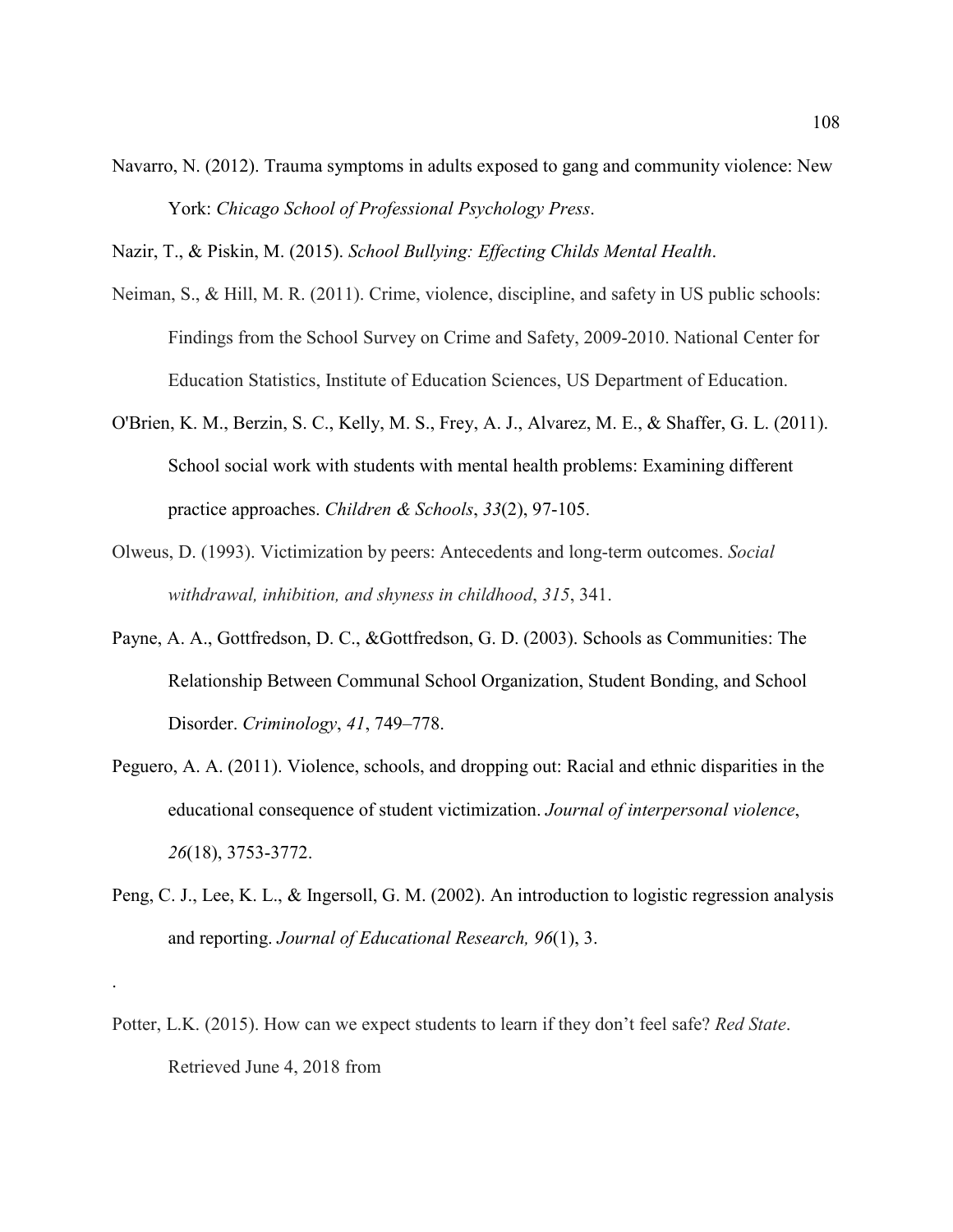https://www.redstate.com/diary/laurakfillault/2015/02/10/can-expect-students-learn-dontfeel-safe/#disqus-comments

- Ramirez, M., Wu, Y., Kataoka, S., Wong, M., Yang, J., Peek-Asa, C., & Stein, B. (2012). Youth violence across multiple dimensions: a study of violence, absenteeism, and suspensions among middle school children. *The Journal of Pediatrics*, *161*(3), 542-546.
- Randa, R., & Reyns, B. W. (2014). Cyberbullying victimization and adaptive avoidance behaviors at school. *Victims & Offenders*, *9*(3), 255-275.
- Randa, R., & Wilcox, P. (2010). School disorder, victimization, and general v. place-specific student avoidance. *Journal of Criminal Justice*, *38*, 854–861.
- Reis, S. M., Colbert, R. D., & Hébert, T. P. (2004). Understanding resilience in diverse, talented students in an urban high school. *Roeper Review*, *27*(2), 110-120.
- Richards, D. (2014 March 28). Georgia schools report tens of thousands of fights annually. *11Alive, Atlanta*. Retrieved July 24, 2015 from

http://www.11alive.com/story/news/local/2014/03/27/georgia-schools-fights/6985969/

- Robers, S., Kemp, J., Rathbun, A., and Morgan, R.E. (2014). Indicators of school crime and safety: 2013 (NCES 2014-042/NCJ 243299). National Center for Education Statistics, U.S. Department of Education, and Bureau of Justice Statistics, Office of Justice Programs, U.S. Department of Justice. Washington, DC.
- Robers, S., Zhang, J., Truman, J., & Snyder, T. D. (2012)*.* (NCES 2012-002/NCJ 236021). National Centre for Education Statistics, U.S. Department of Education, and Bureau of Justice Statistics, Office of Justice Programs, U.S. Department of Justice. Washington, DC.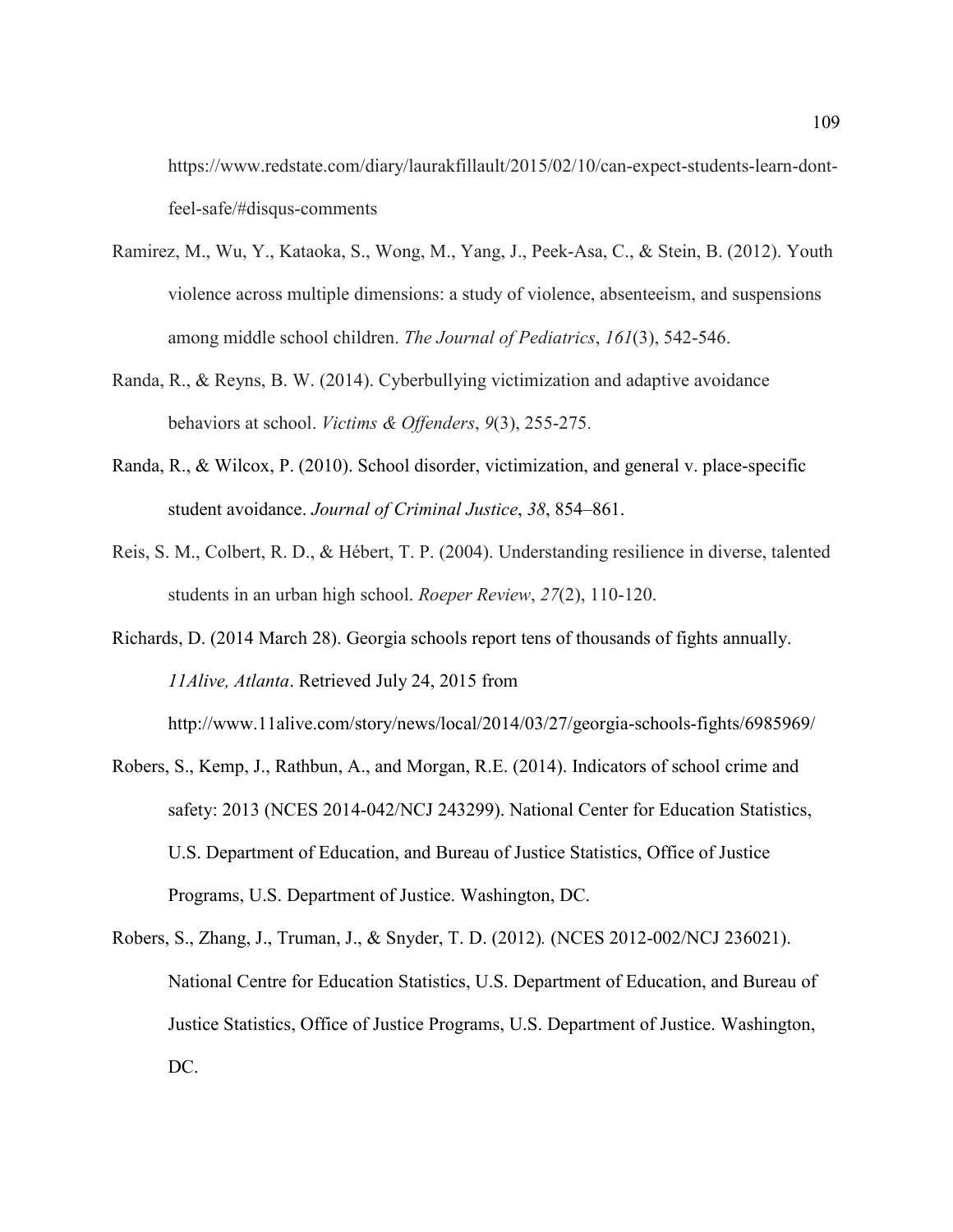- Robers, S., Kemp, J., Rathbun, A., & Morgan, R. E. (2014). Indicators of School Crime and Safety: 2013. NCES 2014-042/NCJ 243299. National Center for Education Statistics.
- Schauer, M., & Elbert, T. (2015). Dissociation following traumatic stress. *Zeitschrift für Psychologie/Journal of Psychology*, *218*(2), 109.
- Schreck, C. J., Miller, J. M., & Gibson, C. L. (2003). Trouble in the school yard: A study of the risk factors of victimization at school. *Crime & Delinquency*, *49*(3), 460-484.

Shaw, C. R., & McKay, H. D. (1942). Juvenile delinquency and urban areas.

Sirpal, S. K. (1997). Causes of gang participation and strategies for prevention in gang members' own words. *Journal of Gang Research*, *4*(2), 13-22.

Smith, K. B., & Greenblatt, A. (2017). *Governing states and localities*. Cq Press. Retrieved on November 5, 2017 from http://www.governing.com/gov-data/high-school-graduation-ratesby-state.html

- Smokowski, P. R., & Kopasz, K. H. (2005). Bullying in school: An overview of types, effects, family characteristics, and intervention strategies. *Children & Schools*, 27(2), 101–110.
- South, S. J., Baumer, E. P., & Lutz, A. (2003). Interpreting community effects on youth educational attainment. *Youth & Society*, *35*(1), 3-36.
- Spano, R., Pridemore, W. A., & Bolland, J. (2012). Are exposure to violence and violent behavior precursors for initiation of gun carrying for poor, urban minority uouth? *Journal of Interpersonal Violence*, *27*(1), 158-176.

Snyder,T.D. (2012). *Digest of Education Statistics*. London: Government Printing Office.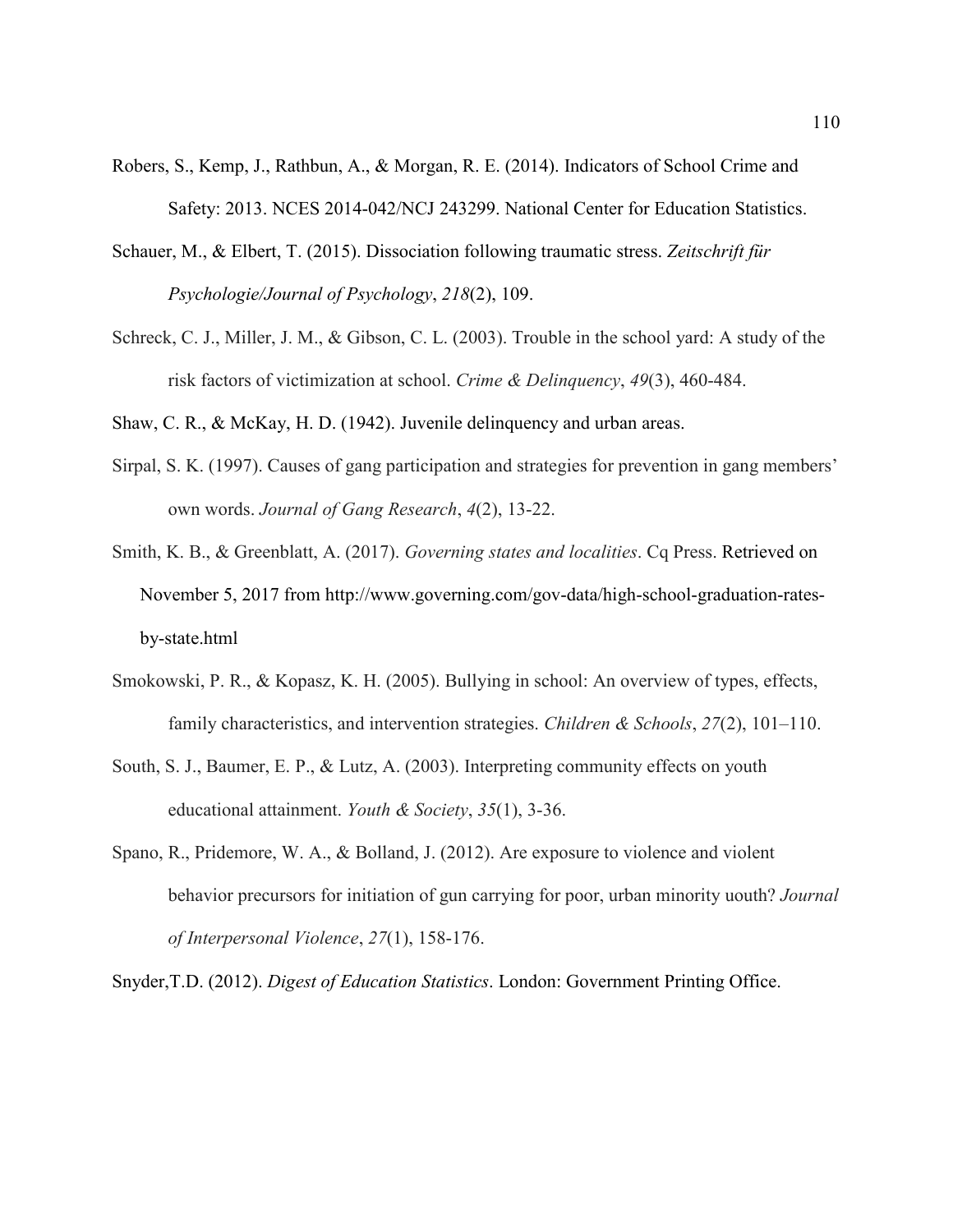Snyder, T.D., de Brey, C., and Dillow, S.A. (2016). *Digest of Education Statistics 2014* (NCES 2016-006). National Center for Education Statistics, Institute of Education Sciences, U.S. Department of Education. Washington, DC.

Sternberg, R. J. (2009). *Cognitive psychology.* Belmont, CA: Wadsworth.

- Symonds, J., & Gorard, S. (2010). Death of mixed methods? Or the rebirth of research as a craft. *Evaluation & Research in Education, 23*(2), 121–136.
- Thomas, W. I., & Znaniecki, F. (1918). The Polish Peasant in Europe and America (Vol. 1). *Boston: Badger*, *20*.
- Tomşa, R., Jenaro, C., Campbell, M., & Neacşu, D. (2013). Student's experiences with traditional bullying and cyberbullying: Findings from a Romanian sample. *Procedia-Social and Behavioral Sciences*, *78*, 586-590.
- Townsend, L., Flisher, A. J., Chikobvu, P., Lombard, C., & King, G. (2008). The relationship between bullying behaviours and high school dropout in Cape Town, South Africa. *South African Journal of Psychology*, *38*(1), 21-32.
- Trubow, S., Smink, J., Young, R. D., Smith, P., & Kallakurchi, S. (n.d.) Addressing gang violence and high school dropout problem, U.S. House of Representatives Subcommittee on Crime, Terrorism, and Homeland Security State of Emergency.
- Trump, K (n.d.). School Violence Prevention. School-Counselor.org. Retrieved on July 29, 2018 from http://www.school-counselor.org/topics/school-violence-prevention.html
- Underwood, M. K., & Rosen, L. H. (2013). Social Development: Relationships in Infancy, Childhood, and Adolescence*,* (1st Ed.). New York: The Guilford Press. ISBN**-**13: 978- 1462513536.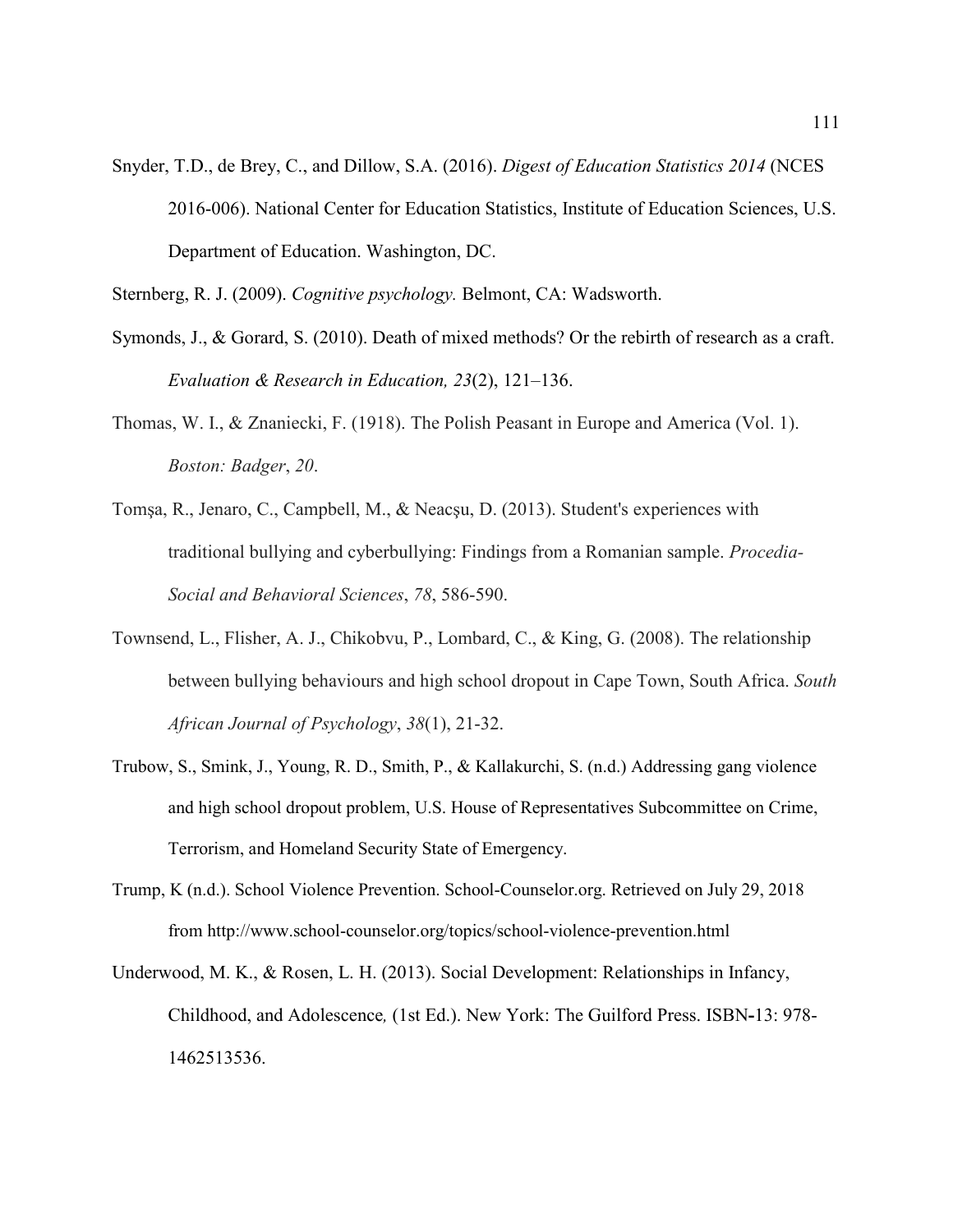- Ungar, M. (2013). The Social Ecology of Resilience: A Handbook of Theory and Practice, (2012 Ed.). New York: Springer. ISBN-13: 978-1461480921.
- United States Department of Justice. Office of Justice Programs. Bureau of Justice Statistics. National Crime Victimization Survey: School Crime Supplement, 2015. ICPSR36354-v1. Ann Arbor, MI: Inter-university Consortium for Political and Social Research [distributor], 2016-12-20. Retrieved from https://doi.org/10.3886/ICPSR36354.v1
- U.S. Census Bureau (2008). Educational attainment in the United States: 2004. Washington DC: Author.
- U.S. Department of Education (2015). The New Spotlight on America's Opportunity Gaps. Retrieved on July 15, 2015 from https://www.census.gov/prod/2014pubs/p70-138.pdf
- Vartanian, T. P., & Gleason, P. M. (1999). Do neighborhood conditions affect high school dropout and college graduation rates? *The Journal of Socio-Economics*, *28*(1), 21-41.
- Vervoort, M., Scholte, R., & Overbeek, G. (2010). Bullying and victimization among adolescents: The role of ethnicity and ethnic composition of school class. *Journal of Youth & Adolescence*, *39*(1), 1–11. https://doiorg.ezp.waldenulibrary.org/10.1007/s10964-008-9355-y
- Walsh, W. A., Dawson, J., & Mattingly, M. J. (2010). How are we measuring resilience following childhood maltreatment? Is the research adequate and consistent? What is the impact on research, practice, and policy? *Trauma, Violence, & Abuse*, *11*(1), 27-41.
- Weisburd, D., Groff, E. R., & Yang, S. M. (2014). The importance of both opportunity and social disorganization theory in a future research agenda to advance criminological